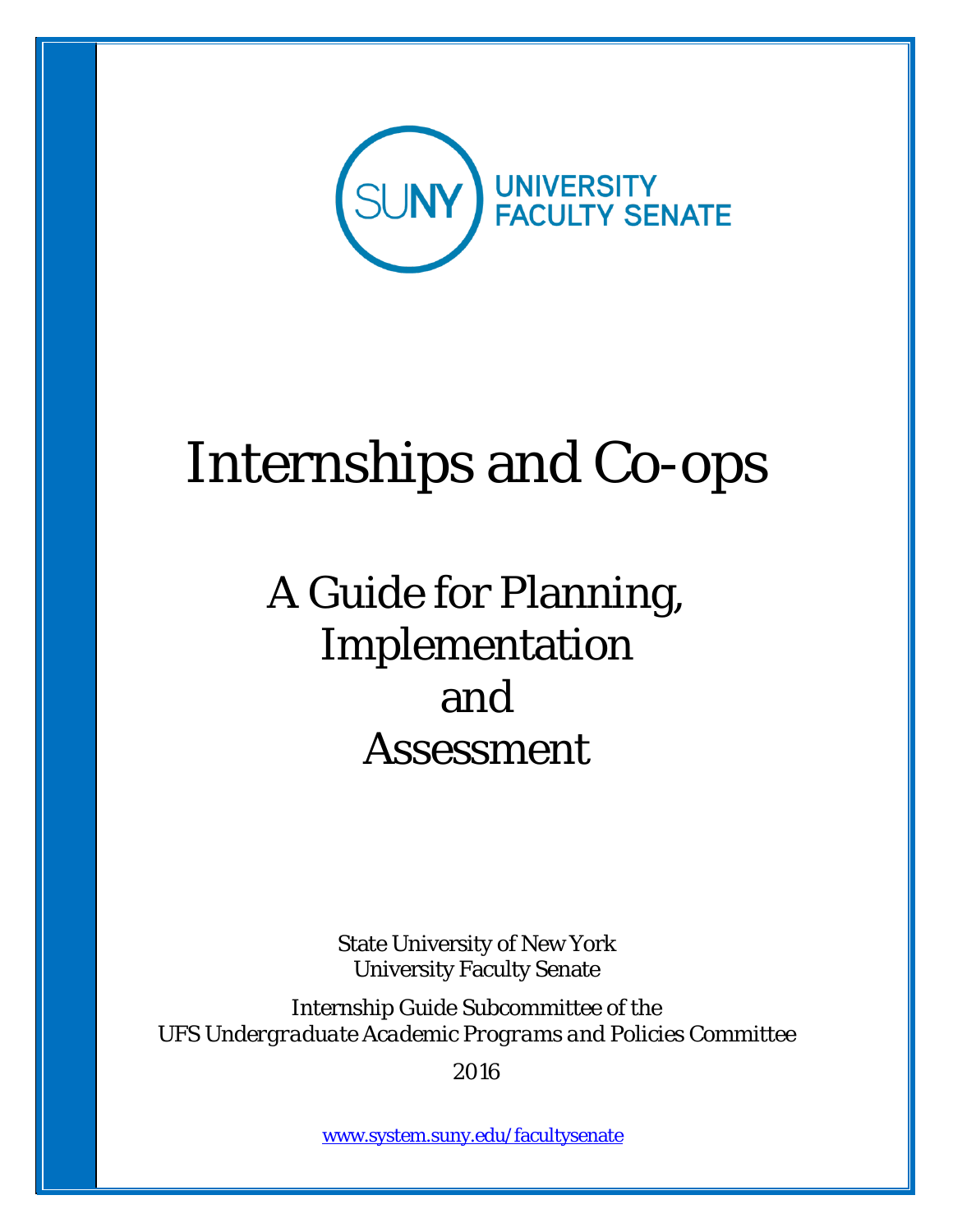The University Faculty Senate expresses its appreciation to the many SUNY students, campus representatives and members of SUNY System Administration who reviewed this Guide in its draft version and made comments and suggestions for change and amplification.

Guidebook Subcommittee Members

Janet Nepkie, Chair SUNY Oneonta

Robert DiCarlo SUNY Geneseo Denise DiRienzo SUNY Oswego Donna Pesta SUNY Cobleskill

Joseph Aini University at Albany Tina Good Suffolk County Community College<br>Fred Hildebrand Provost's Office, SUNY System Adm Provost's Office, SUNY System Administration William Ziegler Binghamton University

> This guide can be found at: [www.system.suny.edu/facultysenate](http://www.system.suny.edu/facultysenate)

*Questions/Comments: [janet.nepkie@oneonta.edu](mailto:janet.nepkie@oneonta.edu)*

Second Edition – February 2016

© 2016 The State University of New York

This document may be reproduced, used or amended in whole or in part for not-for-profit educational purposes, provided that complete and accurate citation is made for each use or reproduction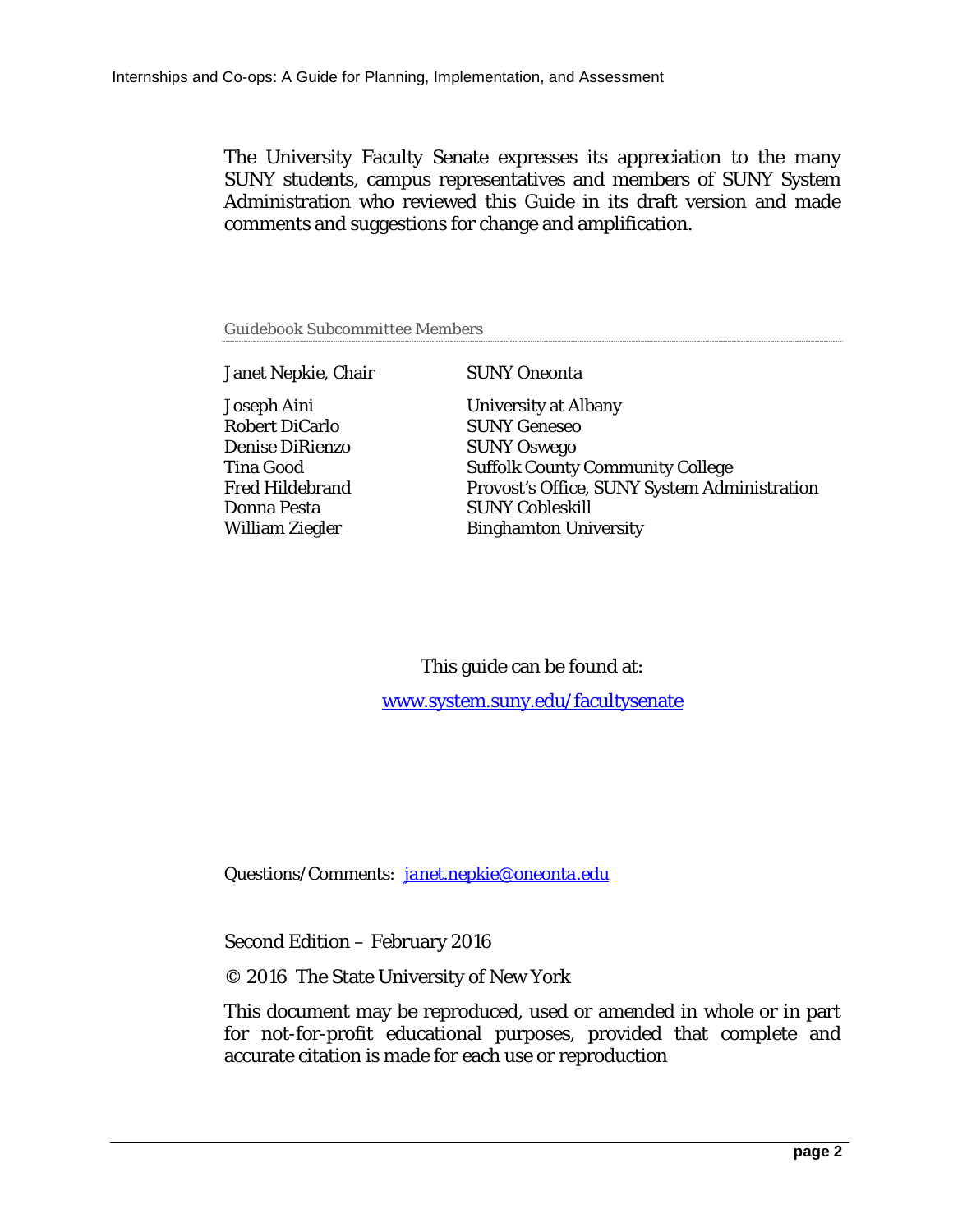## Table of Contents

| <b>Introduction</b>                                             | $\mathbf 5$      |
|-----------------------------------------------------------------|------------------|
| <b>Guiding Principles for SUNY Internships</b>                  | $6\phantom{.}6$  |
| <b>Definitions</b>                                              | $\boldsymbol{6}$ |
| <b>Part I</b> - Planning                                        | 10               |
| <b>Institutional Support</b>                                    | 10               |
| <b>Faculty Selection</b>                                        | 10               |
| Curriculum                                                      | 12               |
| <b>Class Size</b>                                               | 12               |
| <b>Site Selection</b>                                           | 13               |
| <b>International Internships</b>                                | 15               |
| <b>Virtual Internships</b>                                      | 17               |
| <b>Student Eligibility and Preparation for All Internships</b>  | 19               |
| <b>Student Health Insurance</b>                                 | 20               |
| <b>Financial Aid</b>                                            | 20               |
| <b>Learning Agreement</b>                                       | 20               |
| Credit                                                          | 21               |
| <b>Part II - Implementation</b>                                 | 28               |
| <b>Internship Supervision</b>                                   | 28               |
| <b>Faculty-Student Communication during the Internship</b>      | 29               |
| Reports from the Internship Site Supervisor                     | 30               |
| <b>Grading Criteria</b>                                         | 31               |
| <b>Academic Department/Career Services Coordination</b>         | 31               |
| <b>Part III – Assessment and Improvement</b>                    | 37               |
| <b>Assessment</b>                                               | 37               |
| Improvement                                                     | 38               |
| Recognition                                                     | 39               |
| <b>Part IV - Laws, Regulations, Policies</b>                    | 40               |
| <b>Liability Insurance and Indemnification</b>                  | 40               |
| <b>Affordable Care Act (ACA)</b>                                | 41               |
| Fair Labor Standards Act (FLSA)                                 | 41               |
| Family Education Rights and Privacy Act (FERPA) and internships | 42               |
| <b>Unemployment Insurance and Student Interns</b>               | 43               |
| <b>Student Compensation</b>                                     | 43               |
| <b>Workers' Compensation</b>                                    | 44               |
| <b>Non-Discrimination Laws</b>                                  | 44               |
| Role of SUNY's Office of General Counsel                        | 46               |
| <b>Part V – Resources and Selected Bibliography</b>             | 47               |
| <b>New York State</b>                                           | 47               |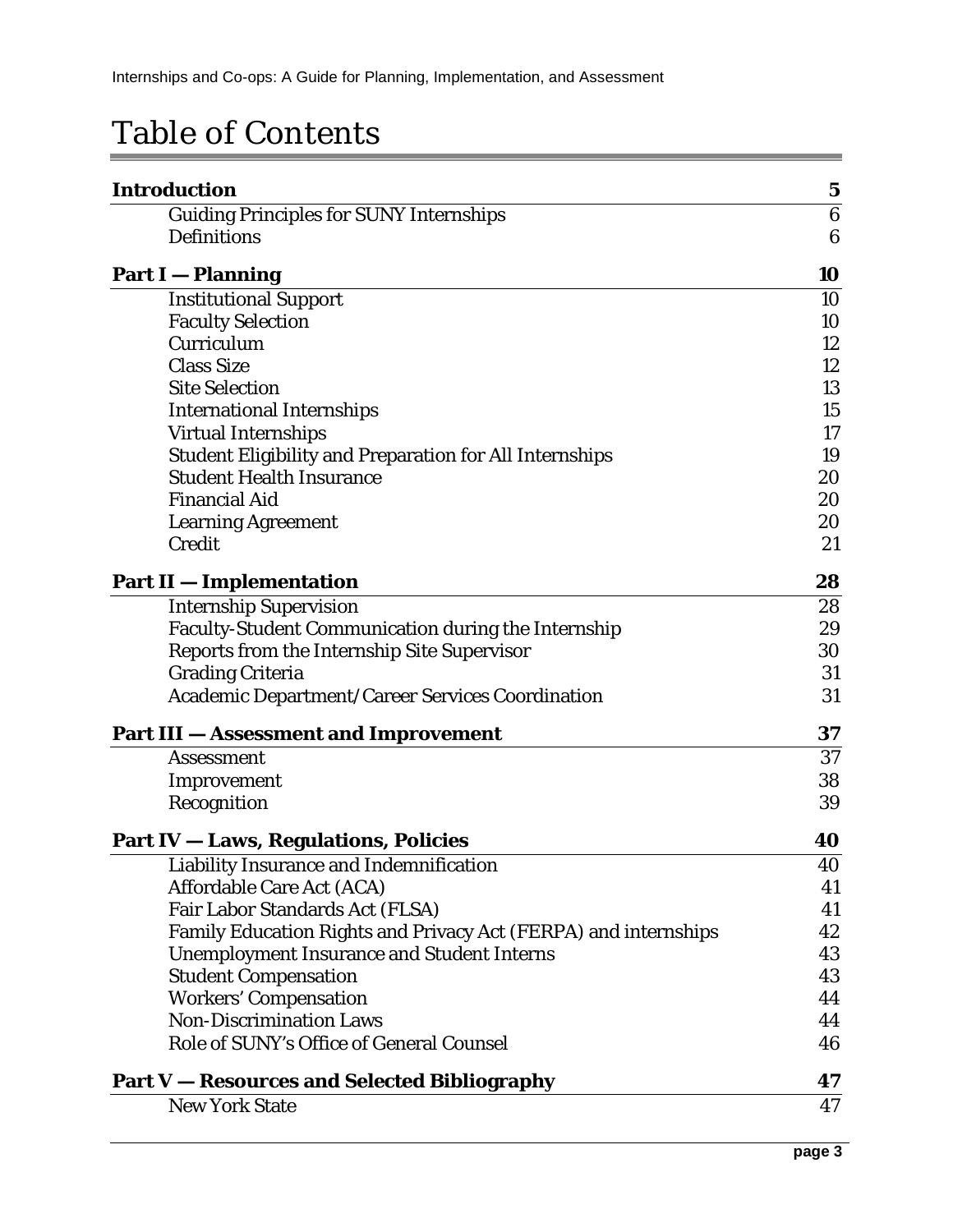| Middle States Commission on Higher Education (MSCHE)                       | 48  |
|----------------------------------------------------------------------------|-----|
| Federal                                                                    | 48  |
| Organizations                                                              | 49  |
| <b>Bibliography</b>                                                        | 49  |
| <b>SUNY Learning Commons - Applied Learning</b>                            | 56  |
| Resources for International Students and International Internships         | 56  |
| <b>Campus-specific Resources</b>                                           | 59  |
| <b>How to Use the Appendices</b>                                           | 60  |
| <b>Appendix A Internship Checklist</b>                                     | 61  |
| Part I: Planning                                                           | 61  |
| Part II: Implementation                                                    | 64  |
| Part III: Assessment and Improvement                                       | 65  |
| Part IV: Laws, Regulations and Policies                                    | 65  |
| <b>Appendix B Student Responsibilities and Faculty/Student Interaction</b> | 66  |
| <b>Sample Internship Course Learning Outcomes</b>                          | 66  |
| <b>Sample Duties to Meet Learning Outcomes</b>                             | 67  |
| <b>Internship Course Syllabus/Policies</b>                                 | 68  |
| Forms                                                                      | 71  |
| <b>Appendix C Evaluation of Student Intern Rubric</b>                      | 80  |
| Defining and Evaluating Learning Objectives and Learning Outcomes          | 80  |
| <b>Appendix D Sample Learning Agreement #1</b>                             | 86  |
| Sample Undergraduate Internship Program Internship Learning Agreement      |     |
| (ILA) between Faculty Supervisor, Student, Internship Site                 | 86  |
| <b>Important Reminders</b>                                                 | 87  |
| <b>Appendix E Sample Learning Agreement #2</b>                             | 91  |
| Sample Undergraduate Internship Learning Agreement (ILA) between Faculty   |     |
| Supervisor, Student, Internship Site                                       | 91  |
| <b>Commonly Used Internship Terms</b>                                      | 91  |
| <b>Completing Your Learning Agreement</b>                                  | 93  |
| <b>Converting Work Hours to Academic Credit</b>                            | 94  |
| <b>Developing Learning Objectives</b>                                      | 94  |
| <b>Learning Objective Examples</b>                                         | 95  |
| <b>Academic Assignment Requirements for Internships</b>                    | 96  |
| <b>Internship Learning Agreement Sample - SUNY</b>                         | 97  |
| <b>Appendix F</b> Sample Letter of Expectation                             | 99  |
| <b>Sample Letter</b>                                                       | 99  |
| <b>Appendix G Proposed Internship Site/Intern Information</b>              | 101 |
| <b>Student Statement of Internship Hours Served Form</b>                   | 103 |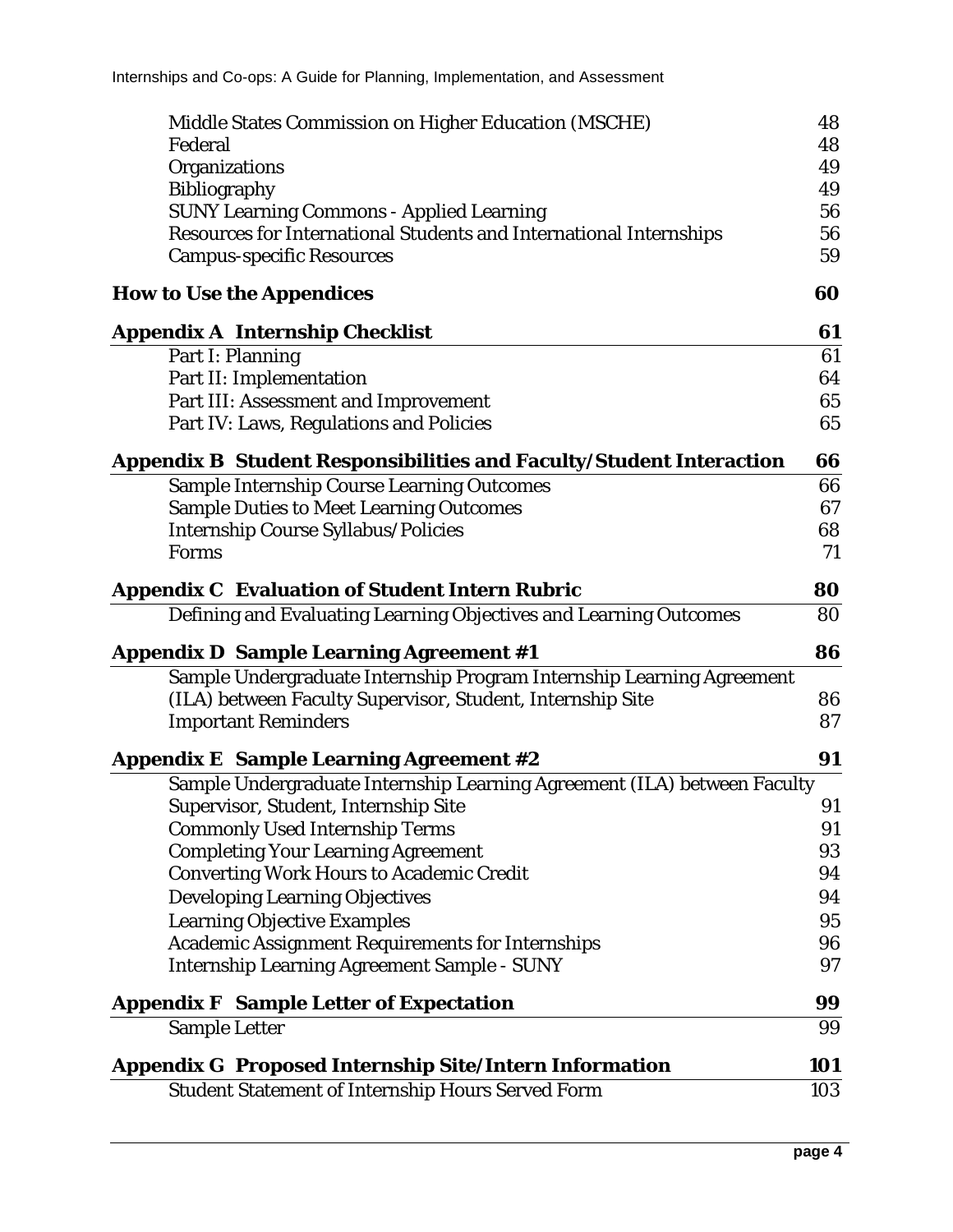## Introduction

The goals, methodology and faculty responsibilities for internships and coops are similar, although internships and co-ops may have different schedules for time spent at the applied learning site. For this reason, and to avoid the frequent and needlessly cumbersome phrase "internships and co-ops," the word "internship" will be used throughout this Guide to apply to both internships and co-ops unless some distinction between these two forms of applied learning requires individual description.

Applied learning has been well documented as part of a successful educational process. Many degree programs include internships as electives or as required courses. The purpose of this Guide is to identify the major factors that might be considered for successful design, implementation, instruction, supervision and assessment of internships.

Internships, unlike research or other applied learning activities, routinely include important interactions among three different parties in a defined manner: the student, the academic instructor and the site supervisor. Student internships are generally served outside the classroom, with the student working on learning outcomes in a workplace or institutional environment for a site supervisor while also being assessed and mentored by the faculty member.

For the student, internships offer the potential for valuable learning opportunities outside the standard classroom setting. The internship can also serve as a bridge between the traditional academic setting and the professional world to which the student aspires. Internships offer the opportunity for the beginning of lifelong learning for students; therefore, attention to a student's life after graduation should be considered in the internship design.

For the academic institution, internships offer a rich array of opportunities to foster faculty development, positive town/gown relationships, and interaction with professional communities throughout the country and the world. Internship supervision may serve as a particularly fruitful means of faculty development, giving faculty face-to-face contact and exchange with the professional world most closely related to a faculty member's academic expertise.

For the organization that serves as the setting for the internship experience, internships offer an opportunity to contribute directly to the educational and developmental growth of participating students. The internship can also foster a useful relationship between the sponsoring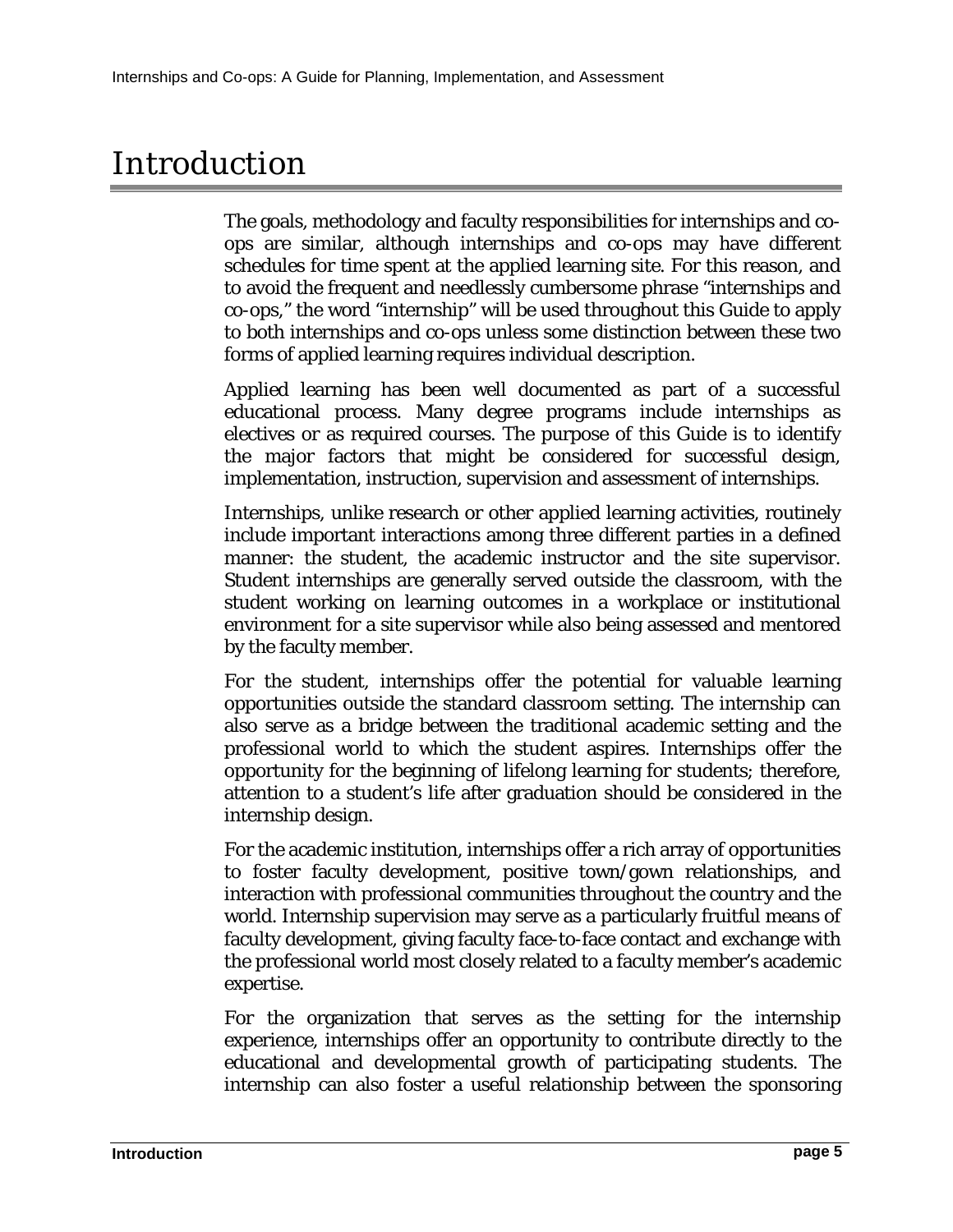organization and the academic institution, one in which both parties benefit through shared knowledge, resources and goals.

## Guiding Principles for SUNY Internships

- All SUNY applied/experiential education such as internships, cooperative education, and all applied learning and/or experiential education activities earning academic credit shall be a responsibility of appropriate faculty who are members of the academic department (or similar academic unit) within the discipline in which the internship is offered. Such faculty should be qualified to supervise the internship and other experiential education in the respective subject area
- Specific learning outcomes, carefully defined by faculty, will dictate the role a given applied learning experience contributes toward the requirements for the major or program.
- Such credit-bearing experiential education shall be delivered with academic rigor and attention to educational effectiveness.
- Faculty compensation and schedule for instruction and supervision of applied/experiential education courses including internships, coops, and all other types of credit-bearing experiential education shall be commensurate with compensation and schedule adjustment of any other credit-bearing course taught by that faculty member.
- When possible, faculty and student development personnel, including Offices of Career Development, shall work together to enrich the student educational experience.

Source: *[170-02-1](http://system.suny.edu/media/suny/content-assets/documents/faculty-senate/resolutions/170-02-1-Resolution-to-Support-Planning-and-Implementation-of-Applied-Learning-Experiences-at-SUNY.pdf) – April 2015 SUNY Faculty Senate Resolution to Support Planning and Implementation of Applied Learning Experiences at SUNY*

These Guiding Principles shall apply to SUNY credit-bearing, non-credit and zero-credit internships.

## **Definitions**

#### Academic Department

SUNY's colleges and universities have a variety of academic organizational structures that facilitate the administration of degrees, programs, and courses within the disciplines. While these organizational structures are often known as academic departments, this guide uses the term "academic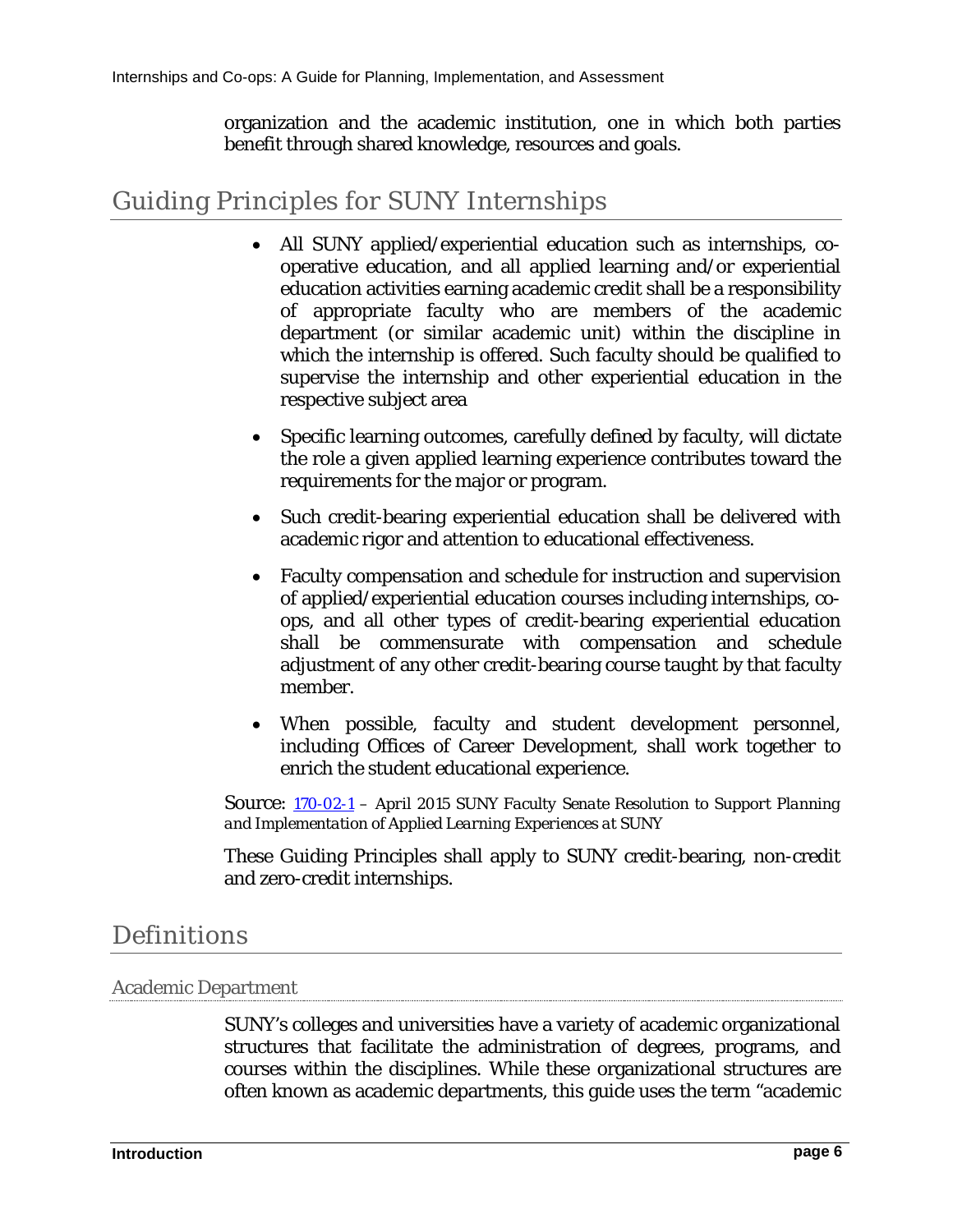department" in a general fashion to refer to those organizational academic structures. The term "academic chair" is similarly used to refer to the supervisor who is charged with the oversight of an organizational structure that is facilitating the administration of degrees, programs, and courses within the disciplines. No reorganization of such academic organizational structures is being implied by this document.

#### Applied Learning

Applied learning refers to an educational approach whereby students learn by engaging in direct application of skills, theories and models. Students apply knowledge and skills gained from traditional classroom learning to hands-on and/or real-world settings, creative projects or independent or directed research, and in turn apply what is gained from the applied experience to academic learning. The applied-learning activity can occur outside of the traditional classroom experience and/or be embedded as part of a course (SUNY Applied Learning Steering Committee).

#### Career Services

Campuses have many names for the offices or campus entities that help students gain professional skills and find suitable sites for internships employment. Such names include but are not limited to Career Development Office, Career Planning or Student Success Center. For the sake of consistency in this Guide, the name "Career Services" will be used to refer to all such offices and organizations.

#### Cooperative Education

Cooperative education (co-op) refers to an applied learning experience that alternates classroom learning and productive paid work experiences in a field related to a student's academic and career goals. Co-ops are formal partnerships between an educational institution, an employer, and one or more students, and typically provide meaningful work experiences for students. Co-ops are off-campus and full time or part time (SUNY Institutional Research Information System definition).

#### Faculty Internship Coordinator

A Faculty Internship Coordinator is a faculty member or academic chair who administers the internship program and oversees any faculty supervising internships within an academic department. For suggested tasks of a Faculty Internship Coordinator, please refer the section in this Guide that details the role of the Academic Department Internship Coordinator. (See [Academic Department/Career Services Coordination,](#page-30-0) page [31.](#page-30-0))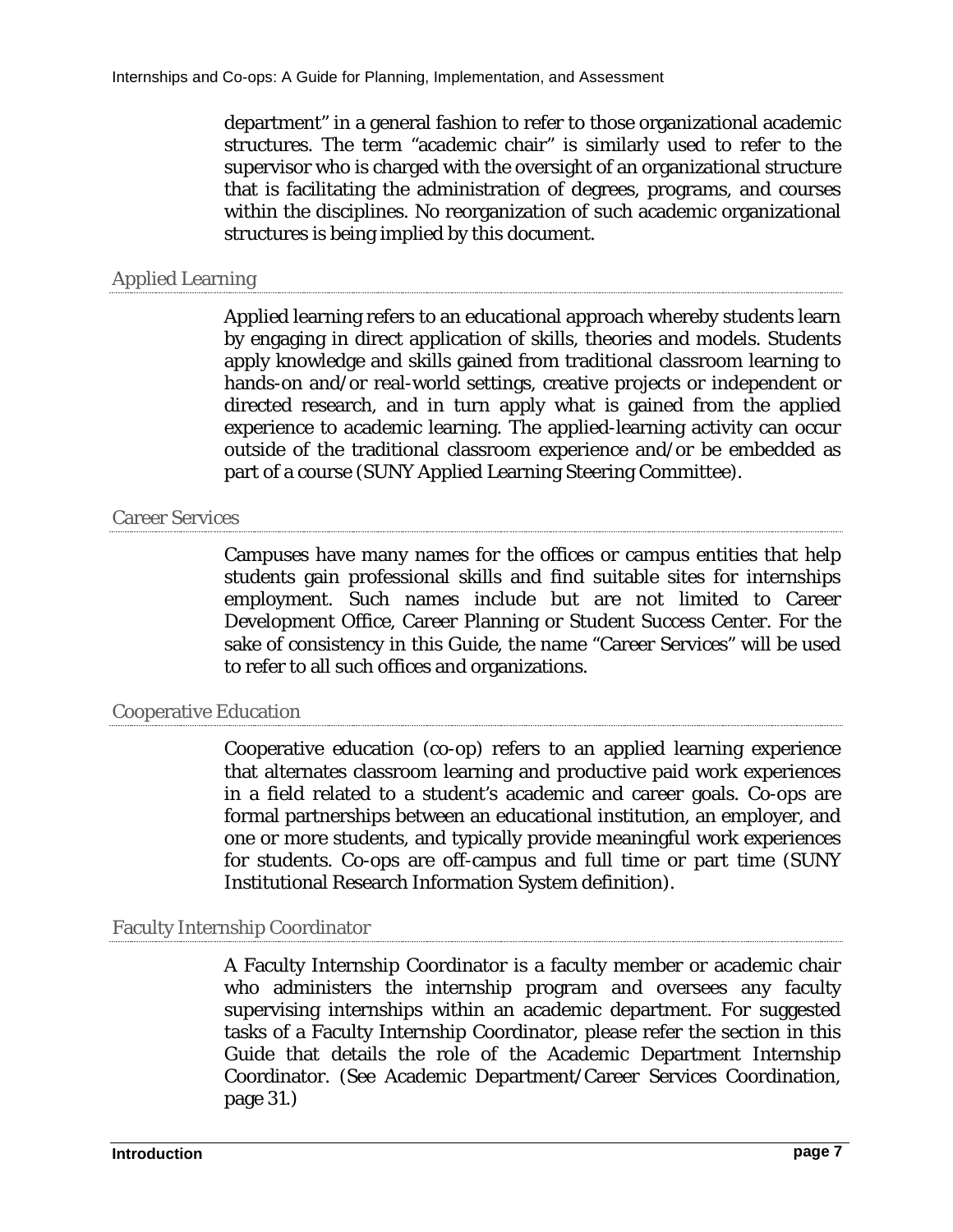#### Faculty Internship Supervisor

A Faculty Internship Supervisor is a faculty member who instructs and supervises the student during the internship. This person, this person's department chair, or the departmental Faculty Internship Coordinator will negotiate internship duties with the site supervisor and/or will approve proposals of duties by the student. This faculty member should be familiar with the purposes and operation of the internship site. (See [Qualified](#page-8-0)  [Faculty](#page-8-0) definition.)

#### Internship—Credit Bearing/Non-credit

An internship is an applied learning experience for which a student may earn academic credit in an agreed-upon, short-term, supervised workplace activity, which may be related to a student's major field or area of interest. The work can be full or part time, on or off campus, paid or unpaid. Some institutions offer both credit- and non-credit-bearing internships. Internships integrate classroom knowledge and theory with practical application and skills developed in professional or community settings. This definition does not include internships that are required components of a registered program leading to NYS licensure or certification (e.g., teacher preparation, social work, dental hygiene). An internship is distinct from community service or service learning (*SUNY Institutional Research Information System* definition).

#### Internship Learning Outcomes and Activities

Learning Outcomes are statements of what the intern is expected to learn or be able to do by the end of the internship. Internship site activities are the tasks or duties that enable students to achieve the Learning Outcomes. These activities are often proposed by the student as a result of faculty advisement and Career Services support, but they must be approved by the faculty and agreed to by the internship site.

#### Site Supervisor

A site supervisor is the employee at the internship site who is directly responsible for oversight of the student intern's learning and performance, and for conferring with the faculty supervisor or otherwise reporting the student's progress. The site supervisor is aware of the academic Internship Learning Outcomes and knows of or has helped to formulate the internship activities that will be part of the fulfillment of the Learning Outcomes.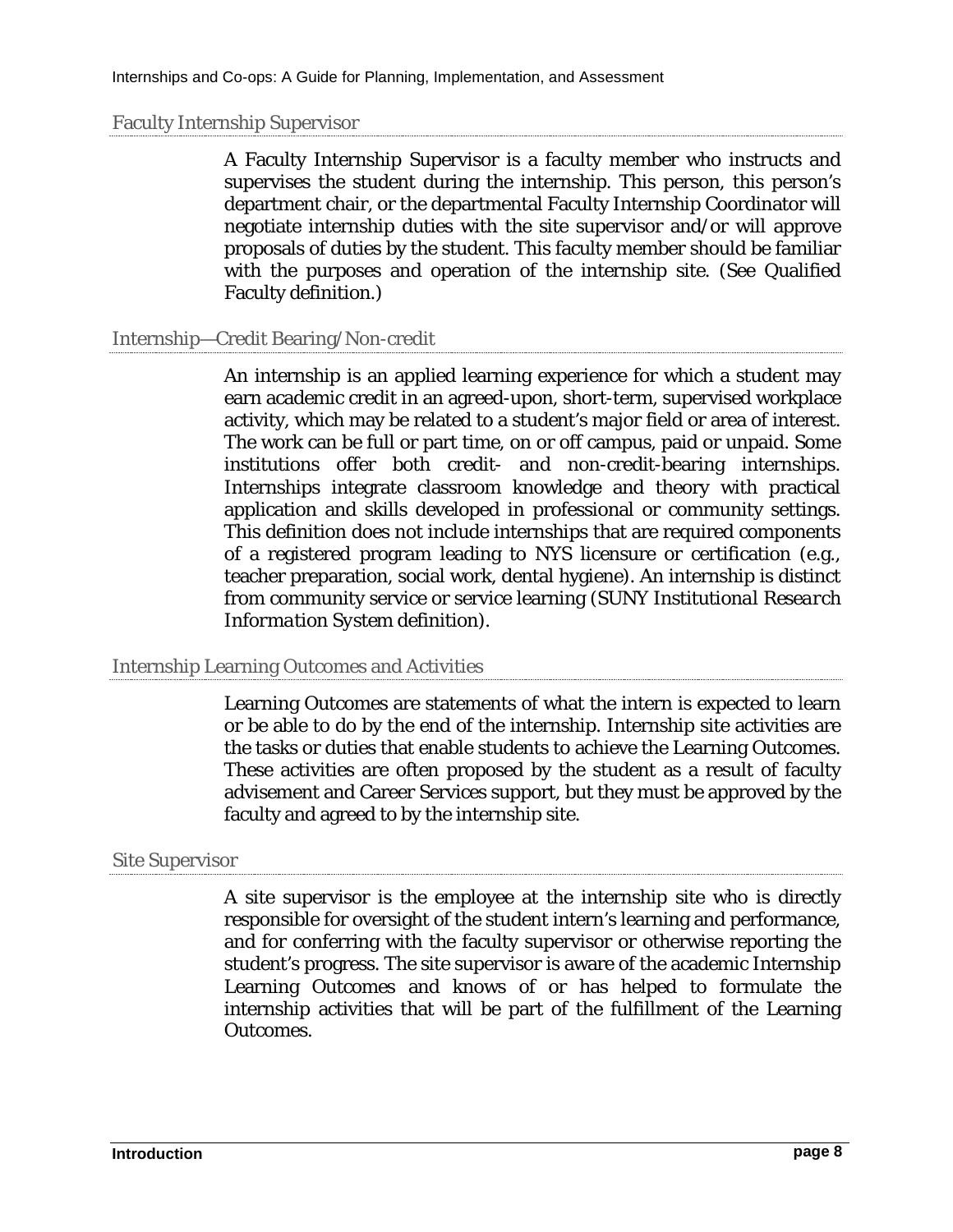#### <span id="page-8-0"></span>Qualified Faculty

Internships must be supervised and taught by full-time or part-time instructional faculty who are members of the academic discipline or department most closely related in subject matter to the internship. Qualified faculty assess the fulfillment of faculty-designated learning outcomes.

Faculty who are qualified to teach and supervise internships have demonstrated by training, earned degrees, scholarship, experience, and by classroom performance or other evidence of teaching potential, their competence to offer the courses and discharge the other academic responsibilities assigned to them. Such faculty are responsible for setting curricular outcomes, for determining the means by which achievement of outcomes is measured, for evaluating the achievement of curricular outcomes, and for providing academic advice to students.

Qualified faculty are able to perform the tasks listed in the Appendices under "Faculty Responsibilities," to work in a collegial fashion with campus Career Services personnel and with all other campus constituents who can build, maintain and update internship sites. The faculty member should have knowledge of the various professions for which the student's degree may offer preparation. (Formulation of this definition was guided by the New York State Education Department [Key Standards](http://www.highered.nysed.gov/ocue/aipr/guidance/gpr6.html) in the Regulations Section  $52.2$  (b)(1) and (3)—and by Standard IV of the Thirteenth Edition (2014) of the Middle States Commission on Higher Education Characteristics of Excellence in Higher Education, Standards for Accreditation and Requirements of Affiliation.)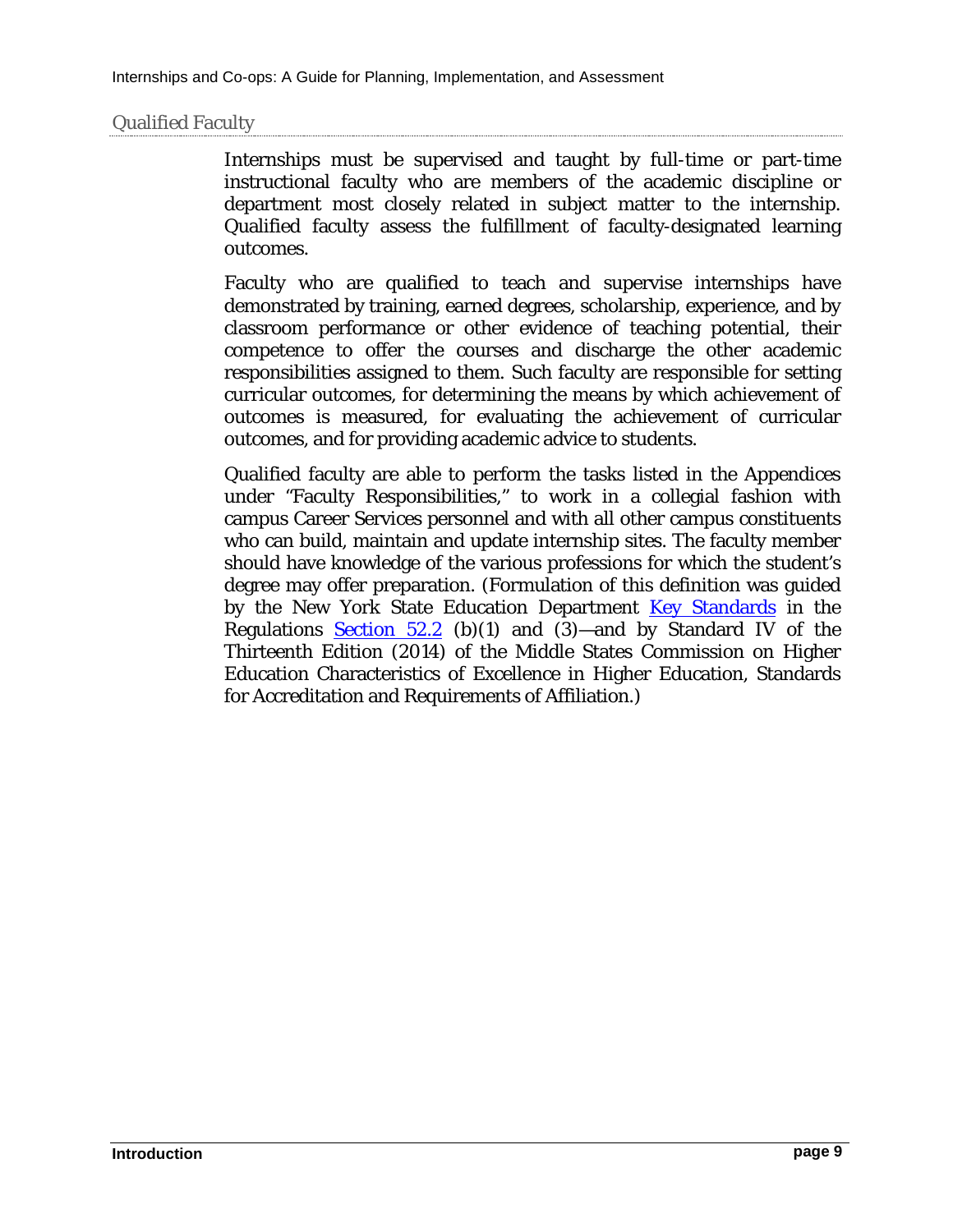## Part I – Planning

Internships approved by the academic institution should satisfy all requirements set for other courses by federal, state, regional and subjectarea accrediting bodies. Thus, internships should have syllabi, learning outcomes set by the teacher of record, clear grading criteria and approved methods of assessment. As part of program or course assessment, and to measure the success of the internship, the academic institution may be advised to keep track of student activities and professional achievement after graduation.

### Institutional Support

Institutional support, a philosophical commitment evidenced by allocations of both financial and human resources, is required for internships to meet program goals of the department and academic units that offer them. The specific learning outcomes, carefully defined by faculty, discussed with students and communicated to the site supervisor, will dictate the role a given internship plays in the requirements for the major or program.

Academic institutions that offer internships have a responsibility to assure the availability of adequate funding for

- student advising and preparation;
- administrative logistical support; and
- equitable compensation for appropriate faculty instruction and supervision.

### Faculty Selection

The faculty internship supervisor should be a member of the academic department from which the internship is offered and should be qualified to design, supervise, instruct and assess the internship experience in the respective subject area. The department offering the internship must determine how many internships can be effectively supervised in a particular semester and how such supervision will affect faculty load.

Regarding faculty qualifications, the New York State Education Department advises that internship instruction and supervision practices may vary significantly from campus to campus, but all instructional and supervisory practices must meet the same standards required for all other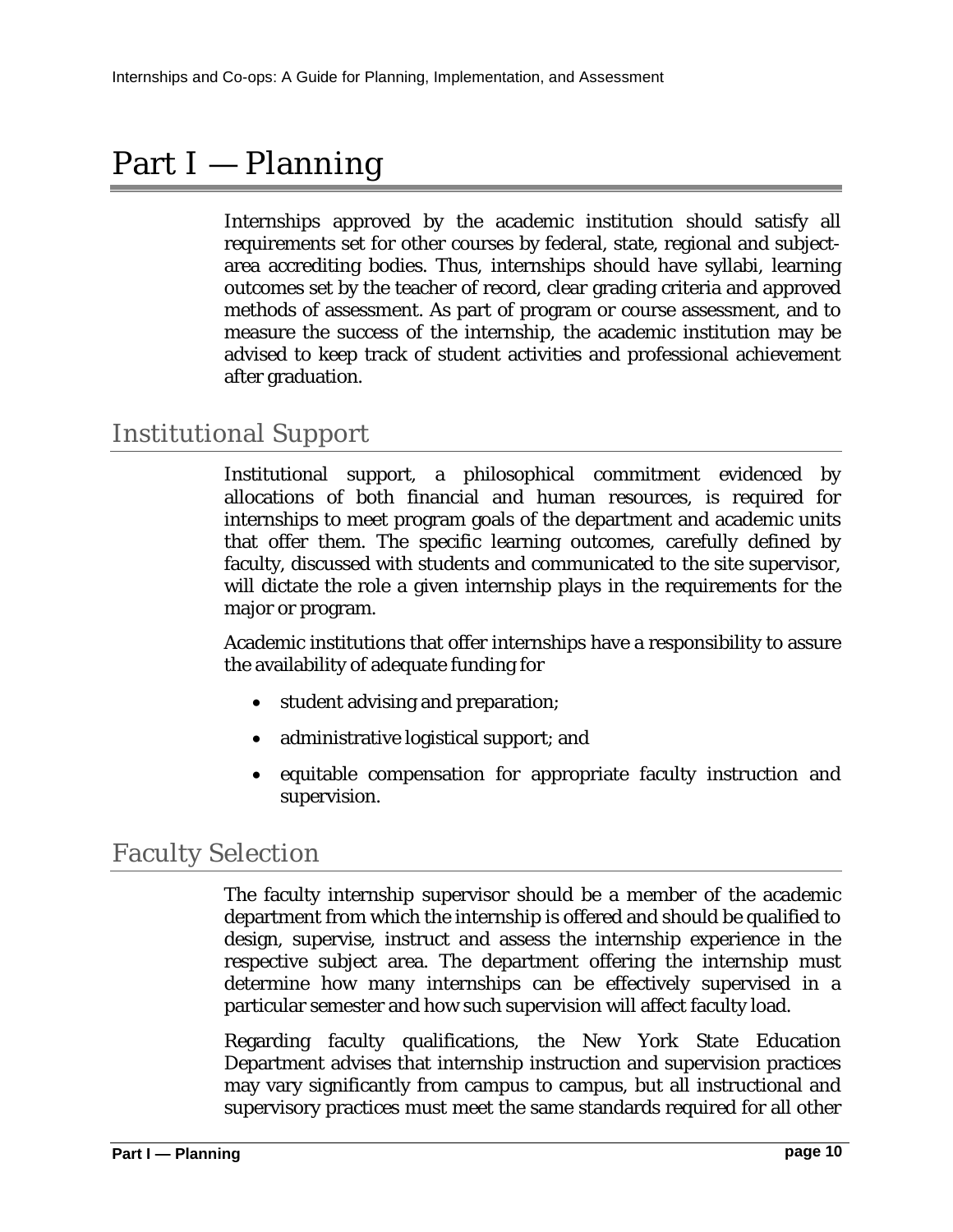courses. Consequently, the New York State Education Department (NYSED) expects that "qualified members of the faculty are assigned to oversee each internship experience" [\(NYSED guidelines\)](http://www.highered.nysed.gov/ocue/aipr/guidance/gpr11.html%23a).

#### Department Expectations: Curriculum

Faculty are responsible for the preparation of syllabi and general conduct of the course, including expression of learning outcomes, assessment and grading criteria. (Samples may be found in the appendices of this guide.)

#### Recommended Qualifications

The baseline qualification for faculty who instruct and supervise internships would include

- good working knowledge of the professional or commercial practices of the internship site;
- strong interest in learning about the professional or commercial practices of the internship site prior to any communication with or visits to the internship site;
- earned degrees in the relevant disciplines, and/or related certifications, licenses and professional experience in the discipline field; and
- membership in the academic department offering the internship.

Regarding selection of faculty and determination of faculty load for internship supervision and instruction, the New York State Education Department specifies the following requirements in its Key Standards and Regulations:

§ 52.2 (b)

- (1) All members of the faculty shall have demonstrated by training, earned degrees, scholarship, experience, and by classroom performance or other evidence of teaching potential, their competence to offer the courses and discharge the other academic responsibilities which are assigned to them.
- (3) For each curriculum the institution shall designate a body of faculty who, with the academic officers of the institution, shall be responsible for setting curricular objectives, for determining the means by which achievement of objectives is measured, for evaluating the achievement of curricular objectives and for providing academic advice to students. The faculty shall be sufficient in number to assure breadth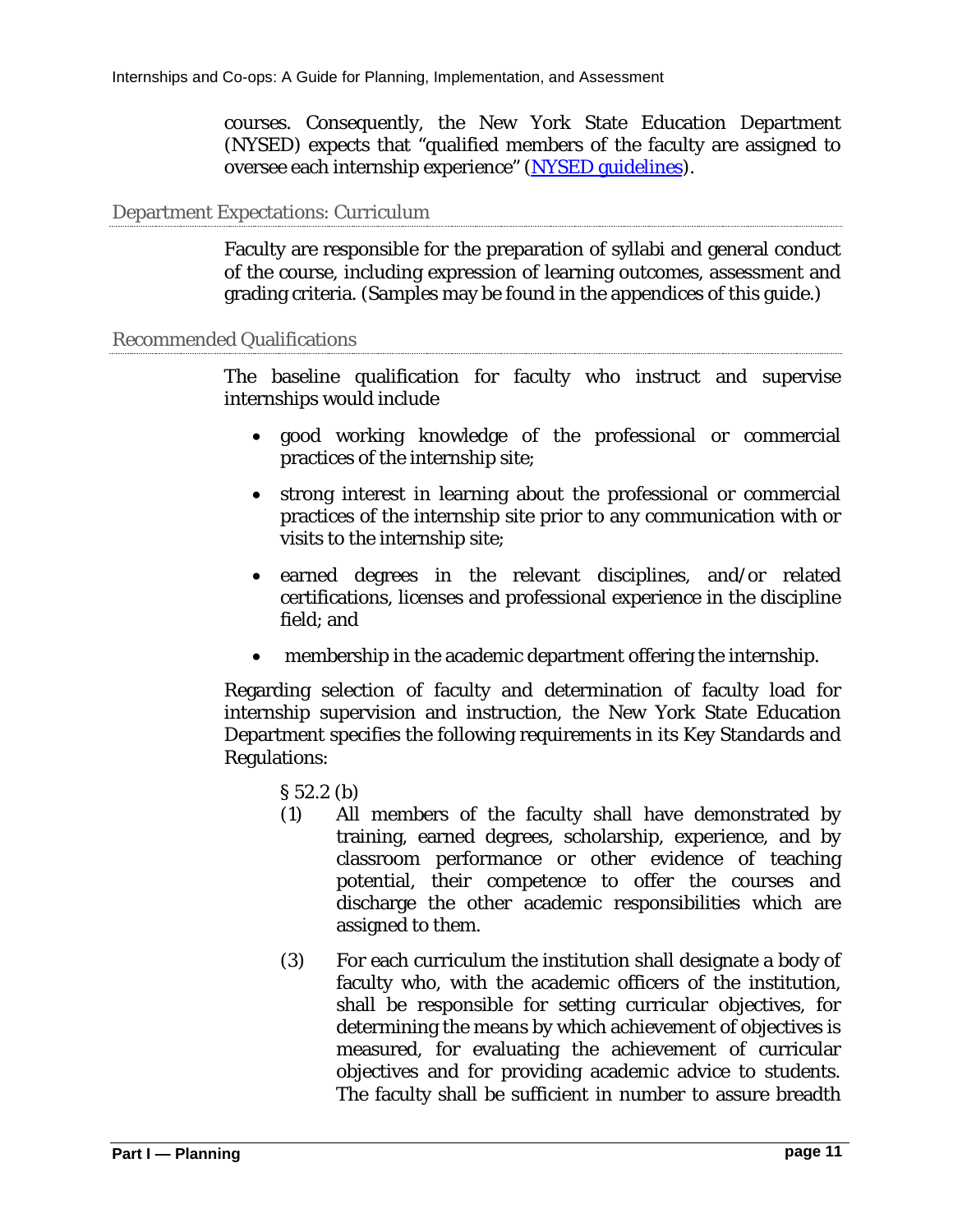and depth of instruction and the proper discharge of all other faculty responsibilities. The ratio of faculty to students in each course shall be sufficient to assure effective instruction.

[\(8 CRR-NY 52.2](http://www.highered.nysed.gov/ocue/aipr/guidance/gpr6.html) Standards for the Registration of Undergraduate and Graduate Curricula.)

## Curriculum

An internship course, like any other course, must contribute to the achievement of the program's learning outcomes in alignment with those of the institution. Therefore, faculty must pay careful attention to the design of the course and the provision of opportunities for its implementation. Planning for internship course assessment should occur at the time of course design and should include measurable learning outcomes and activities.

The internship syllabus provides an overview of the course to students. Common elements of a syllabus should include the course title, prefix, credits, prerequisites, course description, required on-campus meetings, learning outcomes, required texts (if any) and basis for determining grades. Syllabi demonstrate that all work for credit is college level, of appropriate rigor, and that credit will be granted only to students who have achieved the stated learning outcomes. Because the course syllabus succinctly provides such fundamental information, both SUNY and SED review new and substantially revised syllabi during the program registration processes. The program description should clearly indicate whether the internship course is a requirement or an elective.

## Class Size

This refers to the number of internship students assigned to a faculty member to constitute a course or percentage of a faculty member's workload. For faculty who fulfill the "Faculty Responsibilities" listed in this Guide, the recommendation is made that class size be limited to 10-15 student interns per class section per semester.

The **[NYS Commissioner's Regulations](http://www.highered.nysed.gov/ocue/lrp/rules.htm)** provide guidance regarding class size in Part 52.2 (b) (3):

"The faculty shall be sufficient in number to assure breadth and depth of instruction and the proper discharge of all other faculty responsibilities."

When the number of interns is fewer than needed to constitute a "class" or "section," the work of the faculty supervisor may be recognized through an additional payment of salary or overtime payment per student.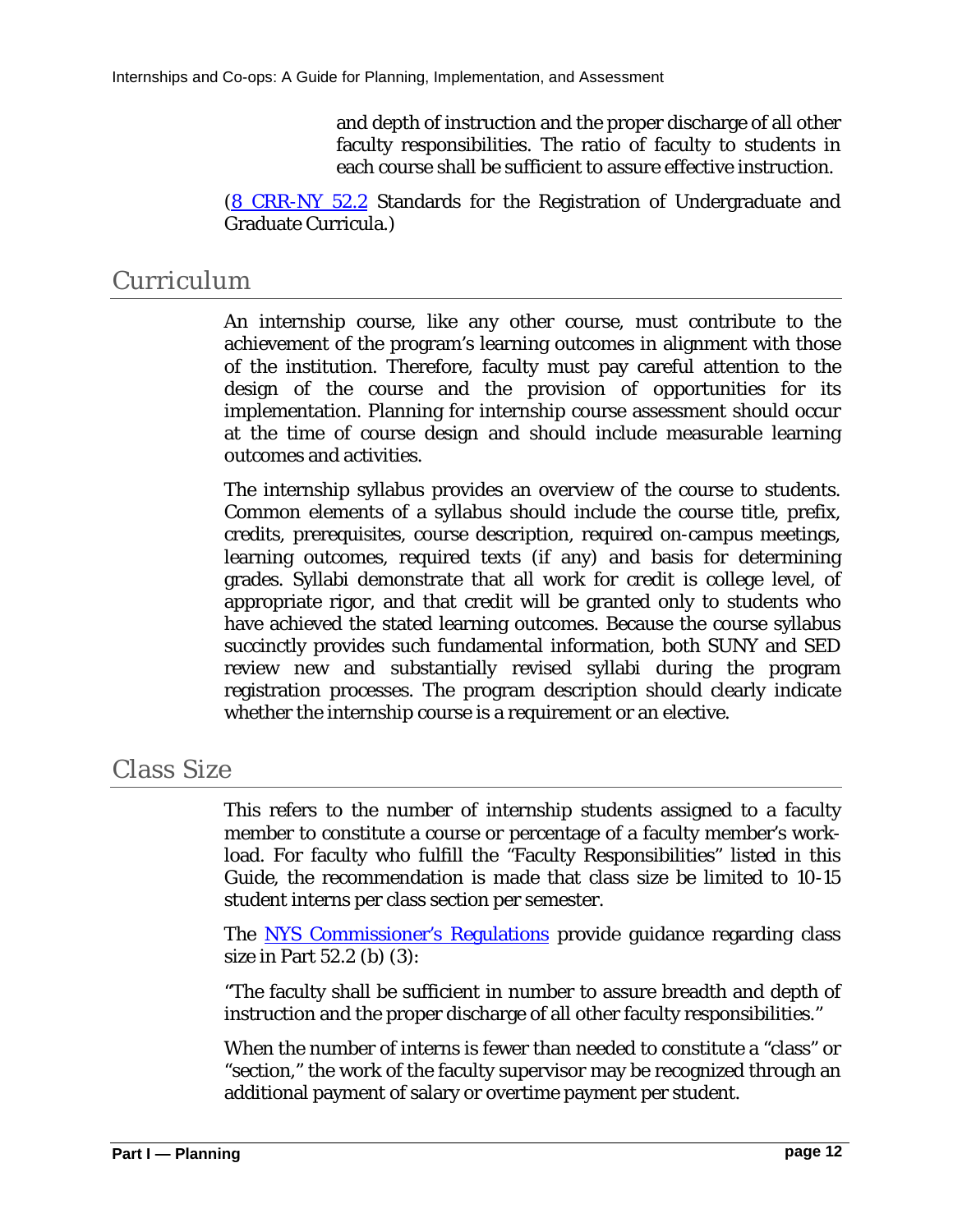## Site Selection

A good internship site will provide the student with practical experience in the student's area of academic or career interest, thereby contributing to achievement of the learning outcomes of the course. The site's personnel should provide initial orientation, mentoring and guidance to the student as part of the student's internship. Qualified faculty and Career Services personnel should work with students to find internship sites and site supervisors suitable to the student's goals and the department's academic criteria.

There are several ways to locate acceptable internship sites:

- The faculty or academic department internship coordinator may use professional contacts to solicit internships at appropriate sites.
- The campus Career Services Office may locate internship sites through career fairs and other outreach to potential sites.
- Potential internship sites may be requested to submit a description of their activities, and the proposed duties and qualifications for the intern.
- Students may be asked to take responsibility for researching, identifying and finding possible internship opportunities. This activity will help students to identify their own career goals and the manner in which they may best be achieved, and it will also help students learn career preparation skills that will be useful after graduation. Students may seek such internships through organizations already listed by the college or propose an internship site found through faculty advice, professional acquaintance, Internet research or other contacts. All internship opportunities must be reviewed and approved by appropriate faculty prior to course registration.

The academic department and the Career Services Office may teach students how to research the history, products and business practices of companies, enabling students to find their own internships, prepare for interviews and be ready to work. This can be particularly important in fields where new companies and business trends appear frequently.

A site visit may be useful prior to accepting an agency's participation in the internship program. While this is not always possible, every effort should be made by the academic institution to make a personal connection with the internship sponsor.

InternShop, a partnership between The Business Council and SUNY, is a Software as a Service platform that matches employers with interns across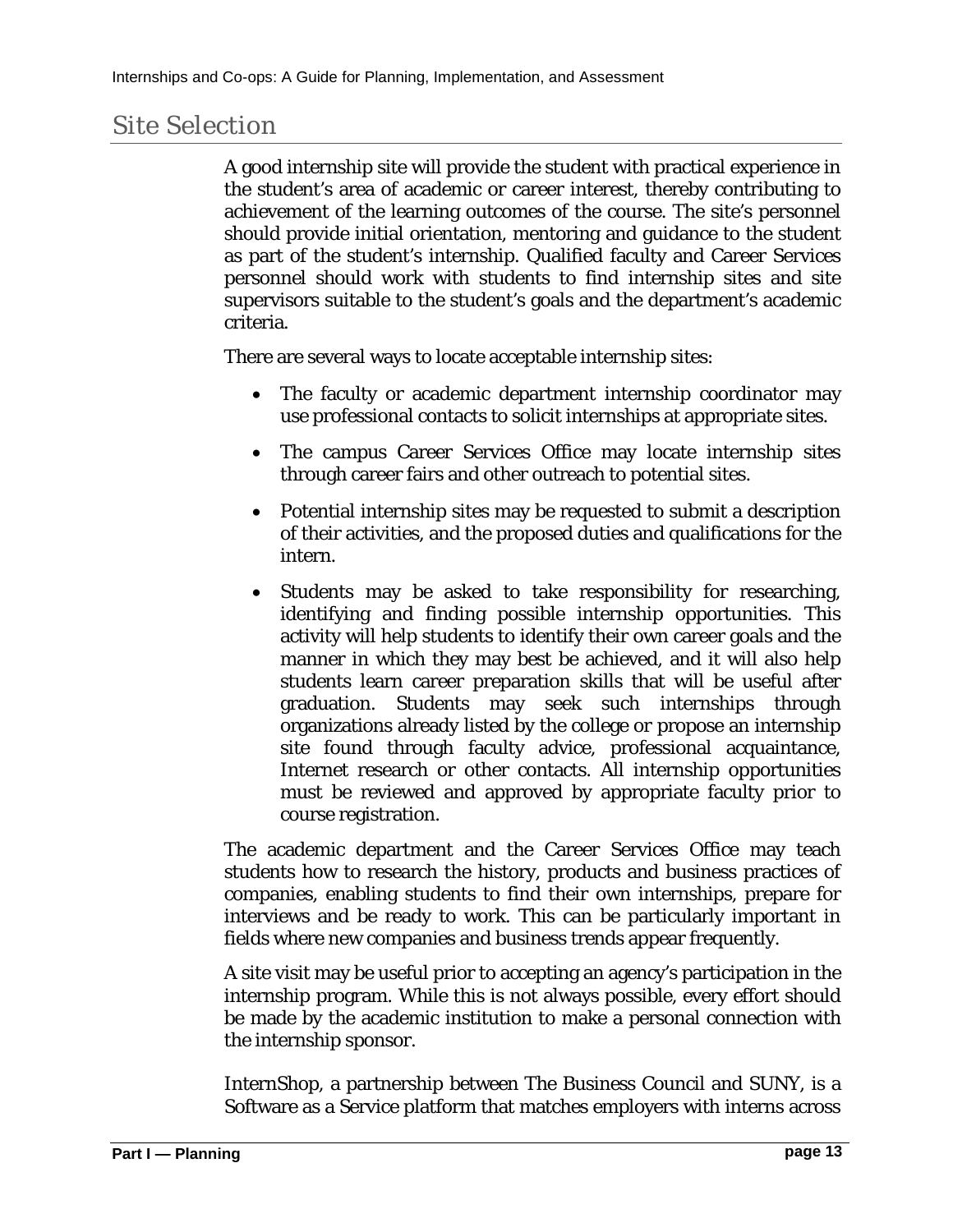the state <http://www.suny.edu/internshop/> and can serve as a resource in identifying internship sites.

The Local Community's Capacity to Support Internship Activities

In searching for internships in the local community, it is important for faculty members and others at the campus to ascertain whether the local economy can sustain such opportunities by considering the following questions and suggested answers:

1. Can local employers provide meaningful applied learning experiences with the proper supervision, feedback and level of expertise?

*Local Chambers of Commerce may be of assistance in determining appropriate host locations.*

2. How can the specific skill sets taught in the academic curriculum benefit the needs of local business and industry?

*A Program Advisory Board consisting of members of the academy and the community can offer helpful suggestions regarding local needs.*

3. If appropriate employers exist in the community, are they able to pay students a wage, and will these employers cooperate with the institution's policies for awarding academic credit if students seek that option?

*Monetary compensation and/or academic credit are important issues for students in their choice of applied learning experiences.*

4. Are relevant internship/co-op opportunities in the community available during the time frame of the semester or term?

*Local Chambers of Commerce, Career Services personnel and faculty can work together to locate suitable internships during specific time frames.*

#### The Impact Student Internships May Have on the Local Workforce

Student internships can benefit local communities in many ways and can have a positive impact on the local workforce. Many employers will use internship programs as a recruiting strategy to hire new employees from the ranks of their student interns. Internship programs can also help employers and members of the local business community remain current with new ideas and trends. To provide a positive impact, however, it is important that these opportunities are implemented and managed within the parameters of state and federal guidelines such as the Fair Labor Standards Act (FLSA).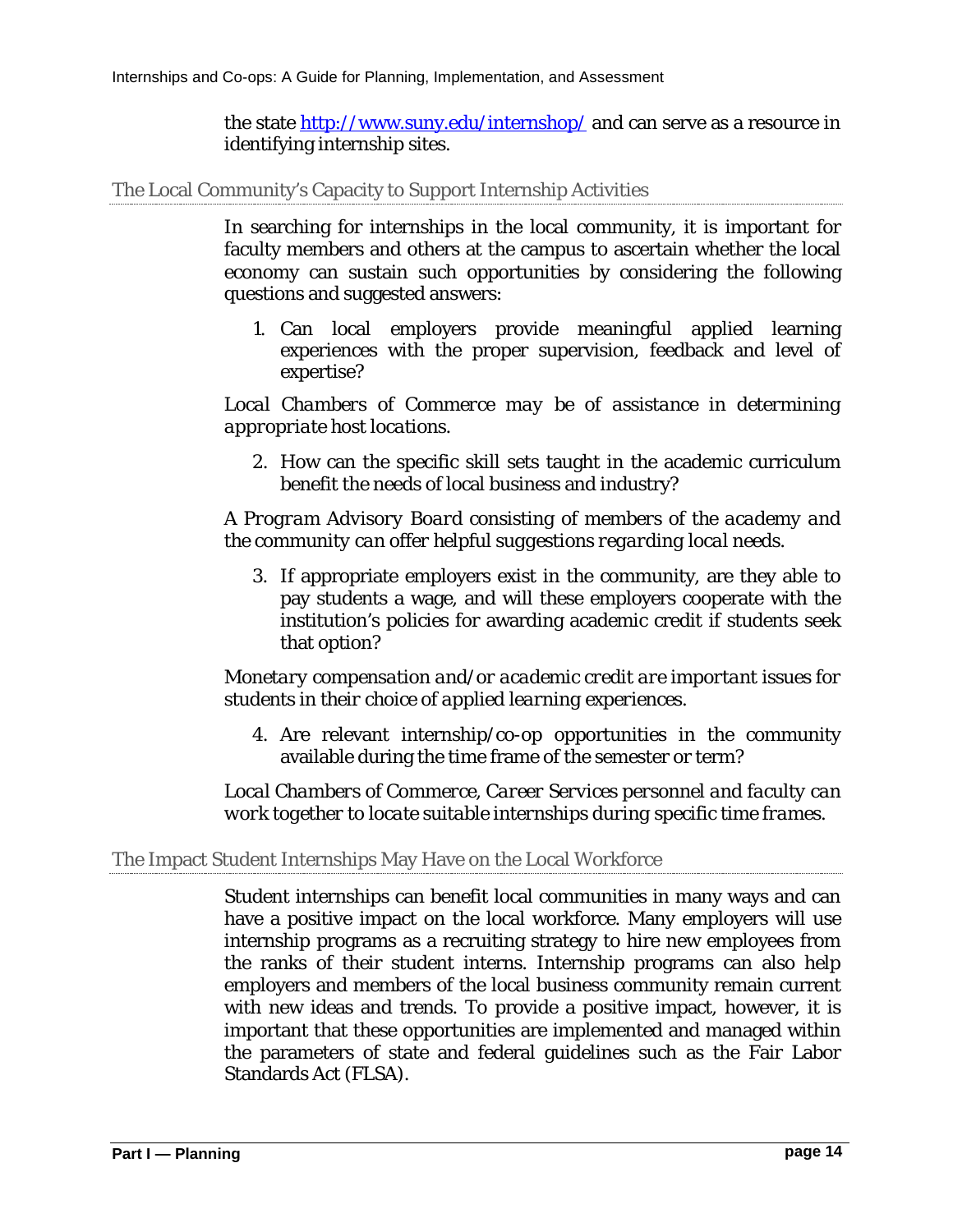The classroom experience and academic course content can be enhanced and enriched by feedback from the local business community, improving the education of future employees and citizens. Internships also help promote very positive relations between the local community and the educational institution through collaboration in educating and shaping a new generation of student leaders.

## International Internships

Education abroad can provide SUNY graduates with the skills and experience needed to enter the competitive workforce, either at home or anywhere in the world. International internships offer particularly rich learning opportunities for students. At the institutional level, internships abroad require all the planning necessary for domestic internship experiences, with added logistical questions and issues to be addressed.

#### Academic and administrative issues

Academic departments, campus offices of international education, continuing education, academic advisement, career services and the registrar are among those that can be especially helpful when they work together as a team to ensure that proper internship registration has occurred and that credits or experience earned in an international experience can be applied to a student's graduation requirements at the home campus. As with domestic internships, all educational institutions and third parties involved in a student's international internship should reach clear understandings contained in written agreements regarding costs, internship supervision, progress reports, language proficiency requirements and credit to be earned for the internship experience. Although it is important for faculty supervisors to fully appraise the international internship site, preferably during a visit, technology can now help with supervision abroad.

#### International Sites

Locating placement sites in other countries is a challenging process, particularly in the absence of existing institutional relationships. Fortunately, many SUNY institutions have long-standing international internship programs and other applied opportunities in place. The [SUNY](http://www.suny.edu/studyabroad/)  [Study Abroad Website](http://www.suny.edu/studyabroad/) enables students to search for opportunities by various combinations of country, term, and academic field, with additional filters to find internships, volunteer opportunities and service learning. Search results include descriptions of the locations, languages, eligibility requirements, and other pertinent information. SUNY study abroad programs are administered by one campus, but most are open to students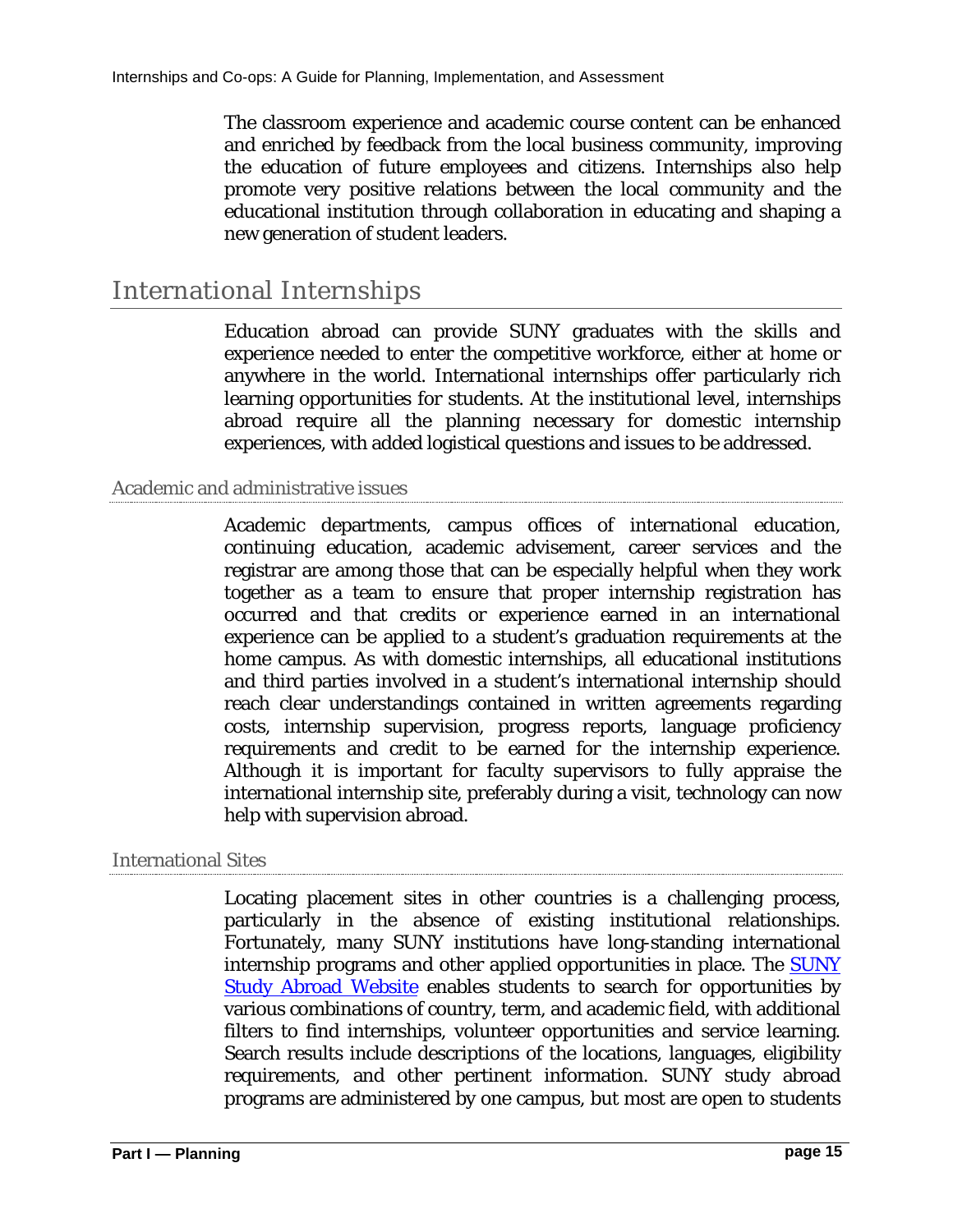from other SUNY campuses. Another avenue is to use the connections that faculty, staff, and alumni have in other countries.

To address the complex logistics of international internships, many SUNY institutions use a third party entity in order to provide the required incountry support students need. These vendors vet the internship sites, manage all the necessary paperwork (visas, health insurance, etc.), meet the student at the airport, handle the living arrangements, and have professional staff living in the country to assist with emergencies and general issues.

#### Advisement and Support

International education or study abroad offices have experience and resources in this area and are best suited to provide support in cooperation with faculty members. The international education office is also responsible for reporting the number of students participating in such activities throughout the institution. It is good practice, and required by some campuses, to refer all students planning to engage in these opportunities to the international education office.

Advisement must include the additional considerations of pre-departure arrangements, traveling abroad, cross-cultural understanding, and health and safety concerns. The international education office will help ensure that students receive important information before, during and after the international internship experience.

Students should receive information about the following:

- securing passports, visas and documentation required by the international host;
- making travel arrangements;
- medical issues and health insurance, including medical evaluation and repatriation coverage. A student's family health insurance may not cover international travel, but SUNY has negotiated international health insurance that also includes extraction provisions in case of health or political crises.
- safety and emergency contact information, including how to register with the Smart Traveler Enrollment Program (STEP) through travel.state.gov; and
- local contact and logistical information, including housing and transportation.

Information about cultural differences, safety, and general travel suggestions can minimize culture shock and facilitate the adjustment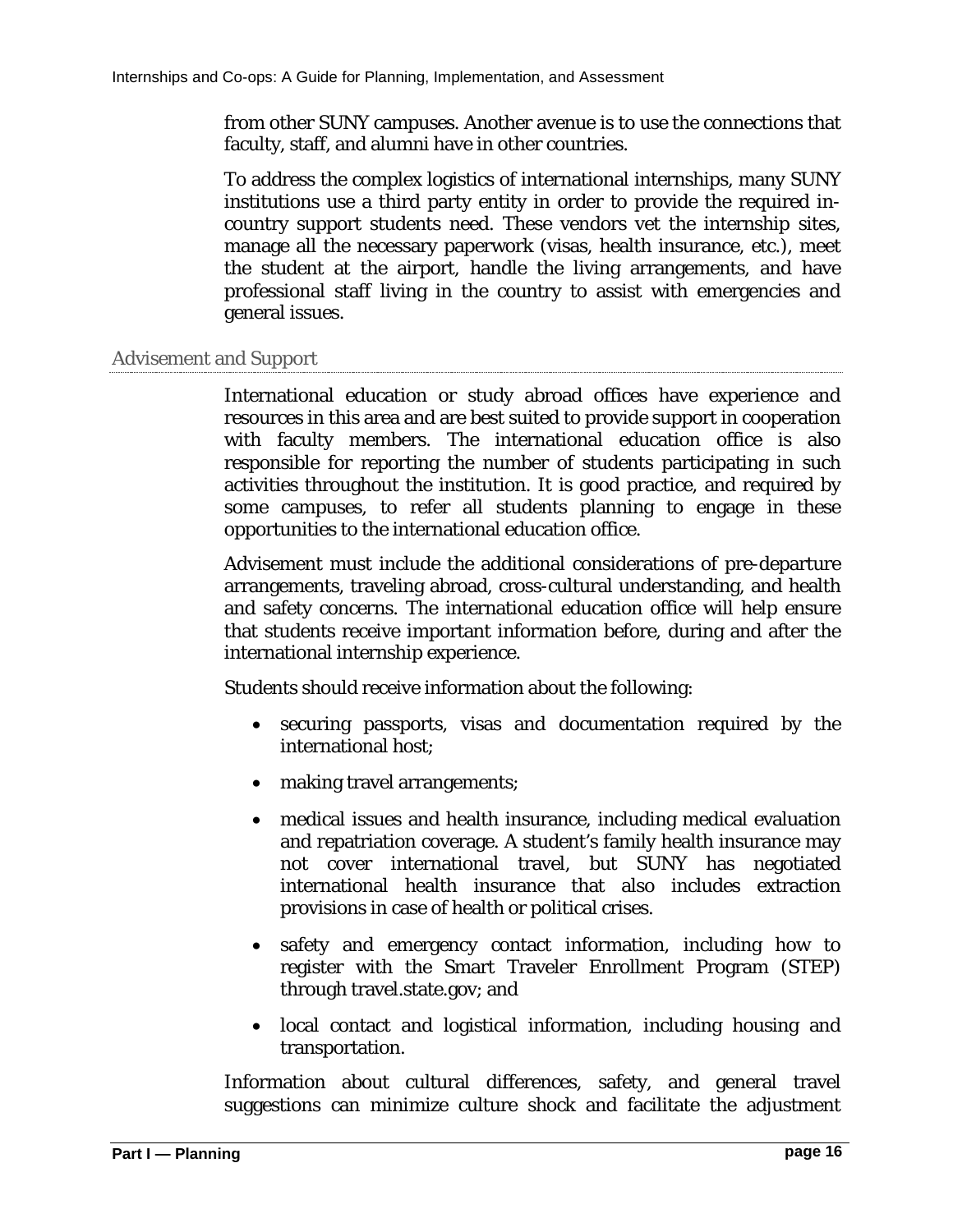process. Also, clarifying expectations for the student's return to the college may help prepare for a smooth transition back into the classroom setting.

Several SUNY campuses have developed various resources to guide students step-by-step through the process. The **SUNY** Office of Global [Affairs](http://www.suny.edu/global) is available to campuses for consultation and further information, particularly when a campus does not have a designated international education or study abroad office.

#### International Students and Internships in the United States

International students may be eligible to take part in internships in the United States. Interested students are advised to speak to the international student services office on campus. Students holding an F-1 student visa (non-immigrant visa that allows international students to pursue education at a U.S. college or university) may be able to intern after completing two full-time academic semesters. The international student advisor or coordinator will help students determine if the work experience and academic program are eligible for work authorization through Curricular Practical Training (CPT) or Optional Practical Training (OPT) for paid or unpaid internships. Students should work closely with the international student services office, as the determination of eligibility for CPT and OPT can vary for each student and academic program.

## Virtual Internships

Many successful companies throughout the world do business from remote locations, so it is not surprising that virtual internships reflect these changes in the workplace. Some students have career aspirations that cannot be satisfied in the town or city in which the educational institution is located. These students may be able to serve a virtual internship at an approved site located at a distance.

#### Characteristics common to on-campus and virtual internships

"Traditional" internships generally occur when the student is serving hours at the internship site, which may be located on or off campus. Although the student may report to the faculty internship supervisor via email or other electronic means, the internship is generally served with face-to-face contact between the student and the site supervisors.

Although the student, the site supervisor and the faculty internship supervisor may all be in different locations during the virtual internship, academic and internship site support and student requirements for "virtual" internships should be the same as those required for "traditional" internships.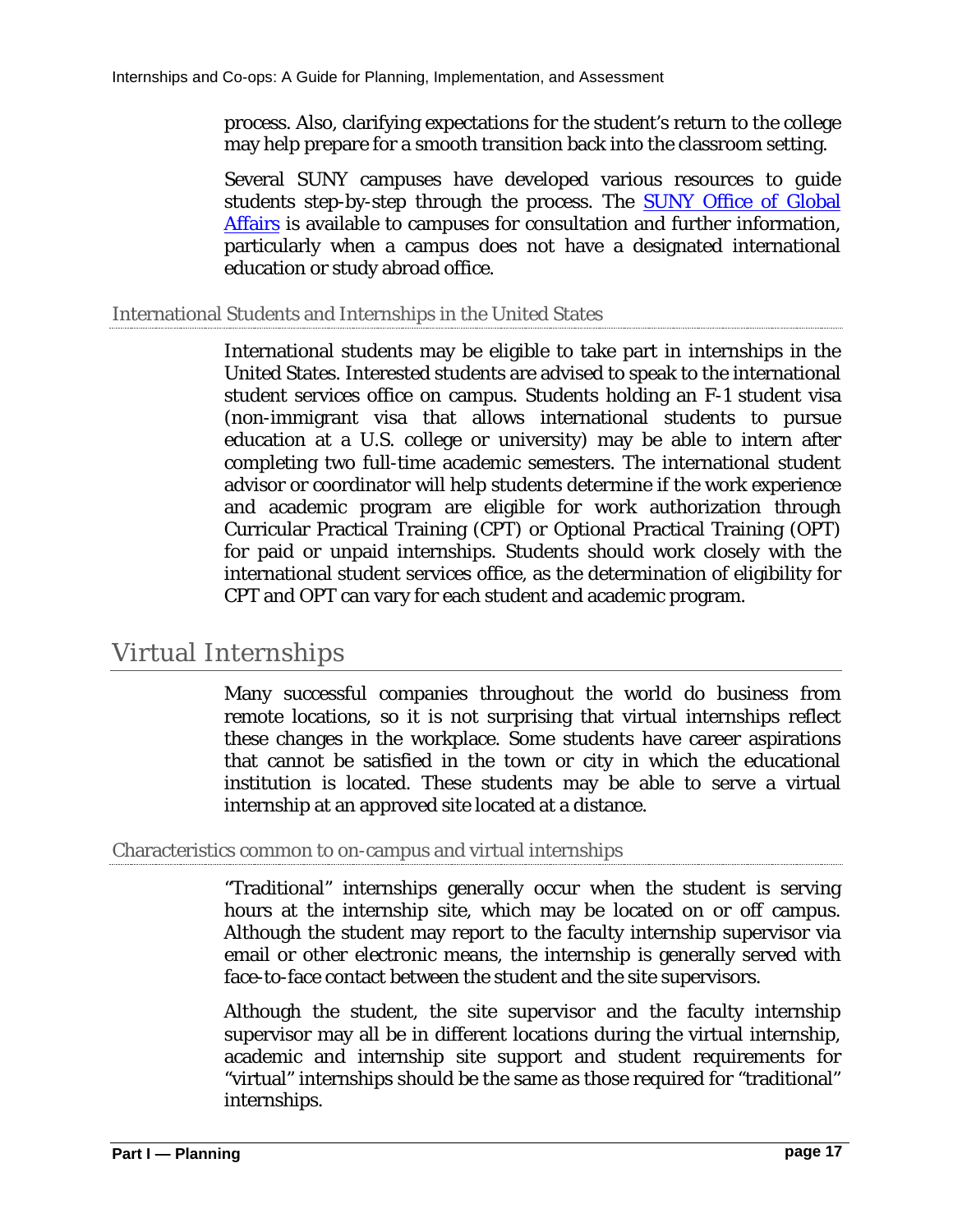Virtual internships must satisfy the same course and grading criteria as all other credit-bearing courses offered by the educational institution. Important criteria include the need for

- a syllabus, including assignments, reading, due dates and all course requirements;
- a course description, published so that it is available to the public;
- learning outcomes set by the instructor of record;
- descriptive grading methods and criteria; and
- summaries of assessment criteria and methods.

There may be increased need for faculty supervision of virtual internships to be sure all learning outcomes are met and to enable effective assessment of the internship experience.

Virtual, off-campus internships can be designed and offered online through [Open SUNY](http://open.suny.edu/) or using other methods of delivery. There are many useful software systems and web-based project management tools that allow interns to report to faculty internship supervisors and/or site supervisors to show various stages of development of assigned projects.

In recent years, virtual internships have become much more common. These virtual internships may refer to circumstances such as these, below:

• The student is on-campus working at an internship that is remote.

Students who serve internships in remote locations but who do so while remaining on campus have the opportunity for regular and scheduled meetings on campus with their instructors and with other students serving internships to discuss all aspects of the applied learning experience. Regular meetings of instructors and students serving internships are a best practice associated with credit-bearing internships. Students learn methods for successful interaction with internship site personnel by listening to the explanations from other students and working with the faculty member to reflect on lessons learned.

The faculty internship supervisor in collaboration with the site supervisor and the student will prepare a written document describing student duties designed to achieve learning outcomes set by the faculty member or academic institution.

The student works on a project (such as research), with internship site staff but the student is not located on campus or at the workplace.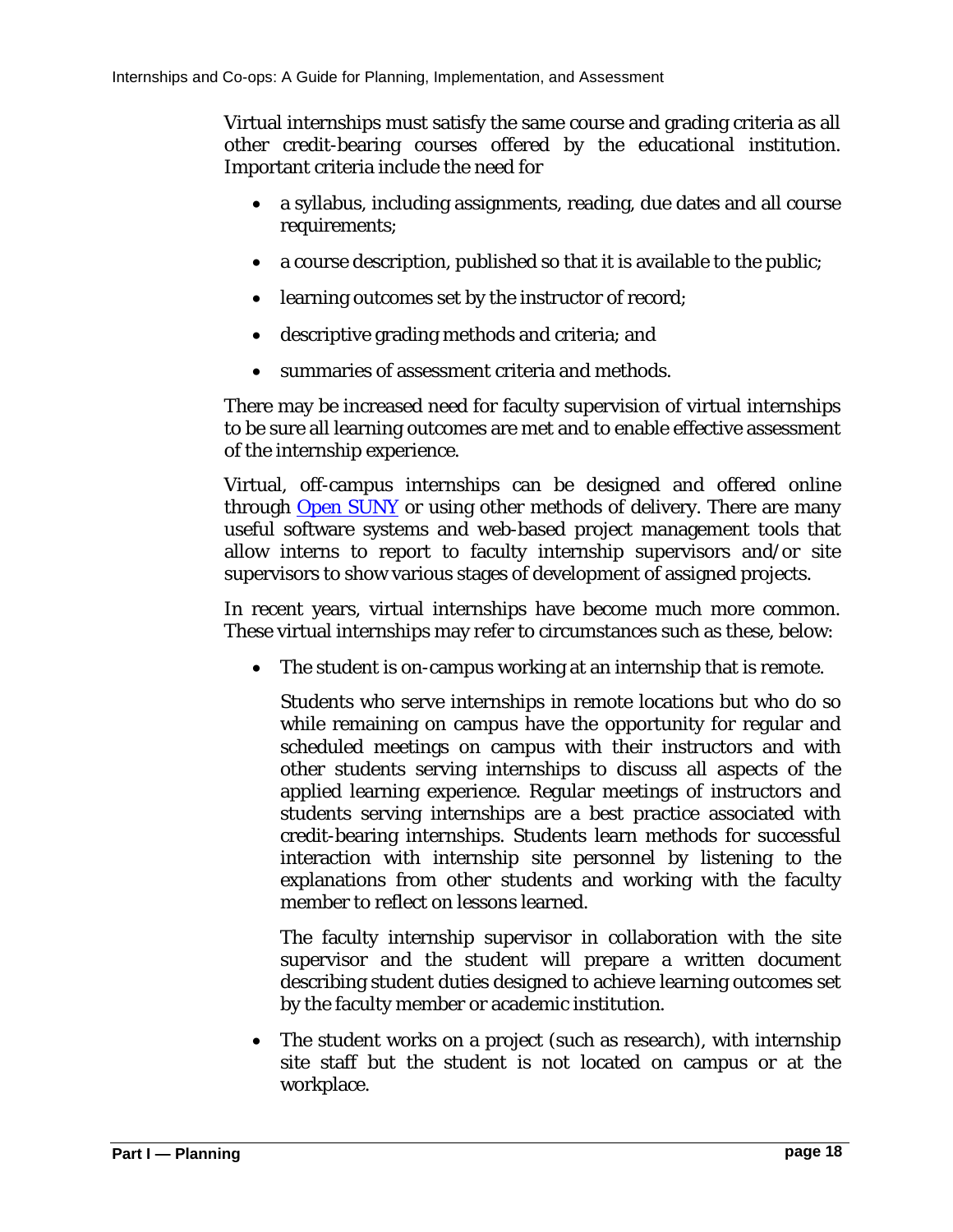Working under the direction of the site supervisor on a project that has been approved by the faculty supervisor, the intern may gather data useful to the internship site. Such data may include, for example, the effectiveness of certain marketing methods, the scope of client communication, or the availability of new markets. Learning Outcomes for that internship would include gaining an understanding of industry vocabulary, marketing methods and client communication.

Michael True, a respected authority in the field and host of InternQube.com, offers a [useful checklist](https://www.messiah.edu/documents/internship_center/Virtual%20InternshipsSuccessfulElements.pdf) of recommended requirements for virtual internships.

## Student Eligibility and Preparation for All Internships

To be eligible for an internship, students must meet all institutional and degree requirements. Such requirements may include

- matriculation and completion of a specified number of credits;
- minimum major and/or institutional grade point average;
- specific prerequisite course requirements, determined by the supervising academic department, prior to serving the internship; and
- specific professional skills and knowledge determined by the internship site.

Student preparation for internship application should include development of materials and experiences such as the following:

- cover letters
- résumés
- mock interviews
- research to acquire advanced knowledge of each company or other internship site
- student statement of proposed internship duties
- student statement of career goals

Prior to commencement of the internship, special training should be given to students about workplace safety, including situations that might be defined as harassment and/or hostile work environments. Students should be instructed to report concerns about a potentially hostile work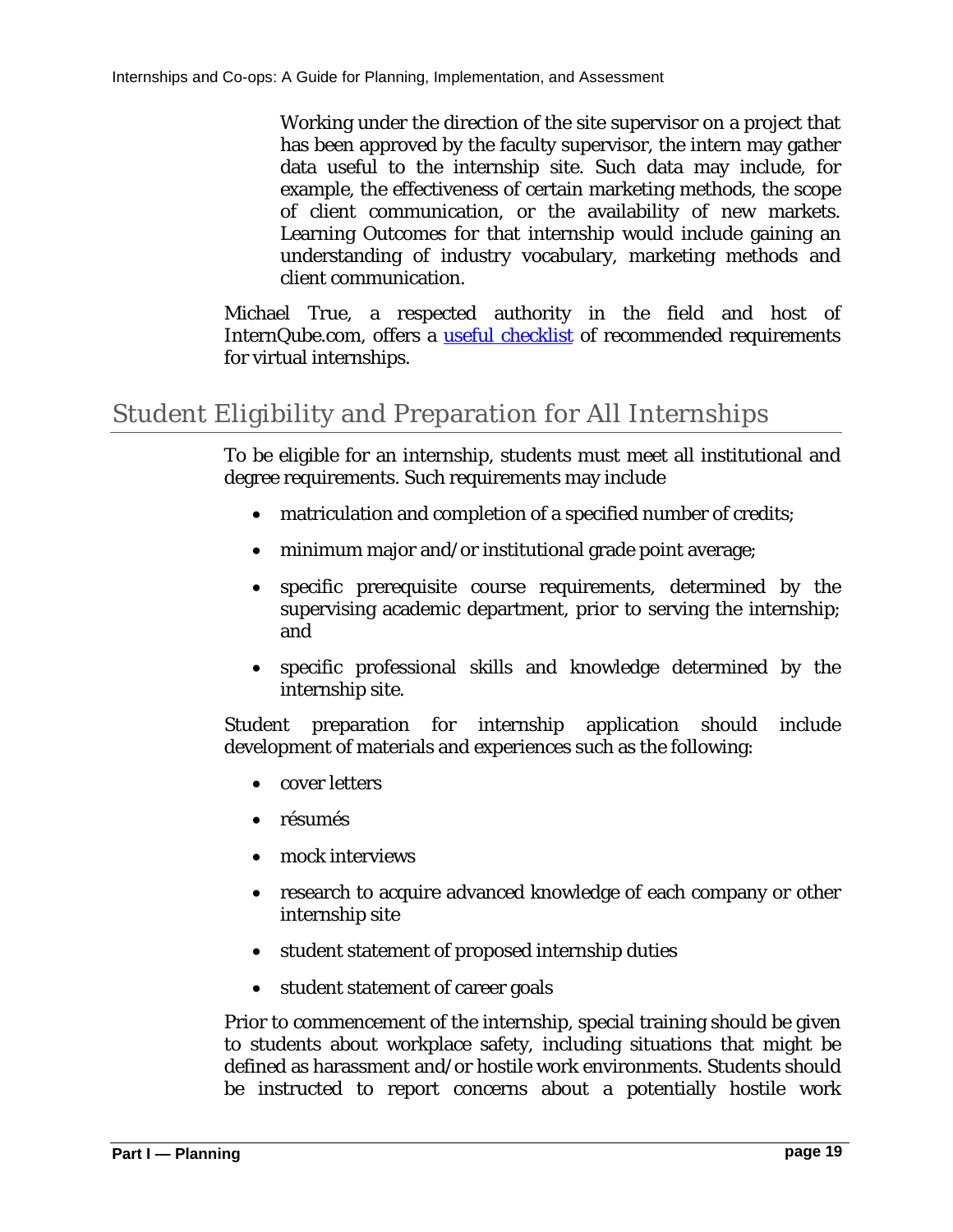environment to the faculty supervisor, who should have knowledge about appropriate reactions to such reports. The campus should determine, and faculty and students should know the proper channels to use to report or ask about questionable conditions during an internship.

## Student Health Insurance

Students serving internships should check with their health insurers to determine whether insurance coverage applies to the internship.

### Financial Aid

Students should also check with their Financial Aid advisors to determine whether the Financial Aid they receive will be affected by the internship.

Issues to consider include

- whether the internship activity or course receives credit;
- how much credit the internship activity or course will receive, including whether the student will be considered a "full time" student for Financial Aid purposes during the internship;
- whether the internship occurs on-campus or off campus; and
- whether the internship earns degree applicable credits.

### Learning Agreement

A learning agreement is a written understanding between the college and the field site to identify the learning activities that will be part of the internship. A learning agreement completed between the faculty internship supervisor and the site supervisor prior to course registration and commencement of the internship helps to clarify the student's responsibilities. Some academic institutions also include the student as an active participant in formulating the learning agreement, or at least require the student's signature on the learning agreement.

The agreement should include

- course registration information (e.g., course title and number, name of faculty supervisor, start/end dates and semester of participation);
- required number of hours in the workplace;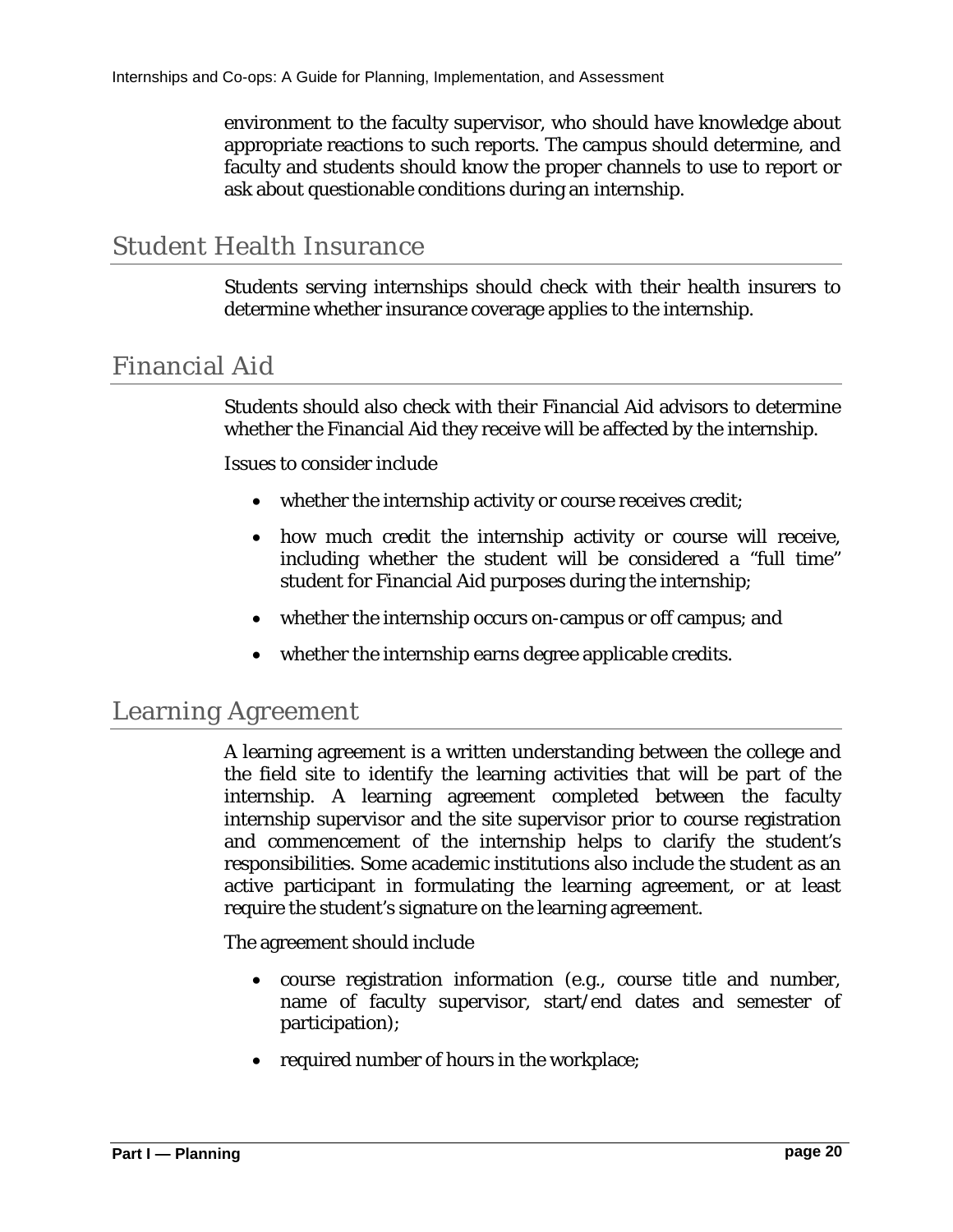- clear description of both the site requirements and the required academic components (e.g., log, journal, paper, oral presentation and other methods of showing fulfillment of the internship learning outcomes);
- clear description of intended learning outcomes and activities;
- clear description of the responsibilities of the college, the student and the site; and
- signatures by the appropriate parties, which must include a site representative and the appropriate departmental supervisors. Student signatures may also be required on this form to indicate understanding and acceptance of course requirements.

When drafting a learning agreement, the faculty member should be aware that internship sites are more likely to give significant time to internship training if the intern has made a significant commitment of time to the internship experience on site. Appendix B, [on page 66,](#page-65-0) contains examples of Learning Agreements.

## Credit

Because the academic institution awards the credit for every course offered, it is important that the learning experience meet Federal, State and SUNY guidelines for (A) time and (B) achievement of learning outcomes. These organizations all identify a minimum of 45 hours of student work to earn one credit (the Carnegie Unit). Credit will only be awarded for this minimum number of hours if those hours have provided enough time for the student to achieve the college-level learning outcomes. To earn the credit, these outcomes must be accomplished regardless of how much additional time it takes to do so.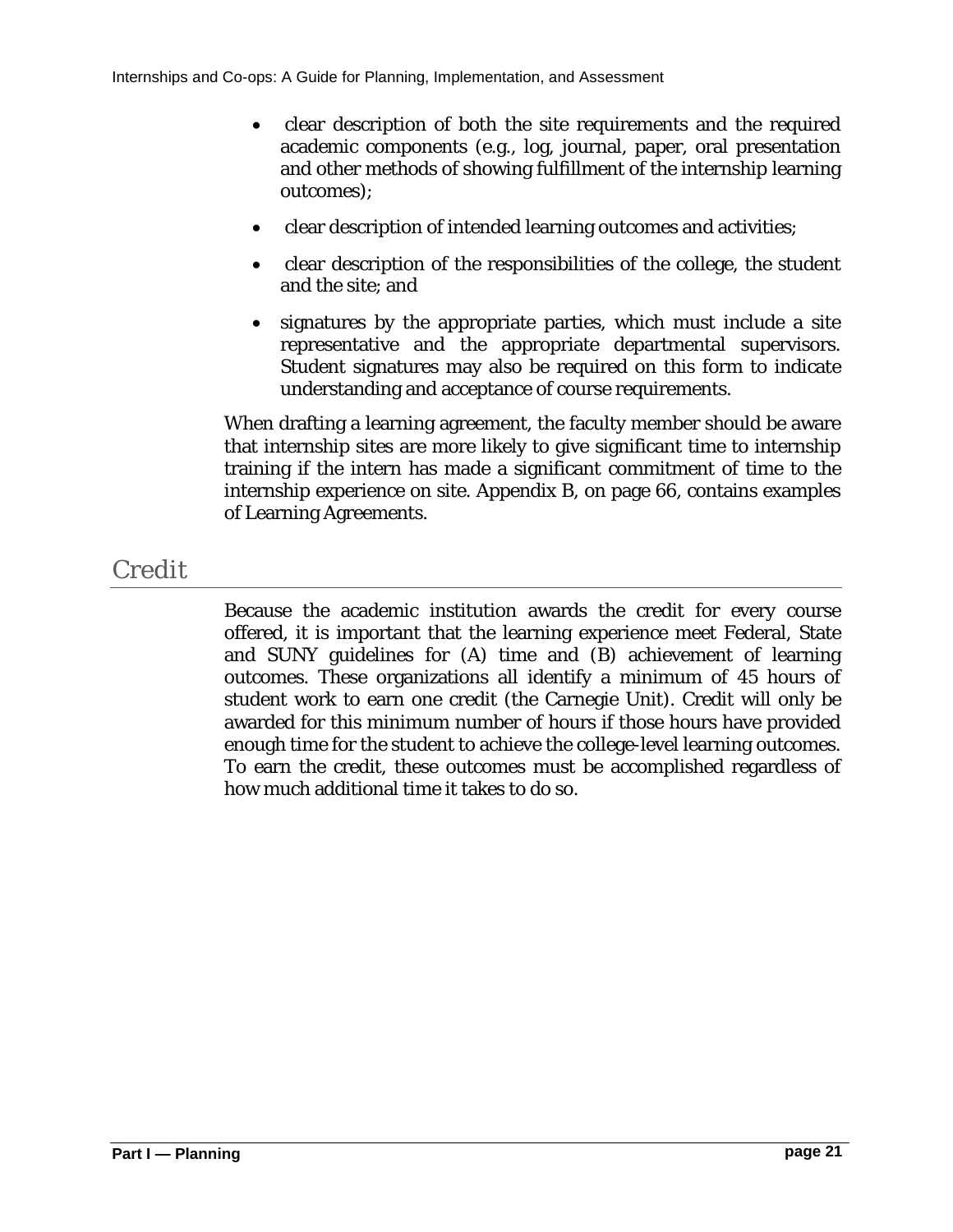#### (A) Time

US Department of Education Regulations

The US Department of Education (USDOE) established a national definition of a credit hour for financial aid purposes, which went into effect on July 1, 2011:

A credit hour is an amount of work represented in intended learning outcomes and verified by evidence of student achievement that is an institutionally established equivalency that reasonably approximates not less than –

- (1) One hour of classroom or direct faculty instruction and a minimum of two hours of out of class student work each week for approximately fifteen weeks for one semester or trimester hour of credit, or ten to twelve weeks for one quarter hour of credit, or the equivalent amount of work over a different amount of time; or
- (2) At least an equivalent amount of work as required in paragraph (1) of this definition for other academic activities as established by the institution, including laboratory work, internships, practica, studio work, and other academic work leading to the award of credit hours. (Part 600 [–Institutional](http://www.gpo.gov/fdsys/pkg/CFR-2011-title34-vol3/pdf/CFR-2011-title34-vol3-sec600-2.pdf)  [Eligibility under the Higher Education Act of 1965, as](http://www.gpo.gov/fdsys/pkg/CFR-2011-title34-vol3/pdf/CFR-2011-title34-vol3-sec600-2.pdf)  [Amended\)](http://www.gpo.gov/fdsys/pkg/CFR-2011-title34-vol3/pdf/CFR-2011-title34-vol3-sec600-2.pdf)

New York State Department of Education Regulations

The definitions in New York State, [Title 8, Chapter II §50.1\(](https://govt.westlaw.com/nycrr/Document/Ieca5c8abc22111dd97adcd755bda2840?viewType=FullText&originationContext=documenttoc&transitionType=CategoryPageItem&contextData=(sc.Default))n) and (o) of the Regulations of the Commissioner indicate the minimum time requirements for awarding credit:

- (n) "Credit means a unit of academic award applicable towards a degree offered by the institution."
- (o) "Semester hour means a credit, point, or other unit granted for the satisfactory completion of a course which requires at least 15 hours (of 50 minutes each) of instruction and at least 30 hours of supplementary assignments, except as otherwise provided pursuant to section  $52.2(c)(4)$  of this Subchapter. This basic measure shall be adjusted proportionately to translate the value of other academic calendars and formats of study in relation to the credit granted for study during the two semesters that comprise an academic year."

This is the New York State Education Department formula for calculating the minimum number of instructional and supplementary hours required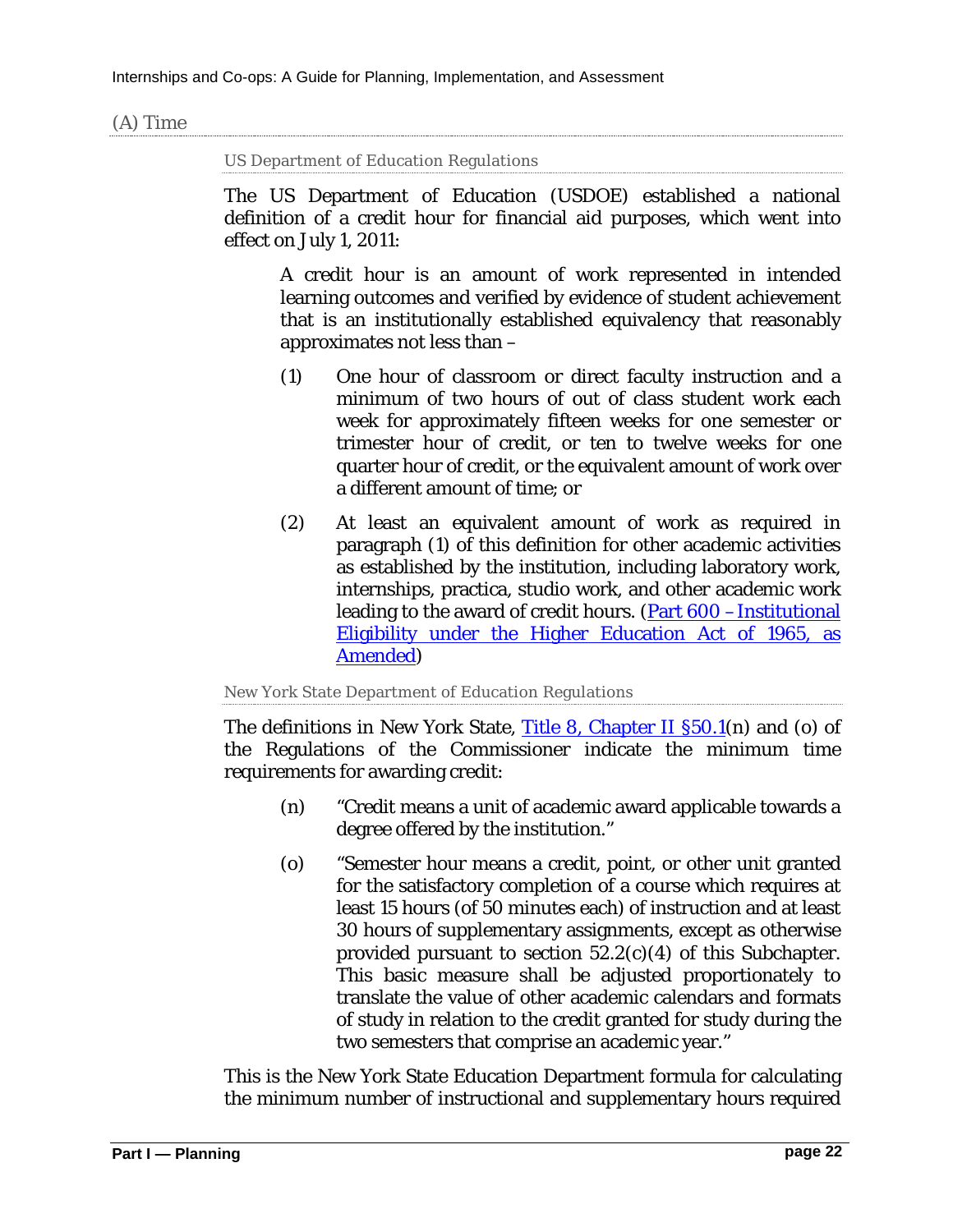for 1 credit in a course. Because this adds up to 45 hours of work, the minimum number of combined instructional and supplementary hours per credit for an internship is also 45. Since the State Education Department requirement is a minimum requirement, departments may require more than 45 combined instructional and supplementary hours of internship experience per credit earned.

SUNY Policy

The State University of New York recognizes these minimums in the June 30, 1976 Memorandum to Presidents titled "Credit/Contact Hour Relationship" (Vol. 76, No. 8).

Section V (Experiential Learning) of the **SUNY Policy Statement** states, "When life or work experience is to be credited as a concurrent portion of an academic program design, as in an internship, one semester credit hour will be awarded for each 40-45 clock-hour week of supervised academic activity that provides the learning considered necessary to program study."

Consequently, USDOE, NYSED, and SUNY regulations and policies are consistent regarding minimum internship experience hours required for 1 academic credit. Institutions that require 45 hours or more combined instructional and supplementary hours per credit are in compliance with all three agencies.

#### Flexibilities in Determining Credit Hours

Because the Carnegie unit has regularly been interpreted as a seat-time requirement, the USDOE issued a Dear Colleagues letter, ["Guidance to](http://ifap.ed.gov/dpcletters/attachments/GEN1106.pdf)  [Institutions and Accrediting Agencies Regarding a Credit Hour as Defined](http://ifap.ed.gov/dpcletters/attachments/GEN1106.pdf)  [in the Final Regulations Published on October 29, 2010,](http://ifap.ed.gov/dpcletters/attachments/GEN1106.pdf)" that offers helpful advice. It explains that the expectation is an "institutionally established equivalency that reasonably approximates some minimum amount of student work reflective of the amount of work expected in a Carnegie unit." The purpose is to establish "at least a minimum quantity of a student's academic engagement" (p. 1) resulting in institutional equivalencies that reasonably approximate the definition of a credit hour for Federal purposes. However, the USDOE recognizes that "The definition provides several critical flexibilities for institutions in determining the appropriate amount of credit hours for student coursework." (All bullets below from this section of USDOE policy):

- The institution determines the amount of credit awarded for student work.
- A credit hour is expected to be a reasonable approximation of a minimum amount of student work in a Carnegie unit in accordance with commonly accepted practice in higher education.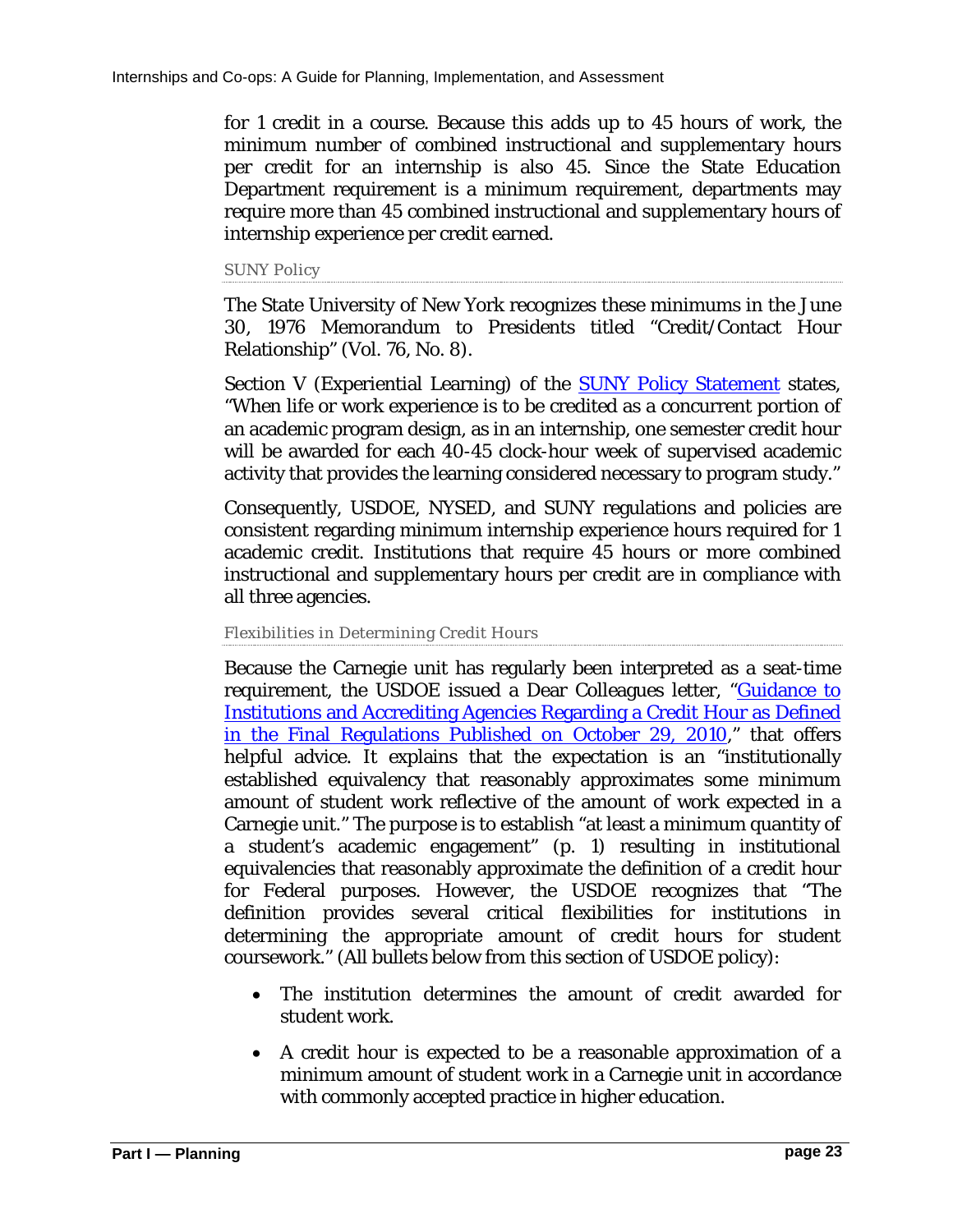- The credit hour definition is a minimum standard that does not restrict an institution from setting a higher standard that requires more student work per credit hour.
- The definition does not dictate particular amounts of classroom time versus out-of-class student work.
- In determining the amount of work the institution's learning outcomes will entail, as under current practice, the institution may take into consideration alternative delivery methods, measurements of student work, academic calendars, disciplines, and degree levels.
- To the extent an institution believes that complying with the Federal definition of a credit hour would not be appropriate for academic and other institutional needs, it may adopt a separate measure for those purposes.

In its [Dear Colleagues](https://ifap.ed.gov/dpcletters/GEN1106.html) letter, the USDOE concludes that "The intent of these flexibilities is to recognize the differences across institutions, fields of study, types of coursework, and delivery methods, while providing a consistent measure of student work for purposes of Federal programs."

#### Middle States Accreditation Regulations

Accrediting agencies are responsible for ensuring that institutions are in compliance with the Federal definition. Consequently, The Middle States Commission on Higher Education (MSCHE) expects its institutions to demonstrate the same consistencies. Recognizing the wide variety of instructional methods, activities, and modes of delivery, it is important for courses to have "sufficient academic rigor, content, and depth" for transferability [\(Credit Hour Policy,](http://www.msche.org/documents/CreditHourPolicyRev112012.pdf) effective August 23, 2012, Rev. October 30, 2012).

MSCHE provides specific guidance regarding internships in its advisory on ["Degrees and Credits"](http://www.msche.org/documents/Degree-and-Credit-Guidelines-062209-FINAL%5b1%5d.pdf) (effective June 26, 2009): "Internship or apprenticeship credit hours are determined by negotiation between the supervising faculty and the work supervisor at the cooperating site, both of whom must judge and certify different aspects of the student's work." The results of this negotiation must assure that the student's activities meet at least a minimum quantity of academic engagement and also achieve sufficient academic rigor, content, and depth. As an accrediting association, MSCHE is responsible for the verification of compliance with the credit-hour policies, regulations and laws of the institution, as well as the state and federal government. Consequently, institutions must provide MSCHE evaluators with written policies and procedures, evidence of consistent application across campus, and evidence of consistency with common standards across higher education institutions.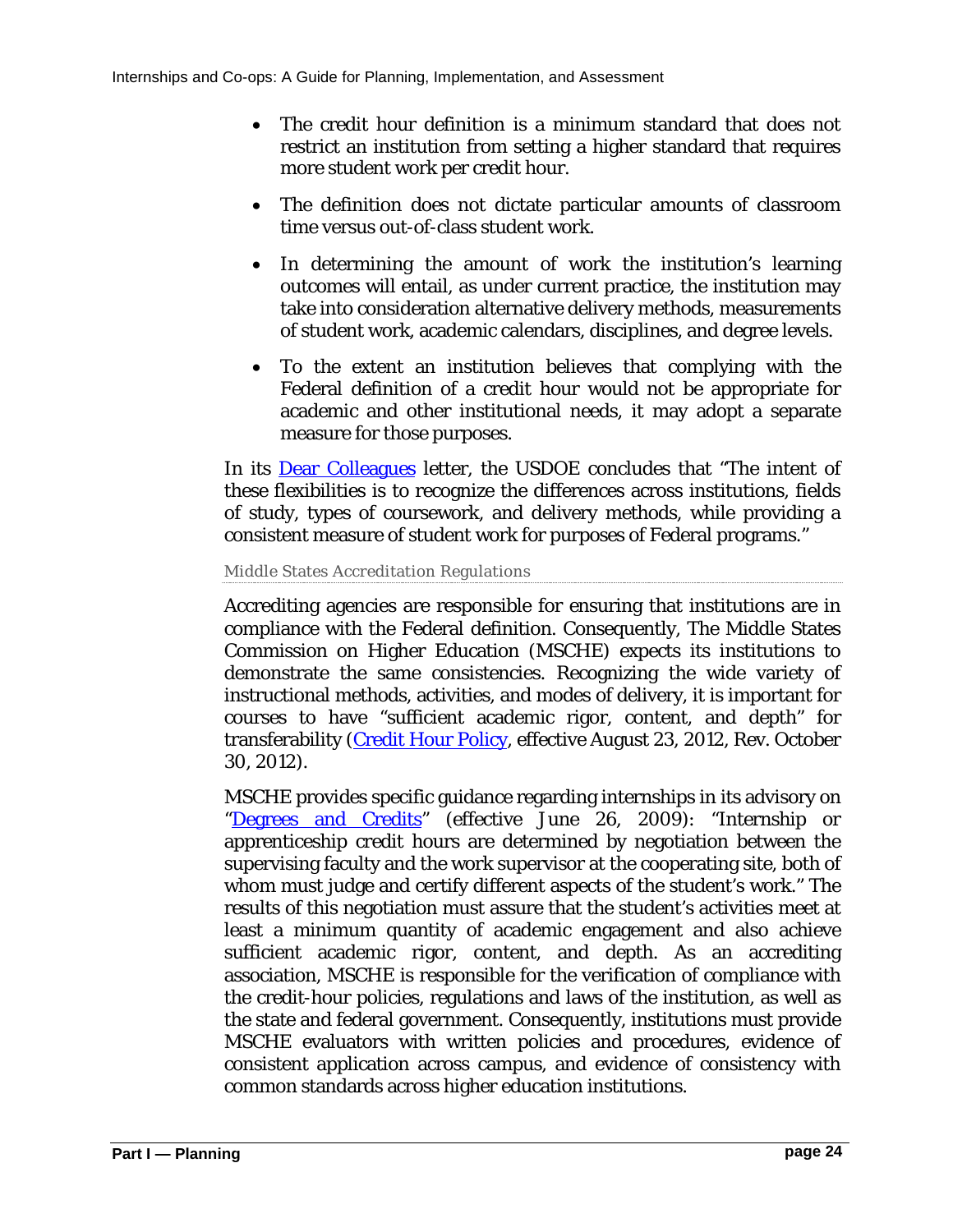#### (B) Achievement of Learning Outcomes

In addition to the minimum amount of time required to earn an hour of credit, the quality of the learning must be college level and credit worthy. Student learning outcomes identify the knowledge, skills, attitudes, behaviors, values or other outcomes that students are expected to achieve and be able to demonstrate upon completion of the instruction; and the federal definition of a credit hour includes the verification by evidence of student achievement of the learning outcomes.

To this point, Title 8, Chapter II of the Regulations of the Commissioner,  $\S52.2(c)(5)$ , makes plain that internships must include specific learning outcomes: "The institution shall assure that credit is granted only to students who have achieved the stated objectives of each credit-bearing learning activity." SUNY policy concurs with this position, stating that the credit is earned for the hours of "academic activity that provides the learning considered necessary to program study."

This criterion is especially relevant for internships where some time may be spent on routine activities. Therefore, faculty in the disciplinary field need to identify student learning outcomes for the internship in order for the faculty to supervise students' progress and to evaluate the achievement of those learning outcomes by the end of the internship. These learning outcomes should be listed in the syllabus for the internship course.

Learning Outcomes for internships should reflect institutional goals as well as more discipline-specific goals at the departmental level. All departments that have internship programs should have outcomes relating to the communication, cognitive, and personal skills the faculty expect students to achieve. In addition to these general outcomes, the concepts of the discipline will also determine a set of more specific outcomes.

Some institutions may wish to design a system for determining the amount of credit awarded that is more reflective of internship learning activities and outcomes than are the time-based methods of awarding credit used for the standard classroom. Examples of these methods of determining credit amounts would include the following:

- basing the amount of credit upon successful completion of an academic component, such as a paper or other assignments, that may be included with or in addition to the State Education Department minimum requirement of 45 hours combined instructional and supplementary hours per credit;
- basing the amount of credit on successful student completion of an appropriate number of learning outcomes, as well as the State Education Department minimum requirement of 45 combined instructional and supplementary hours per credit.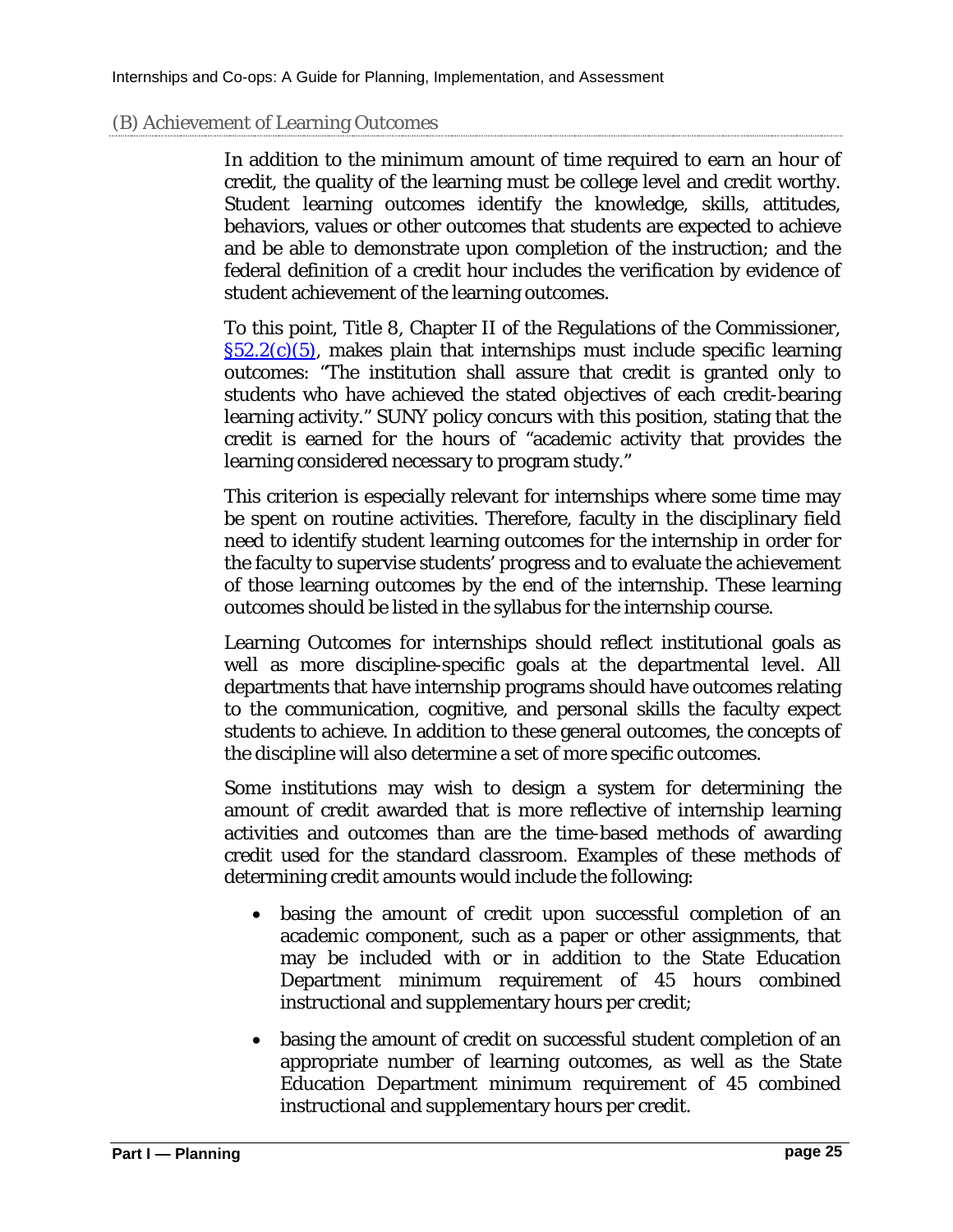The USDOE in its 18 March 2011 [Dear Colleagues](https://ifap.ed.gov/dpcletters/attachments/GEN1106.pdf) letter (page 3) explains that "The credit hour definition does not emphasize the concept of 'seat time' (time in class) as the primary metric for determining the amount of student work for Federal purposes. Institutions may assign credit hours to courses for an amount of work represented by verifiable student achievement of institutionally established learning outcomes. Credits may be awarded on the basis of documentation of the amount of work a typical student is expected to complete within a specified amount of academically engaged time, or on the basis of documented student learning calibrated to that amount of academically engaged time for a typical student. Thus, the [Applied learning] definitions in this Guide for Federal purposes represent nothing new in this regard."

All methods or formulae for awarding credit must comply with University policies, State and Federal regulations. Fortunately, all agencies are consistent in setting minimum standards: 15 (50-minute) instructional hours and 30 "supplementary" hours are required to earn one unit of academic credit, and credit can be granted only to students who have achieved the stated outcomes of each credit-bearing learning activity. Ultimately, faculty members are responsible for evaluating the extent to which student activities achieve the curricular goals of the program.

The concern of all is that the credit hours and learning outcomes represent at least a minimum amount of student engagement recognized as consistent practice across all institutions. As the USDOE explains, "The definition of a credit hour for Federal purposes is necessary, in part, because more than \$150 billion of Federal financial aid is awarded annually based on an individual student's enrollment, as represented in number of credits. The credit hour is a basic unit of student aid eligibility, and the new regulations address vulnerabilities in the student aid programs that leave them open to fraud and abuse. However, the regulations are grounded in commonly accepted practice in higher education, do not intrude on core academic decisions made by institutions and their accrediting agencies, and are completely consistent with innovative practices such as online education, competency-based credit, and academic activities that do not rely on 'seat time.'" Considering the importance to students of financial aid and transferability of credits, it is fortunate that these agencies are in agreement regarding time and credit hours, while maintaining flexibility for variety and innovative instruction. A useful summary and advice on federal standards on the credit hour in higher education can be found in an 18 March 2011 Dear Colleagues letter from the Assistant Secretary of Education, representing the USDOE: Office of Postsecondary Education: ["Guidance to Institutions and](https://ifap.ed.gov/dpcletters/attachments/GEN1106.pdf)  [Accrediting Agencies Regarding a Credit Hour as Defined in Final](https://ifap.ed.gov/dpcletters/attachments/GEN1106.pdf)  [Regulations,](https://ifap.ed.gov/dpcletters/attachments/GEN1106.pdf) published on October 29, 2010."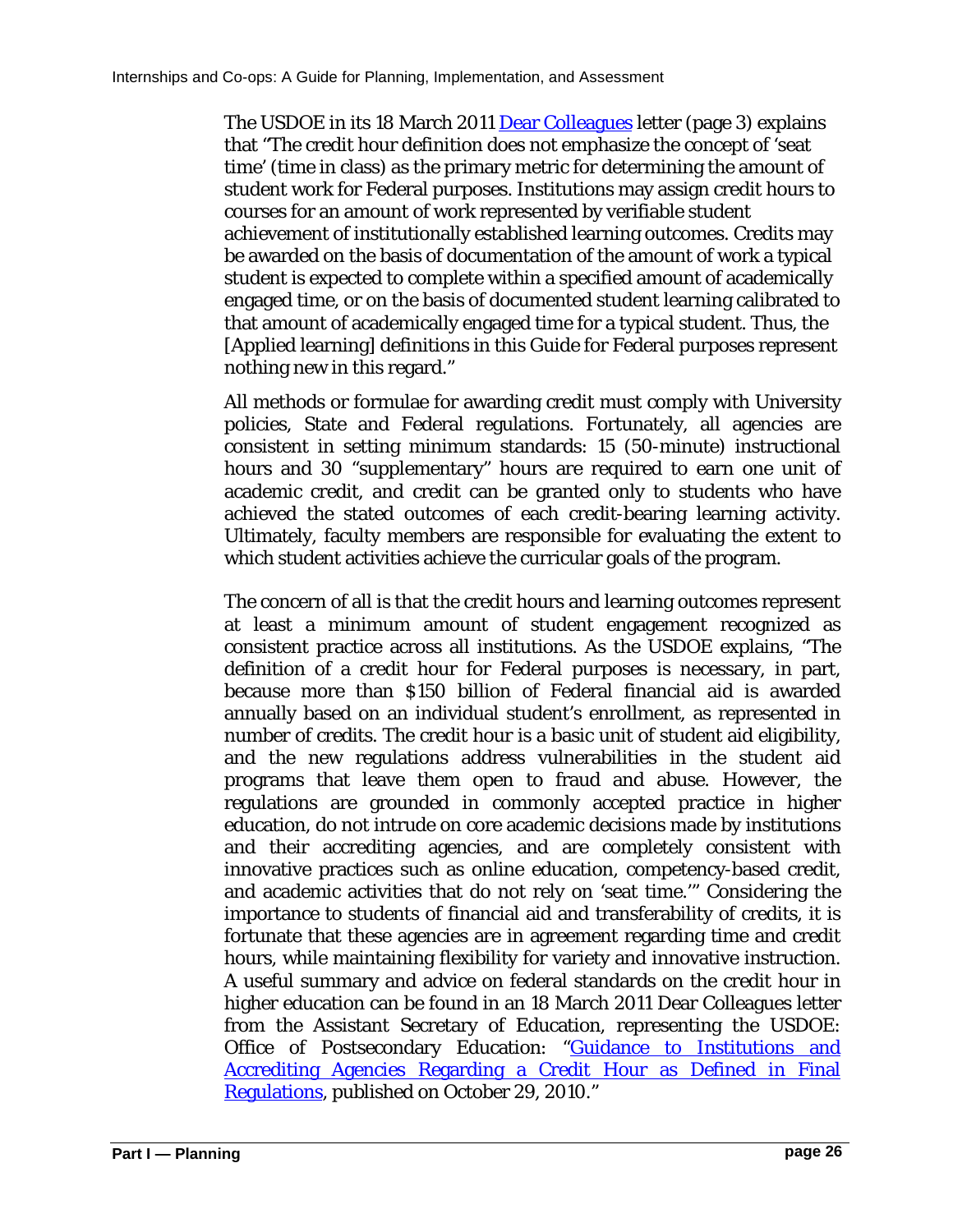#### C. Registered Programs

No earned undergraduate or graduate degree shall be conferred unless the applicant has completed a program registered by the New York State Education Department. [\(NYS Education Law §3.47\(a\)\(1](https://govt.westlaw.com/nycrr/Document/Iec9d643dc22111dd97adcd755bda2840?viewType=FullText&originationContext=documenttoc&transitionType=CategoryPageItem&contextData=(sc.Default)))). Furthermore, "Each course offered for credit by an institution, shall be part of a registered curriculum offered by that institution, as a general education course, a major requirement, or an elective." These Regulations also direct that "Academic policies applicable to each course, including learning objectives and methods of assessing student achievement, shall be made explicit by the instructor at the beginning of each term" [\(Regulations of](https://govt.westlaw.com/nycrr/Document/Ieca63dd5c22111dd97adcd755bda2840?viewType=FullText&originationContext=documenttoc&transitionType=CategoryPageItem&contextData=(sc.Default))  [the Commissioner 52.1 \(e & f\),](https://govt.westlaw.com/nycrr/Document/Ieca63dd5c22111dd97adcd755bda2840?viewType=FullText&originationContext=documenttoc&transitionType=CategoryPageItem&contextData=(sc.Default)) [Regulations of the Commissioner](https://govt.westlaw.com/nycrr/Document/Ieca63dd8c22111dd97adcd755bda2840?contextData=(sc.Search)&rank=2&originationContext=Search+Result&navigationPath=Search%2fv3%2fsearch%2fresults%2fnavigation%2fi0ad70f7000000153526f9ed6a4851c85%3fstartIndex%3d1%26Nav%3dNYREGULATION_PUBLICVIEW%26contextData%3d(sc.Default)&list=NYREGULATION_PUBLICVIEW&transitionType=SearchItem&listSource=Search&viewType=FullText&t_querytext=Academic+policies+applicable+to+each+course%2c+including+learning+objectives+and+methods+of+assessing+student+achievement%2c+shall+be+made+explicit+by+the+instructor+at+the+beginning+of+each+term&t_Method=WIN)  [52.2\(e\)\(4\),](https://govt.westlaw.com/nycrr/Document/Ieca63dd8c22111dd97adcd755bda2840?contextData=(sc.Search)&rank=2&originationContext=Search+Result&navigationPath=Search%2fv3%2fsearch%2fresults%2fnavigation%2fi0ad70f7000000153526f9ed6a4851c85%3fstartIndex%3d1%26Nav%3dNYREGULATION_PUBLICVIEW%26contextData%3d(sc.Default)&list=NYREGULATION_PUBLICVIEW&transitionType=SearchItem&listSource=Search&viewType=FullText&t_querytext=Academic+policies+applicable+to+each+course%2c+including+learning+objectives+and+methods+of+assessing+student+achievement%2c+shall+be+made+explicit+by+the+instructor+at+the+beginning+of+each+term&t_Method=WIN) and 4-1.4, [Standards of quality for institutional accreditation\)](https://govt.westlaw.com/nycrr/Document/Iec9e007dc22111dd97adcd755bda2840?contextData=(sc.Search)&rank=1&originationContext=Search+Result&navigationPath=Search%2fv3%2fsearch%2fresults%2fnavigation%2fi0ad70f7000000153526f9ed6a4851c85%3fstartIndex%3d1%26Nav%3dNYREGULATION_PUBLICVIEW%26contextData%3d(sc.Default)&list=NYREGULATION_PUBLICVIEW&transitionType=SearchItem&listSource=Search&viewType=FullText&t_querytext=Academic+policies+applicable+to+each+course%2c+including+learning+objectives+and+methods+of+assessing+student+achievement%2c+shall+be+made+explicit+by+the+instructor+at+the+beginning+of+each+term&t_Method=WIN).

Registered programs may include credit-bearing, non-credit or zero-credit requirements. Such requirements without credit contribute to the program outcomes, so they should be handled just as any other credit-bearing course, including full departmental and/or university course approval, decisions about transcript notation, and a grade (typically pass/fail since at zero-credit, a letter grade would not have an effect on GPA). They do not impact the GPA or contribute to full-time status for financial aid. Regardless of the credit, any required component of a registered program must be accomplished with rigor equal to the other requirements of the program (USDOE [Dear Colleagues](https://ifap.ed.gov/dpcletters/GEN1106.html) letter).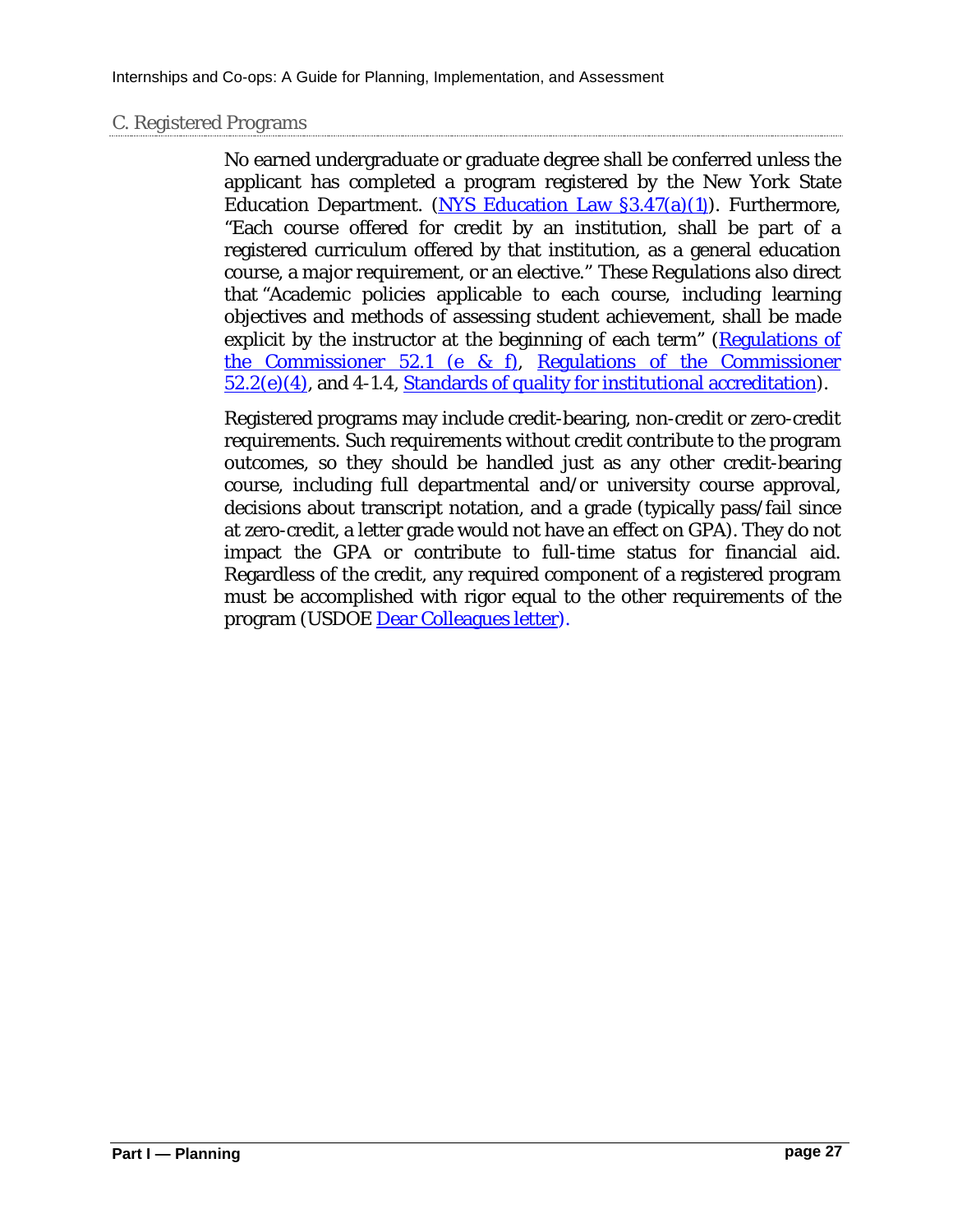## Part II — Implementation

Internships should be a vital component of an academic program. Student success with internships and all experiential/applied learning can be greatly increased by purposeful and frequent collaboration between those persons and offices whose responsibilities and interests include or relate to this type of education. Campus administration can foster such teamwork by encouraging communication and shared purpose amongst faculty, faculty and student governance, career services, offices of Financial Aid, International Education, Academic Advisement, Alumni Engagement, the Registrar, Deans and Directors and all others who work to promote student success during and after the formal education process. The ideal outcome in such cooperative efforts is the formation of mutually beneficial campus protocols and pipelines that enhance the student education process. This same collaborative process can be used between campuses to share effective methods of internship instruction, administration, assessment and site selection. The results of such joint campus efforts include the potential to efficiently offer applied learning across a broad geographic area and in a large number of subject areas.

## Internship Supervision

Internships require a combined supervisory effort between the educational institution and the internship site.

- *Campus Supervision*: Internship supervision of the academic components of an internship should be provided by appropriate and qualified faculty from the academic department that offers the internship.
- *Site Supervision*: An appropriately qualified individual from the internship site will supervise the students placed at each site in consultation with the supervising faculty member from the department. The agency supervisor should provide training and mentoring that will benefit the student.
- Campus administrative support and coordination may be provided by the Career Services Office, other campus offices and resources in support of the department.

Effective internship supervision by qualified faculty has a direct effect on the richness and rigor of the student learning experience. To support appropriate internship supervision, class size should not exceed numbers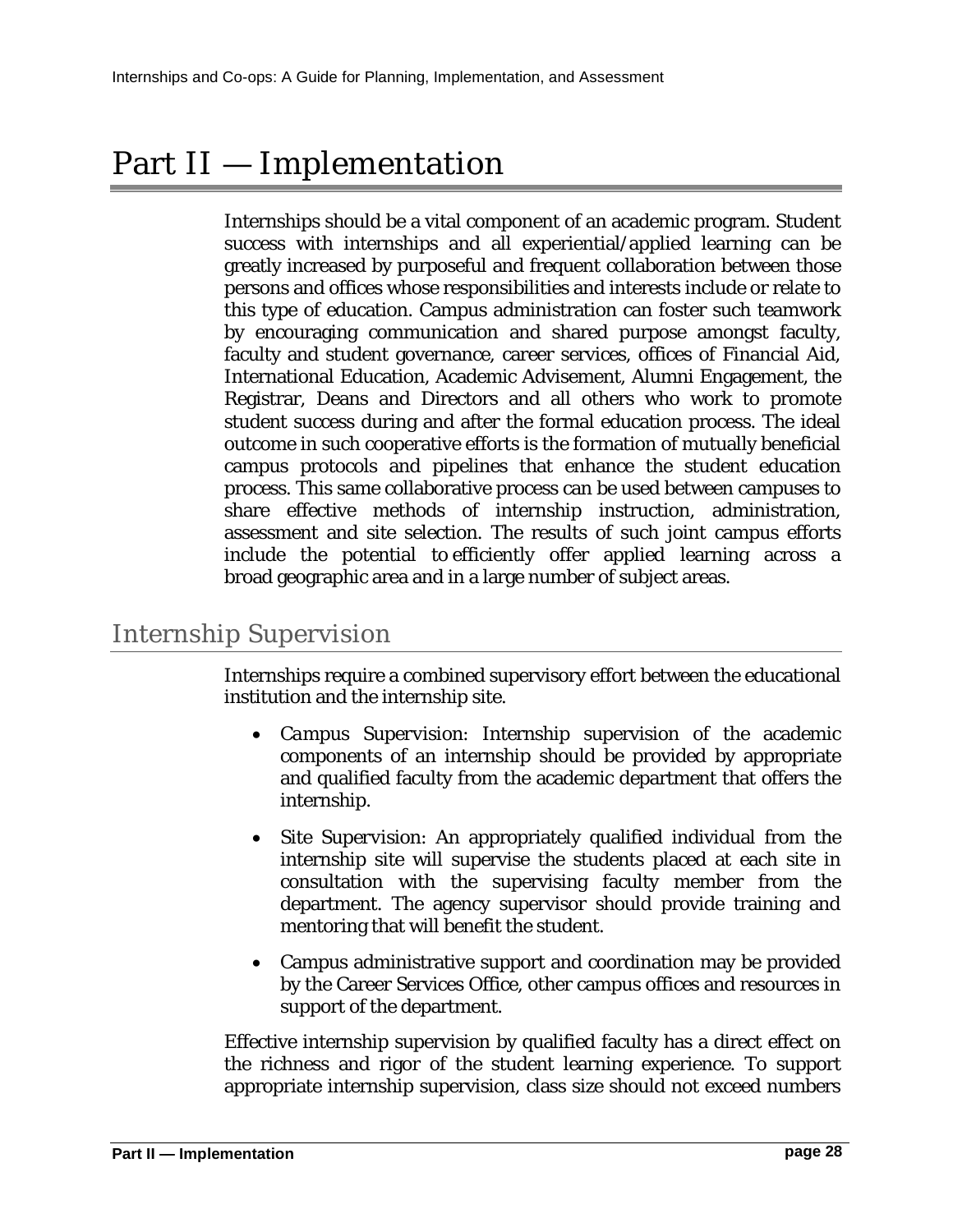that allow adequate supervision. Consideration should be given to internship instruction and supervision in relation to faculty load.

## Faculty-Student Communication during the Internship

The faculty internship supervisor and student intern should maintain regular contact regarding student progress during the entire course of the internship. Contact may be established through e-mail and other electronic communication, telephone, faculty-student meetings, site visits and/or hard-copy communications.

The frequency of contact may vary:

- Reciprocal communication at least once a week is recommended.
- At least one site visit is recommended where geographically feasible.
- Seminars or classroom meetings with interns may be considered in any combination of the following: prior to the commencement of the internship, during the course of the internship or at the conclusion of the internship.

Student reports should contain a description of the student's activities and an explanation of how specific activities help the student to achieve particular course learning outcomes. The student may also discuss guidance being given by the site supervisor, as well as the student's goals for future weeks. Although a formal reflection of the learning experience may not be asked of the student until the completion of the internship, the student can be encouraged to reflect on his or her progress during the internship, as well. Weekly reports offer the student an opportunity to request advice from the faculty supervisor regarding questions the student may have about the internship site operation or the student's progress in achieving the learning outcomes and the student's overall goals.

Key elements of student self-evaluation might be included in written reports, based on the originally stated learning outcomes, using the following directives:

- List, discuss and evaluate your performance on all learning outcomes accomplished.
- Discuss all accomplishments that were not originally listed as an outcome.
- Provide reflections on the relevance of the internship to your career goals.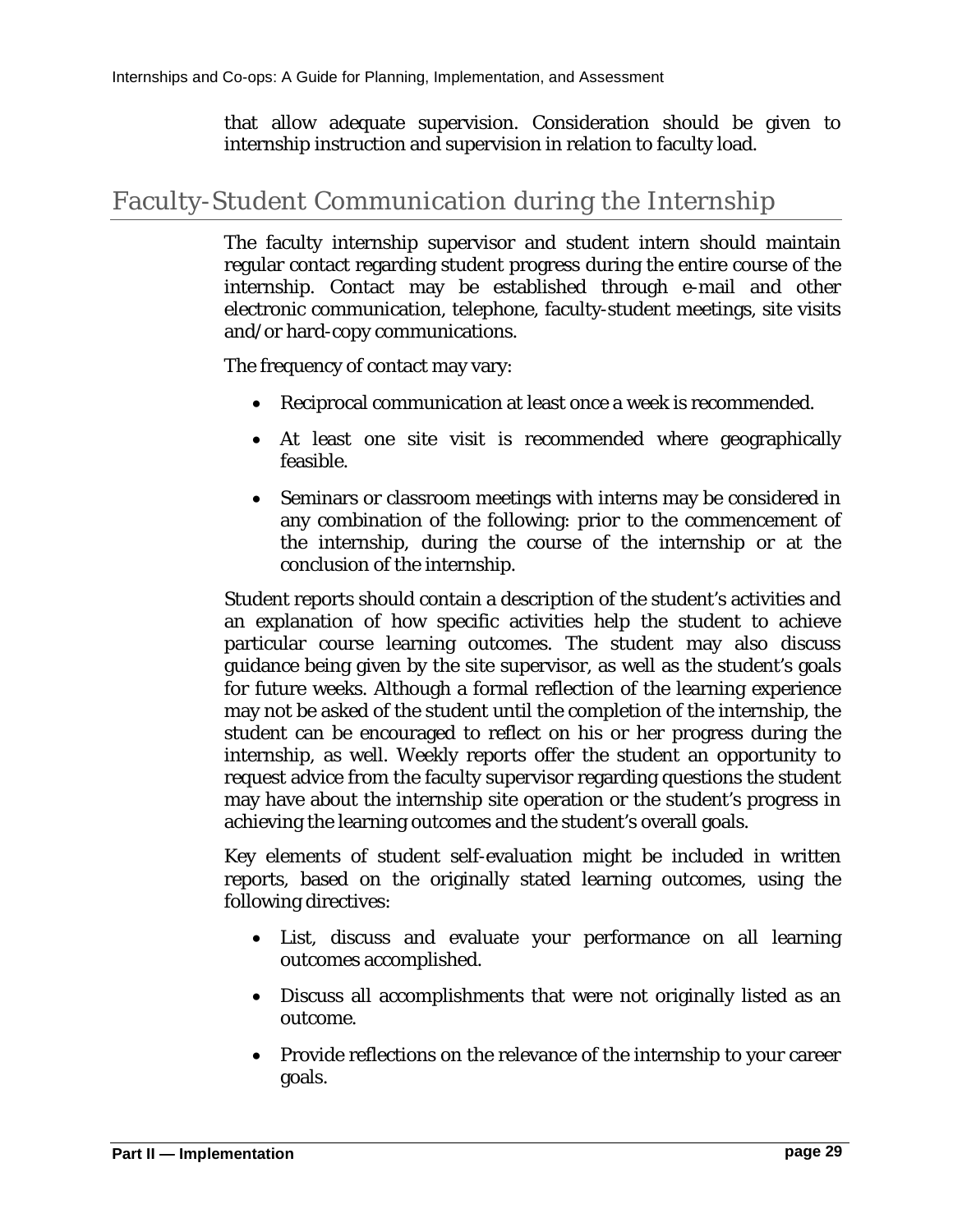• Explain how you integrated theory and knowledge from the classroom into practice through the internship experience, illustrating with specific examples. Provide insights gained and areas of new learning, challenges and how they were addressed, and the "fit" of the internship with your interests and anticipated career direction.

Site visits are strongly recommended, although internship programs may be selective about which internships require site visits and which can be effectively supervised via a telephone call or other method of communication between the faculty supervisor and the internship site. Even when the supervisor knows the site and client very well, site visits give the student the opportunity to speak with the faculty internship supervisor about issues that may not have been addressed in classroom settings or in e-mail communications during the internship.

Site visits enable observation of the working conditions and student interaction with site personnel in fulfillment of the learning outcomes. Does the student have appropriate and adequate work space and equipment, including the use of a site computer, to complete assigned tasks accurately and efficiently? Direct observation is the best way to evaluate the location and decide whether to continue, modify, or terminate the relationship with the site.

Site visits also allow the internship site personnel to discuss the student's progress toward achieving learning outcomes and to understand the importance the academic institution places on supervised and mentored work experiences. In cases where more than one visit per semester is required, a student may be asked to visit the supervisor on campus. In addition, meetings in which interns interact with each other in a group setting or classroom may be required or highly recommended.

## Reports from the Internship Site Supervisor

Communication should include written reports from the site supervisor. Faculty Internship Supervisors should be able to determine from these that the previously agreed upon learning outcomes can be or are being achieved in accordance with the original learning agreement and that academic standards are being maintained as the internship progresses.

This may require departmental or faculty supervisors and site supervisors to meet to discuss whether mutually agreed-upon outcomes are being achieved. It is recommended that reports from the internship site supervisors be required at least once prior to the conclusion of the internship.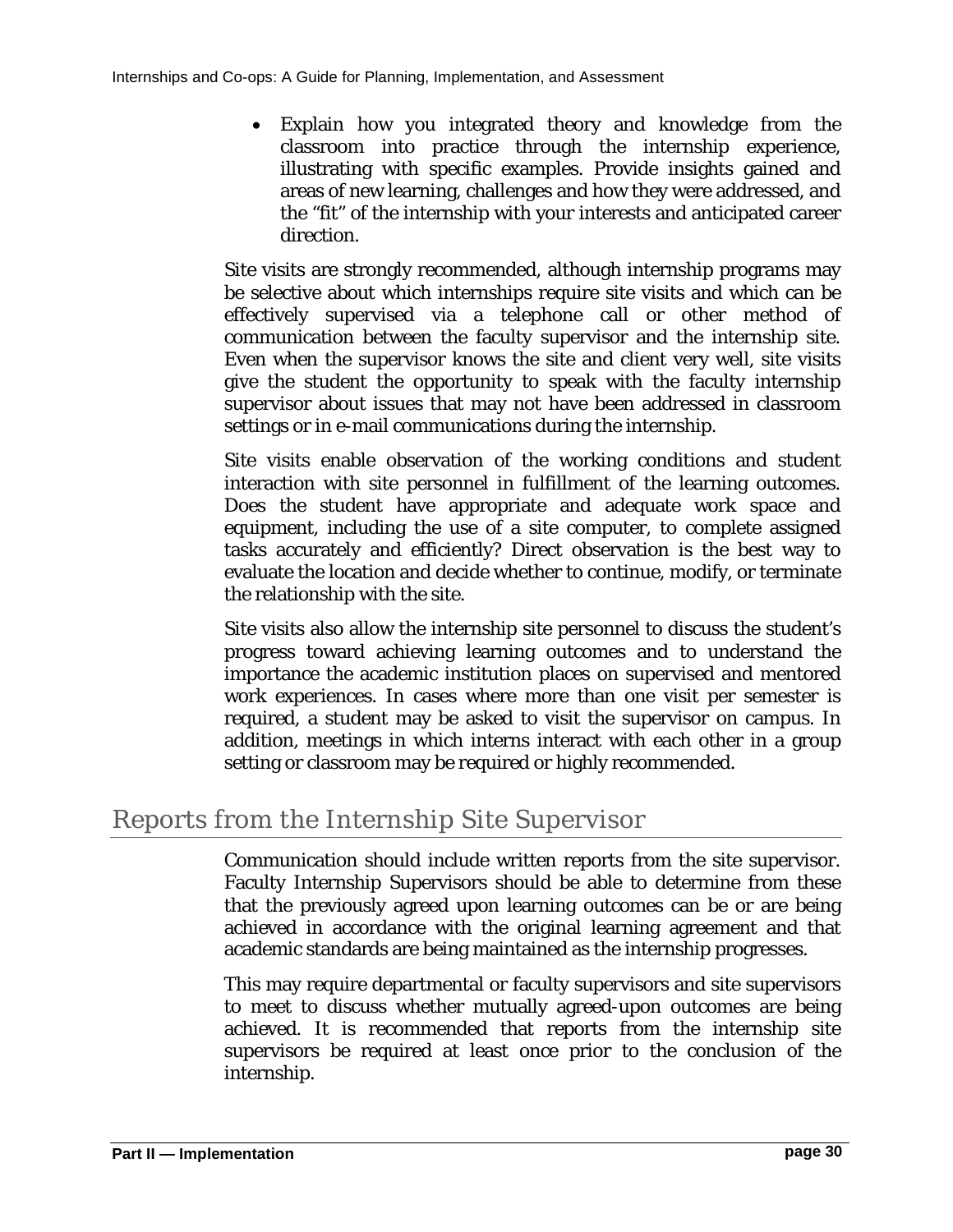## Grading Criteria

As with all other courses, the faculty internship supervisor is responsible for evaluating student work and determining the grade. The type of grading is determined by an institutional, departmental and faculty collaborative decision to employ a letter grade, P/F, complete/incomplete or other option. Students' grades should be based on satisfactory completion of requirements and assignments and the extent to which the learning outcomes stated in the learning agreement have been met. The requirements for completion of the internship may be a combination of activities, such as internship journal, paper, project, oral presentation, student statement of learning goals and outcomes, self-evaluation of the learning experience, number of hours served, and other appropriate criteria resulting in the achievement of the learning outcomes. It is important to remember that the site supervisor may contribute an evaluation of the student, but the faculty member evaluates the entire learning experience and assigns the grade.

## <span id="page-30-0"></span>Academic Department/Career Services Coordination

There are several ways qualified faculty and career services professionals can collaborate to assist students with finding, assessing and documenting internships. Career services professionals are able to help students prepare for the internship search, including career counseling, résumé preparation, interview preparation, advice on effective ways to search for opportunities, increasing networking and professional skills, etc.

Most career services offices manage employer databases and internship postings, so faculty often refer students to that office for search assistance. Faculty and career services staff can share employer contact information gathered through professional networks, organizations, conferences and site visits. Many times faculty members maintain contact with alumni. This population has great potential for possible internship opportunities. Sharing these contacts with career offices allows them the opportunity to conduct employer outreach and assist them with creating internship opportunities.

Coordination among various offices can help students navigate administrative processes. For example, student registration for internships may necessitate communication between and among the academic department, the Registrar, Financial Aid, Career Services, Academic Advisement, Continuing Education or Summer Session offices, and, when appropriate, the International Education Office.

Such coordination of effort may be accomplished by several campus entities, but is most often facilitated by (1) the academic department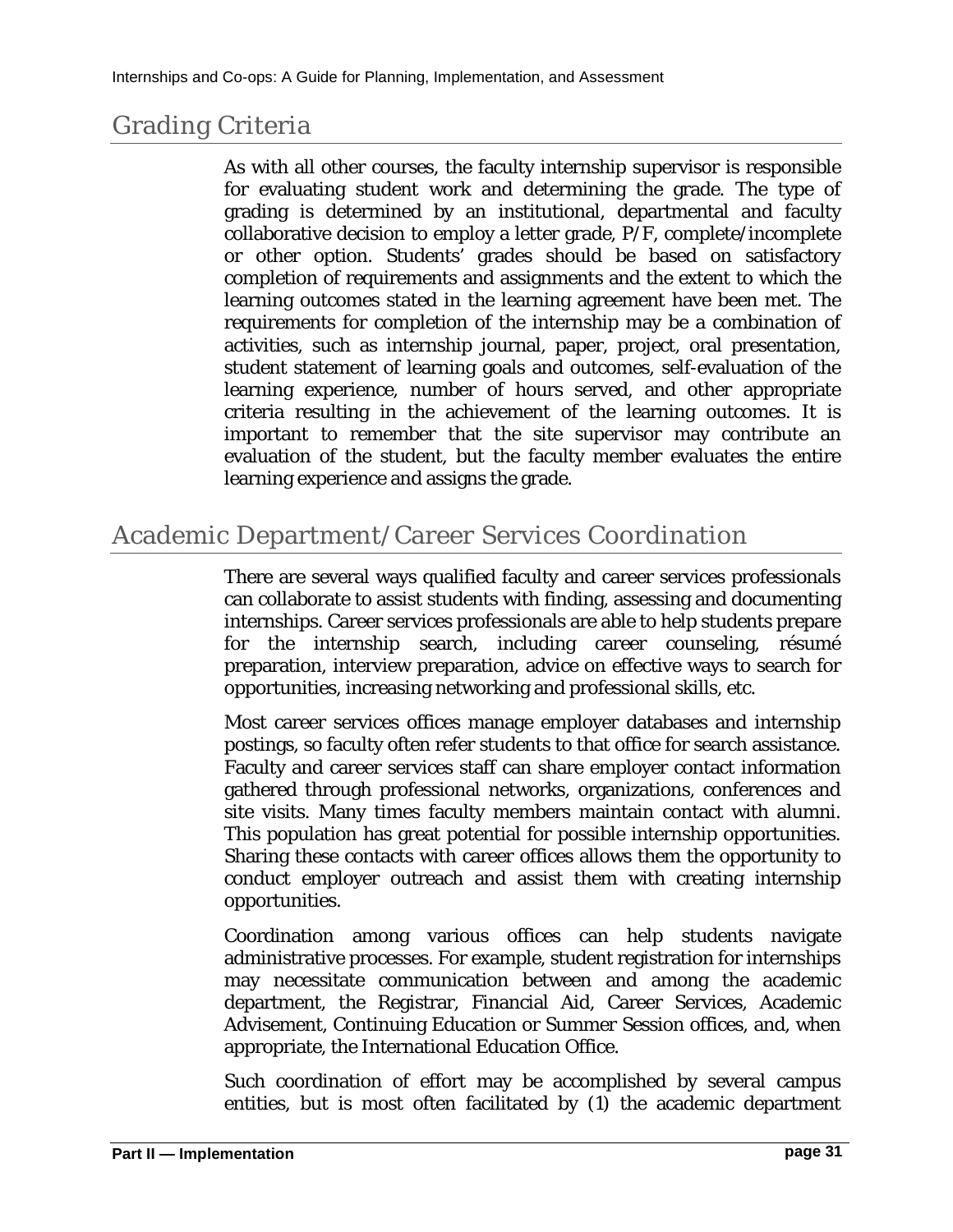offering the internship, (2) the Career Services Office, or (3) a combination of those two groups. Many of the responsibilities listed for academic departments are similar to those listed for the Career Services Office. This allows teamwork and cooperation of these two entities.

#### Academic Departmental Internship Coordinator Responsibilities

It may be advantageous for an academic department to choose a qualified faculty member who will be available throughout the semester or year to respond to any questions about internships, including but not limited to registration, course requirements, college regulations, registration protocols and assistance with locating an internship.

The departmental Faculty Internship Coordinator will often find support and helpful expertise in cooperative work with the campus Career Services Office, which is staffed by professionals whose duties may include internship coordination and working with students.

A single point of contact can be useful. Internship sites often prefer to have only one "contact person" at an academic department. This facilitates the communication process between the department and the internship site. Similarly, students may want to talk about internships a year or more before they actually intend to serve an internship. It is helpful for students to know there is one person in the department who has overall responsibility for internships.

For these reasons, it is recommended that departments designate a qualified faculty member to serve as an Internship Coordinator, or that the Chair assume the responsibilities of the Faculty Internship Coordinator. In the creation and revision of the internship program, the Coordinator, working with the department chair will plan, develop and design implementation and assessment of internship academic components to achieve program outcomes. Thereafter, the Faculty Internship Coordinator will answer questions and perform organizational duties relating to internships as part of the academic program. The Faculty Internship Coordinator may be asked to do all internship advising for the department, with due consideration given to the Faculty Internship Coordinator's workload. With appropriate justification to recognize the Faculty Internship Coordinator's administrative responsibilities, a request may be made for a course load adjustment or alternative assignment of duties for the Faculty Internship Coordinator.

Administrative and advisory duties of a Faculty Internship Coordinator or department chair may include student advisement, campus and internship site coordination, evaluation and assessment.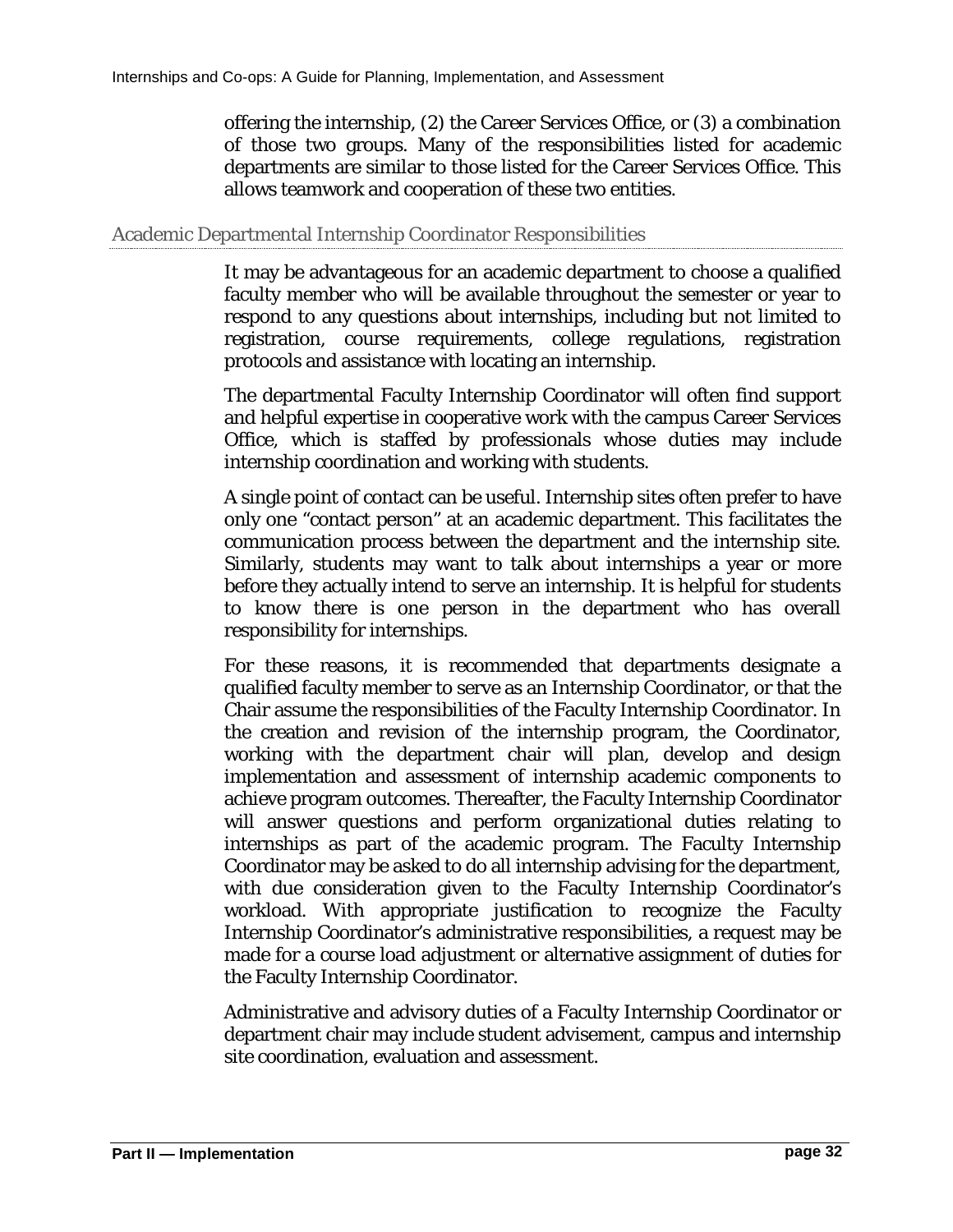#### Student Advisement

- Assist students with internship program requirements, determination of student goals, learning outcomes, internship duties to achieve learning outcomes, Internship Learning Agreement details and registration throughout the semester.
- Direct students to the Financial Aid office for information regarding the eligibility of their internship credits for state and federal financial aid.
- Serve as faculty supervisor or instructor for all interns within that faculty member's academic department who have not yet been assigned to another faculty member in the department.
- Assist students in locating new internships through internship fairs, collaboration with academic departments for on-campus recruitment, websites, specialized software or other means.
- Advise students on professional skills development including relevant business and internship site behavior.
- Assist and coach students in the preparation of résumés, eportfolios, cover letters and interviews.

#### Campus and Internship Site Coordination

- Communicate with faculty internship supervisors to assist them with determination of internship duties, mechanisms for reporting their work with interns including the identification of deadlines for reporting interim and final grades and the criteria to be addressed when awarding a grade.
- Review, approve or assist with preparation of proposed student internship duties.
- Participate in the planning, development and implementation of grant proposals relating to the internship program.
- Advise the campus and academic departments on compliance with State Education Department, Department of Labor and other local, state and federal regulations regarding internships, as well as SUNY policies and the requirements of the appropriate accrediting bodies.
- Update department webpage(s) and all public information about department internship courses and opportunities.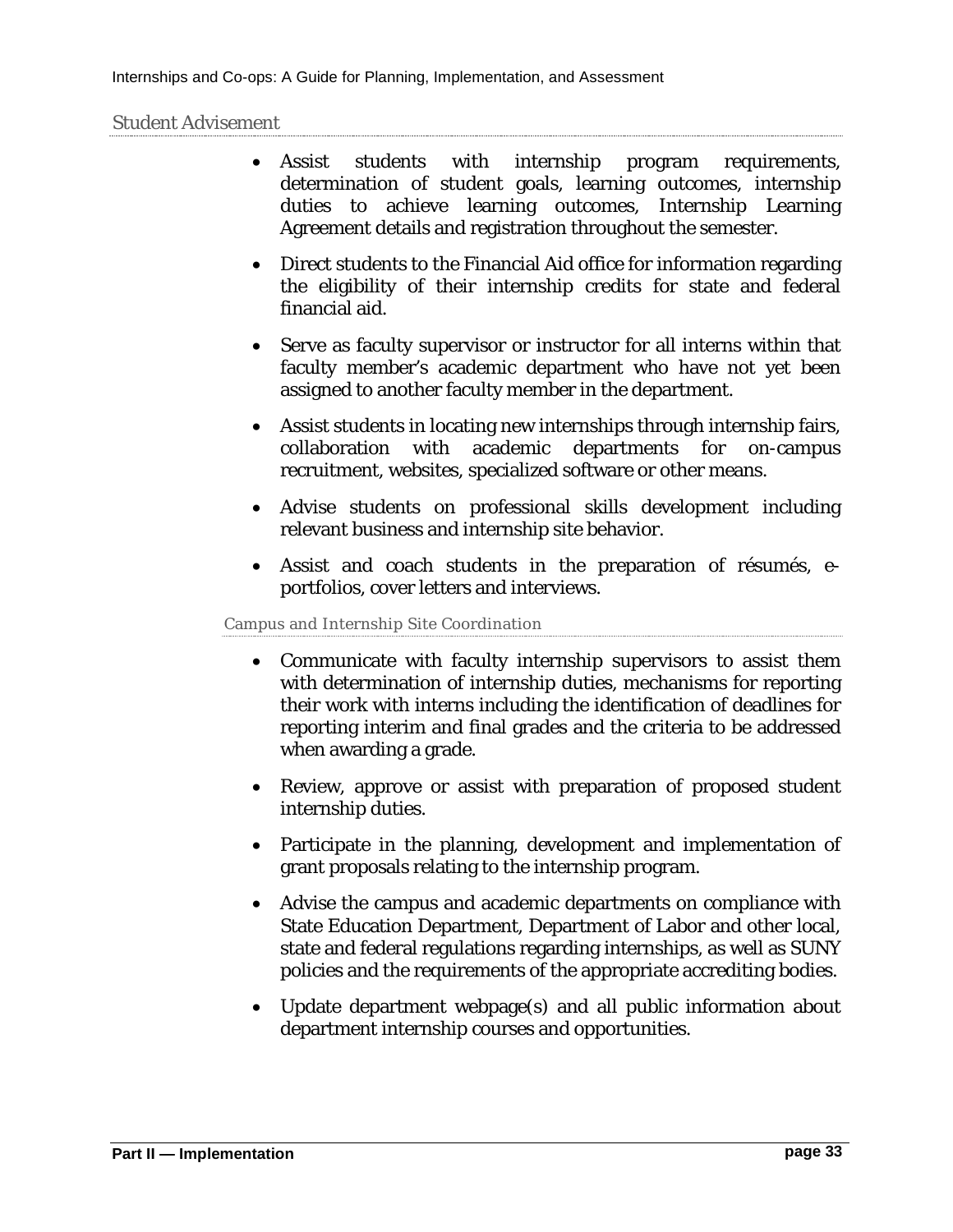- Review, approve and work cooperatively with internship sites to prepare the Internship Learning Agreement (ILA) between academic department or campus, internship site and student.
- Maintain and update a department repository or listing of available internship sites.
- Coordinate department list of internships with Career Services list of internships
- Represent the internship course or program to external groups, including but not limited to alumni, internship sites and SUNYwide constituencies.

Evaluation and Assessment

- Establish criteria and metrics used for course assessment, with particular attention to program design and learning outcomes as they relate to requirements of the curriculum, campus, SUNY and relevant accrediting bodies.
- Ensure effective student and faculty assessment of internship course requirements, including grading criteria and/or rubrics.
- Supervise academic components of internship, including fulfillment of required student hours and Learning Outcomes
- Coordinate effective and timely evaluation of the students and assessment of the course from internship site.
- Perform or assist with site visitation by faculty supervisor.
- Conduct studies, collect data, analyze information, prepare reports and make strategic recommendations related to design, assessment and improvement of internships and applied learning.

Campuses differ in organizational structure and administration of internships. Some campuses have internship coordinators who may be part of the Career Services Office or may be part of a separate office.

The Faculty Internship Coordinator or department chair may be responsible for the duties listed above. Career Services Offices are generally responsible for the items listed below.

Many of the organizational and administrative responsibilities listed for Career Services Personnel are also listed as potential responsibilities for Faculty Internship Supervisors and Faculty Internship Coordinators. This potential redundancy is purposeful, since some campuses assign organizational tasks, such as engagement of alumni, to academic departments (see [Career Services Responsibilities:](#page-34-0) [Communication\)](#page-34-1) or to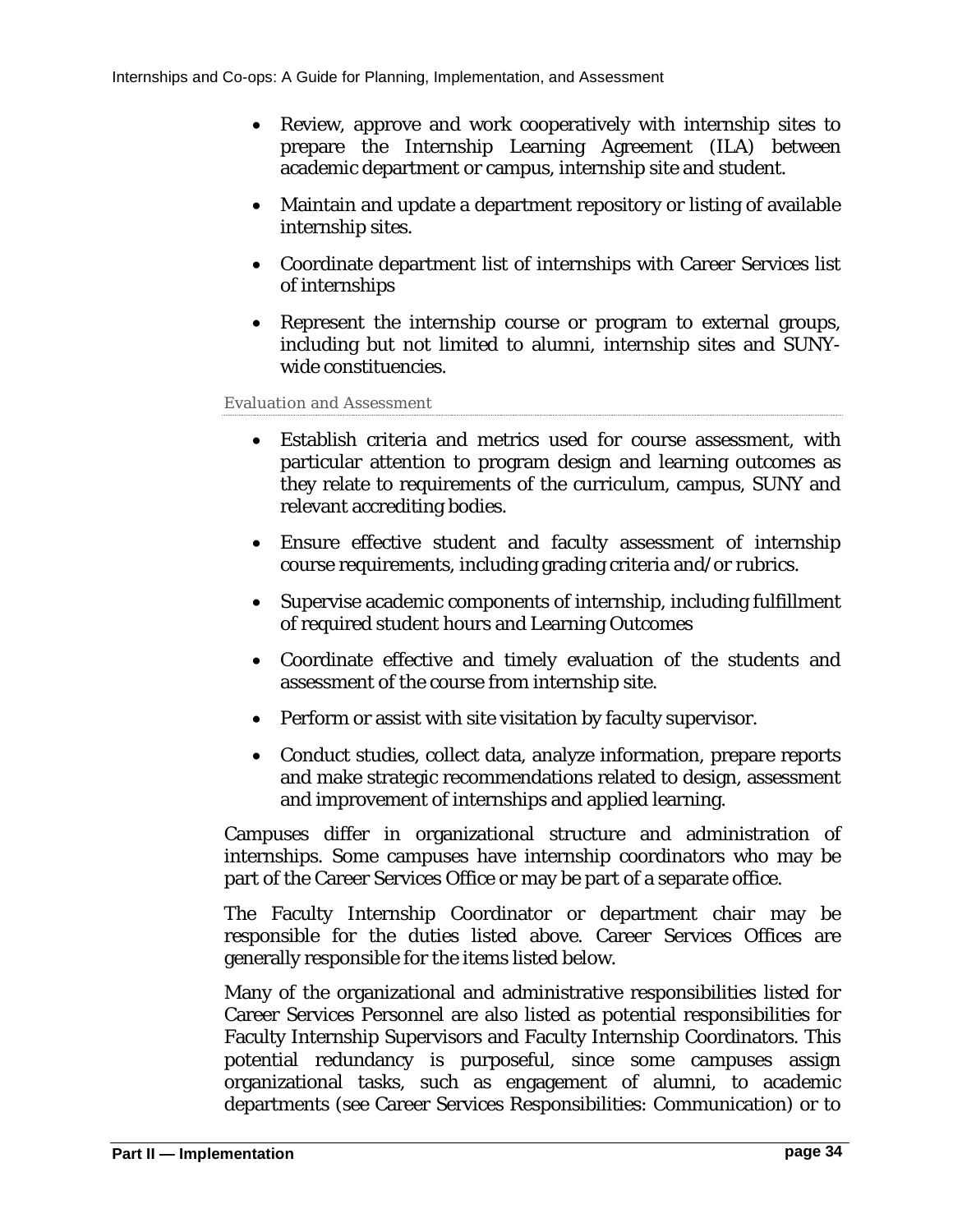faculty internship supervisors, while others consider such duties to be responsibilities of the Career Services Office or the Alumni Engagement Office. Faculty, however, have primary responsibility for the academic mission of the institution.

#### <span id="page-34-0"></span>Career Services Responsibilities

The responsibilities of professionals working in Career Services offices tend to involve at least two major areas: Communication and Organization.

<span id="page-34-1"></span>Communication

- Serve as a resource for campus-wide internship program information and development of internship site relationships, data collection, analysis and reporting.
- Conduct workshops and seminars to instruct, inform and/or train others regarding internship resources.
- Maintain a website and database of available or previous internships and other updated sources of information about internships.
- Assist with communication between the college/academic department and existing and/or potential internship sponsors.
- Facilitate communication between students and potential internship sites.
- Engage alumni who may be employed at potential internship sites.
- Serve as an advocate for academic departments that offer or require internships.
- Conduct studies, collect data, evaluate information, prepare analytical reports and make recommendations related to internships and applied learning.
- Update campus webpage(s) and all public information about internship courses and opportunities.
- Maintain and update a campus repository or listing of available internship sites.
- Represent the internship course or program to external groups, including but not limited to alumni, internship sites and SUNYwide constituencies.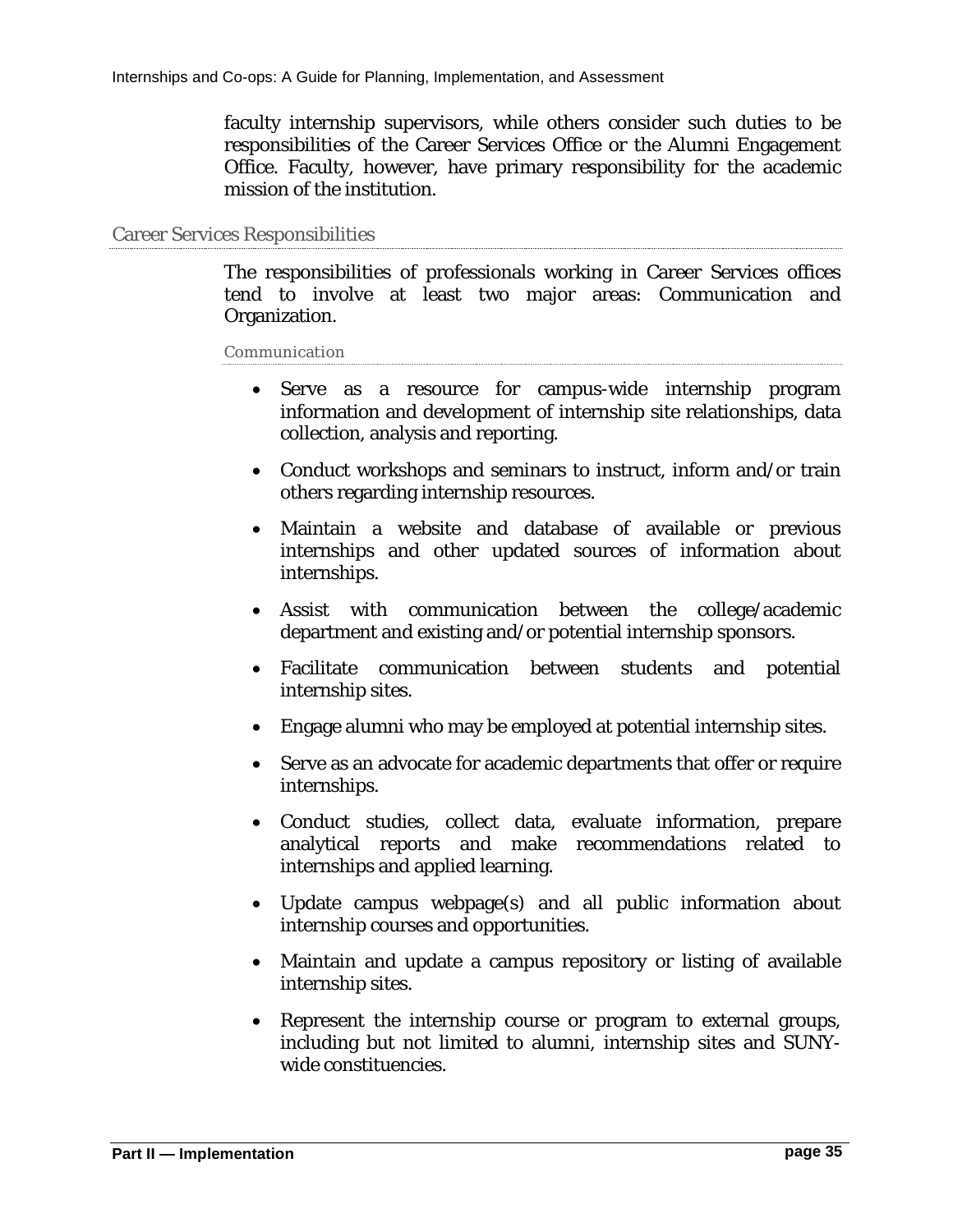Administration

- Be responsible for internship administrative duties that are not specific to the academic department.
- Ensure distribution and completion of all internship registration materials.
- Direct students to the Financial Aid office for information regarding the eligibility of their internship credits for state and federal financial aid.
- Participate in the planning, development and implementation of grant proposals relating to the internship program.
- Facilitate development and implementation of Learning Agreements between the academic institution or department representative, internship site and student.
- Advise the campus and academic departments on compliance with State Education Department, Department of Labor and other local, state and federal regulations regarding internships, as well as SUNY policies and the requirements of the appropriate accrediting bodies.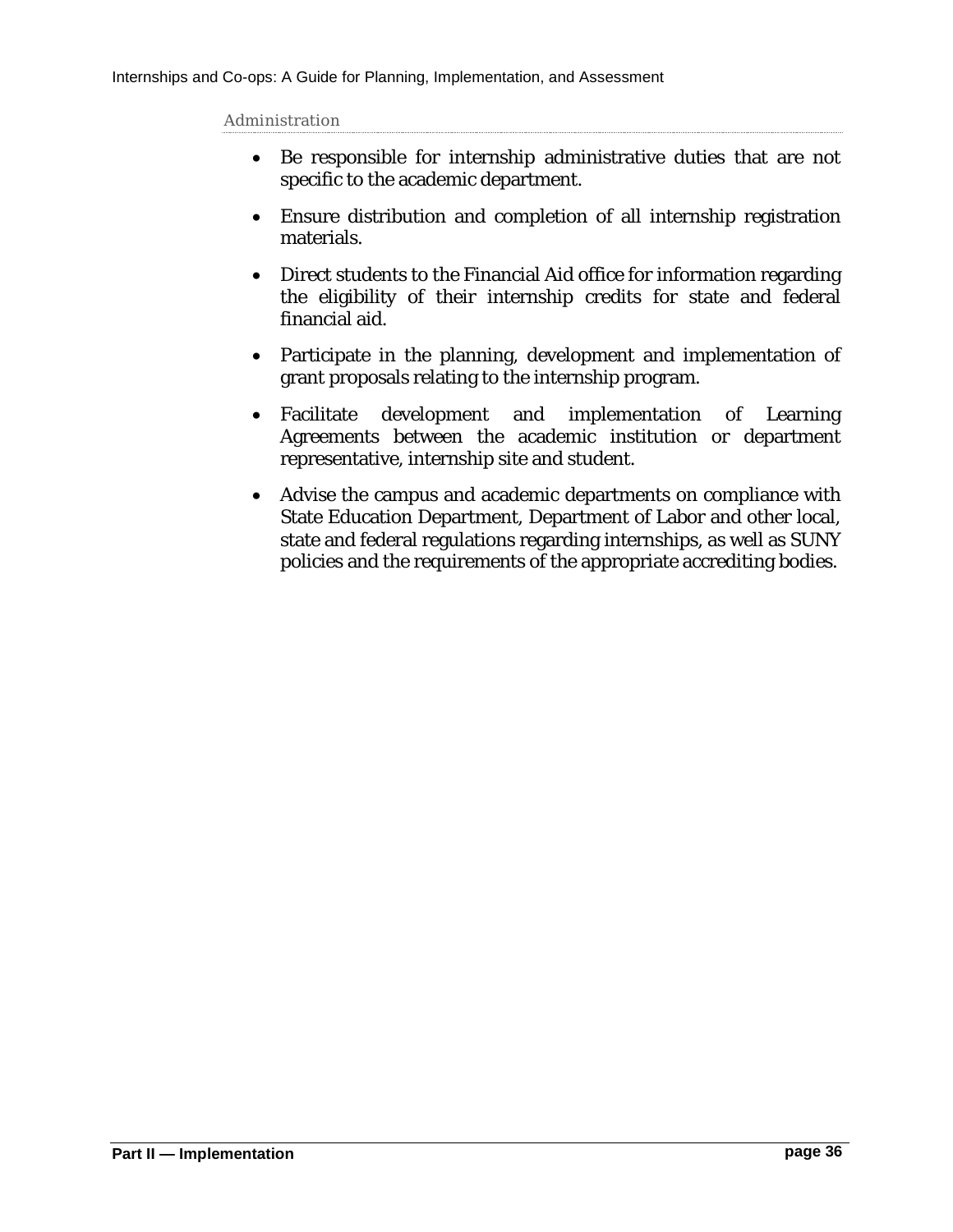# Part III — Assessment and Improvement

The academic department offering the internship should engage in regular, periodic assessment of the internship courses and program as part of the institution's program assessment plans to determine their effectiveness and to find ways to improve them. While students, Site Supervisors and Faculty Internship Supervisors should be involved in the assessment process, assessment is not about the evaluation of the performance of an individual student, faculty member or Site Supervisor. Instead, assessment is about the efficacy of the methods for achieving the outcomes of the course and the program, which should be expressed in clear written statements delineating the knowledge, skills, competencies and other behaviors students are expected to demonstrate. Therefore, assessment processes should be designed to correspond with these outcomes. Multiple sources of information will provide the most reliable results. All facets of the internship program should be assessed to ensure that the internship course is contributing to academic program outcomes and that the internship program is contributing to the achievement of the mission and goals of the department and institution. Assessment results are used for the continuous improvement of the internship course and program.

## Assessment

#### Site Supervisors

As a collection, the reports on students by site supervisors may reveal a pattern. For example, there could be repeated concerns expressed about the work ethics of the interns, suggesting a need that could be addressed in student preparation. While site supervisors are being asked to contribute to the evaluation of student performance, they can also be asked questions about the Learning Agreement, communication and other issues important to them. The site supervisor's report should indicate the supervisor's assessment of whether the student achieved the learning outcomes of the internship, and, when possible, give examples of the student's level of success in doing so. (A sample Site Supervisor Assessment form is included in Appendix B [on page 66.](#page-65-0))

#### **Students**

The student should submit regular reports during the internship that reveal the overall value of the internship experience as well as more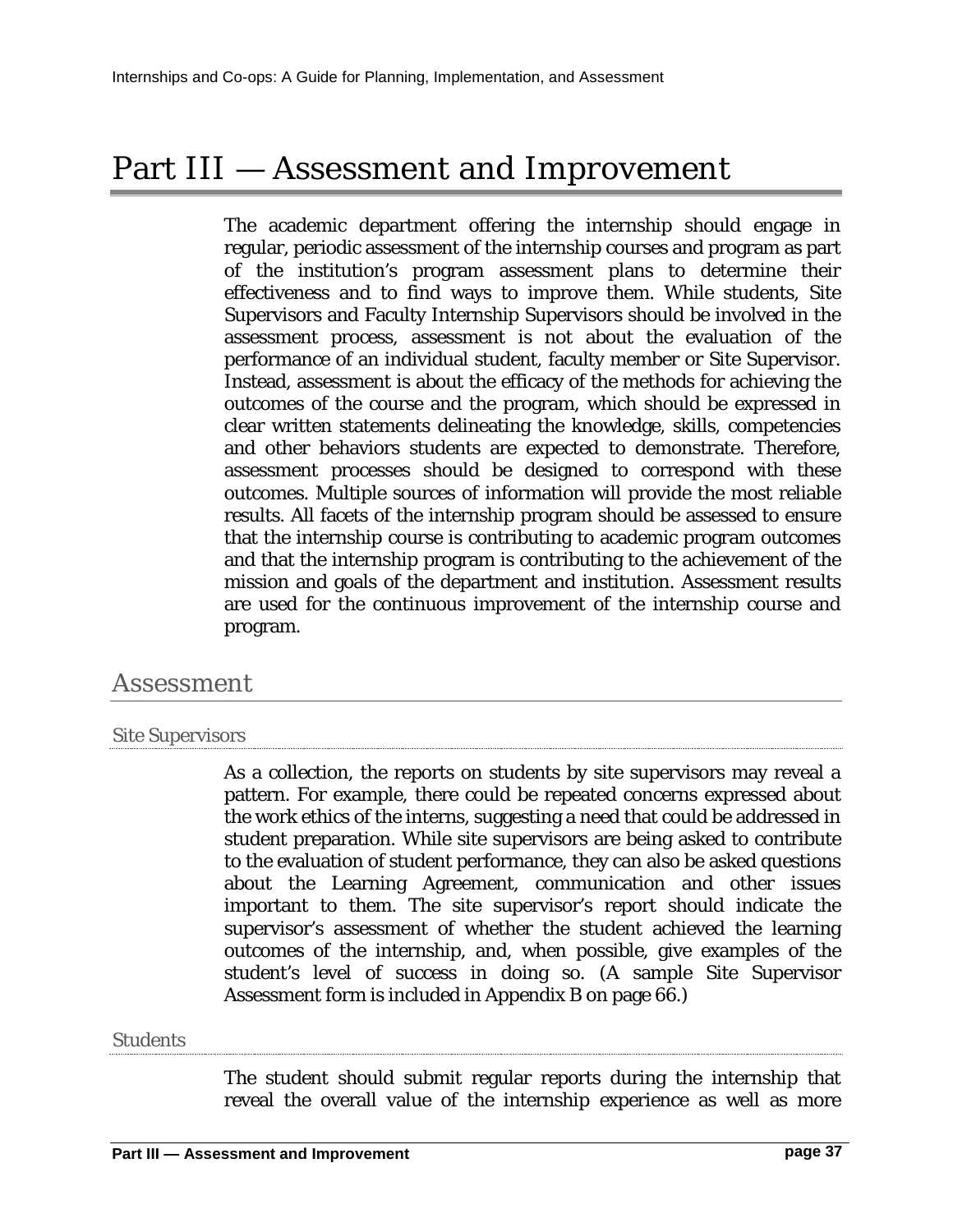specific information about the site, faculty supervision and accomplishment of learning outcomes. At the conclusion of the internship, students should submit a comprehensive evaluation of the internship experience, including critiques of the academic institution's preparation of the student for the internship, experience at the site, and the student's return to campus. (Appendix B, [on page 66,](#page-65-0) contains a sample Student Assessment of Internship form.)

#### Faculty Internship Supervisors

The Departmental Internship Coordinator and Faculty Internship Supervisor can use methods of assessment similar to those used for all other courses, including student success in achieving learning outcomes. Quantifiable data can be extracted from student opinion surveys and alumni surveys. Retention and graduation rates can provide interesting comparisons to the institution's general student populations. Attempts should be made to gather statistics about graduates regarding rates of employment in their chosen fields.

Additional information from and about other offices and supporting services may contribute to the data collected and analyzed. It is also important to collect qualitative information and suggestions for improvement. The results are more meaningful if they are conducted in an organized process that is sustained over time.

### Improvement

Assessment results can have a variety of uses. The primary use is to improve the components of the internship course. Because such improvements may require increased resources, assessment results can be used to justify those requests. Regular assessment can also be used to provide evidence of program effectiveness to professional and regional accrediting bodies.

The results of any course or program review should be disseminated to all appropriate constituencies. This review should describe the most recent assessment of the program, what was learned from the assessment, and what improvements resulted. Feedback that links assessment to positive change is a regular component of effective programmatic assessment. Such an overview/analysis should include a description of the planning processes, including those used to formulate and implement changes based on program review analysis.

Assessment recommendations are based on principles set forth in the State University of New York University Faculty Senate Guide for the [Evaluation of Undergraduate Academic Programs](http://system.suny.edu/media/suny/content-assets/documents/faculty-senate/GuideForTheEvaluationOfUndergraduatePrograms.pdf) (revised 2012).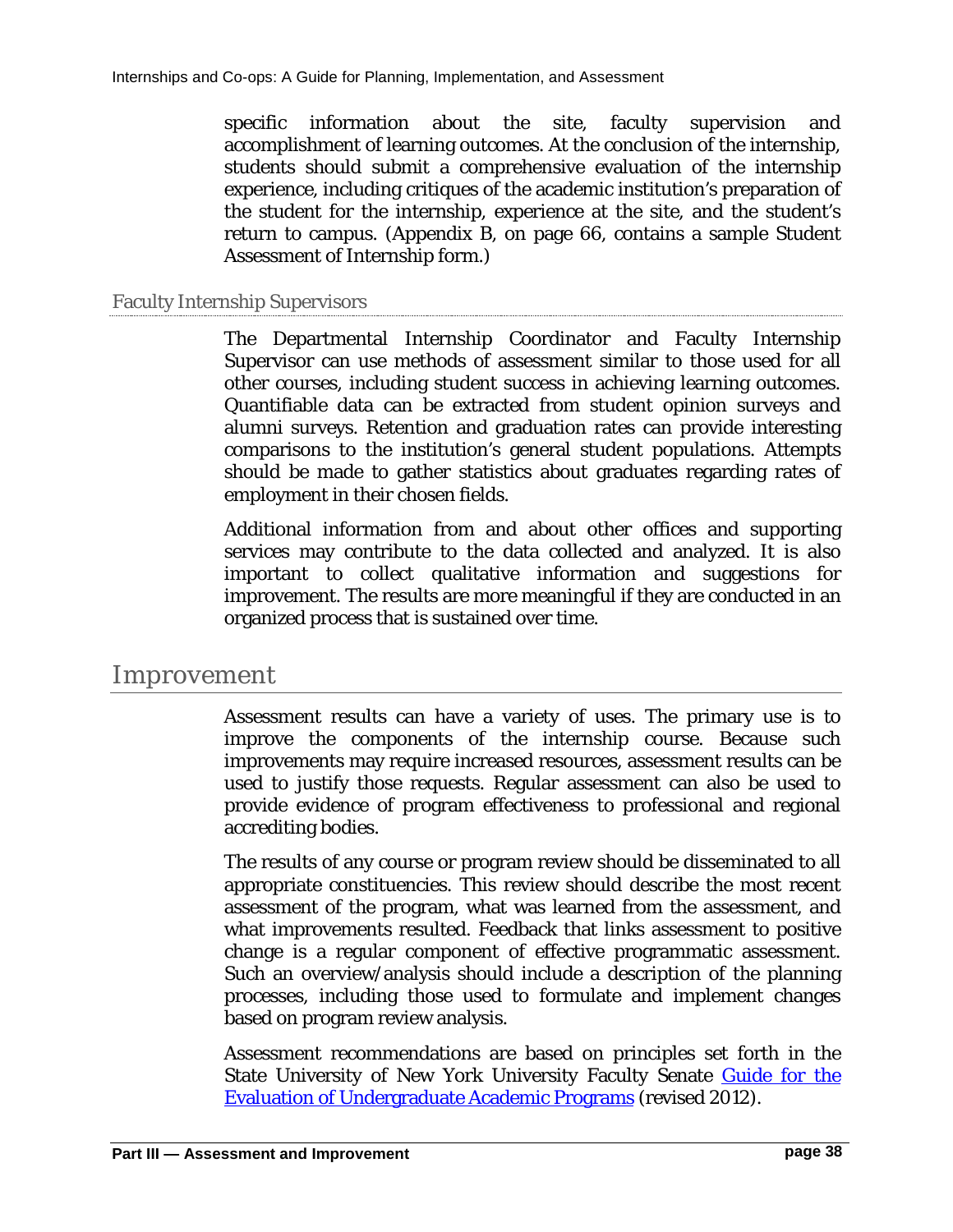## Recognition

An internship program can be strengthened by recognizing the service and achievements of the participants. Salary, promotion, and tenure or continuing appointment are the most important ways to encourage participation and improvement; however, there are other methods.

For the

- *Site Supervisor or agency*: awards ceremony at campus, certificate or letter of recognition;
- *Faculty Internship Supervisor*: campus, departmental and/or and system awards;
- *Student*: credit, pay, academic transcript, co-curricular transcript, badging, certificate, campus, departmental and/or system awards.

Similarly, the contributions of other campus collaborators are valuable and may be recognized in the same fashion.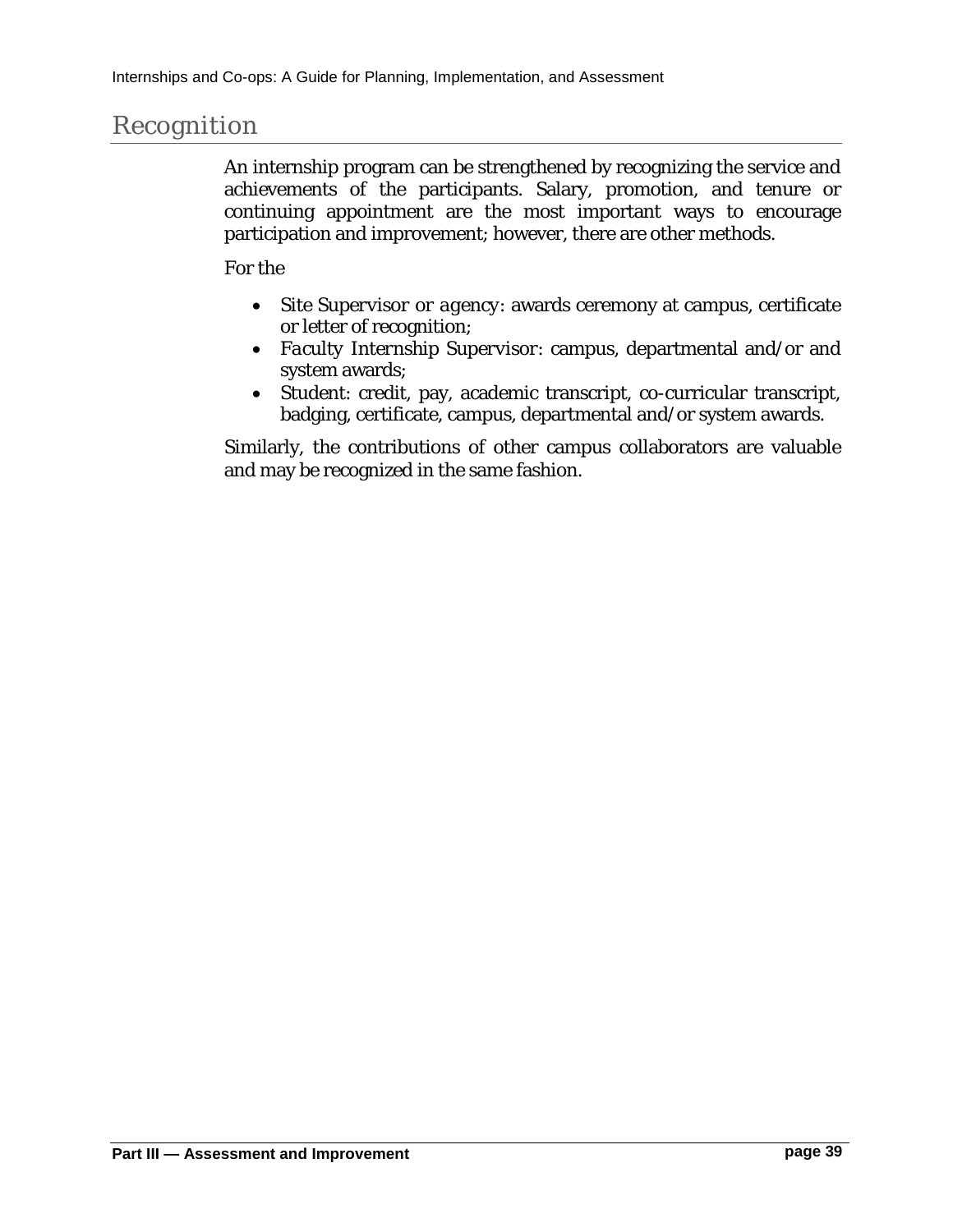# Part IV — Laws, Regulations, Policies

The following includes general information regarding the laws and standards that may be applicable in assessing internship opportunities.

# Liability Insurance and Indemnification

SUNY students often participate in internships on sites pursuant to an affiliation agreement, which is *a written document between the campus and a site that memorializes for the site the College/University's academic expectation of the site and the student while s/he is interning or training at the site.* SUNY students are not covered by the NYS Court of Claims Act or Public Officers Law Section 17 for defense and indemnification of their negligent acts while serving internships at these off-site locations. Therefore, SUNY procures a commercial liability insurance policy to cover the defense and indemnification of these students.

*Affiliation agreements were first developed as part of medical or health sciences programs, but have been expanded over the years to cover other disciplines. In order to qualify for insurance coverage, a student must be serving an internship at a site that is covered under an agreement with SUNY and meets certain academic and other conditions set by the insurance carrier. A list of academic programs covered by SUNY affiliation agreements is available here:*

[https://blue.suny.edu/departments/Campus%20Resources/Educational](https://blue.suny.edu/departments/Campus%20Resources/Educational-programs-covered-by-affiliation-insurance-5_14_15.doc)[programs-covered-by-affiliation-insurance-5\\_14\\_15.doc](https://blue.suny.edu/departments/Campus%20Resources/Educational-programs-covered-by-affiliation-insurance-5_14_15.doc)

In light of the complexities surrounding training sites that require students to have liability insurance, the local campus business office and the Office of General Counsel should be consulted. Such offices will ensure that the internship qualifies for insurance coverage and that the requisite agreement is in place.

It should also be noted that the insurance purchased by SUNY covers only students at the state-operated campuses. Community college and statutory college students participating in internships where the training site requires insurance must obtain coverage from their respective institutions.

Finally, in general, if a student intern is considered an employee of the host internship site and there is no agreement in place between the SUNY state-operated campus and the host or if there is an agreement but it does not address the issue of liability, then the student should be covered for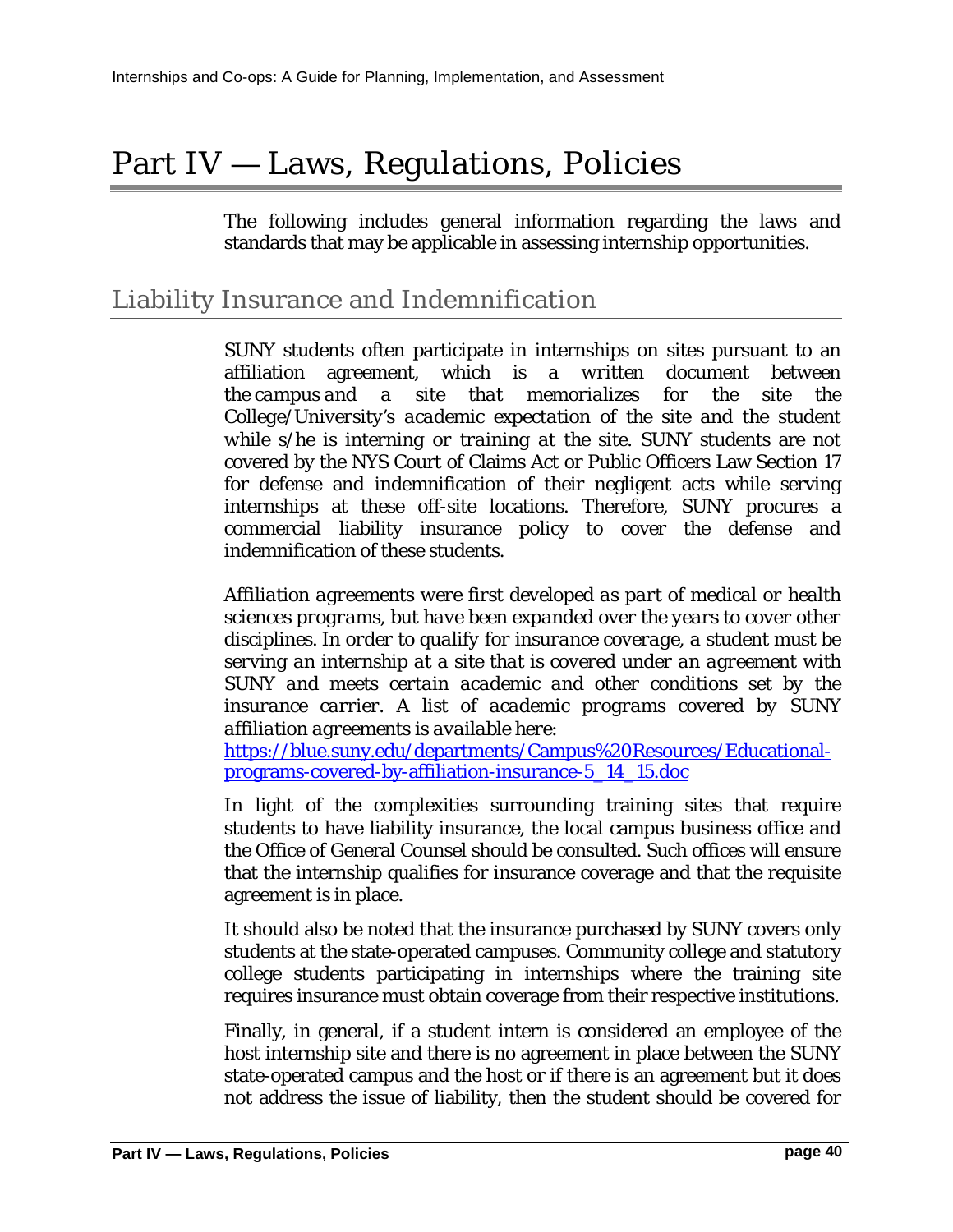negligent acts by the host employer through its general liability policy.

# Affordable Care Act (ACA)

Fulltime employees of companies employing more than 50 employees must be offered health care coverage after a certain specified time (6 months-one year). The company's requirement to offer health insurance includes paid interns who work fulltime. However, students who work for a short period of time would generally not qualify for health coverage. The best way to help internship sites avoid ACA complications is to schedule internships at predictable intervals to coincide with the academic calendar, including summer terms. Furthermore, students are generally protected for health coverage, since many state-operated campuses require students to have their own health insurance.

# Fair Labor Standards Act (FLSA)

Where there is no employment relationship under the FLSA, the minimum wage and overtime pay provisions of the FLSA will not apply. [\(See 29](https://www.gpo.gov/fdsys/pkg/USCODE-2011-title29/html/USCODE-2011-title29-chap8.htm) [U.S.C. §§ 203, 213.](https://www.gpo.gov/fdsys/pkg/USCODE-2011-title29/html/USCODE-2011-title29-chap8.htm)) Interns for government entities and some charitable non-profits are not considered employees for FLSA purposes.

In general, internships at for-profit entities are subject to the FLSA.

Courts have set forth what is known as the *Primary Beneficiary Test* to help evaluate whether an intern is an "employee" for purposes of the FLSA. As set forth in **Glatt v. Fox Searchlight**, 791 F.3d 376 (2nd Cir. 2015) the Primary Beneficiary test consists of a non-exhaustive list of new factors to consider when determining whether the intern or the internship site is the "primary beneficiary" of the intern's activities.

- 1. The extent to which the intern and the employer clearly understand that there is no expectation of compensation. Any promise of compensation, express or implied, suggests that the intern is an employee—and vice versa.
- 2. The extent to which the internship provides training that would be similar to that which would be given in an educational environment, including clinical and other hands‐on training provided by educational institutions.
- 3. The extent to which the internship is tied to the intern's formal education program by integrated coursework or the receipt of academic credit.
- 4. The extent to which the internship accommodates the intern's academic commitments by corresponding to the academic calendar.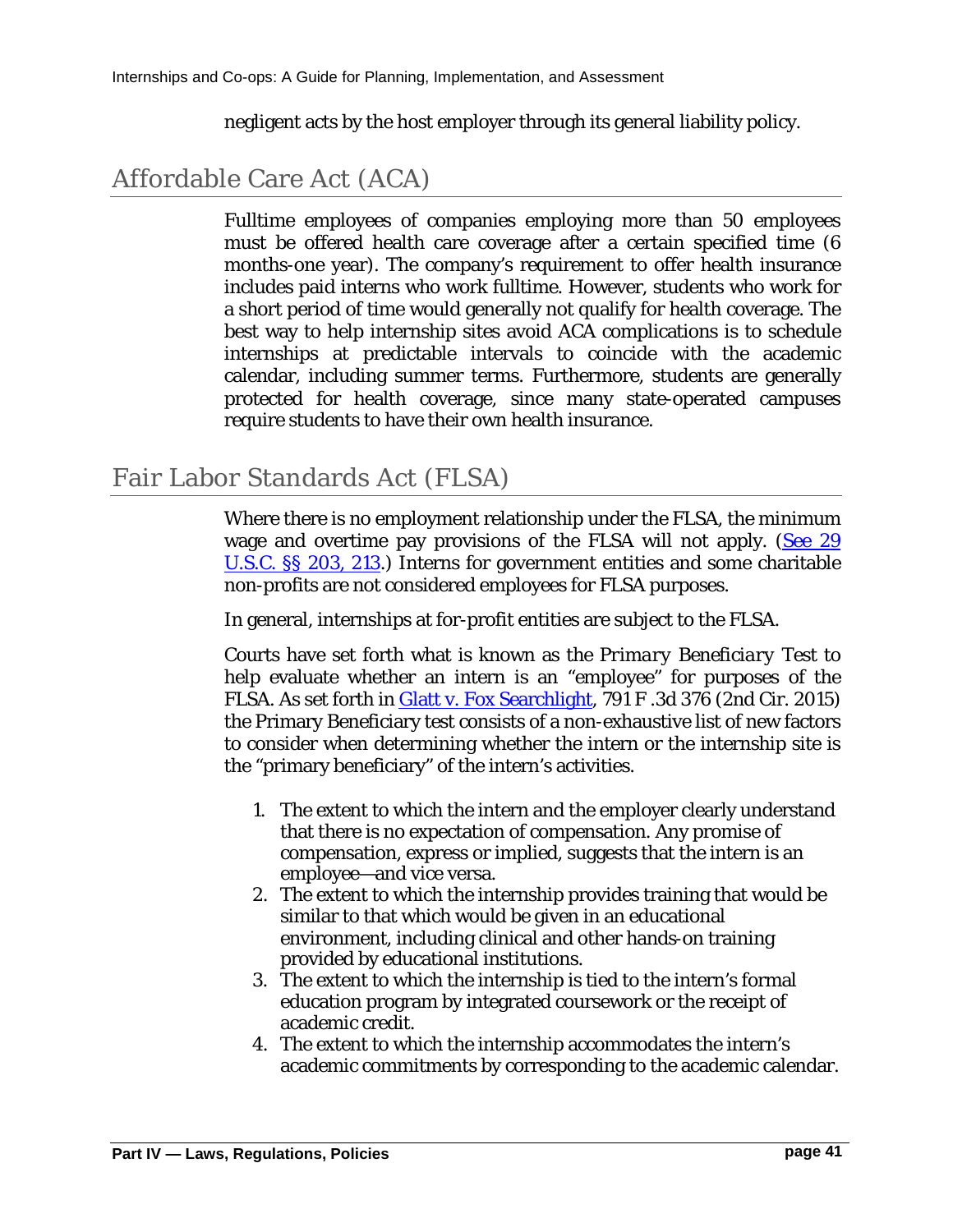- 5. The extent to which the internship's duration is limited to the period in which the internship provides the intern with beneficial learning.
- 6. The extent to which the intern's work complements, rather than displaces, the work of paid employees while providing significant educational benefits to the intern.
- 7. The extent to which the intern and the employer understand that the internship is conducted without entitlement to a paid job at the conclusion of the internship.

No single factor listed above factor will determine whether the intern is acting as an employee. Courts may also consider other relevant factors.

In January 2016, the Second Circuit Court of Appeals (with jurisdiction over New York) updated and amended its previous decision to amplify its previous discussion in the Glatt decision to offer guidance regarding the circumstances under which an unpaid intern may be deemed an employee under the FLSA and therefore compensated for his or her work. The court reaffirmed its previously expressed view that in answering this question, the proper question is whether the intern or the employer is the primary beneficiary of the relationship

The primary beneficiary test has three "salient" features. "First, it focuses on what the intern receives in exchange for his work. Second, it also accords courts the flexibility to examine the economic reality as it exists between the intern and the employer. Third, it acknowledges that the intern-employer relationship should not be analyzed in the same manner as the standard employer-employee relationship because the intern enters into the relationship with the expectation of receiving educational or vocational benefits that are not necessarily expected with all forms of employment (though such benefits may be a product of experience on the job)." The New York State Labor law may also apply to questions of internship classification.

Internship sites located in other states should look to the rules governing the payment of interns applicable in those jurisdictions or rely on the criteria listed in the U.S. Department of Labor Fact Sheet #71 [\(https://www.dol.gov/whd/regs/compliance/whdfs71.pdf.](https://www.dol.gov/whd/regs/compliance/whdfs71.pdf))

# Family Education Rights and Privacy Act (FERPA) and internships

Responsible parties on a given campus need to be aware of the United Stated Department of Education's (USDOE) Laws and Guidance / General section on FERPA: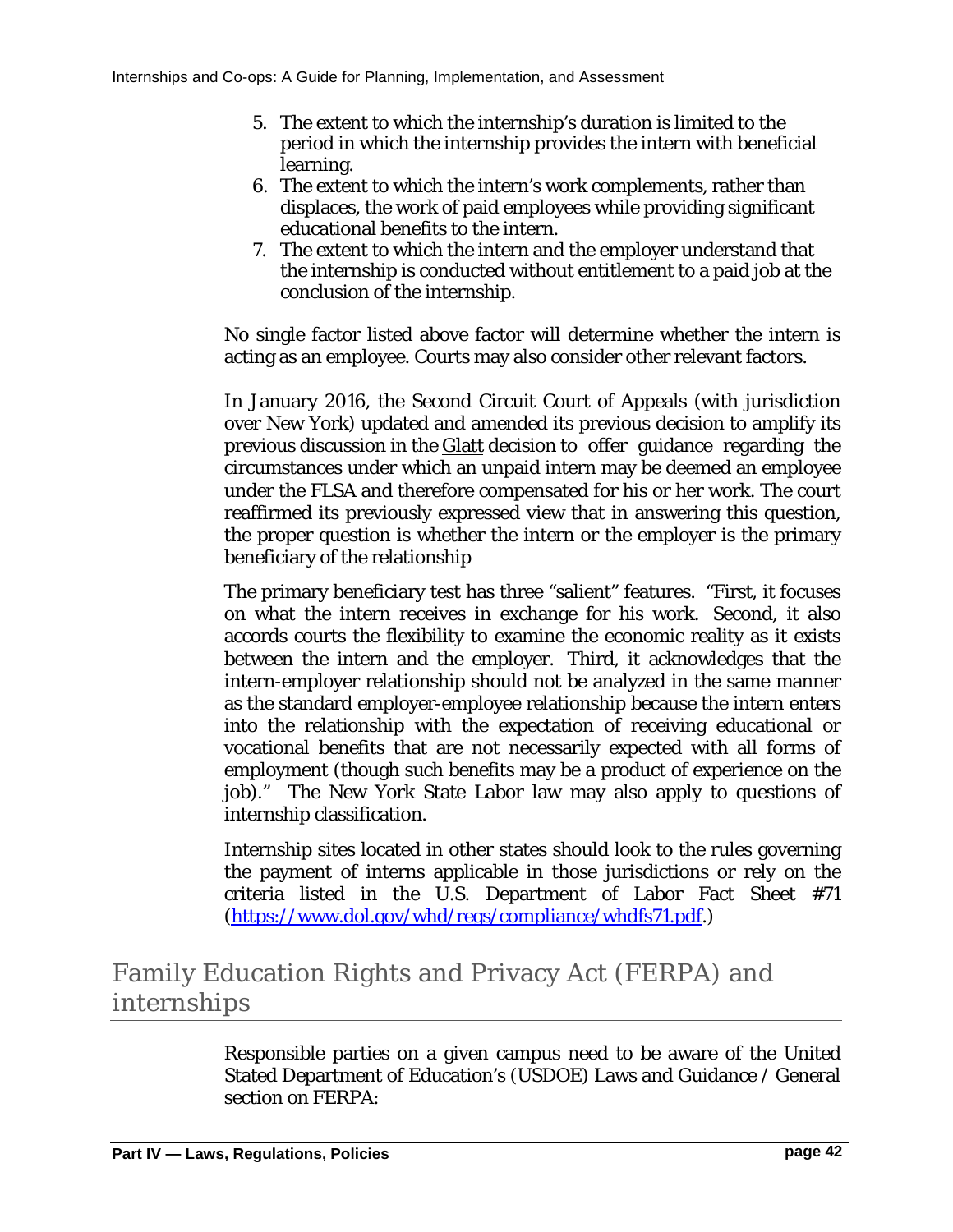[http://www2.ed.gov/policy/gen/guid/fpco/ferpa/index.html.](http://www2.ed.gov/policy/gen/guid/fpco/ferpa/index.html)

Campuses offering internships should ascertain that no documents sent to the internship site, including a learning agreement or other materials the student may be required to sign, contain any information considered by FERPA to be an "educational record" unless a clear and specific authorization has first been obtained from the student. Protected information includes information such as the following:

- date and place of birth, parent(s) and/or guardian addresses, and where parents can be contacted in emergencies;
- grades, test scores, courses taken, academic specializations and activities, and official letters regarding a student's status in school;
- special education records;
- disciplinary records;
- medical and health records that the school creates or collects and maintains;
- documentation of attendance, schools attended, courses taken, awards conferred, and degrees earned;
- personal information such as a student's identification code, social security number, picture, or other information that would make it easy to identify or locate a student. If an internship site needs this information, it is usually better to have the student provide it to the site directly, rather than have the campus act as a conduit [\(http://nces.ed.gov/pubs97/web/97859.asp\)](http://nces.ed.gov/pubs97/web/97859.asp).

# Unemployment Insurance and Student Interns

Internship sites working with student interns will generally be aware of state unemployment insurance regulations. § 511(17) of NYS Labor Law, the section that includes a discussion of unemployment insurance, notes that for unemployment insurance issues, "employment" does not include service performed by an individual enrolled at a public educational institution as a student in a full-time program taken for credit which combines academic instruction with work experience that is an integral part of the program

(http://www.labor.state.ny.us/ui/dande/title2.shtm#511).

# Student Compensation

An individual university, college, school, department or program may have its own policies and standards regarding compensation for students serving internships. However, such policies and practices should be approved by the Office of General Counsel to ensure they are in compliance with FLSA and other applicable labor laws. Generally, if an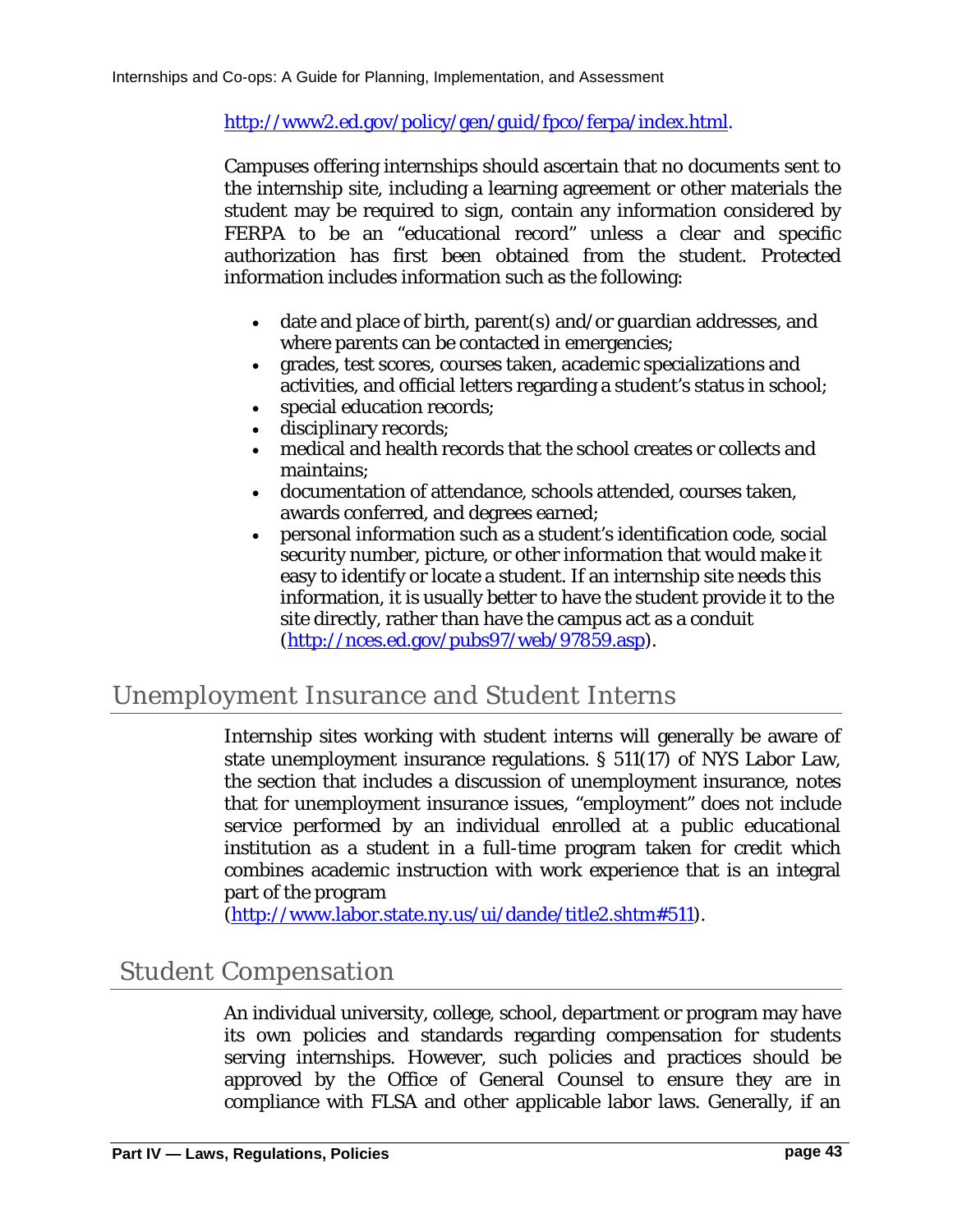intern is paid anything, s/he must be paid at least minimum wage.

## Workers' Compensation

While students meeting FLSA criteria may not be considered employees, that same student intern may be designated as an employee for the same internship experience for purposes of the New York State Workers' Compensation Law.

Workers' Compensation Law judges have ruled that the training received by student interns constitutes compensation (even though the student interns may not be receiving actual "cash payments" for their efforts). As such, an unpaid student intern providing services to a for-profit business, a nonprofit or a government entity is generally considered to be an employee of that organization and should be covered under that organization's workers' compensation insurance policy.

*Exception*: Student interns (paid or unpaid) providing non-manual services to a religious, charitable or educational institution (covered under Section  $501(c)(3)$  of the IRS tax code) are exempt from mandatory coverage (but can also be covered voluntarily). [Manual labor includes but is not limited to such tasks as filing; carrying materials such as pamphlets, binders, or books; cleaning, such as dusting or vacuuming; playing musical instruments; moving furniture; shoveling snow; mowing lawns; and construction of any sort.]

A paid student intern providing services to a for-profit business, a nonprofit (other than a nonprofit that is covered under Section 501(c)(3) of the IRS tax code) or a government entity should be covered under that organization's workers' compensation insurance policy

[\(http://www.wcb.ny.gov/content/main/onthejob/CoverageSituations/stu](http://www.wcb.ny.gov/content/main/onthejob/CoverageSituations/studentInterns.jsp) [dentInterns.jsp\)](http://www.wcb.ny.gov/content/main/onthejob/CoverageSituations/studentInterns.jsp).

# Non-Discrimination Laws

#### Title IX

Title IX of the Education Amendments of 1972 protects people from discrimination based on sex in education programs and activities that receive federal financial assistance. Student interns who believe they have experienced discrimination based on sex should inform the faculty supervisor who should immediately contact the campus officer responsible for Title IX compliance.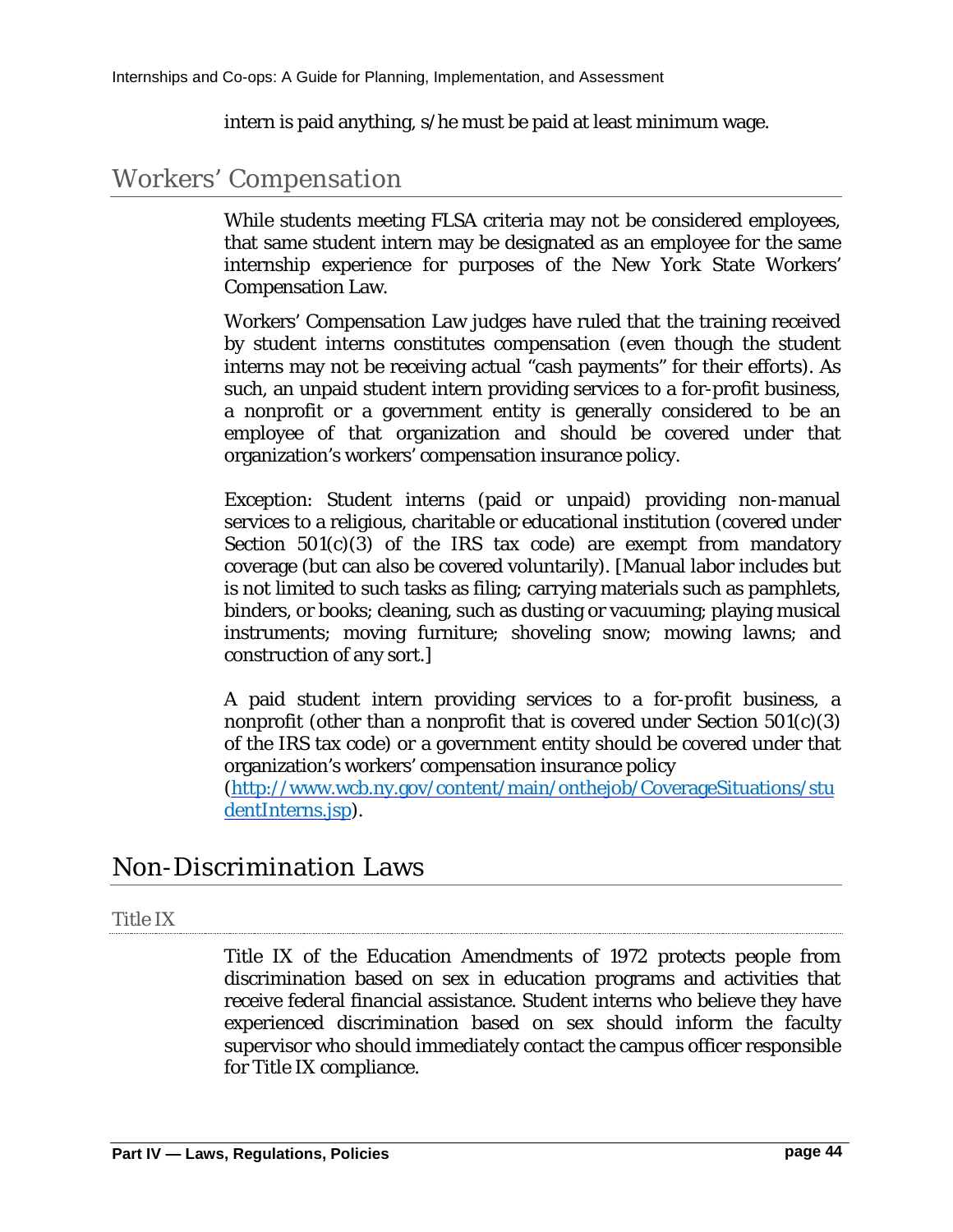Campuses that offer internships should consider including information about Title IX as part of student preparation for internships. Campuses should work with their internship sites to ensure that the sites understand the campus's responsibility to investigate and respond to allegations of sexual harassment. Internship sites should agree to and be prepared to cooperate with any such investigation.

[\(https://nces.ed.gov/fastfacts/display.asp?id=93\)](https://nces.ed.gov/fastfacts/display.asp?id=93) [\(http://www2.ed.gov/policy/rights/reg/ocr/edlite-34cfr106.html\)](http://www2.ed.gov/policy/rights/reg/ocr/edlite-34cfr106.html) (Volume 34, Code of Federal Regulations, Part 106)

New York State Human Rights Law

Pursuant to Executive Law § 296-c, the panoply of non-discrimination protections that apply to workers in New York State are extended to unpaid interns (paid interns would be protected as employees). These protections include extending equal opportunity to all students regardless of age, race creed, color, national origin, sexual orientation, military status, sex, gender identity, disability, predisposing genetic characteristics, marital status or domestic violence victim status. For this reason, it is important that internship sites have as little personal information about interns as possible prior to selection of the intern. For instance, there is no reason to include a student's national origin on an application or mention a disability during pre-selection discussions with an internship site.

#### NYC Human Rights Law

The NYC Human Rights Law, Title 8 of the Administrative Code of the City of New York, prohibits discrimination in New York City and has been expanded to include interns, stating "interns, whether paid or not, are considered employees," and are therefore among the areas covered by the New York City Human Rights Law:

[http://www.nyc.gov/html/cchr/html/coverage/law-coverage.shtml.](http://www.nyc.gov/html/cchr/html/coverage/law-coverage.shtml)

#### Americans with Disabilities Act

SUNY is committed to providing an educational environment and opportunities for learning that are free from all forms of discrimination on or off campus. This includes campus supported internship programs. Internship sites should agree to properly accommodate and support our student interns in compliance with the Americans with Disabilities Act: [http://www.ada.gov/.](http://www.ada.gov/)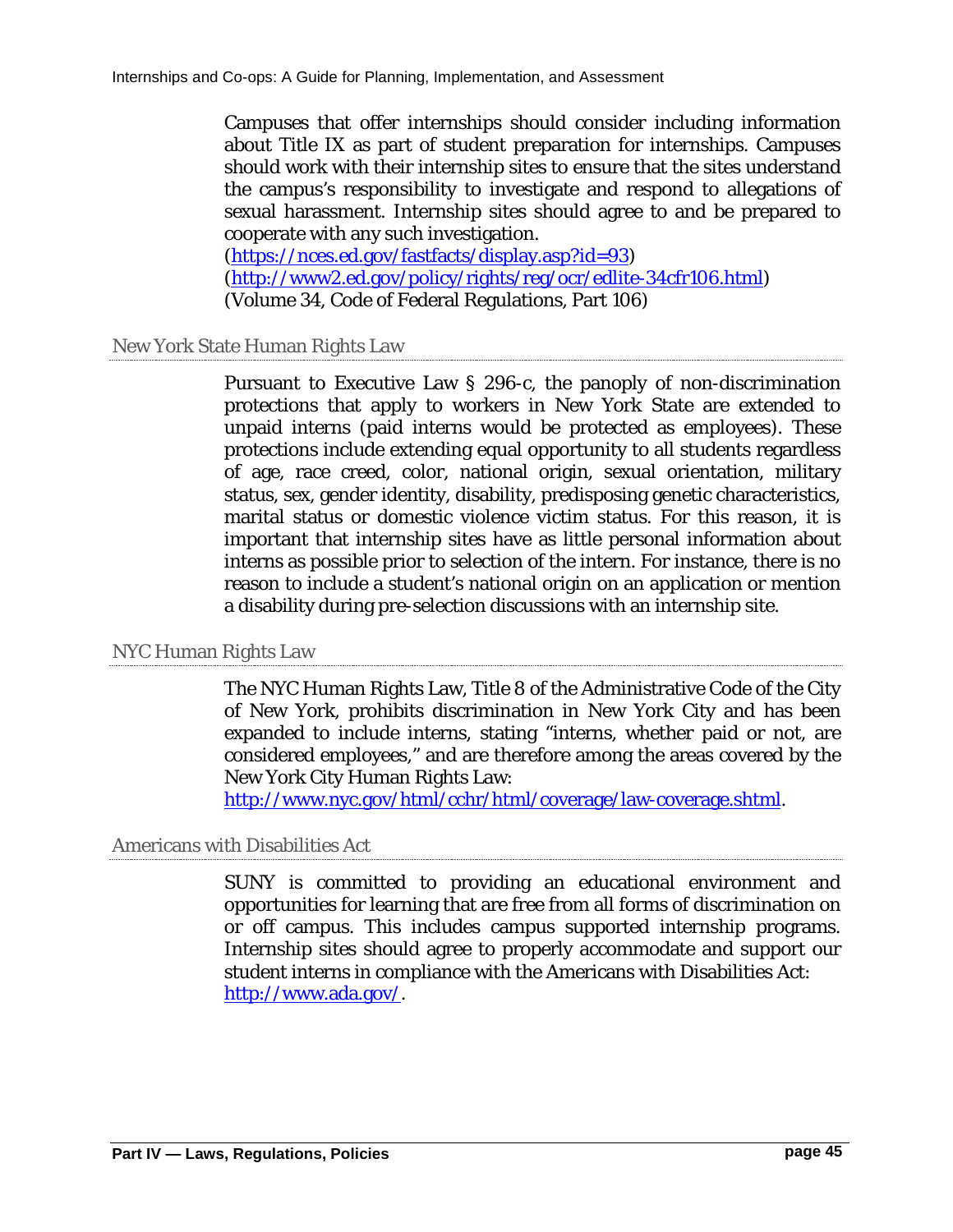For more information on questions of discrimination, SUNY students and campus staff are encouraged to speak with their campus officers charged with responsibility for Affirmative Action and Title IX. SUNY's Discrimination Complaint Procedure can be found here:

[https://www.suny.edu/sunypp/documents.cfm?doc\\_id=451.](https://www.suny.edu/sunypp/documents.cfm?doc_id=451)

#### Intellectual Property

During the internship, the student may produce intellectual property individually or as part of a group at the internship site. If the internship site intends to assert ownership of the student product, a written agreement regarding ownership and exploitation of that property should be signed by the student and responsible representatives of the internship site and the educational institution prior to commencement of the internship.

If the creation of original works is envisioned, a written agreement between the parties is recommended regarding trade secrets and protection for other creations that may enjoy statutory protection including copyright, patent and trademark protection.

# Role of SUNY's Office of General Counsel

The legal implications of a particular applied learning opportunity depend on the specifics of that opportunity and how it has been defined or designated. In order for both the university and the students to be protected in applied learning experiences, it is often necessary to create formal written agreements memorializing these affiliations/relationships. Such formal processes are not, however, always required. The Office of General Counsel continues to develop resources for campus clients to utilize in ensuring that all proper legal safeguards are in place for particular applied learning opportunities. Counsel's Office is always available as a resource to answer questions regarding specific applied learning experiences.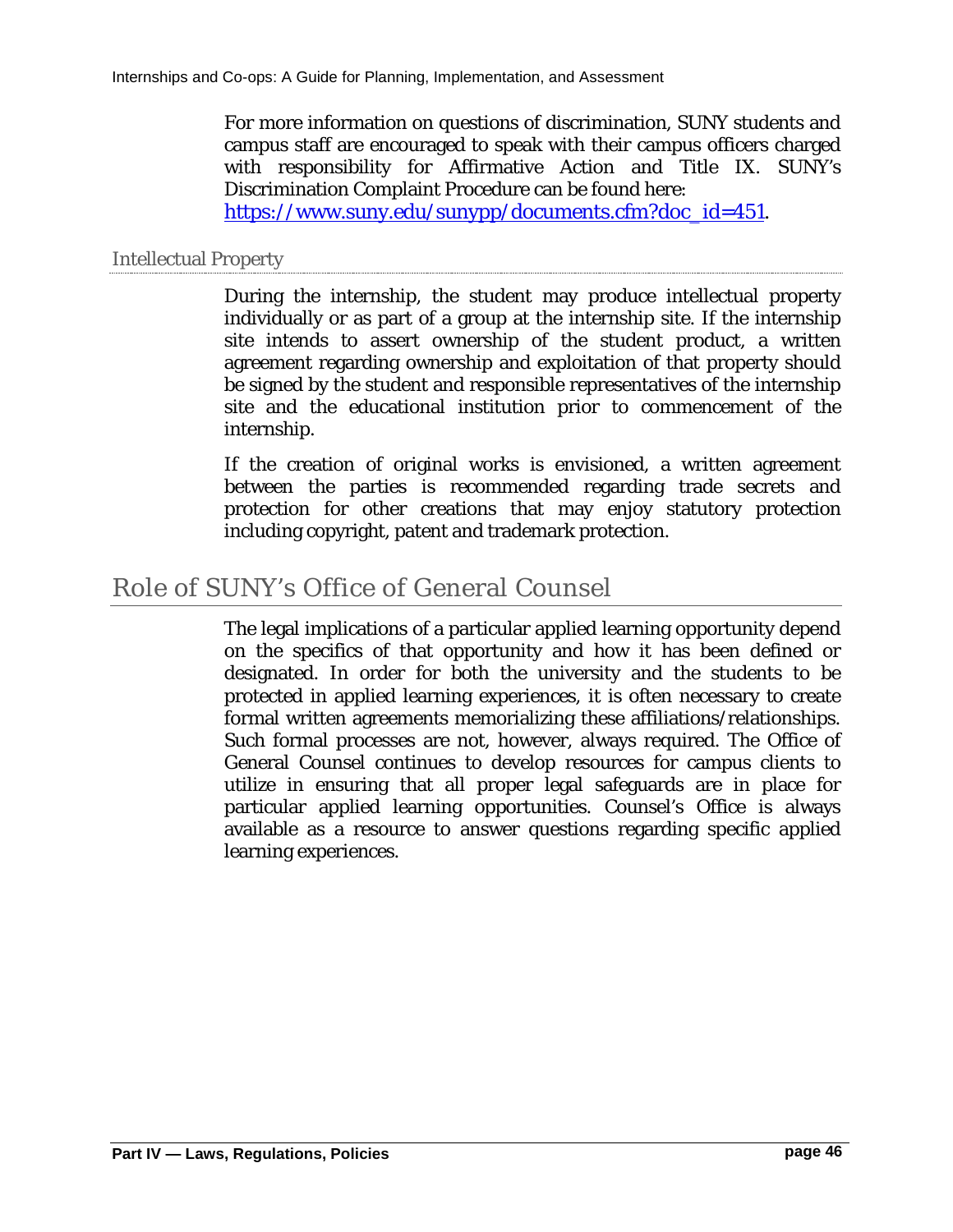# Part V — Resources and Selected Bibliography

## New York State

New York State Workers' Compensation Board [http://www.wcb.ny.gov/content/main/onthejob/CoverageSituations/s](http://www.wcb.ny.gov/content/main/onthejob/CoverageSituations/studentInterns.jsp) [tudentInterns.jsp](http://www.wcb.ny.gov/content/main/onthejob/CoverageSituations/studentInterns.jsp)

New York State Department of Labor Title 2 Definitions [http://www.labor.state.ny.us/ui/dande/title2.shtm#511](http://www.labor.state.ny.us/ui/dande/title2.shtm%23511)

#### New York State Education Department (NYSED)

NYSED main link <http://www.highered.nysed.gov/>

NYSED Faculty Standards Section 52.2 <http://www.highered.nysed.gov/ocue/aipr/guidance/gpr6.html>

NYSED Department Expectations: Internships. [http://www.highered.nysed.gov/ocue/aipr/guidance/gpr11.html#a](http://www.highered.nysed.gov/ocue/aipr/guidance/gpr11.html%23a)

NYSED Key Standards in the Regulations <http://www.highered.nysed.gov/ocue/aipr/guidance/gpr6.html>

NYSED Office of College and University Evaluation "Education Law, Rules, Regulation" <http://www.highered.nysed.gov/ocue/lrp/rules.htm>

#### NYSED 8 CFF-NY 50.1

[https://govt.westlaw.com/nycrr/Document/Ieca5c8abc22111dd97adcd](https://govt.westlaw.com/nycrr/Document/Ieca5c8abc22111dd97adcd755bda2840?viewType=FullText&originationContext=documenttoc&transitionType=CategoryPageItem&contextData=%28sc.Default%29) [755bda2840?viewType=FullText&originationContext=documenttoc&tr](https://govt.westlaw.com/nycrr/Document/Ieca5c8abc22111dd97adcd755bda2840?viewType=FullText&originationContext=documenttoc&transitionType=CategoryPageItem&contextData=%28sc.Default%29) [ansitionType=CategoryPageItem&contextData=%28sc.Default%29](https://govt.westlaw.com/nycrr/Document/Ieca5c8abc22111dd97adcd755bda2840?viewType=FullText&originationContext=documenttoc&transitionType=CategoryPageItem&contextData=%28sc.Default%29)

State University of New York (SUNY)

Open SUNY <http://open.suny.edu/>

SUNY *Guide for the Evaluation of Undergraduate Programs* [http://system.suny.edu/media/suny/content](http://system.suny.edu/media/suny/content-assets/documents/faculty-senate/GuideForTheEvaluationOfUndergraduatePrograms.pdf)[assets/documents/faculty](http://system.suny.edu/media/suny/content-assets/documents/faculty-senate/GuideForTheEvaluationOfUndergraduatePrograms.pdf)[senate/GuideForTheEvaluationOfUndergraduatePrograms.pdf](http://system.suny.edu/media/suny/content-assets/documents/faculty-senate/GuideForTheEvaluationOfUndergraduatePrograms.pdf)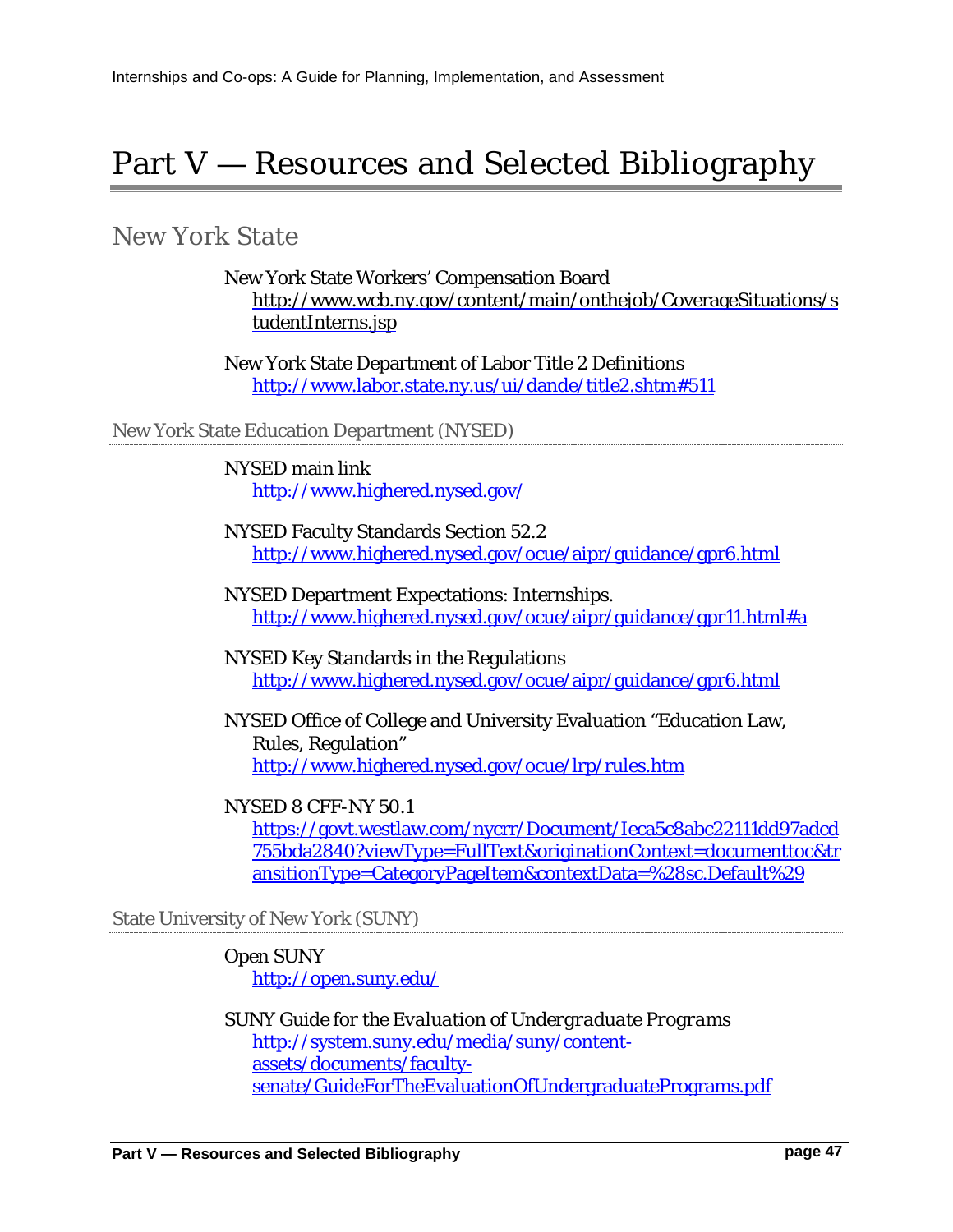SUNY *Resolution: To Support Planning and Implementation of Applied Learning Experiences at SUNY* [http://system.suny.edu/media/suny/content](http://system.suny.edu/media/suny/content-assets/documents/faculty-senate/resolutions/170-02-1-Resolution-to-Support-Planning-and-Implementation-of-Applied-Learning-Experiences-at-SUNY.pdf)[assets/documents/faculty-senate/resolutions/170-02-1-Resolution-to-](http://system.suny.edu/media/suny/content-assets/documents/faculty-senate/resolutions/170-02-1-Resolution-to-Support-Planning-and-Implementation-of-Applied-Learning-Experiences-at-SUNY.pdf)[Support-Planning-and-Implementation-of-Applied-Learning-](http://system.suny.edu/media/suny/content-assets/documents/faculty-senate/resolutions/170-02-1-Resolution-to-Support-Planning-and-Implementation-of-Applied-Learning-Experiences-at-SUNY.pdf)[Experiences-at-SUNY.pdf](http://system.suny.edu/media/suny/content-assets/documents/faculty-senate/resolutions/170-02-1-Resolution-to-Support-Planning-and-Implementation-of-Applied-Learning-Experiences-at-SUNY.pdf)

#### SUNY Policy 1305 [http://www.suny.edu/sunypp/documents.cfm?doc\\_id=168](http://www.suny.edu/sunypp/documents.cfm?doc_id=168)

#### SUNY Office of Global Affairs <http://system.suny.edu/global/>

SUNY Study Abroad <https://www.suny.edu/studyabroad/>

#### SUNY Applied Learning <https://www.suny.edu/applied-learning/>

InternShop <http://www.suny.edu/internshop/>

# Middle States Commission on Higher Education (MSCHE)

MSCHE Guidelines: Credit Hour Policy <http://www.msche.org/documents/CreditHourPolicyRev112012.pdf>

MSCHE Guidelines: Degrees and Credits [http://www.msche.org/documents/Degree-and-Credit-Guidelines-](http://www.msche.org/documents/Degree-and-Credit-Guidelines-062209-FINAL%5B1%5D.pdf)[062209-FINAL%5B1%5D.pdf](http://www.msche.org/documents/Degree-and-Credit-Guidelines-062209-FINAL%5B1%5D.pdf)

# Federal

- US Government Publishing Office "Institutional Eligibility Under the Higher Education Act of 1965, as Amended" [http://www.gpo.gov/fdsys/pkg/CFR-2011-title34-vol3/pdf/CFR-2011](http://www.gpo.gov/fdsys/pkg/CFR-2011-title34-vol3/pdf/CFR-2011-title34-vol3-sec600-2.pdf) [title34-vol3-sec600-2.pdf](http://www.gpo.gov/fdsys/pkg/CFR-2011-title34-vol3/pdf/CFR-2011-title34-vol3-sec600-2.pdf)
- US Department of Education "Guidance to Institutions and Accrediting Agencies Regarding a Credit Hour as Defined in the Final Regulations Published on October 29, 2010" <http://ifap.ed.gov/dpcletters/attachments/GEN1106.pdf>

\*\*\*Same letter, different link <https://ifap.ed.gov/dpcletters/GEN1106.html>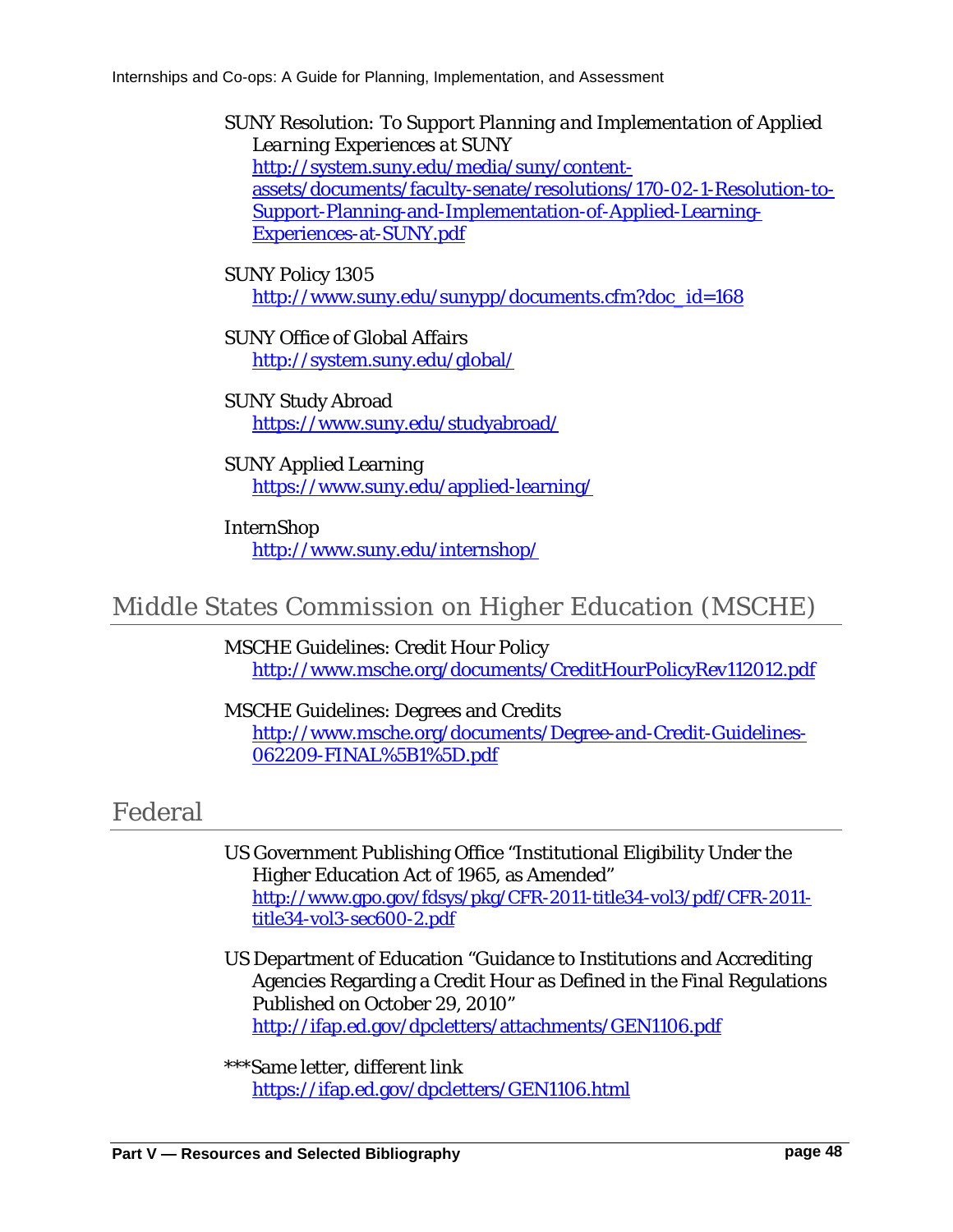National Center for Education Statistics: Fast Facts (about Title IX) <https://nces.ed.gov/fastfacts/display.asp?id=93>

US Department of Education Title 34 Education <http://www2.ed.gov/policy/rights/reg/ocr/edlite-34cfr106.html>

## **Organizations**

Association of American Colleges & Universities (AAC & U). <https://www.aacu.org/>

Council for the Advancement of Standards in Higher Education (CAS). [http://standards.cas.edu](http://standards.cas.edu/)

Cooperative Education and Internship Association (CEIA). [http://www.ceiainc.org](http://www.ceiainc.org/)

Middle States Commission on Higher Education (MSCHE). [www.msche.org](http://www.msche.org/)

National Society for Experiential Education (NSEE). <http://www.nsee.org/>

New York State Department of Education (NYSED). [http://www.highered.nysed.gov](http://www.highered.nysed.gov/)

New York State Department of Education (NYSED, Laws and Regulations). <http://www.highered.nysed.gov/lrp/>

Online Learning Consortium. <http://onlinelearningconsortium.org/>

World Association of Cooperative Education. [http://www.waceinc.org](http://www.waceinc.org/)

# Bibliography

Anaya, G. "College Experiences and Student Learning: The Influence of Active Learning, College Environments, and Co-Curricular Activities." *Journal of College Student Development*, 37(6) (1996): 611- 622.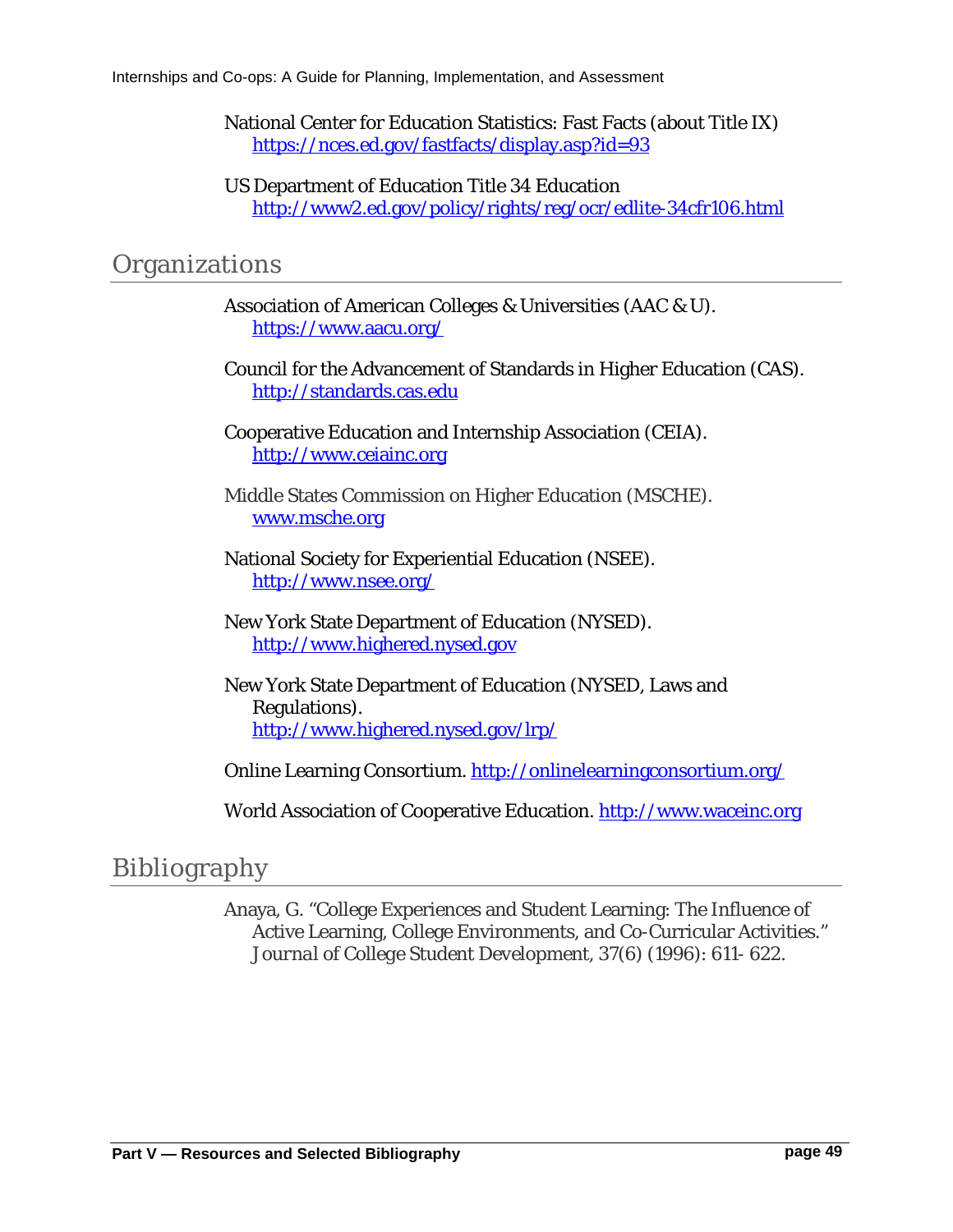- Bansak, Cynthia, Adler, Renatte K., and Katherine Wolf. "A Learning Outcomes Index of Achievement in Academic Internships" (22 February 2005). *Social Science Research Network* (26 September 2007). <http://ssrn.com/abstract=684421>
- Barber, Larissa K., and Sarah F. Bailey. "Internship Supervision Resources for Developing Student Employability." *Office of Teaching Resources in Psychology* (2015). [http://teachpsych.org/Resources/Documents/otrp/resources/barber1](http://teachpsych.org/Resources/Documents/otrp/resources/barber14.pdf) [4.pdf](http://teachpsych.org/Resources/Documents/otrp/resources/barber14.pdf)
- Bartkus, Kenneth R. "Social Skills and Cooperative Education: A Conceptual Framework." *Journal of Cooperative Education* (2001).
- *Characteristics of Excellence in Higher Education*. Middle States Commission on Higher Education, Philadelphia, New Jersey, 2011. [http://www.msche.org/publications\\_view.asp?idPublicationType=1&t](http://www.msche.org/publications_view.asp?idPublicationType=1&txtPublicationType=Standards+for+Accreditation+and+Requirements+of+Affiliation) [xtPublicationType=Standards+for+Accreditation+and+Requirements](http://www.msche.org/publications_view.asp?idPublicationType=1&txtPublicationType=Standards+for+Accreditation+and+Requirements+of+Affiliation) [+of+Affiliation](http://www.msche.org/publications_view.asp?idPublicationType=1&txtPublicationType=Standards+for+Accreditation+and+Requirements+of+Affiliation)
- Clark, J., and G. W. White. "Experiential Learning: A Definitive Edge in the Job Market." *American Journal of Business Education*, 3.2, (2010):115-118.
- Clark, S. C. "Enhancing the Educational Value of Business Internships." *Journal of Management Education* 27.4 (2003): 472-84. Council for Advancement of Standards in Higher Education. "Internship Programs: CAS Standards and Guidelines." [http://standards.cas.edu/getpdf.cfm?PDF=E86CFB4D-0B9E-4853-](http://standards.cas.edu/getpdf.cfm?PDF=E86CFB4D-0B9E-4853-6D82720BE0779895) [6D82720BE0779895](http://standards.cas.edu/getpdf.cfm?PDF=E86CFB4D-0B9E-4853-6D82720BE0779895)
- Crosgrove, D.M., S. S. Ariss, D. W. Wedding, K. Nigem, and F. Post. "A *Black Swan* for Fox Entertainment Group: How To Avoid FLSA Violations when Dealing with Interns." *Journal of Leadership, Accountability and Ethics* 11.2 (2014).
- Damast, Alison. "Virtual Internships In Rising Demand." *Business Week*. [www.businessweek.com/business-schools/virtual-internships-in](http://www.businessweek.com/business-schools/virtual-internships-in-rising-demand-01182012.html)[rising-demand-01182012.html](http://www.businessweek.com/business-schools/virtual-internships-in-rising-demand-01182012.html) Retrieved 17 February 2012.
- "Digital Portfolio Examples." *Communication Across the Curriculum*. Louisiana State University. <http://sites01.lsu.edu/wp/cxc/digital-portfolio-examples/>
- "Electronic Portfolios: Students, Teachers, and Life Long Learners." *Eduscapes*.<http://eduscapes.com/tap/topic82.htm>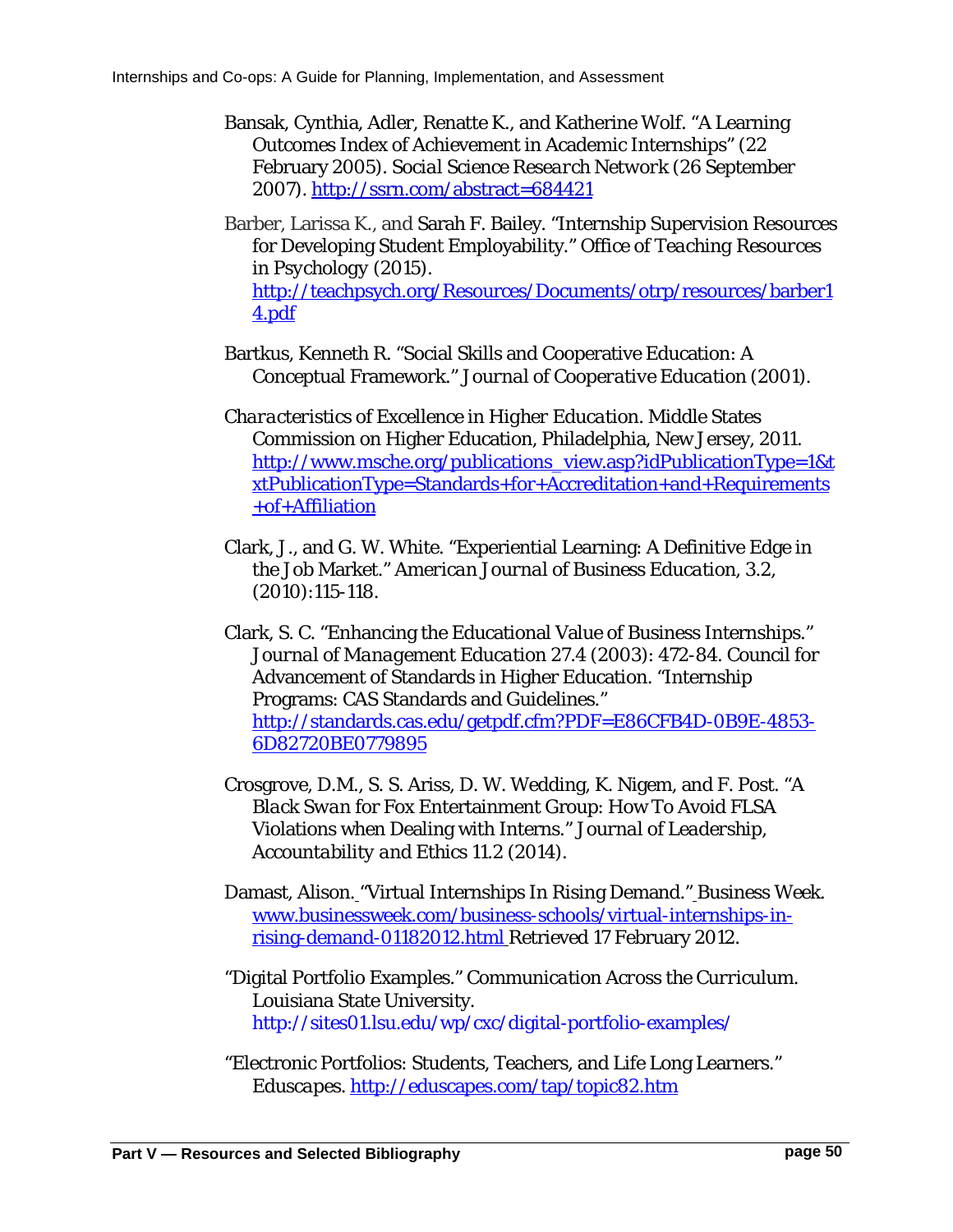- "Employer Guide to Structuring a Successful Internship Program." *Bridge*. [http://web.uri.edu/experience/files/RI-Employer-Guide-Good-](http://web.uri.edu/experience/files/RI-Employer-Guide-Good-Internships-are-Good-Business.pdf)[Internships-are-Good-Business.pdf](http://web.uri.edu/experience/files/RI-Employer-Guide-Good-Internships-are-Good-Business.pdf)
- "Employment and Unemployment Insurance." *New York State Labor Law* §511 (17) (4 September 2007). [http://www.labor.state.ny.us/ui/dande/title2.shtm#511](http://www.labor.state.ny.us/ui/dande/title2.shtm%23511)
- "Entrepreneurship@Cornell Summer Internship Program: Employer Handbook." Cornell University (2010). [http://eship.cornell.edu/downloads/Internship-Employer-](http://eship.cornell.edu/downloads/Internship-Employer-Handbook.pdf)[Handbook.pdf](http://eship.cornell.edu/downloads/Internship-Employer-Handbook.pdf)
- Fifolt, Matt, and Linda Searby. "Mentoring in Co-operative Education and Internships: Preparing Proteges for STEM Professions." *Journal of STEM Education: Innovations and Research* (2010).
- Fuller, R., and R. Schoenberger. "The Gender Salary Gap: Do Academic Achievement, Internship Experience, and College Major Make a Difference?" *Social Science Quarterly*, 72(4) (1991): 715-726.
- Giles, Dwight, and Mary Ryan. "Internships in Higher Education." *Encyclopedia of Education*. Ed. James W. Guthrie. 2nd ed. 8 vols. New York: Macmillan Reference Library, 2002.
- Gold, M. "The Elements of Effective Experiential Education Programs." *Journal of Career Planning & Employment,* 62.2 (2002): 20-24.
- Grand Valley State University Career Center. "Employer Internship Guide." Grand Valley State University, 2014. [https://www.gvsu.edu/cms4/asset/A5A7D4FD-936E-4562-](https://www.gvsu.edu/cms4/asset/A5A7D4FD-936E-4562-8EC79EFCECAC7F3B/employer_internship_guide_1-16-14.pdf) [8EC79EFCECAC7F3B/employer\\_internship\\_guide\\_1-16-14.pdf](https://www.gvsu.edu/cms4/asset/A5A7D4FD-936E-4562-8EC79EFCECAC7F3B/employer_internship_guide_1-16-14.pdf)
- "Guidelines for Credit and Non-Credit Volunteer, Internship Experience and Work (VIEW) Programs Abroad." *Forum on Education Abroad* (December 2013). [http://forumea.org/wp-content/uploads/2014/10/ForumEA-VIEW-](http://forumea.org/wp-content/uploads/2014/10/ForumEA-VIEW-Guidelines-Dec-2013_001.pdf)[Guidelines-Dec-2013\\_001.pdf](http://forumea.org/wp-content/uploads/2014/10/ForumEA-VIEW-Guidelines-Dec-2013_001.pdf)
- Heckman, Robert, Carsten S. Østerlund, and Jeffrey Saltz. "Blended Learning at the Boundry: Designing a New Internship." *Online Learning* (2015).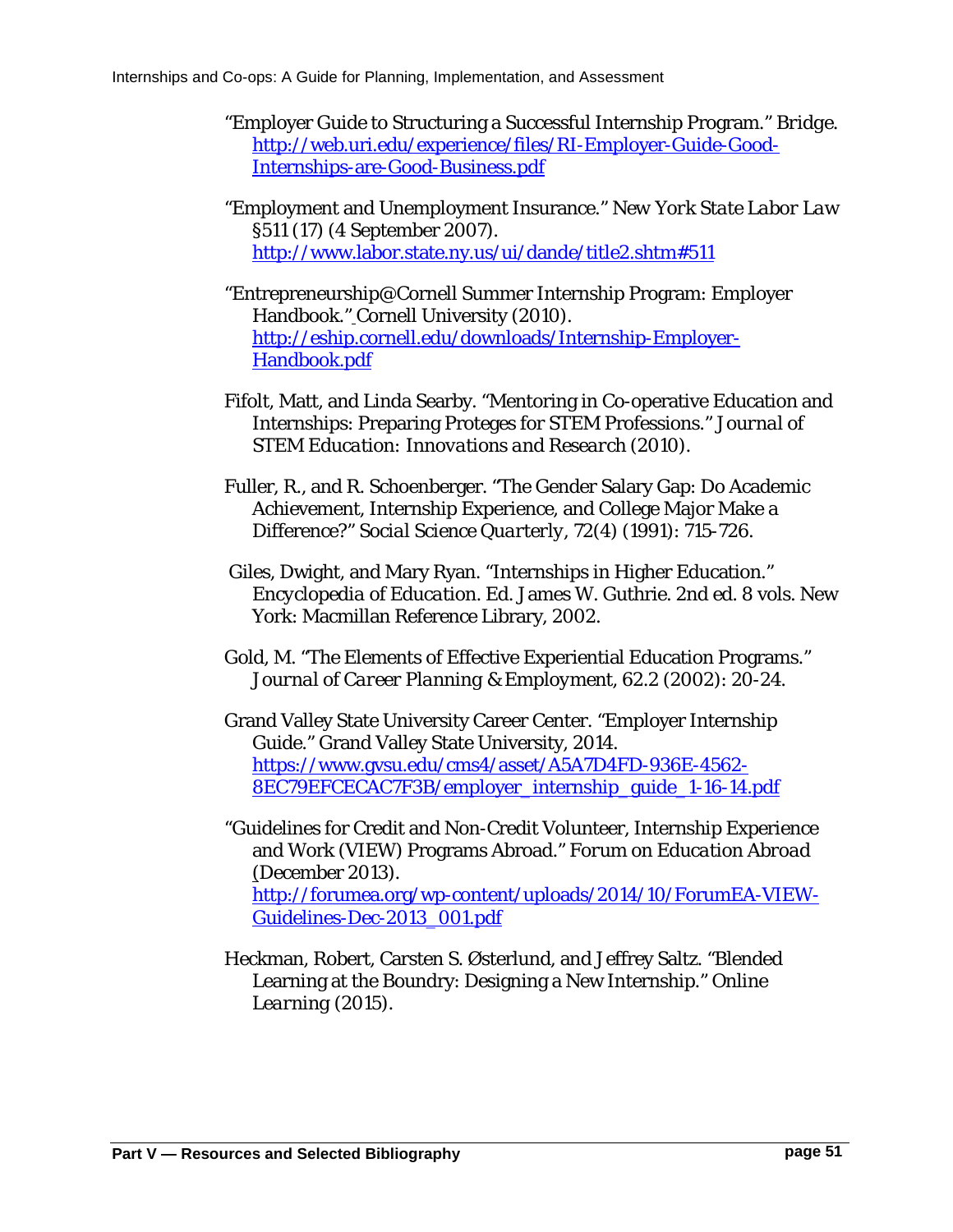- Hesser, Garry. "Strengthening Experiential Education: A New Era." *National Society for Experiential Education* (2014). [https://nsee.memberclicks.net/assets/docs/publications/finalintrotitl](https://nsee.memberclicks.net/assets/docs/publications/finalintrotitlepaginate14pdf.pdf) [epaginate14pdf.pdf](https://nsee.memberclicks.net/assets/docs/publications/finalintrotitlepaginate14pdf.pdf)
- Hillman, George M. Jr. "Selecting a Beneficial Internship Site." Dallas Theological Seminary. [http://www.dts.edu/download/campus/internships/DTS-SFL-](http://www.dts.edu/download/campus/internships/DTS-SFL-Selecting%20a%20Beneficial%20Internship%20Site.pdf)[Selecting%20a%20Beneficial%20Internship%20Site.pdf](http://www.dts.edu/download/campus/internships/DTS-SFL-Selecting%20a%20Beneficial%20Internship%20Site.pdf) Retrieved 21 February 2016.
- Inkster, Robert P., and Roseanna G. Ross. "The Internship as Partnership: A Handbook for Campus-Based Coordinators and Advisors." *National Society for Experiential Education*, Raleigh, NC: 1995.
- "Internship Programs: CAS Standards and Guidelines." *Council for the Advancement of Standards in Higher Education (CAS)*. [http://standards.cas.edu/getpdf.cfm?PDF=E86CFB4D-0B9E-4853-](http://standards.cas.edu/getpdf.cfm?PDF=E86CFB4D-0B9E-4853-6D82720BE0779895) [6D82720BE0779895](http://standards.cas.edu/getpdf.cfm?PDF=E86CFB4D-0B9E-4853-6D82720BE0779895) Retrieved 21 February 2016.
- Itin, C.M. "Reasserting the Philosophy of Experiential Education as a Vehicle for Change in the 21st Century." *The Journal of Experiential Education*, 22 (1999): 91-98. <http://search.proquest.com.pluma.sjfc.edu/docview/275022811>
- Kendall, Jane. *Strengthening Experiential Education in Your Institution*. National Society for Internships and Experiential Education, Raleigh, NC, 1986.
- Knowles, Malcolm S. *Using Learning Contracts: Practical Approaches to Individualizing and Structuring Learning*. Jossey-Bass, San Francisco, 1986.
- Kolb, D. A. *Experiential Learning*: *Experience as the Source of Learning and Development.* Prentice Hall, Englewood Cliffs, New Jersey, 1984.
- Kuh, George D., and Ken O'Donnell. *Ensuring Quality & Taking High-Impact Practices to Scale*. AAC&U, Washington, DC, 2013.
- Kuh, George D. *High-Impact Educational Practices: What They Are, Who Has Access to Them, and Why They Matter*. AAC&U, Washington, DC, 2008.
- Kuh, George D. "The Other Curriculum: Out-Of-Class Experiences Associated with Student Learning and Personal Development." *Journal of Higher Education*, 66(2) (1995), 123-155.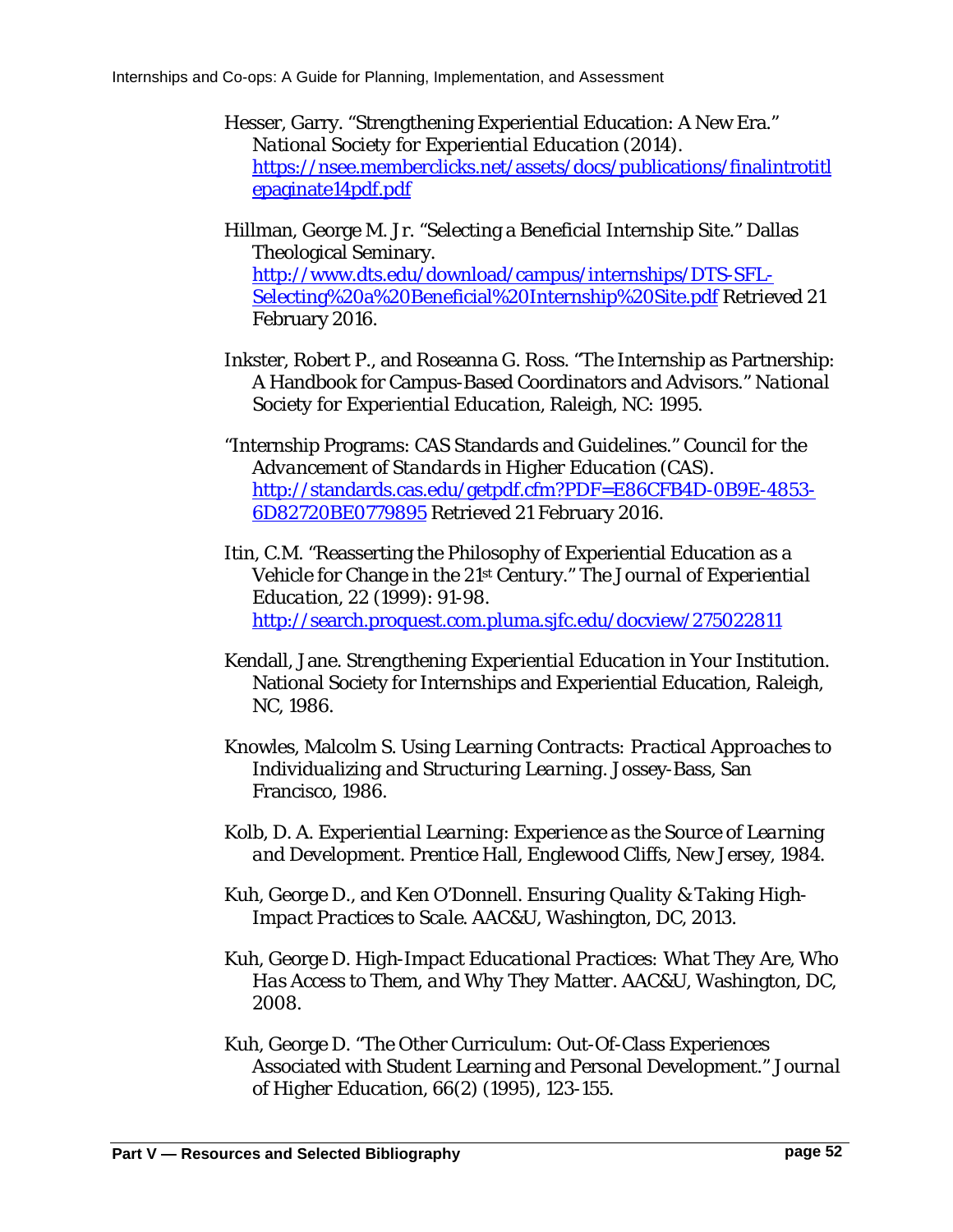Linn, Patricia, Adam Howard, and Eric Miller, Eds. *Handbook for Research in Cooperative Education and Internship*. Illinois State Board of Education. Lawrence Erlbaum Associates, Inc. Mahwah, New Jersey, 2004.

Marte, Jonnelle. ["An Internship From Your Couch."](http://online.wsj.com/article/SB10001424052748704471504574441132945681314.html) *The Wall Street Journal* (29 September 2009). [http://www.wsj.com/articles/SB1000142405274870447150457444113](http://www.wsj.com/articles/SB10001424052748704471504574441132945681314) [2945681314](http://www.wsj.com/articles/SB10001424052748704471504574441132945681314) Retrieved 17 February 2012.

- Matthews, Michael. "7 Tips for Internship Preparation." *Forbes* (March 31 2011). [http://www.forbes.com/sites/michaelmatthews/2011/03/31/7-tips](http://www.forbes.com/sites/michaelmatthews/2011/03/31/7-tips-for-internship-preparation/%23287364ae5a1e)[for-internship-preparation/#287364ae5a1e](http://www.forbes.com/sites/michaelmatthews/2011/03/31/7-tips-for-internship-preparation/%23287364ae5a1e)
- Naylor, Michele. "Work-based Learning." *ERIC Digest* 187 (1997). ERIC Document Reproduction Service No. ED411417.
- National Association of Colleges and Employers. *Job Outlook: The Candidate Skills/Qualities Employers Want, the Influence of Attributes*. (2014). [http://www.naceweb.org/s11122014/job-outlook-skills-qualities](http://www.naceweb.org/s11122014/job-outlook-skills-qualities-employers-want.aspx)[employers-want.aspx](http://www.naceweb.org/s11122014/job-outlook-skills-qualities-employers-want.aspx) Retrieved Sept. 22, 2015.
- National Association of Colleges and Employers. *Career Services Benchmark Survey for Colleges and Universities* (2014).
- O'Neill, N. "Internships as a High Impact Practice: Some Reflections on Quality." Association of American Colleges & Universities (AAC & U). *Peer Review*, 12.4 (fall 2010). [https://www.aacu.org/publications-research/periodicals/internships](https://www.aacu.org/publications-research/periodicals/internships-high-impact-practice-some-reflections-quality)[high-impact-practice-some-reflections-quality](https://www.aacu.org/publications-research/periodicals/internships-high-impact-practice-some-reflections-quality)
- Osters, Sandi, and F. Simone Tiu. "Writing Measurable Learning Outcomes." 3rd Annual Texas A&M Assessment Conference. [http://www.gavilan.edu/research/spd/Writing-Measurable-Learning-](http://www.gavilan.edu/research/spd/Writing-Measurable-Learning-Outcomes.pdf)[Outcomes.pdf](http://www.gavilan.edu/research/spd/Writing-Measurable-Learning-Outcomes.pdf)
- Parilla, P. F., and G. W. Hesser. "Internships and the Sociological Perspective: Applying Principles of Experiential Learning." *Teaching Sociology* 26.4 (1998): 310-329.
- Perlin, Ross. *Intern Nation: How to Earn Nothing and Learn Little in the Brave New Economy*. Verso, 2011.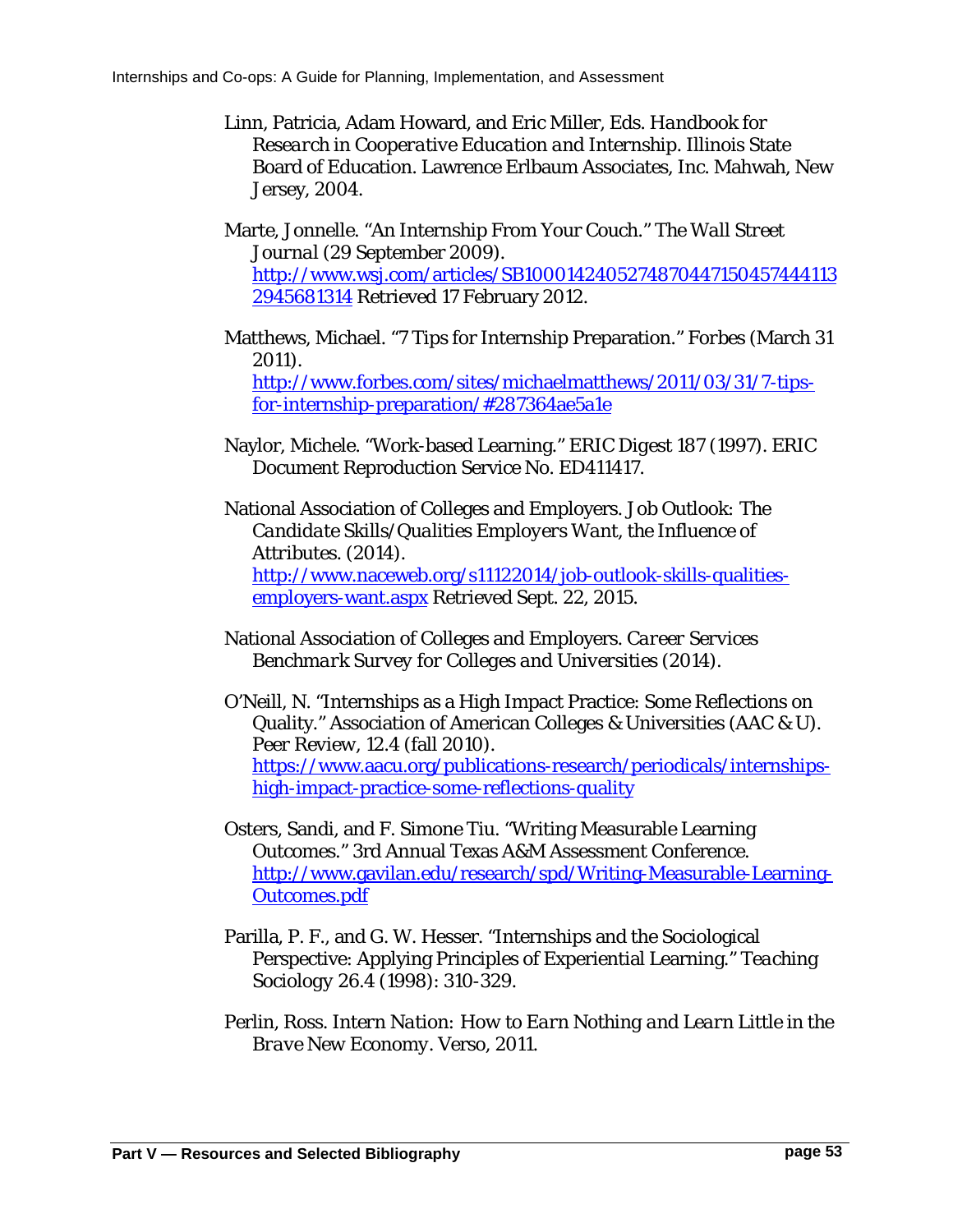- Peter D. Hart Research Associates, Inc. "How Should Colleges Assess and Improve Student Learning? Employers' Views on the Accountability Challenge." *The Association of American Colleges and Universities*, 2008.
- Raelin, Joseph A. *Work-Based Learning: Bridging Knowledge and Action in the Workplace, New and Revised*. Jossey-Bass, San Francisco, CA, 2008.
- Riccio, Cynthia A., Krystal T. Cook, Pam Fenning, and Abigail M. Harris. "Determining Readiness for Internship: A Complex Process." *Psychology in the Schools*, 2015.
- Ryan, Mary, and John R. Cassidy. "Internships and Excellence." *Liberal Education* 82.3 (1996): 16–23.
- Ruiz, Jessie H., and Christopher Koch. *Handbook for Cooperative Education, Internships, and Registered Apprenticeship*. Illinois State Board of Education, 2009. [http://www.isbe.net/career/pdf/coop\\_ed\\_handbook.pdf](http://www.isbe.net/career/pdf/coop_ed_handbook.pdf)
- Salem, Richard. G., ed. *Internship Handbook*, 2nd ed. Washington: American Sociological Association, 2005.
- Schultz, J. M. "The Salaried, Credited Internship in Environmental Studies." Journal of Environmental Education 12.3 (1981): 7-12.
- *Standards for Accreditation and Requirements for Affiliation*. Middle States Commission on Higher Education. Philadelphia, PA, 2015. [http://www.msche.org/publications\\_view.asp?idPublicationType=1&t](http://www.msche.org/publications_view.asp?idPublicationType=1&txtPublicationType=Standards+for+Accreditation+and+Requirements+of+Affiliation) [xtPublicationType=Standards+for+Accreditation+and+Requirements](http://www.msche.org/publications_view.asp?idPublicationType=1&txtPublicationType=Standards+for+Accreditation+and+Requirements+of+Affiliation) [+of+Affiliation](http://www.msche.org/publications_view.asp?idPublicationType=1&txtPublicationType=Standards+for+Accreditation+and+Requirements+of+Affiliation)
- Stanton, Timothy, and Kamil Ali. *The Experienced Hand: A Student Manual for Making the Most of an Internship*, 2nd ed. New York: Carroll, 1994.
- Stone, J. R. III, and M. Lewis. *College and Career Ready for the 21st Century: Making High School Matter.* New York: Teacher's College Press, 2012.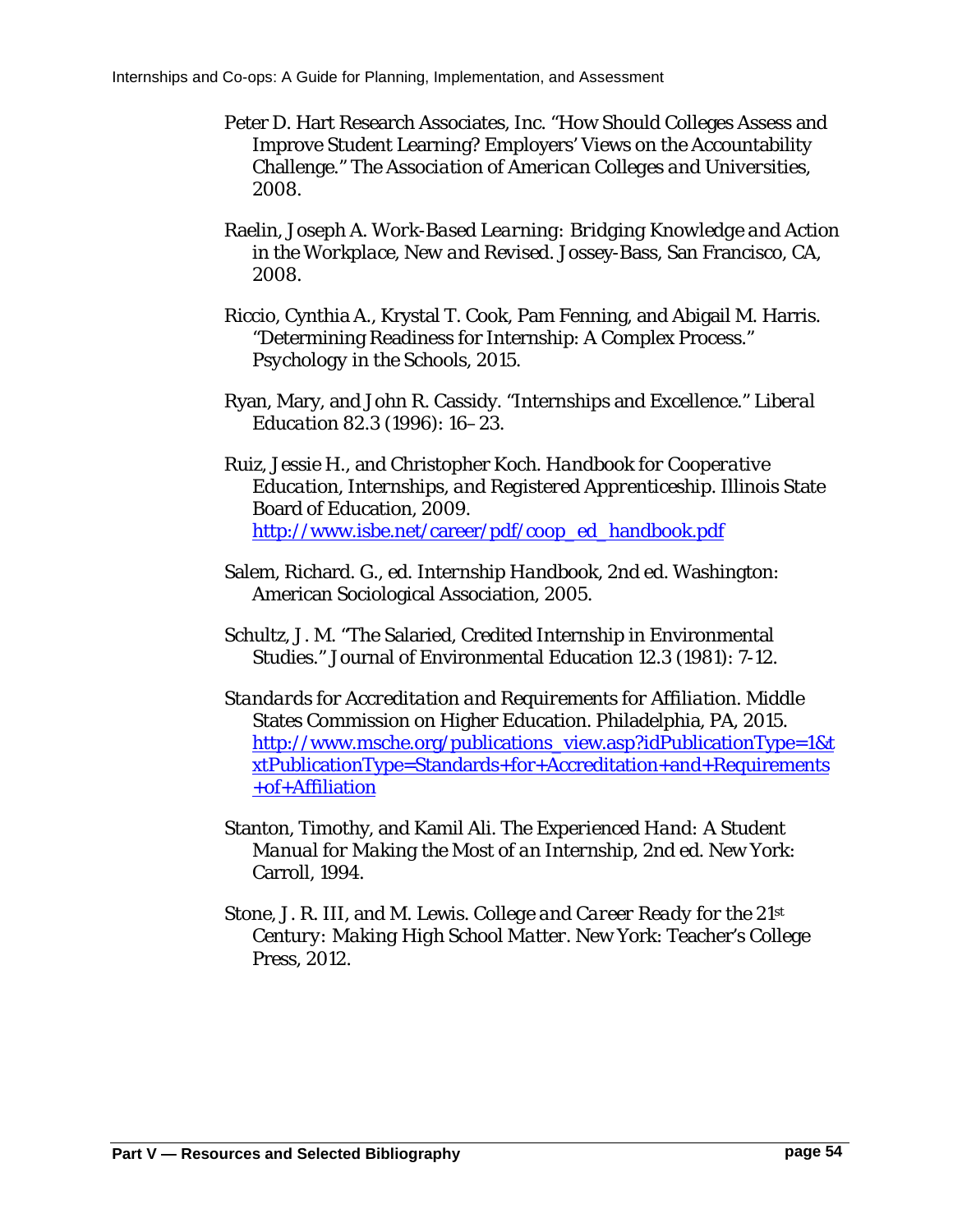State University of New York University Faculty Senate, Undergraduate Academic Programs and Policies Committee. *Guide for the Evaluation of Undergraduate Academic Programs*, 2012 edition. [http://system.suny.edu/media/suny/content](http://system.suny.edu/media/suny/content-assets/documents/faculty-senate/GuideForTheEvaluationOfUndergraduatePrograms.pdf)[assets/documents/faculty](http://system.suny.edu/media/suny/content-assets/documents/faculty-senate/GuideForTheEvaluationOfUndergraduatePrograms.pdf)[senate/GuideForTheEvaluationOfUndergraduatePrograms.pdf](http://system.suny.edu/media/suny/content-assets/documents/faculty-senate/GuideForTheEvaluationOfUndergraduatePrograms.pdf)

Sweitzer, H. Frederich, and Mary A. King. *The Successful Internship: Transformation and Empowerment*. Belmont, CA: Wadsworth, 2003.

Tartakovsky, Margarita. "8 Hints for Selecting an Internship Site." *PsychCentral*. <http://psychcentral.com/lib/8-hints-for-selecting-an-internship-site/> Retrieved 21 February 2016.

- Tovey, Jamie. "Building Connections between Industry and University: Implementing an Internship Program at a Regional University." *Technical Communication Quarterly*, 10.2 (2001): 225-39.
- True, Michael. *InternQube: Professional Skills for the Workplace*, 2nd Edition. Intrueition, LLC, 2013.
- True, Michael. "Elements of a Successful Virtual Internship." [www.messiah.edu/documents/internship\\_center/Virtual%20Internshi](http://www.messiah.edu/documents/internship_center/Virtual%20InternshipsSuccessfulElements.pdf) [psSuccessfulElements.pdf](http://www.messiah.edu/documents/internship_center/Virtual%20InternshipsSuccessfulElements.pdf)
- True, Michael. "Starting and Maintaining a Quality Internship Program." <http://www.virginia.edu/career/intern/startinganinternship.PDF>
- U.S. Department of Labor Bureau of Labor Statistics. "The Job Market for Recent College Graduates in the United States." THE EDITOR'S DESK: THE ECONOMICS DAILY. [http://www.bls.gov/opub/ted/2013/ted\\_20130405.htm](http://www.bls.gov/opub/ted/2013/ted_20130405.htm) Retrieved 21 February 2016.
- U.S. Department of State, "Virtual Student Foreign Service." <http://www.state.gov/vsfs/> Retrieved 21 February 2016.
- Watkins, Ryan, and Charles Schlosser. "Moving Past Time as the Criteria: The Application of Capabilities-Based Educational Equivalency Units in Education." *Online Journal of Distance Learning Administration,* 5.3 (2002). State University of West Georgia, Distance Education Center (6 September 2007). [http://www.westga.edu/~distance/ojdla/fall53/watkins53.html](http://www.westga.edu/%7Edistance/ojdla/fall53/watkins53.html)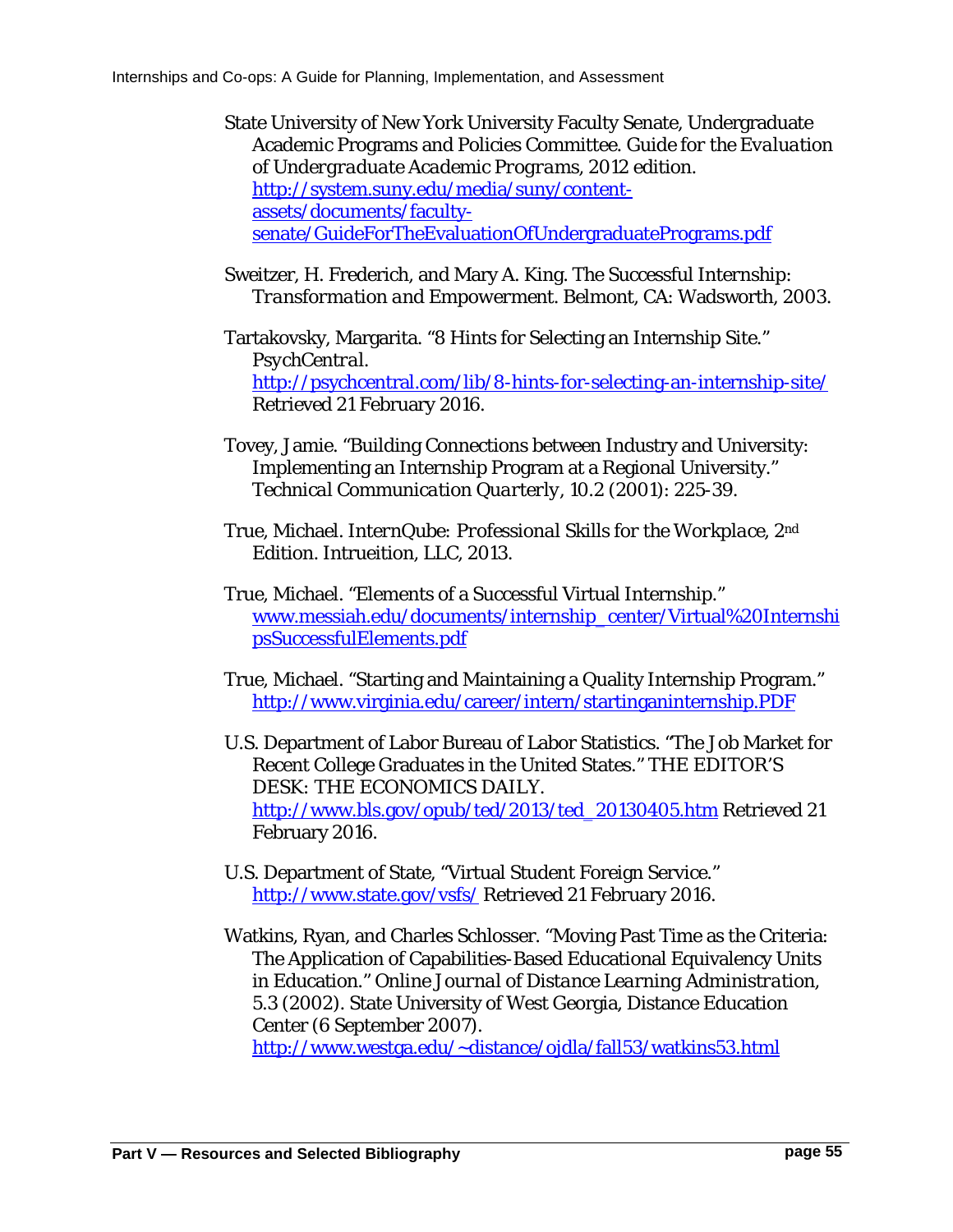- Zahra, A., and C. Pavia. "A Unique Approach to Work-Integrated Learning: Meeting Industry, Student and Educator Needs through Academic and Experiential Elements." *ACPET Journal for Private Higher Education*, 1(2), (2012): 41-49. doi:1272300250.
- Zanville, Holly, and Richard Markwood. *A Casebook on Practice in Internship Education*. Western Interstate Commission for Higher Education, Boulder, CO, 1982.
- Zimpher, Nancy L. "State of the University Address." The State University of New York, Albany, 2014. [http://www.suny.edu/about/leadership/chancellor-nancy](http://www.suny.edu/about/leadership/chancellor-nancy-zimpher/speeches/2014-sou/)[zimpher/speeches/2014-sou/](http://www.suny.edu/about/leadership/chancellor-nancy-zimpher/speeches/2014-sou/)
- Zimpher, Nancy L. "State of the University Address." The State University of New York, Albany, 2015. [http://www.suny.edu/about/leadership/chancellor-nancy](http://www.suny.edu/about/leadership/chancellor-nancy-zimpher/speeches/2015-sou/)[zimpher/speeches/2015-sou/](http://www.suny.edu/about/leadership/chancellor-nancy-zimpher/speeches/2015-sou/)

# SUNY Learning Commons - Applied Learning

Contains a wide variety of information regarding internships, co-ops and many other applied learning resources. Instructions to log-on are available at the link: [http://commons.suny.edu/groups/suny-applied-learning/.](http://commons.suny.edu/groups/suny-applied-learning/)

# Resources for International Students and International Internships

The list below includes SUNY resources tailored to international internships, as well as important information about preparing to study abroad that is helpful in advising students.

#### Albany

<http://www.albany.edu/studyabroad/service-learning-internships.php>

<http://www.albany.edu/studyabroad/current-participants.php>

#### Binghamton

[https://www.binghamton.edu/ccpd/students/undergraduate/internation](https://www.binghamton.edu/ccpd/students/undergraduate/international-opportunities/finding-international-jobs-and-internships.html) [al-opportunities/finding-international-jobs-and-internships.html](https://www.binghamton.edu/ccpd/students/undergraduate/international-opportunities/finding-international-jobs-and-internships.html)

[http://binghamton](http://binghamton-oip.terradotta.com/index.cfm?FuseAction=Abroad.ViewLink&Parent_ID=0&Link_ID=BB358CC3-5056-BA1F-72A568C4D23C076D)[oip.terradotta.com/index.cfm?FuseAction=Abroad.ViewLink&Parent\\_ID](http://binghamton-oip.terradotta.com/index.cfm?FuseAction=Abroad.ViewLink&Parent_ID=0&Link_ID=BB358CC3-5056-BA1F-72A568C4D23C076D) [=0&Link\\_ID=BB358CC3-5056-BA1F-72A568C4D23C076D](http://binghamton-oip.terradotta.com/index.cfm?FuseAction=Abroad.ViewLink&Parent_ID=0&Link_ID=BB358CC3-5056-BA1F-72A568C4D23C076D)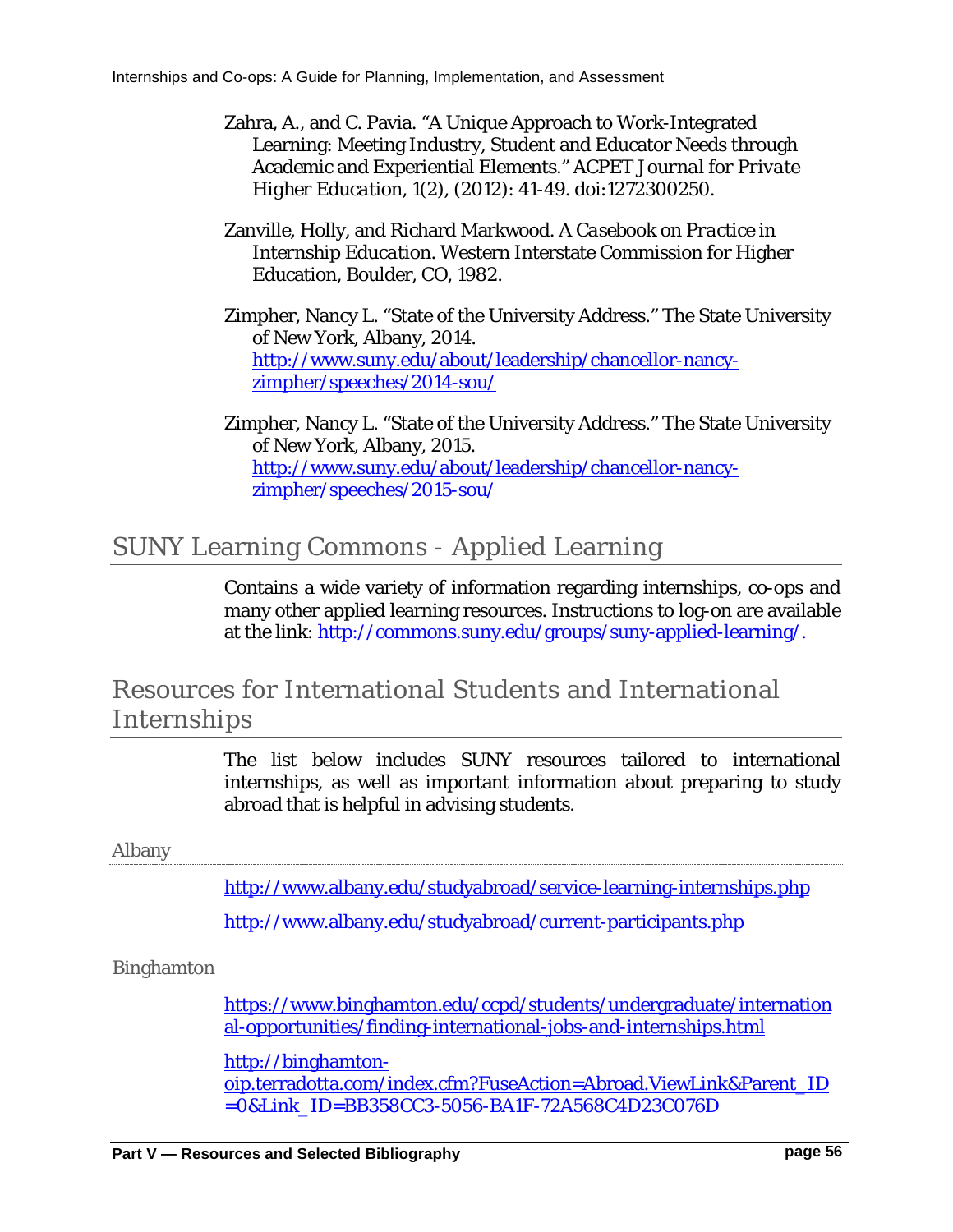#### Brockport

|                         | https://brockport.studioabroad.com/index.cfm?FuseAction=Abroad.View<br>Link&Parent ID=0&Link ID=06B9C311-BCDE-E7F3-<br>51079705C096587F&pID=10&lID=10 |
|-------------------------|-------------------------------------------------------------------------------------------------------------------------------------------------------|
| Buffalo (University at) |                                                                                                                                                       |
|                         | https://www.buffalo.edu/studyabroad/learn-about-study-<br>abroad/information-for-students/international-internships.html                              |
|                         | https://www.buffalo.edu/studyabroad/learn-about-study-<br>abroad/information-for-students/students-preparing-to-go-abroad.html                        |
| <b>Buffalo State</b>    |                                                                                                                                                       |
|                         | http://studyabroad.buffalostate.edu/                                                                                                                  |
| Canton                  |                                                                                                                                                       |
|                         | http://www.canton.edu/international/abroad.html                                                                                                       |
|                         | http://www.canton.edu/international/faculty.html                                                                                                      |
| Cobleskill              |                                                                                                                                                       |
|                         | http://www.cobleskill.edu/academics/study-abroad/internships.asp                                                                                      |
|                         | http://www.cobleskill.edu/academics/study-abroad/preparing.asp                                                                                        |
| Cortland                |                                                                                                                                                       |
|                         | http://www2.cortland.edu/studyabroad/faculty/independent-<br>internships.dot                                                                          |
|                         | http://www2.cortland.edu/studyabroad/study-abroad/Admittedstudents/                                                                                   |
| Fredonia                |                                                                                                                                                       |
|                         | http://www.fredonia.edu/department/internationalstudies/internships.as<br>$\mathbf{p}$                                                                |
|                         | http://www.fredonia.edu/internationaleducation/studyabroad/                                                                                           |
| Geneseo                 |                                                                                                                                                       |
|                         | http://www.geneseo.edu/study_abroad/accepted-student-resources                                                                                        |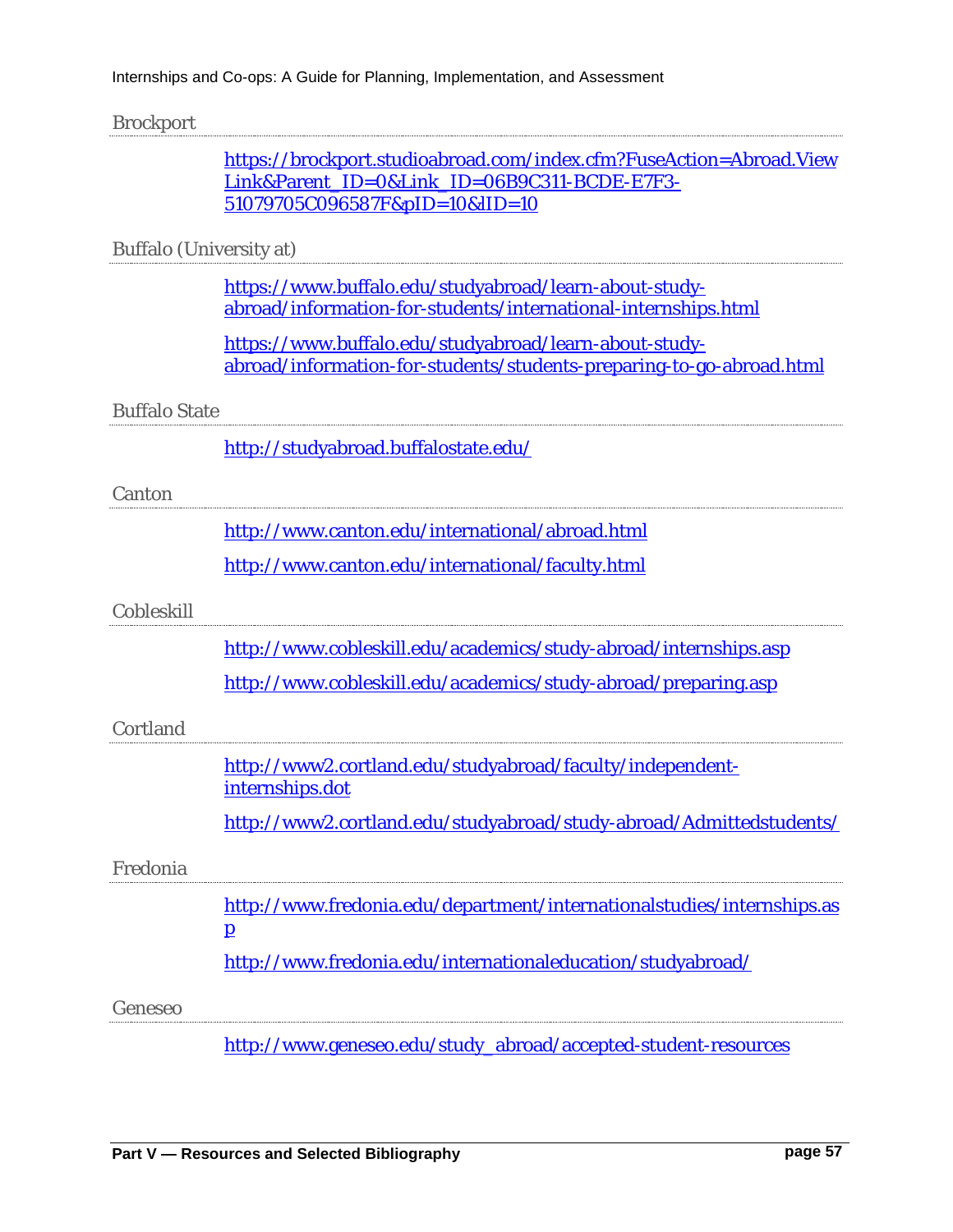#### New Paltz

|                     | https://studioabroad.newpaltz.edu/index.cfm?FuseAction=Abroad.ViewL                           |
|---------------------|-----------------------------------------------------------------------------------------------|
|                     | ink&Parent ID=F4E805B0-C618-87AB-                                                             |
|                     | 6DA6CF093EB381BC&Link_ID=1950A62B-EF27-8E8E-                                                  |
|                     | 821A371001280215&pID=2&lID=7                                                                  |
| <b>Old Westbury</b> |                                                                                               |
|                     | http://www.oldwestbury.edu/study-abroad                                                       |
| Oneonta             |                                                                                               |
|                     | http://www.oneonta.edu/development/cdc/Internship/international-<br>internships.asp           |
|                     | http://www.oneonta.edu/academics/inted/predeparture.asp                                       |
| Oswego              |                                                                                               |
|                     | http://www.oswego.edu/academics/international/studyabroadprograms/<br>StudentsandParents.html |
| Plattsburgh         |                                                                                               |
|                     | http://www.plattsburgh.edu/academics/studyabroad/workvolunteerinter<br>$\mathbf{n}$ /         |
|                     | http://www.plattsburgh.edu/academics/studyabroad/studentinformation<br>/acceptedinfo.php      |
| Potsdam             |                                                                                               |
|                     | http://www.potsdam.edu/support/ssc/eeo/internships/opportunities/int<br>ernational.cfm        |
|                     | http://www.potsdam.edu/academics/international/studyabroad/predepa<br>rture/index.cfm         |
|                     | http://www.potsdam.edu/academics/international/facultyabroad/index.c<br>fm                    |
| Purchase            |                                                                                               |
|                     | http://purchase.abroadoffice.net/volunteerintern.html                                         |

<http://purchase.abroadoffice.net/preparing.html>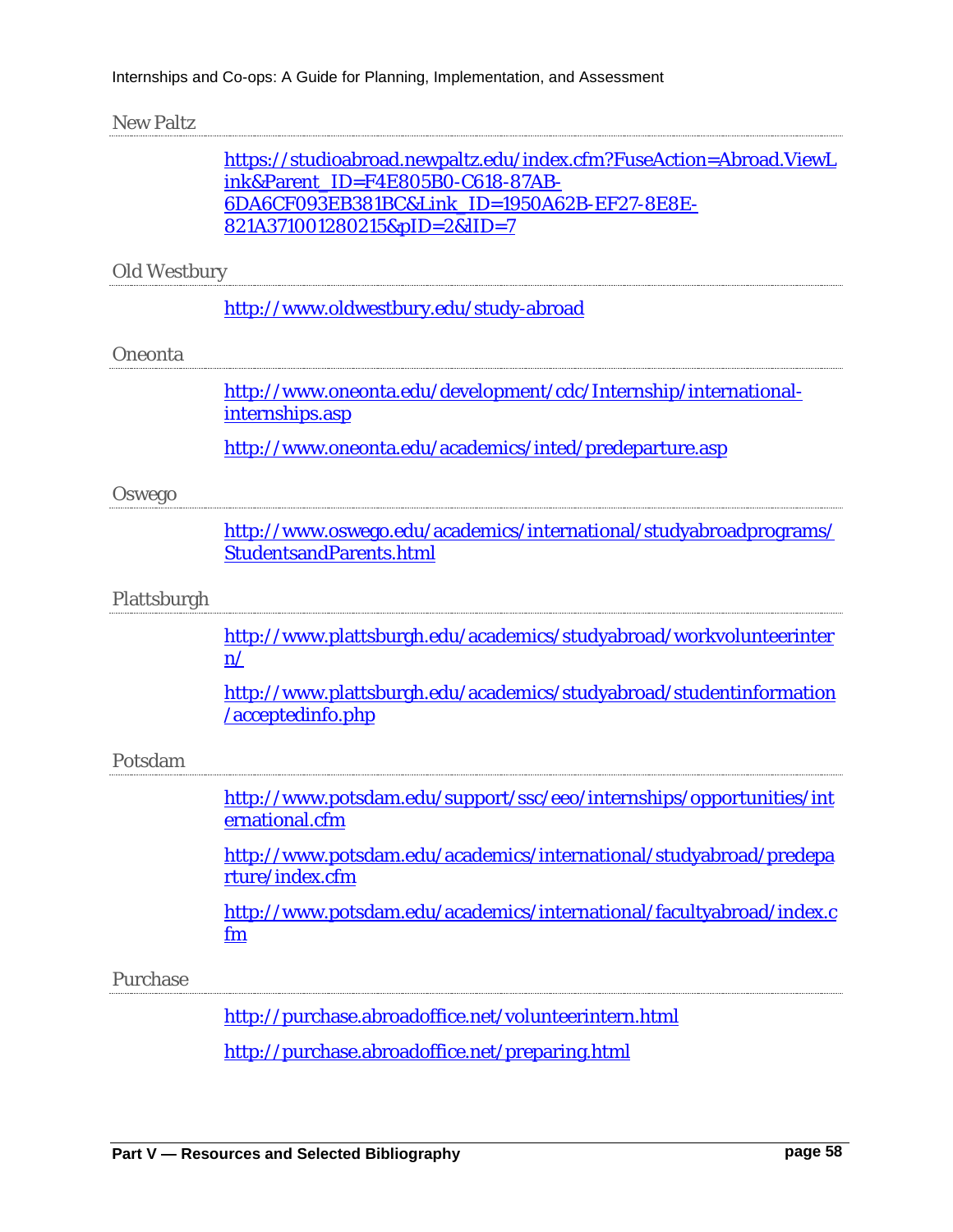#### Stony Brook

[http://www.stonybrook.edu/commcms/studyabroad/outgoing/intl\\_inter](http://www.stonybrook.edu/commcms/studyabroad/outgoing/intl_internships) [nships](http://www.stonybrook.edu/commcms/studyabroad/outgoing/intl_internships)

<http://www.stonybrook.edu/commcms/studyabroad/outgoing/programs/>

## Campus-specific Resources

<http://www.cobleskill.edu/academics/student-success-center/>

<http://suny.oneonta.edu/internships>

<http://www.albany.edu/career/internships/internshiphandbook.pdf>

<http://career.stonybrook.edu/students/connect/internship-coop-services>

[http://www.geneseo.edu/communication/intern#Add\\_Info](http://www.geneseo.edu/communication/intern%23Add_Info)

[https://www.binghamton.edu/ccpd/quick-reference](https://www.binghamton.edu/ccpd/quick-reference-guides/internships.pdf)[guides/internships.pdf](https://www.binghamton.edu/ccpd/quick-reference-guides/internships.pdf)

<https://www.oswego.edu/co-op/forms>

[http://www.purchase.edu/departments/CareerDevelopment/employerser](http://www.purchase.edu/departments/CareerDevelopment/employerservices/internships.aspx) [vices/internships.aspx](http://www.purchase.edu/departments/CareerDevelopment/employerservices/internships.aspx)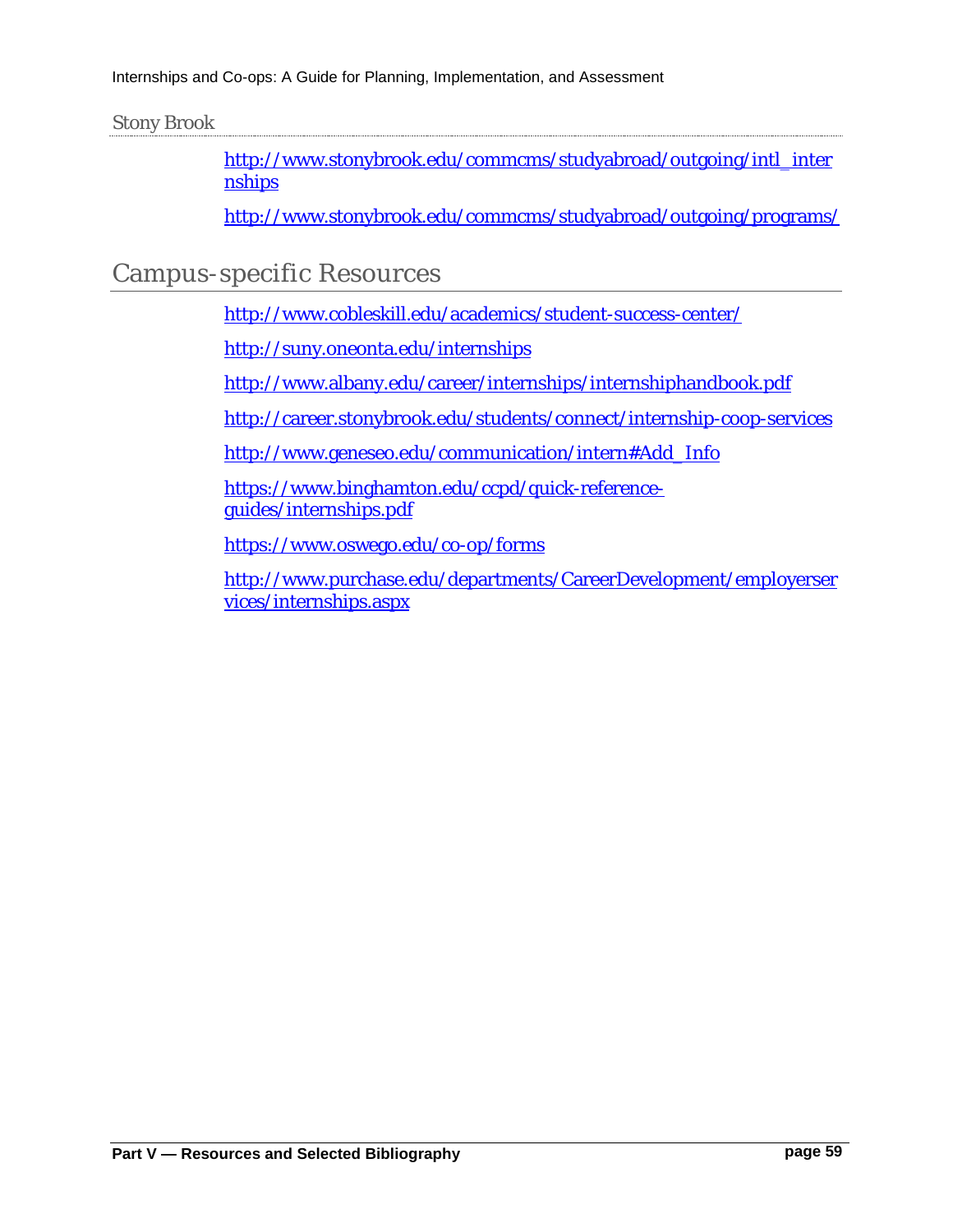# How to Use the Appendices

The Internship Guide Appendices have been assembled to offer examples of forms that might be used to implement various sections of the Guide. The forms and documents have been organized so that they may be used individually or in combination with other forms contained in the Appendices.

Appendix A

A checklist of items that relate to the headings in this Guide

Appendix B

A collection of seven tracking and evaluation documents that all relate to a single set of Learning Outcomes. This document may be amended to accommodate other Learning Outcomes that may already be in use at different institutions.

Appendix C

Evaluation of Student Intern Rubric:

A rubric with a broad set of characteristics that may be used for student evaluation and an alternative list of evaluation definitions.

Appendix D

Sample Internship Learning Agreement #1

Appendix E

Sample Internship Learning Agreement #2

Appendix F

Sample Campus letter to Site Supervisor

Appendix G

Internship site/intern checklist & hours-worked form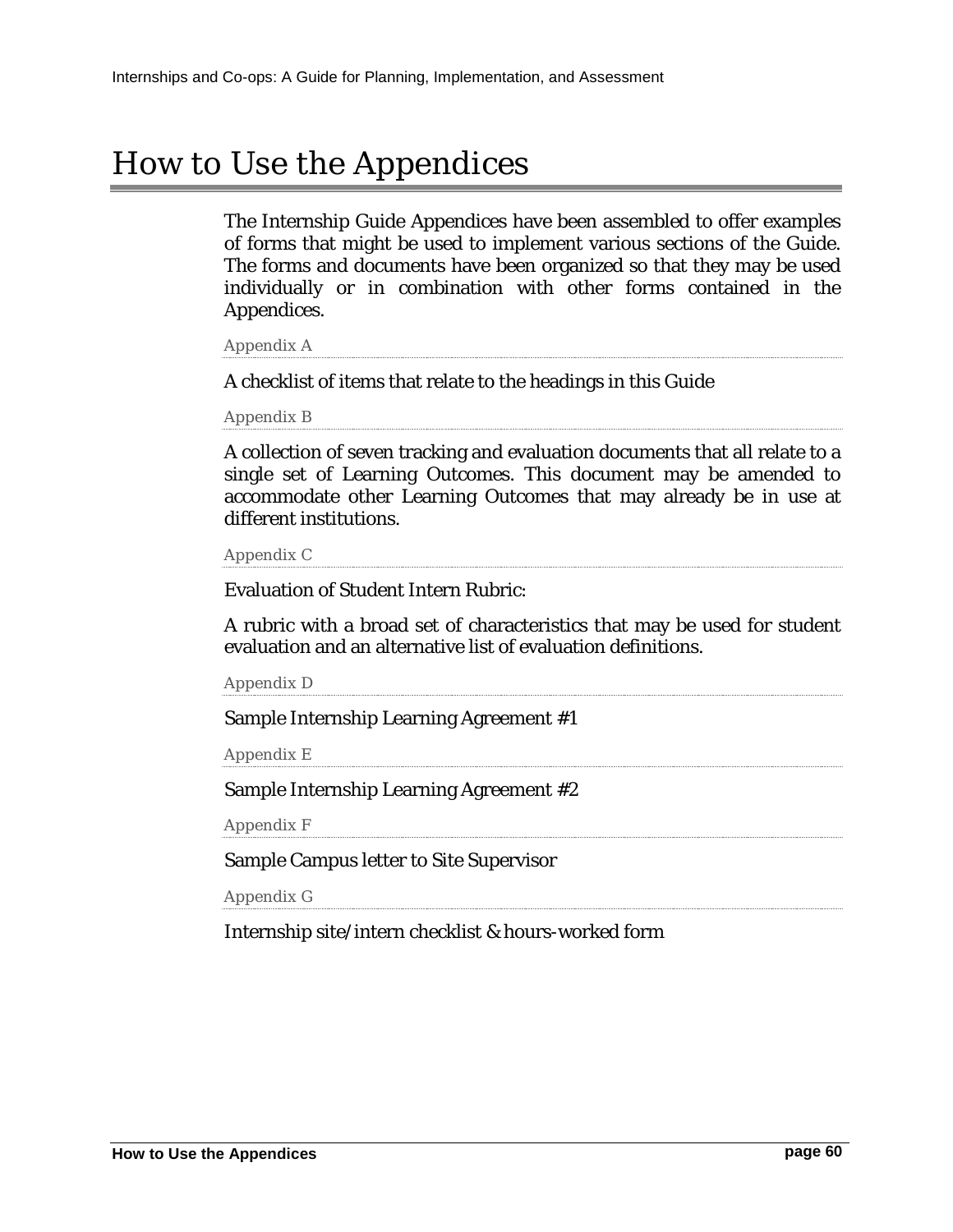# Appendix A Internship Checklist

The following is a checklist of all topics discussed in this Guide, for the purpose of taking a quick glance at a full set of expectations for an internship program. This list is meant to be all-encompassing, but each campus internship program will have its own unique characteristics and requirements.

## Part I: Planning

#### **1. Institutional Support**

- o Student advising and preparation
- o Administrative logistical support
- o Equitable compensation for appropriate faculty instruction and supervision

#### **2. Faculty Selection**

- o Good working knowledge of the professional or commercial practices of the internship site
- o Strong interest in learning about the professional or commercial practices of the internship site prior to any communication with or visits to the internship site
- o Earned degrees in the relevant disciplines, and/or related certifications, licenses and professional experience in the discipline field
- o A member of the academic department offering the internship
- **3. Class size**

#### **4. Site Selection**

 $\Box$  Internship site (workplace) vetted

- o Appropriate "work" environment
- o Appropriate learning environment
- o Site Supervision in place
- o Learning Objectives shared with internship site supervisor
- o Tasks and deliverables defined in detail with internship site supervisor
- o Credit and pay

#### **5. International Internships**

- o Academic Issues
- o Site Identification
- o Supervision, Advisement and Support
- o International Students and Internships in the United States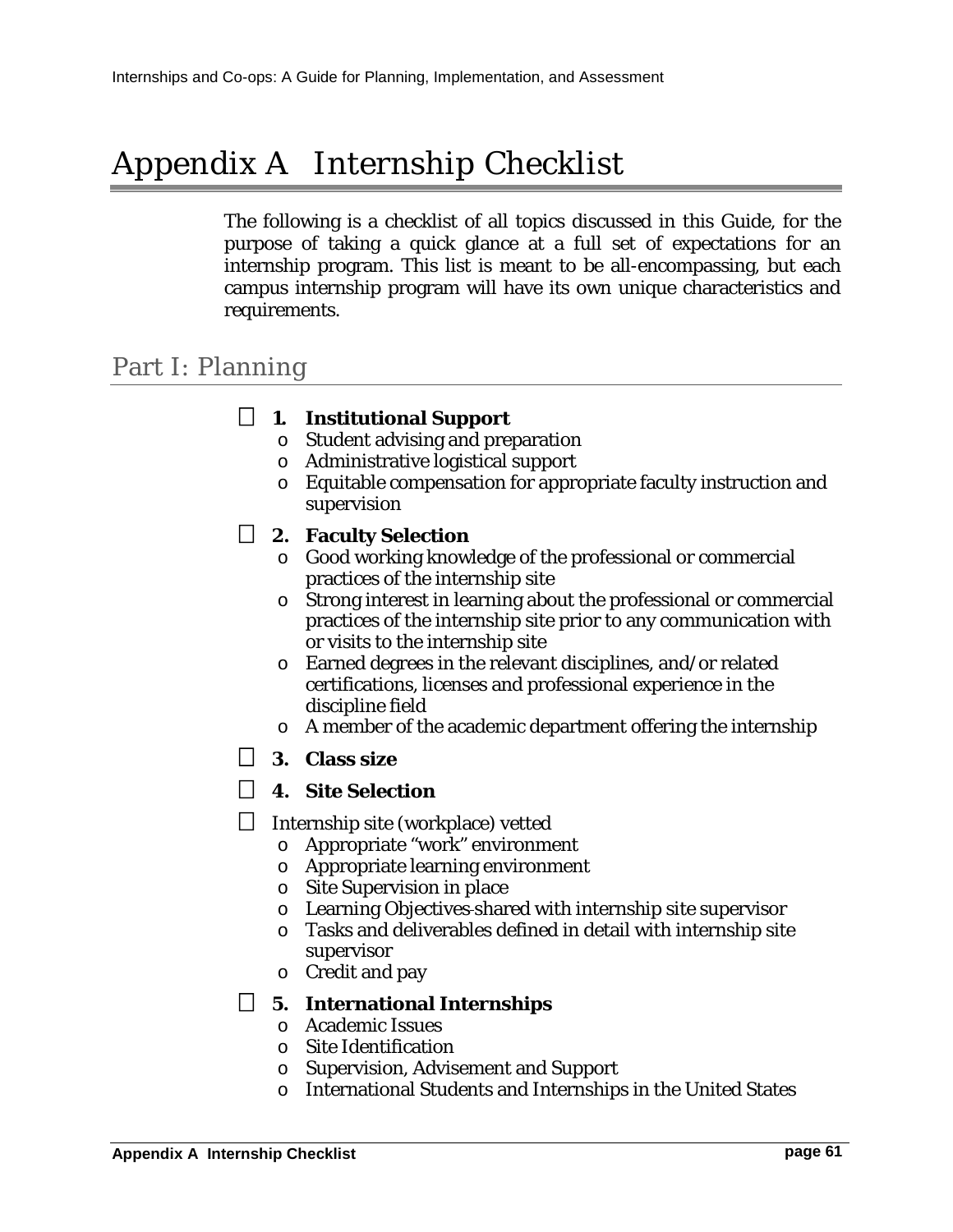### **6. Virtual Internships**

- o Student is on-campus working at an internship that is remote.
- o The student works on a project (such as research), with internship site staff but the student is not located on campus or at the workplace.

### **7. Student Eligibility and Preparation for all internships**

- o Institution or Program Requirements or Restrictions (e.g. age, GPA, credit hours, faculty recommendations)
- o Professional Skills Prerequisites (e.g. cover letters, résumés, mock interviews, company research, proposed duties, career goals)
- o International Student Authorization
- **8. Student Health Insurance**
- **9. Financial Aid Eligibility**

### **10. Learning Agreement**

- o Clear written understanding of all expectations among the parties
- o Course registration information
- o Hours in the workplace and/or class
- o Start and end dates
- o Site requirements and the required academic components
- o Contact information for all parties
- o Signatures by the appropriate parties

### **11. Credit**

- $\circ$  Time
	- Sufficient hours in the workplace and classroom to meet the minimum requirement and achieve the learning outcomes
	- **•** Other assignments:
		- log
		- reflections
		- resume
		- cover letter
		- communications
- o Learning Objectives, Outcomes, and Activities
	- Alignment with the program and institutional outcomes
		- Set by the instructor of record
		- Workplace and discipline-specific outcomes

Specific activities to achieve learning outcomes

- Topics for learning outcomes typically related directly to employer:
	- Work Related Skills Typically provided by the employer: Best practices based on skill set required for the job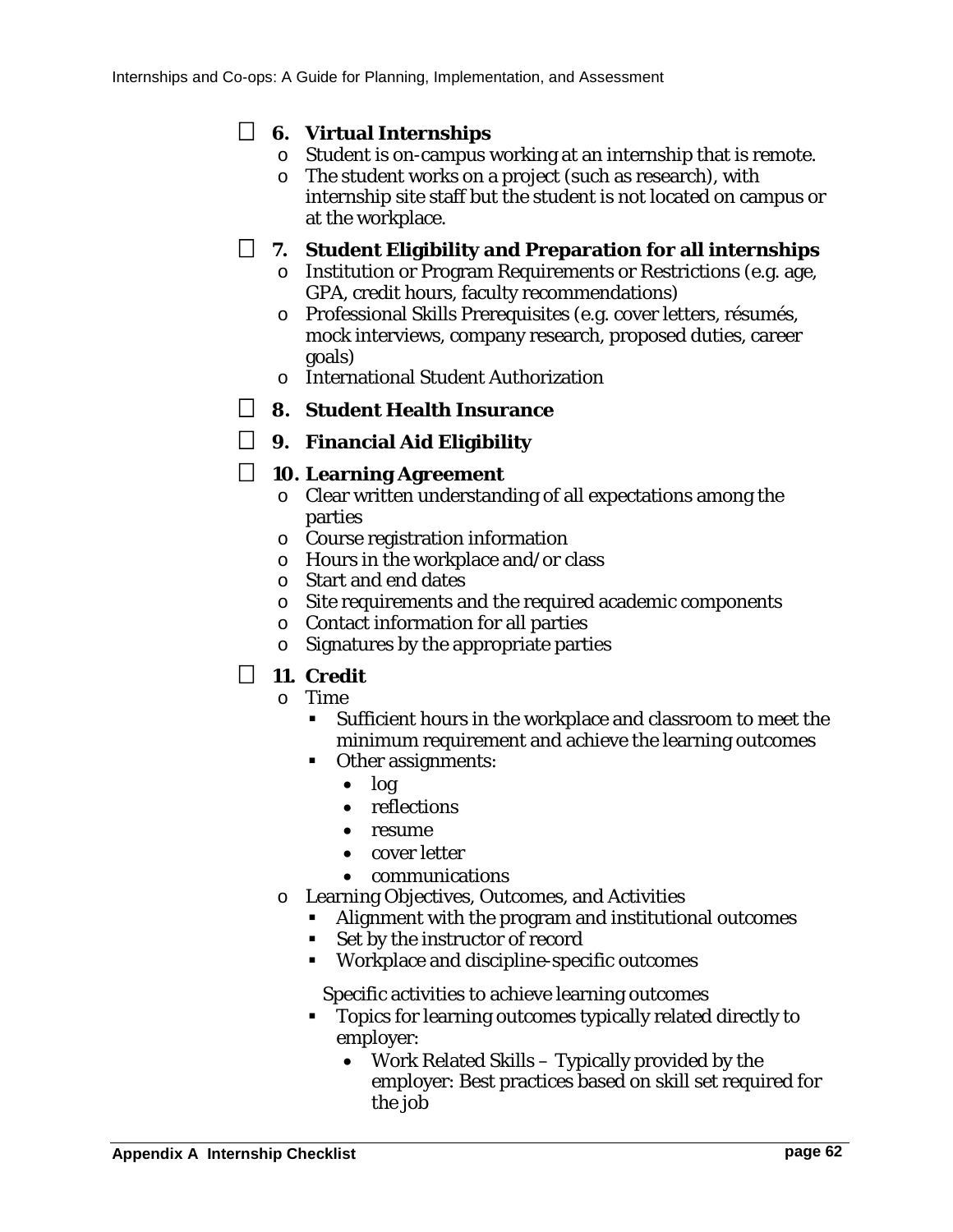- o Specific deliverables as defined by employer
- o Planning
- o Writing
- o Designing
- o Analysis
- o Organizational skills
- o Computational skills
- o Project Management
- o Financial Management
- o Analytic ability
- o Legal concerns
- o Client/customer/workplace relations
- o Respects individual privacy
- o Respects sensitive employer information
- o Respects intellectual property
- o Other
- Work ethic
	- o Punctual
	- o Polite
- o Willing to listen
- o Willing to learn
- o Takes direction
- o Manages priorities
- o Quality of work
- o Tasks completed on time
- o Team player
- o Independent (works with little supervision)
- o Time management
- o Motivation
- o Interpersonal skills
- o Professionalism including dress, manners, etiquette, etc.
- o Complies with legal and industry protocols
- Topics for learning outcomes typically related directly to the college (i.e. via classroom experience)
	- Work and learning log (daily, weekly)
	- Career exploration
	- Ethics and integrity
	- Character
	- Responsibility
	- Global perspectives
	- Workplace diversity
	- Résumé preparation
	- Cover letter writing
	- Portfolios
	- e-recruiting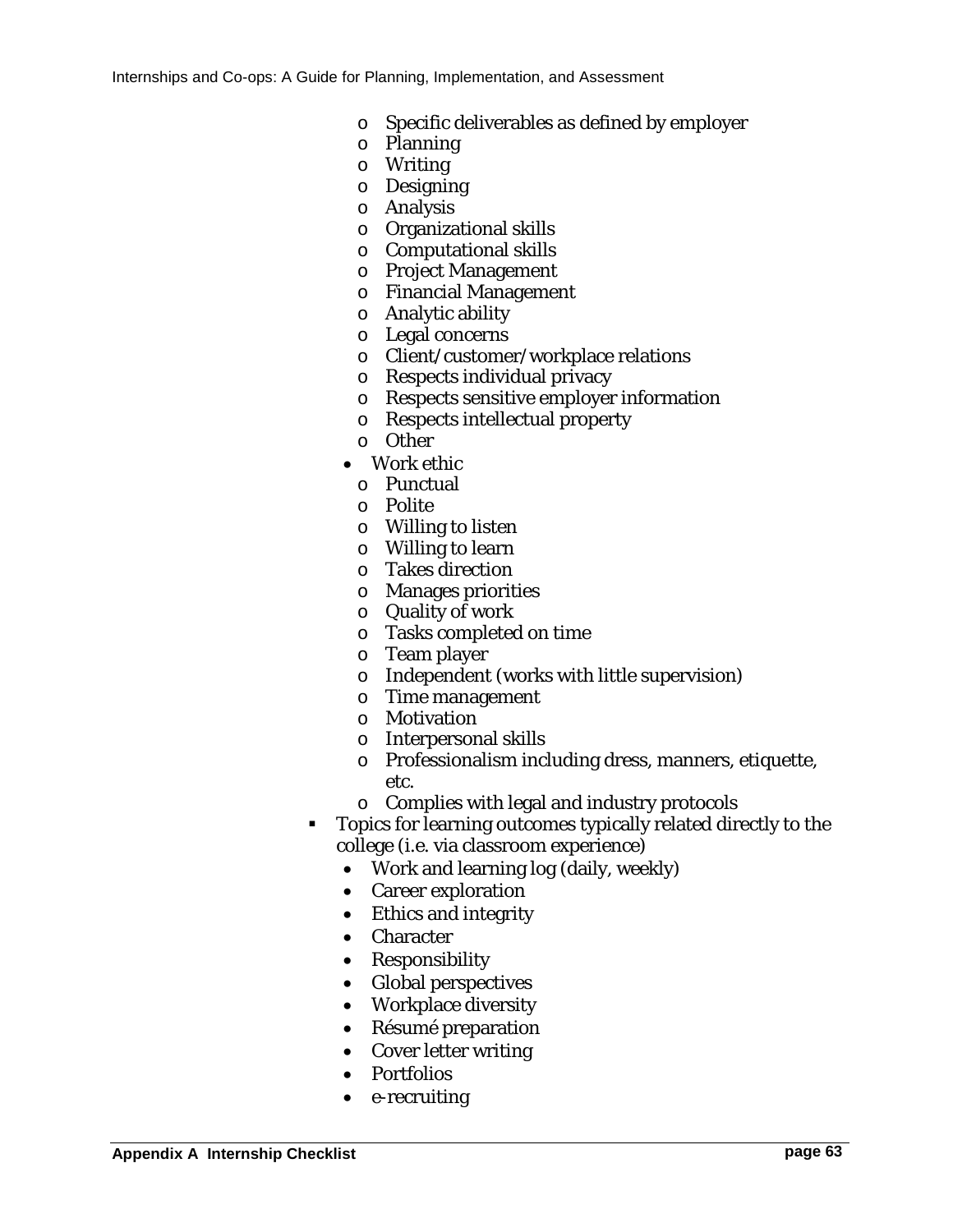- interviewing
- job search
- Leadership
- Teamwork
- Diversity
- Shared (student to student to faculty) feedback requirement
- Quality of work
- Entrepreneurship
- Seminars
- Journals
- Professional Societies/Organizations
- Post co-op reflection
- Post co-op employer evaluation
- Communication skills
	- o Oral
	- o Written
	- o Listening
- o email
- o Work and learning logs
- o Status Reports
- o Client/customer relations
- Other
- o Registered Programs
	- Credit or non-credit
	- **Program registration and course applicability**
- o Registered Programs

# Part II: Implementation

#### **1. Internship Supervision**

- o Campus Supervision
- o Site Supervision
- o Campus administrative support and coordination
- **2. Faculty-Student Communication during the Internship**
- **3. Reports from the Internship Site Supervisor**
- **4. Grading Criteria**
- **5. Academic Department/Career Services Coordination**
	- o Academic Departmental Internship Responsibilities
	- o Career Services Responsibilities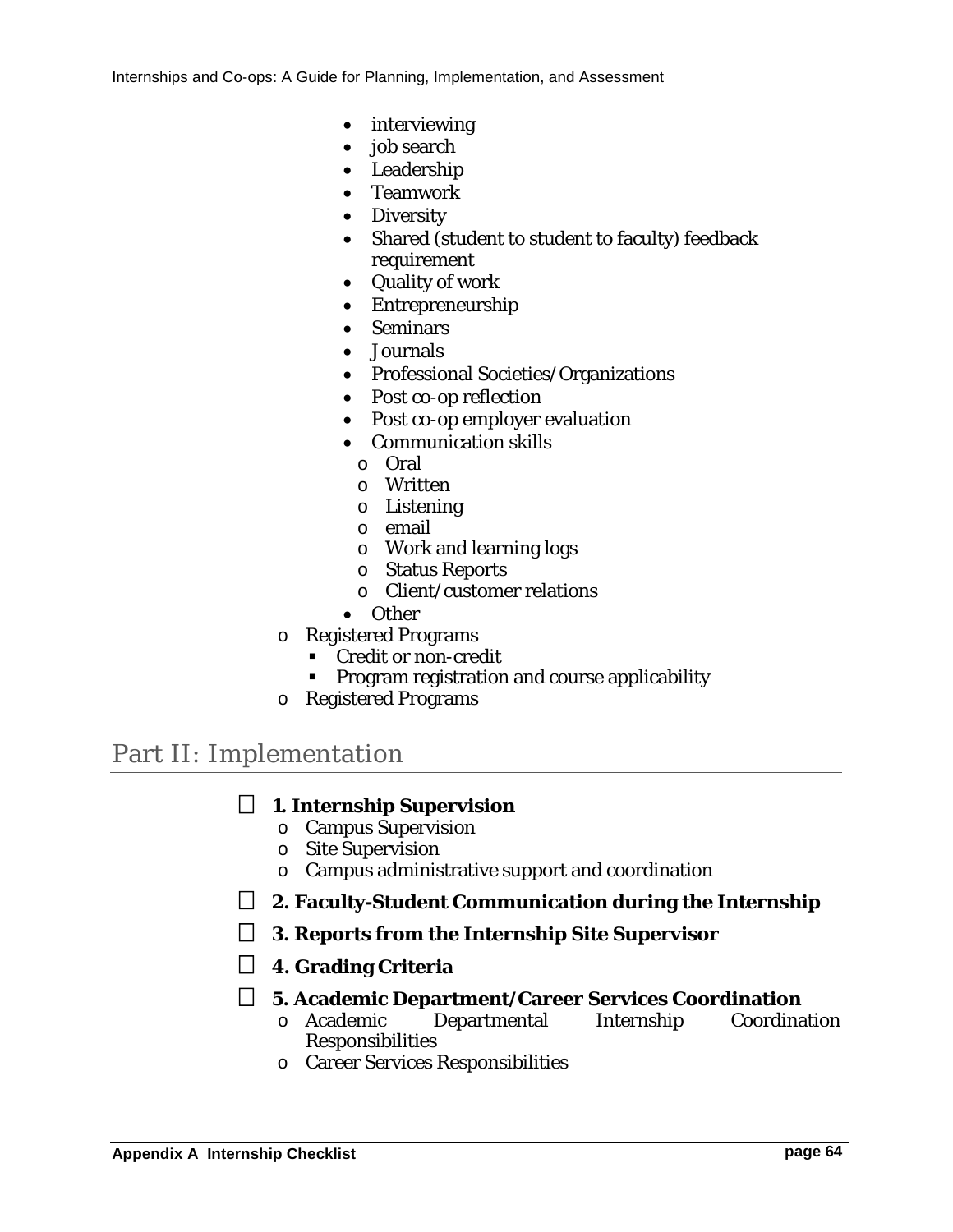# Part III: Assessment and Improvement

#### **1. Assessment criteria and methods**

- o Analysis of site supervisor reports
- o Analysis of student reports and communications
- o Analysis of student evaluations of the internship experience
- o Analysis by campus supervisors of relevant surveys, completion and success statistics, information from other offices, and other information.

#### **2. Improvement**

- o Revision of the internship course
- o Revision of the internship program
- o Recommendations about Resources
- o Dissemination

#### **3. Recognition**

- o Site supervisor or agency
- o Faculty internship supervisor
- o Student
- o Campus collaborators

## Part IV: Laws, Regulations and Policies

- $\Box$  Affordable Care Act (ACA)
- $\Box$  Liability and Insurance
- $\Box$  Fair Labor Standards Act (FLSA)
- $\Box$  Family Education Rights and Privacy Act (FERPA) and internships
- Unemployment Insurance and Student Interns
- $\Box$  Student Compensation
- $\Box$  Liability Issues
- Workers' Compensation
- $\Box$  Title IX
- $\Box$  Intellectual Property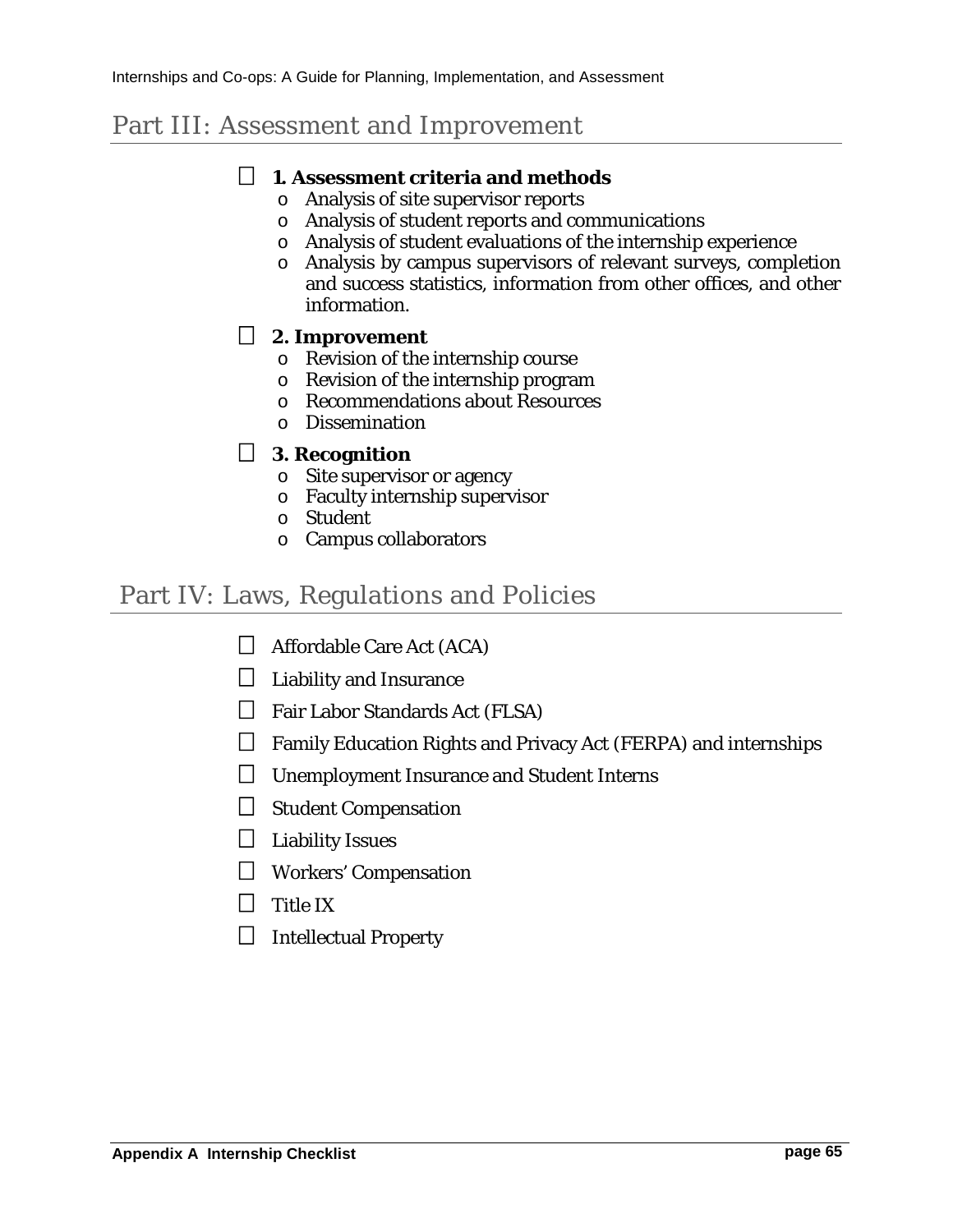# <span id="page-65-0"></span>Appendix B Student Responsibilities and Faculty/Student Interaction

After the student, faculty member and on-site supervisor have agreed upon specific on-site student activities and the total number of student internship hours required to meet the Student Learning Outcomes, the student will begin the internship. The student will report progress or questions from the internship site on a scheduled, weekly basis to the faculty member, who will reply to student reports as part of the faculty instructional process. Evaluation of the intern's work at the completion of the internship will include faculty assessment of the weekly reports and other academic components such as student reflection of the internship experience in relationship to the formal Learning Outcomes.

# Sample Internship Course Learning Outcomes

At the conclusion of the internship, the intern will be able to

- 1. Use internship site terminology appropriately
- 2. Show understanding of industry/organization customs and practices
- 3. Demonstrate professional skills that pertain directly to the internship experience
- 4. Demonstrate verbal and written communication skills
- 5. Allocate time effectively
- 6. Demonstrate effective listening skills
- 7. Participate well as a team member and build professional network
- 8. Adapt effectively to changing conditions
- 9. Demonstrate appropriate workplace attitudes
- 10. Demonstrate individual responsibility
- 11. Demonstrate effective management of personal behavior, ethics and attitudes
- 12. Practice ethical standards appropriate to the internship site.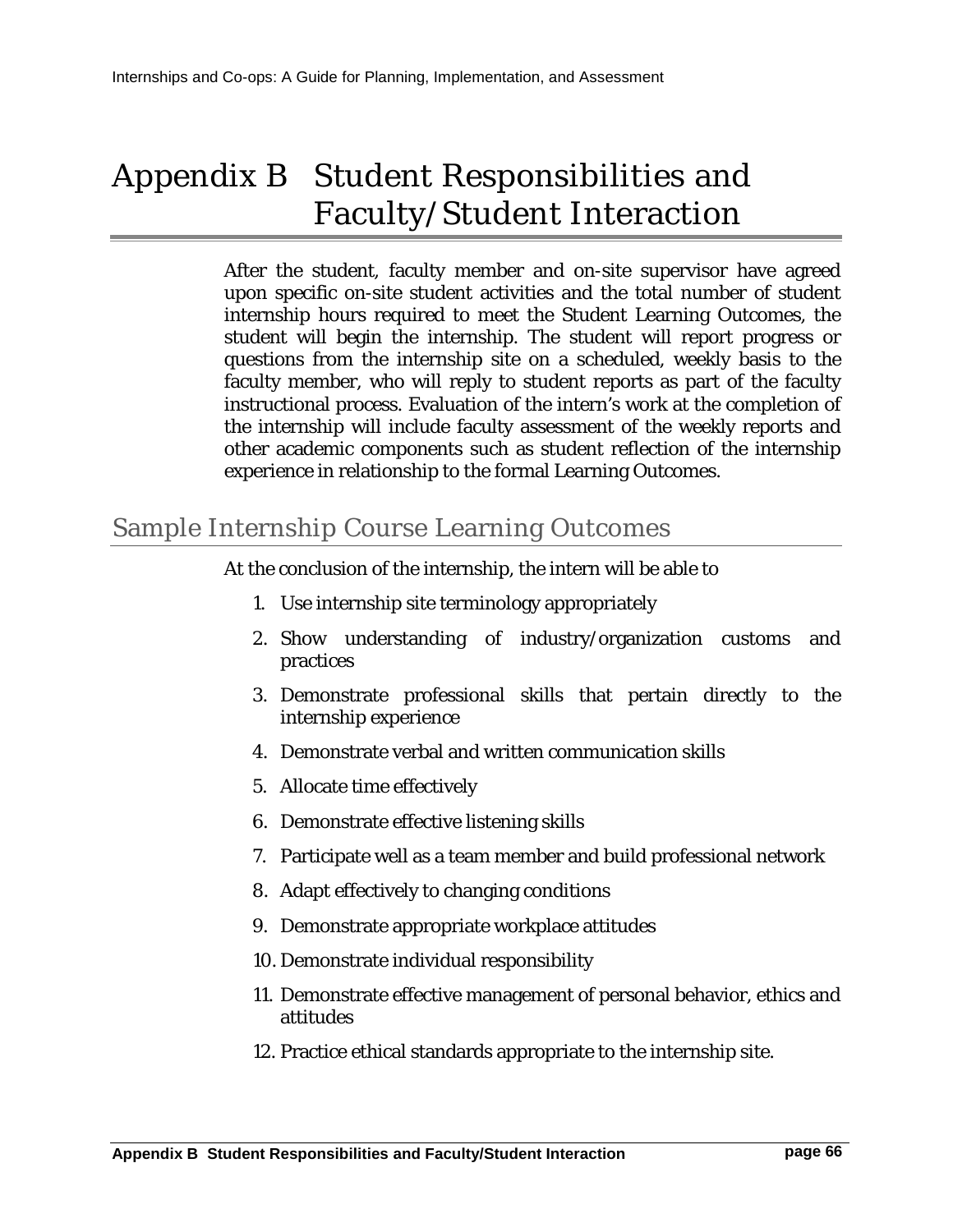## Sample Duties to Meet Learning Outcomes

Specific internship on-site duties and activities may be proposed by the student, the faculty member or the internship site. The faculty instructor for an internship a student seeks in an advertising agency might approve the following duties to help the student meet the Student Learning Outcomes while enhancing the student's knowledge of the ad industry.

#### Internship Duties for Advertising Agency

*The following internship duties have been proposed by the student, approved by faculty, and agreed to by the internship site.*

Internship Duty #1 Student will assist in production of agency newsletter. This duty has the potential to accomplish Learning Outcomes #1, #3, #4, #7.

Internship Duty #2: Student will attend marketing and promotion meetings of internship organization. This duty can help the student meet Learning Outcomes #2, #6, #7, #8.

Internship Duty #3. Student will attend promotional events of ad agency and assist providing agency information to clients and potential clients. This duty has the potential to help the student meet Learning Outcomes #2, #6, #7, #8, #9.

Internship Duty #4. Student intern will prepare a comparative market-bymarket measure of a market's total sales of all brands of a single product category, used to evaluate the sales potential of a market for a product category or a brand (see Brand Development Index). This duty has the potential to satisfy Learning Outcomes #5, #10, #11.

Internship Duty #5. Review proposed ads for assigned products to make recommendations about the moral and/or ethical content of the proposal. Does the proposed ad appear to denigrate or show lack of respect for any particular group, ethnicity or potential client base? This duty has the potential to fulfill SLO #11.

Internship Duty #6. Work with on-site supervisor to review agency and competitor ads for compliance with agency standards on endorsements and consumer privacy. This duty has the potential to fulfill SLO #12.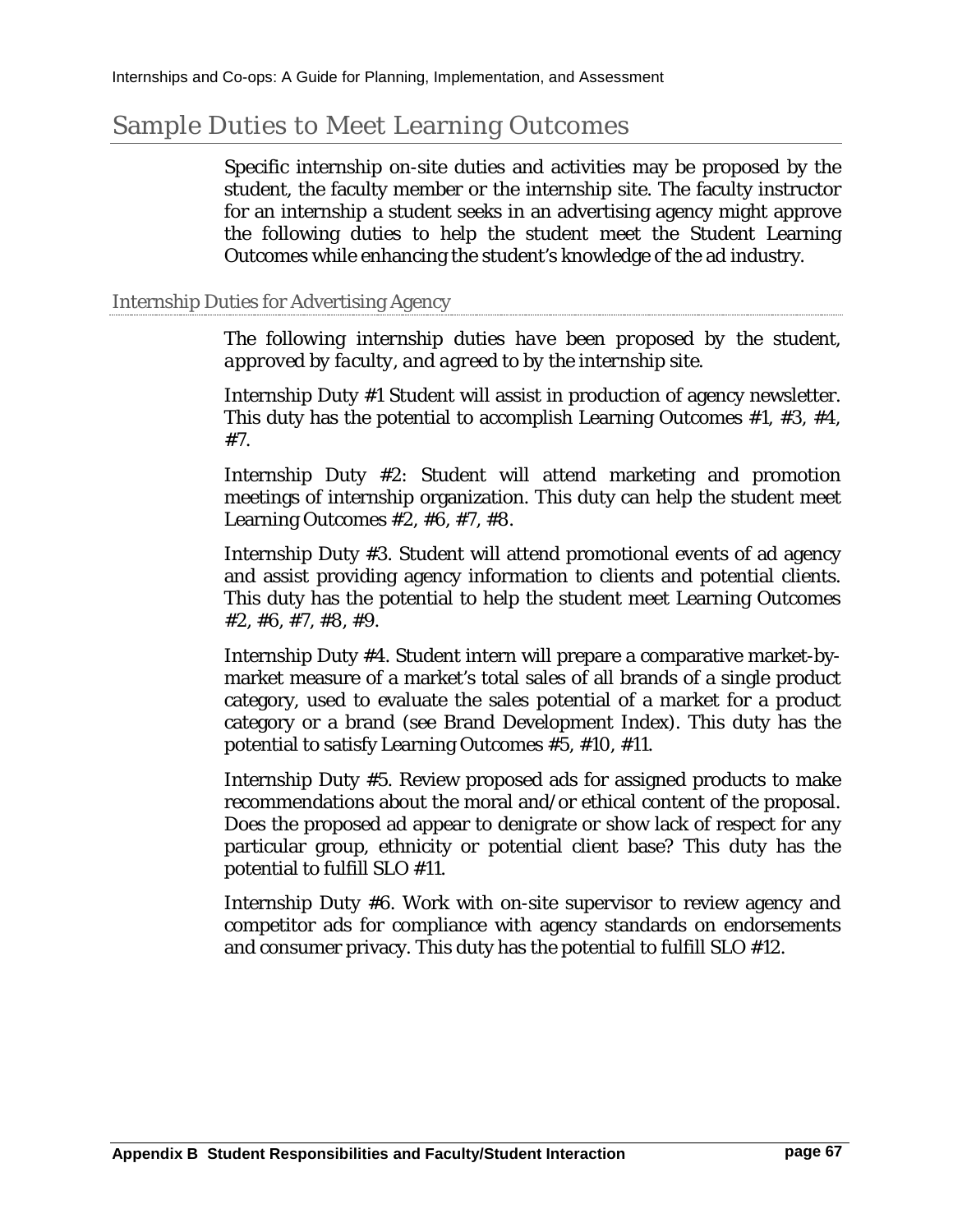| Course and section number:           | Dept. name and course number      |  |  |  |
|--------------------------------------|-----------------------------------|--|--|--|
| Course title                         | (ex.) Internship 101              |  |  |  |
| Internship Hours Served Schedule     | TBD with internship site          |  |  |  |
| Internship Starting and Ending Dates | Academic Calendar/Internship Site |  |  |  |
| <b>Faculty Name</b>                  | Instructor                        |  |  |  |
| <b>Faculty Office Phone Number</b>   | 607-436-xxxx                      |  |  |  |
| <b>Faculty Office Location</b>       | <b>Faculty Office Building</b>    |  |  |  |
| <b>Faculty Office Hours</b>          | M:9; T 10; W 3                    |  |  |  |
| Textbook                             | None required                     |  |  |  |
| Reading list                         | None required                     |  |  |  |
| Required for degree or graduation?   |                                   |  |  |  |

# Internship Course Syllabus/Policies

Course Description (sample Campus Catalog)

#### **Course Title: Internship 101**

Departmental Internships 1-15 s.h. Supervised applied experiences in an industry/organization related field with an appropriate organization or agency. Internship goals include the application of classroom theories to practical and professional work experience, preparation for entry-level employment or graduate school. Prerequisites: JrS and successful completion of College Writing Exam and College minimum internship requirements; in addition, academic department courses appropriate to the internship.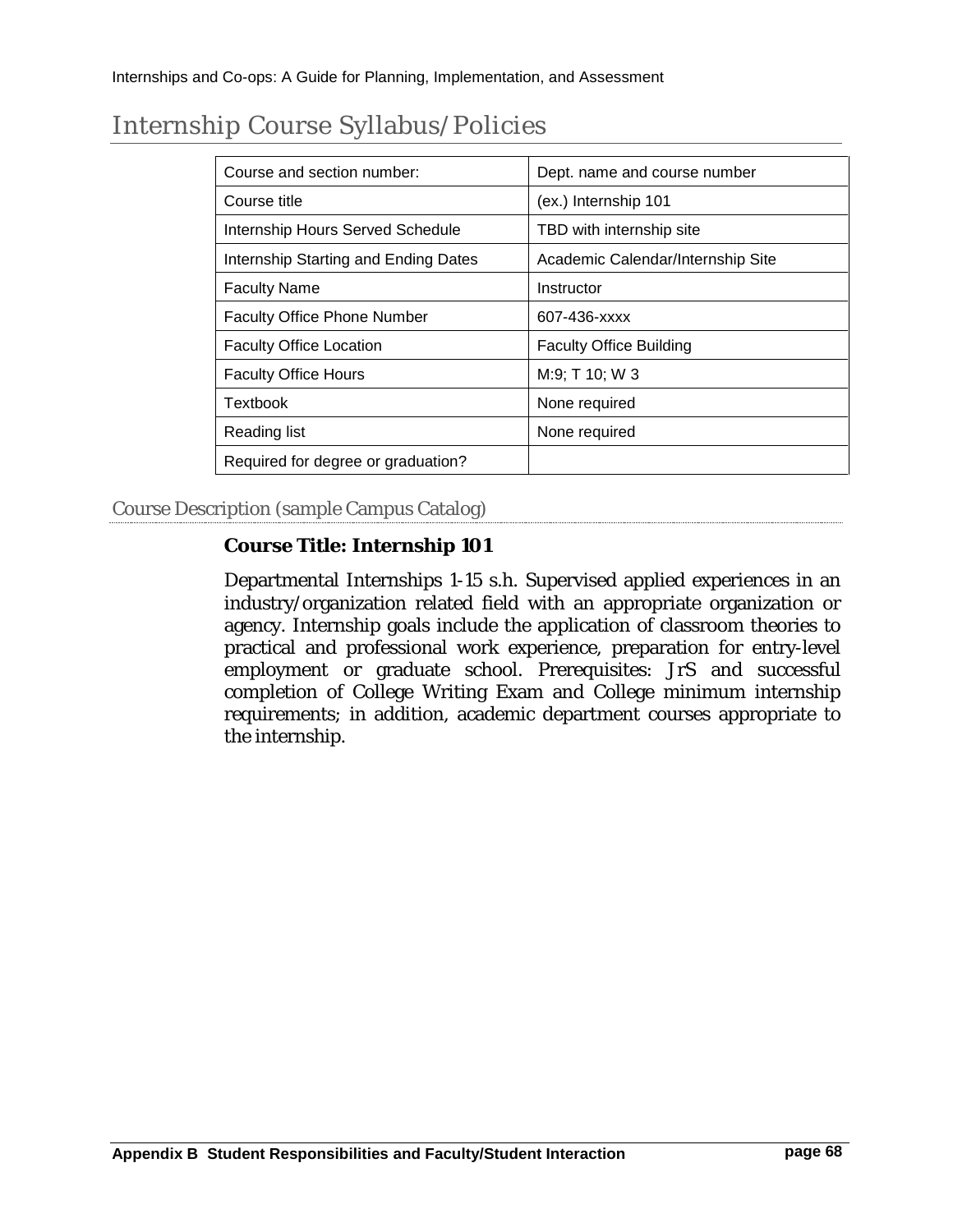#### Internship Assignments and Requirements

Weekly email reports from the student intern to the faculty supervisor are a necessary and important method of validation of the internship hours served and Learning Outcomes achieved. The email report should be a brief statement regarding progress of the internship and the student's description of what is being learned with direct reference to the course Learning Outcomes. In the email report, the student should discuss the various tasks she/he has been asked to do at the internship site, as well as student impressions of what has been learned. Interns are required to check their email at least 3 times spaced throughout each week. All interns must have reliable access to email during the entire internship period. It is strongly suggested that interns DO NOT use their internship supervisor's server to send weekly internship email to the faculty supervisor.

Faculty Supervisor/Agency Consultation

The faculty supervisor will request a brief on-site consultation, or other consultation, with the internship agency supervisor to ascertain the student's responsibilities and progress in the internship. The faculty supervisor will also speak separately with the student about the internship experience.

Internship Agency Evaluation

Near the end of the internship, the campus academic department offering the internship will send a brief evaluation form to the on-site supervisor for comments. Although the faculty member will consider the comments of the on-site supervisor, the student's grade will be determined by the faculty member.

Successful Completion of Required Hours

| x credit | $=$ x hours at the approved internship site                            |
|----------|------------------------------------------------------------------------|
|          | $xx \text{ credits} = xx \text{ hours at the approved intensity site}$ |
|          | $xxx$ credits $=$ xxx hours at the approved internship site            |

Weekly Email Reports to Faculty Supervisor

These reports should be sent at least once each week to the faculty supervisor during the term in which the internship is served.

Successful Completion of Final Internship Assignments

Student Statement of Hours Worked Form

The [Student Statement of Internship Hours Served Form](#page-102-0) on page [103](#page-102-0) must be completed by the student showing a computation of total hours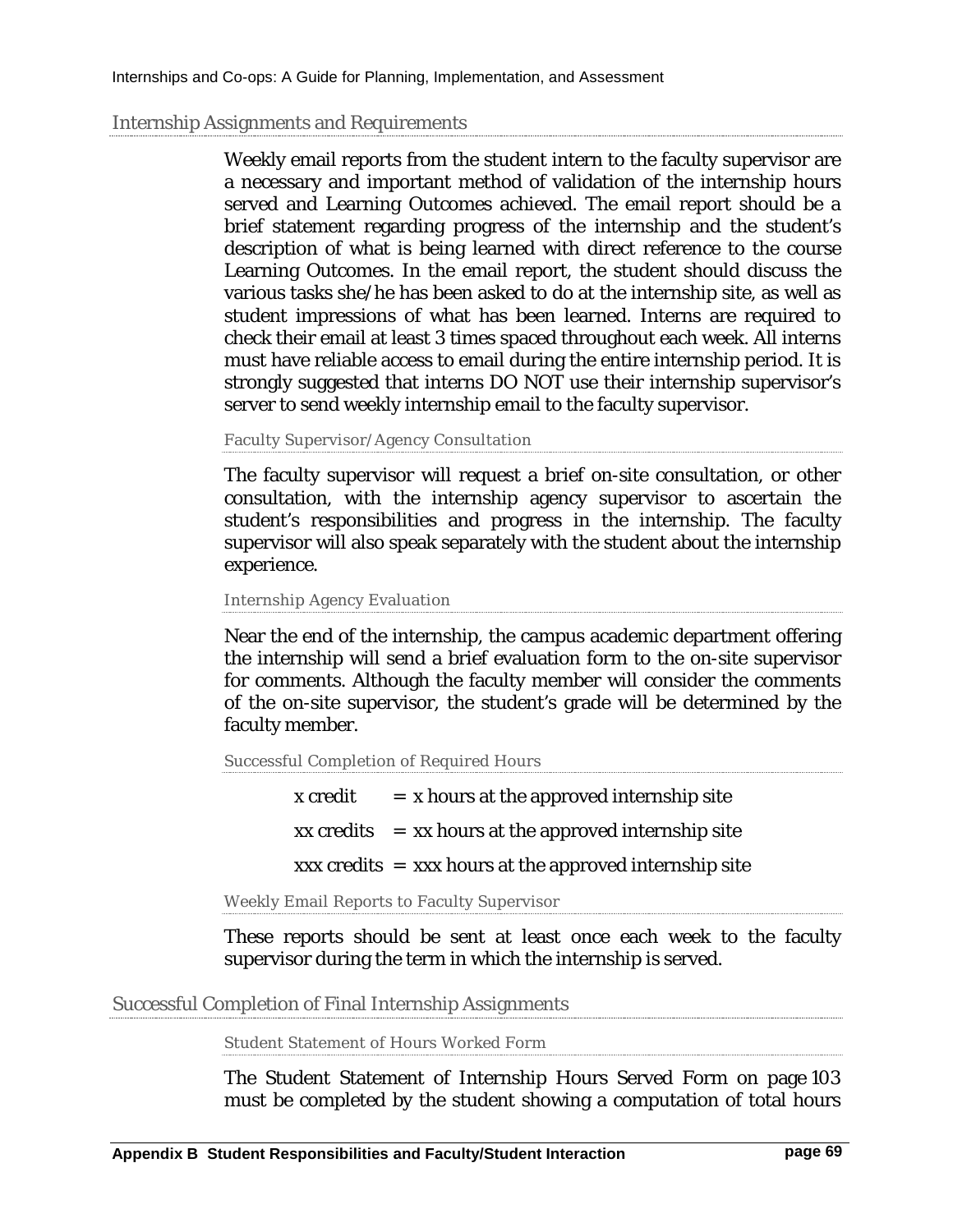served at the internship site on a week by week basis. At the conclusion of the internship, The Statement of Hours must be signed and dated by the student and submitted to the appropriate academic department. The hours should be verifiable by examining the weekly student reports and by speaking with the on-site intern supervisor.

Learning Outcomes Form

The Learning Outcomes Form on page [78](#page-77-0) should be completed and submitted with other required work on the due date specified by the faculty member.

#### How to Submit Final Internship Assignments

Submit final assignments by U.S. Mail to xx or email to  $xxx@xxx$ .

Required assignments must be received by the Department Office upon completion of required internship contact hours and no later than the last day of classes for the semester in which the internship has been registered and completed.

The student will not receive a grade for the internship until the Academic Department secretary has received the successfully completed assignments and the faculty supervisor has evaluated them.

Note: Please be aware that if the student has applied for graduation and has not finished requirements by the deadline, he or she will need to resubmit a degree application and application fee to the Registrar's Office.

#### Student Course Evaluation

Students may be asked to fill out a Student Perception of Instruction Evaluation form and free response comment sheet. The student evaluation of instruction is a valuable tool in ensuring the continued success of the Music Industry Internship Program. Student Course Evaluations are NOT considered part of required internship assignments nor are they used in the evaluation of a student's internship.

Instructors will not see the results of student evaluation until after the internship grade has been submitted. The forms will be sent to students by the academic department secretary or online. Students are asked to return them to the academic department office in the envelope provided. Students should not return "Assessment" forms to the faculty supervisor.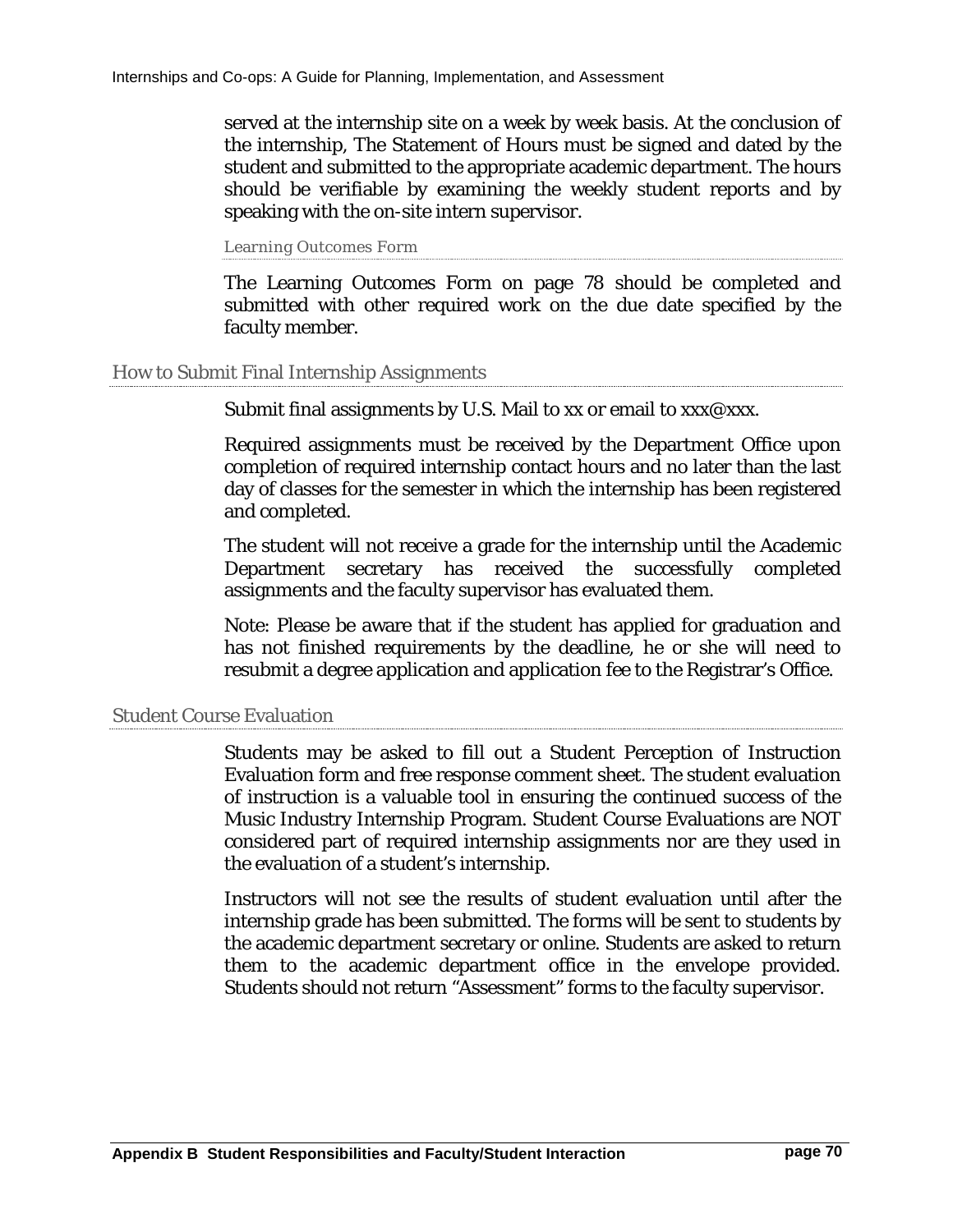## Forms

- Internship Site Supervisor Evaluation of Student Intern
- Internship Faculty Supervisor Assessment of Student Accomplishment of (College X) Student Learning Outcomes (SLOs)
- Visit/Consultation Form
- On-Site Experience
- Site Supervisor Assessment of Student as Reported to Faculty by On-Site Supervisor
- Faculty Supervisor Summary Comments
- Student Internship Learning Outcomes Form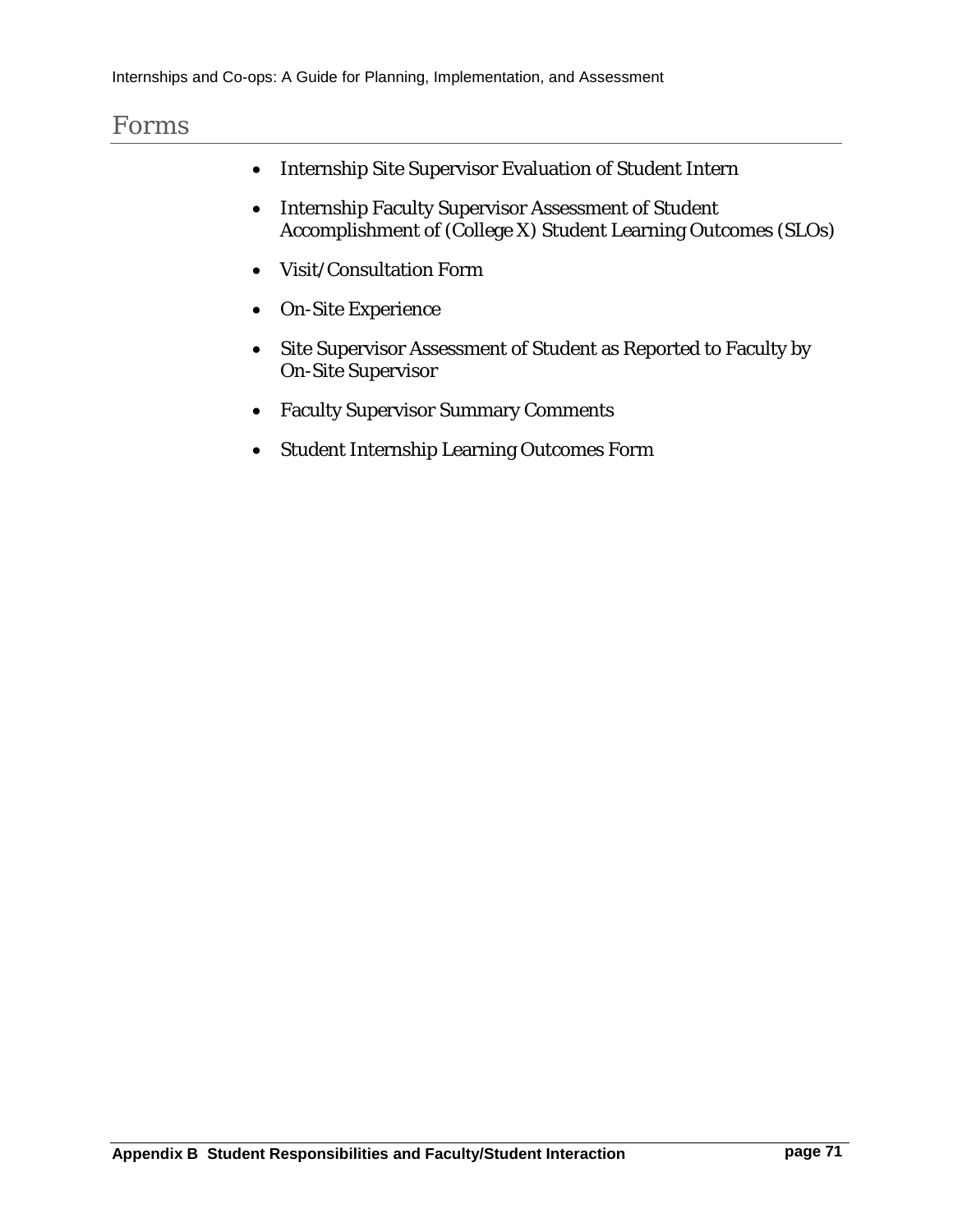| Internship Site Supervisor Evaluation of Student Intern |  |  |  |  |  |
|---------------------------------------------------------|--|--|--|--|--|
| Date Today (Month/Day/Year)                             |  |  |  |  |  |
| <b>Student Intern Name</b>                              |  |  |  |  |  |
| Sponsoring Agency                                       |  |  |  |  |  |
| Agency Address                                          |  |  |  |  |  |
| Agency Supervisor of Internship                         |  |  |  |  |  |
| Agency Supervisor email                                 |  |  |  |  |  |
| Agency Supervisor telephone                             |  |  |  |  |  |

| <b>Student Learning Outcomes Evaluation Criteria</b>                                     | Excels | Good | Adequate | <b>Borderline</b> | Failed |
|------------------------------------------------------------------------------------------|--------|------|----------|-------------------|--------|
| At the conclusion of the internship, the intern was able to:                             |        |      |          |                   |        |
| 1. Use internship site terminology appropriately                                         |        |      |          |                   |        |
| Show understanding of industry/organization customs and<br>2.<br>practices               |        |      |          |                   |        |
| 3. Demonstrate professional skills that pertain directly to the<br>internship experience |        |      |          |                   |        |
| Demonstrate effective verbal and written communication skills<br>4.                      |        |      |          |                   |        |
| Allocate time effectively<br>5.                                                          |        |      |          |                   |        |
| Demonstrate effective listening skills<br>6.                                             |        |      |          |                   |        |
| 7. Participate well as a team member and build professional<br>network                   |        |      |          |                   |        |
| 8. Adapt effectively to changing conditions                                              |        |      |          |                   |        |
| Demonstrate appropriate workplace attitudes<br>9.                                        |        |      |          |                   |        |
| 10. Demonstrate individual responsibility                                                |        |      |          |                   |        |
| 11. Demonstrate effective management of personal behavior,<br>ethics and attitudes       |        |      |          |                   |        |
| 12. Demonstrate ethical standards appropriate to the internship<br>site                  |        |      |          |                   |        |

#### **Site Supervisor Comments**

We would like your help in determining information and industry practices to teach our students, so please use this space to make additional comments about this intern's knowledge and performance. Please let us know whether you feel that upon completion of this internship, the student would be an effective employee at your company or similar site. Thank you.

Site Supervisor \_\_\_\_\_\_\_\_\_\_\_\_\_\_\_\_\_\_\_\_\_\_\_\_\_\_\_\_\_\_\_\_\_\_\_\_\_\_\_\_\_\_\_\_\_\_\_\_\_\_\_\_\_\_\_\_\_\_ Date \_\_\_\_\_\_\_\_\_\_\_\_\_\_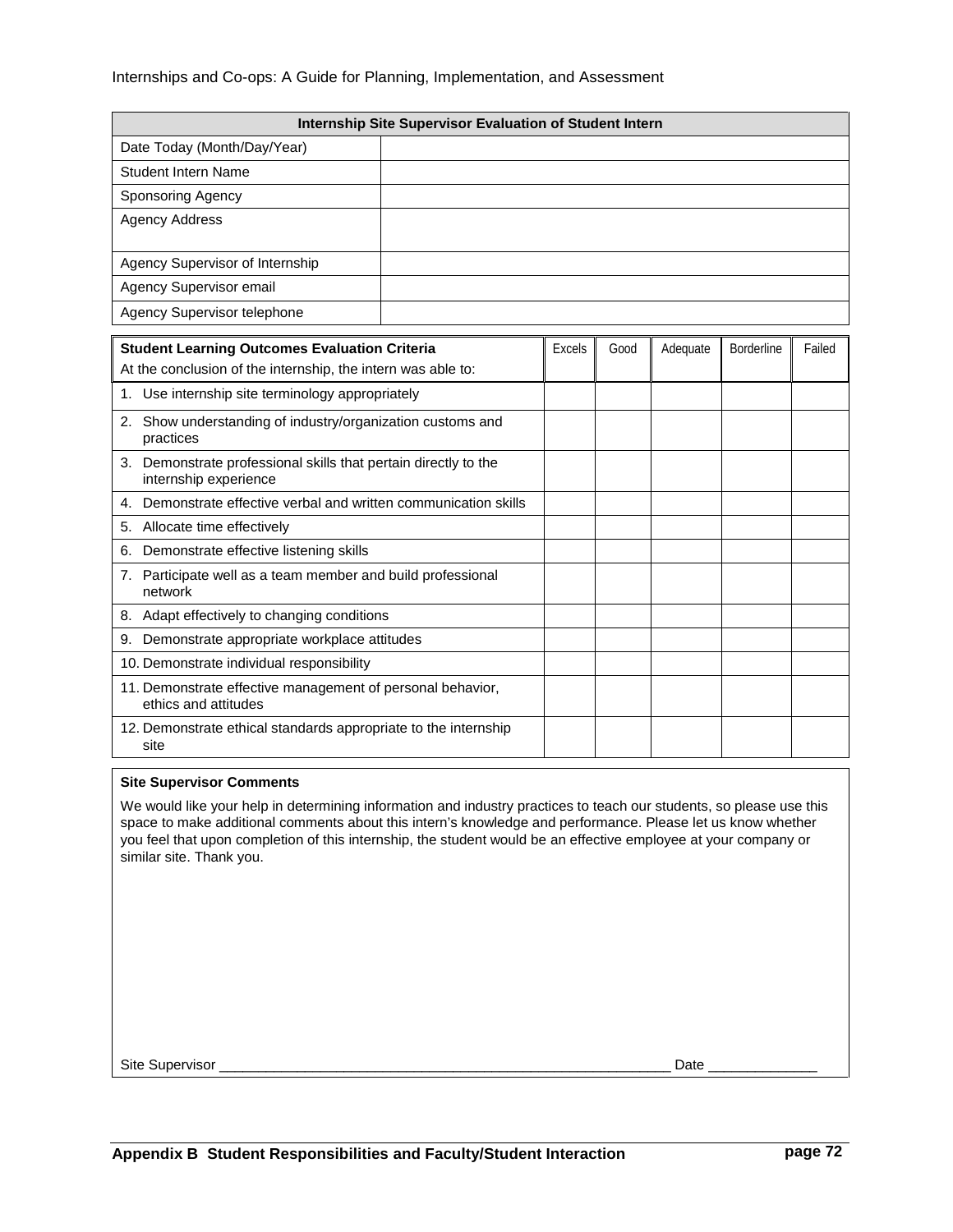| Internship Faculty Supervisor Assessment of Student Accomplishment of (College X)<br><b>Student Learning Outcomes (SLOS)</b> |  |  |  |  |  |
|------------------------------------------------------------------------------------------------------------------------------|--|--|--|--|--|
| Date Today (Month/Day/Year)                                                                                                  |  |  |  |  |  |
| <b>Student Name</b>                                                                                                          |  |  |  |  |  |
| Dates of Internship                                                                                                          |  |  |  |  |  |
| Sponsoring Agency                                                                                                            |  |  |  |  |  |
| <b>Agency Address</b>                                                                                                        |  |  |  |  |  |
|                                                                                                                              |  |  |  |  |  |
| Agency Supervisor of Internship                                                                                              |  |  |  |  |  |
| Agency Supervisor email                                                                                                      |  |  |  |  |  |
| Agency Supervisor mobile phone                                                                                               |  |  |  |  |  |

| <b>Student Learning Outcomes Evaluation Criteria</b>                                    | Excels | Good | Adequate | <b>Borderline</b> | Failed |
|-----------------------------------------------------------------------------------------|--------|------|----------|-------------------|--------|
| At the conclusion of the internship, the intern will be able to:                        |        |      |          |                   |        |
| 1. Use internship site terminology appropriately                                        |        |      |          |                   |        |
| Show understanding of industry/organization customs and<br>2.<br>practices              |        |      |          |                   |        |
| Develop professional skills that pertain directly to the internship<br>3.<br>experience |        |      |          |                   |        |
| Demonstrate effective verbal and written communication skills<br>4.                     |        |      |          |                   |        |
| Allocate time effectively<br>5.                                                         |        |      |          |                   |        |
| Demonstrate effective listening skills<br>6.                                            |        |      |          |                   |        |
| 7. Participate well as a team member and build professional<br>network                  |        |      |          |                   |        |
| 8. Adapt effectively to changing conditions                                             |        |      |          |                   |        |
| Demonstrate appropriate workplace attitudes<br>9.                                       |        |      |          |                   |        |
| 10. Demonstrate individual responsibility                                               |        |      |          |                   |        |
| 11. Demonstrate effective management of personal behavior,<br>ethics and attitudes      |        |      |          |                   |        |
| 12. Demonstrate ethical standards appropriate to the internship<br>site                 |        |      |          |                   |        |

#### **Internship Faculty Supervisor Comments**

Please use this space to make additional comments about this intern's knowledge and performance as an intern. In particular, please indicate strengths of this student's internship performance, and areas that need improvement, if any.

Faculty Supervisor \_\_\_\_\_\_\_\_\_\_\_\_\_\_\_\_\_\_\_\_\_\_\_\_\_\_\_\_\_\_\_\_\_\_\_\_\_\_\_\_\_\_\_\_\_\_\_\_\_\_\_\_\_\_\_\_\_\_ Date \_\_\_\_\_\_\_\_\_\_\_\_\_\_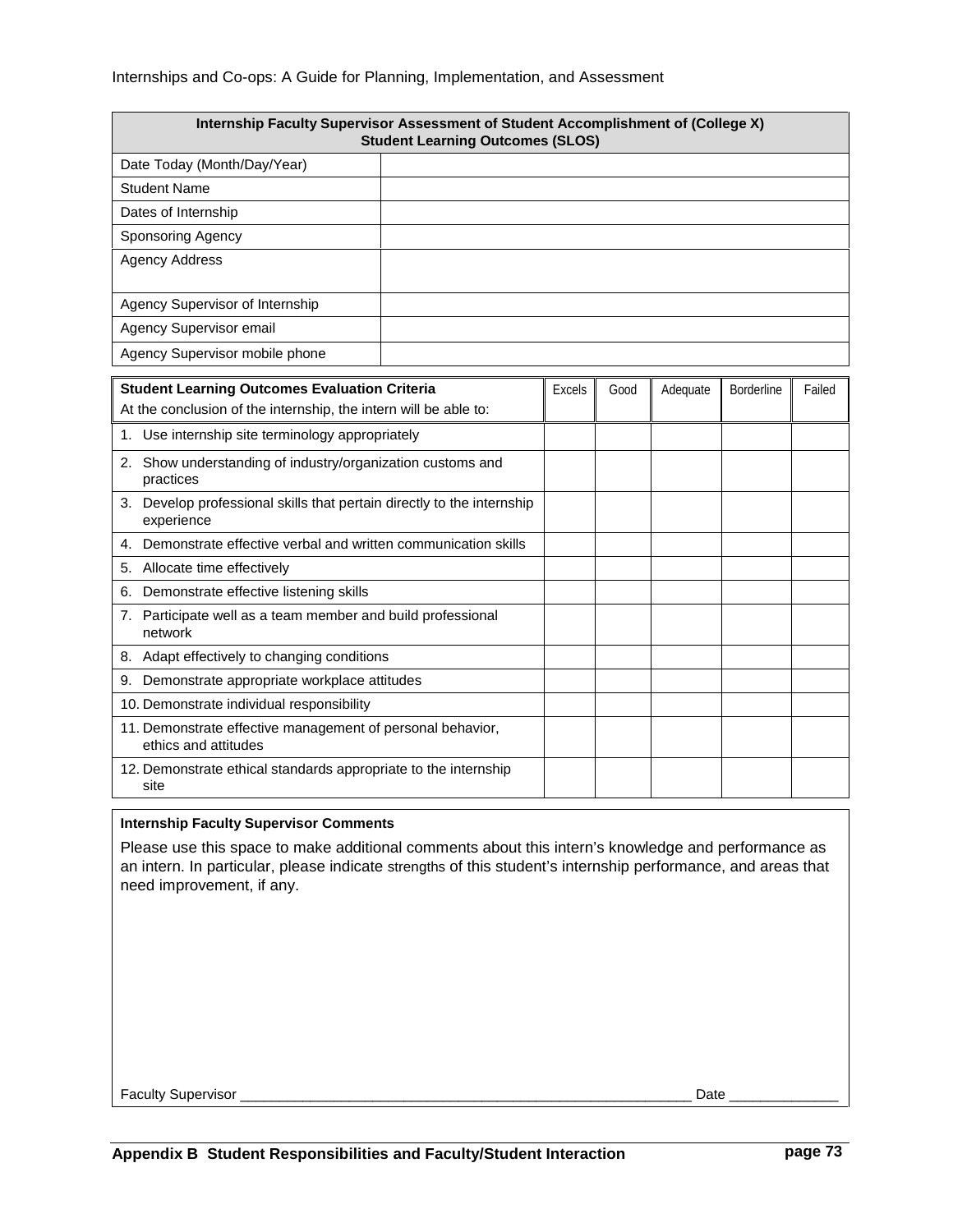|                                                                                                                                                                                                                                                                                                                                                                                                                                                                                                                                                    | <b>Visit/Consultation Form</b> |  |  |  |  |  |
|----------------------------------------------------------------------------------------------------------------------------------------------------------------------------------------------------------------------------------------------------------------------------------------------------------------------------------------------------------------------------------------------------------------------------------------------------------------------------------------------------------------------------------------------------|--------------------------------|--|--|--|--|--|
| As part of student and site evaluation, faculty may visit or contact the site supervisor. This Visit/Consultation form<br>may be digitized and data collected may be reported and stored in an online archive that can be viewed by all<br>internship faculty for purposes of advisement of future interns. The resulting data may be used as part of the<br>evaluation or assessment of the internship curriculum, course content, equipment/ software/hardware serves<br>students, and to learn how students may be served better in the future. |                                |  |  |  |  |  |
| 1. If the internship could not be visited, when and how did the faculty member communicate with the on-site<br>supervisor?                                                                                                                                                                                                                                                                                                                                                                                                                         |                                |  |  |  |  |  |
| Telephone<br>a.                                                                                                                                                                                                                                                                                                                                                                                                                                                                                                                                    |                                |  |  |  |  |  |
| Email<br>b.                                                                                                                                                                                                                                                                                                                                                                                                                                                                                                                                        |                                |  |  |  |  |  |
| Web Video Conference<br>C.                                                                                                                                                                                                                                                                                                                                                                                                                                                                                                                         |                                |  |  |  |  |  |
| 2.<br>Please indicate which description most closely corresponds to the internship you supervised:                                                                                                                                                                                                                                                                                                                                                                                                                                                 |                                |  |  |  |  |  |
| Recording studio or other audio production facility<br>a.                                                                                                                                                                                                                                                                                                                                                                                                                                                                                          |                                |  |  |  |  |  |
| Record company<br>b.                                                                                                                                                                                                                                                                                                                                                                                                                                                                                                                               |                                |  |  |  |  |  |
| Publishing company<br>c.<br>Live sound or performance venue company<br>d.                                                                                                                                                                                                                                                                                                                                                                                                                                                                          |                                |  |  |  |  |  |
| Other - please specify<br>е.                                                                                                                                                                                                                                                                                                                                                                                                                                                                                                                       |                                |  |  |  |  |  |
|                                                                                                                                                                                                                                                                                                                                                                                                                                                                                                                                                    |                                |  |  |  |  |  |
|                                                                                                                                                                                                                                                                                                                                                                                                                                                                                                                                                    |                                |  |  |  |  |  |
| 3. Date of this report                                                                                                                                                                                                                                                                                                                                                                                                                                                                                                                             |                                |  |  |  |  |  |
| Name of Faculty Supervisor<br>4.                                                                                                                                                                                                                                                                                                                                                                                                                                                                                                                   |                                |  |  |  |  |  |
| Date/time of internship visit<br>5.                                                                                                                                                                                                                                                                                                                                                                                                                                                                                                                |                                |  |  |  |  |  |
| Name of company/business<br>6.                                                                                                                                                                                                                                                                                                                                                                                                                                                                                                                     |                                |  |  |  |  |  |
| 7. Address/location of business                                                                                                                                                                                                                                                                                                                                                                                                                                                                                                                    |                                |  |  |  |  |  |
|                                                                                                                                                                                                                                                                                                                                                                                                                                                                                                                                                    |                                |  |  |  |  |  |
| 8. Name, title of on-site supervisor                                                                                                                                                                                                                                                                                                                                                                                                                                                                                                               |                                |  |  |  |  |  |
|                                                                                                                                                                                                                                                                                                                                                                                                                                                                                                                                                    |                                |  |  |  |  |  |
| 9. Site supervisor's email                                                                                                                                                                                                                                                                                                                                                                                                                                                                                                                         |                                |  |  |  |  |  |
| 10. Site supervisor's phone                                                                                                                                                                                                                                                                                                                                                                                                                                                                                                                        |                                |  |  |  |  |  |
| 11. Name of student                                                                                                                                                                                                                                                                                                                                                                                                                                                                                                                                |                                |  |  |  |  |  |
| <b>Additional Comments:</b>                                                                                                                                                                                                                                                                                                                                                                                                                                                                                                                        |                                |  |  |  |  |  |
|                                                                                                                                                                                                                                                                                                                                                                                                                                                                                                                                                    |                                |  |  |  |  |  |
|                                                                                                                                                                                                                                                                                                                                                                                                                                                                                                                                                    |                                |  |  |  |  |  |
|                                                                                                                                                                                                                                                                                                                                                                                                                                                                                                                                                    |                                |  |  |  |  |  |
|                                                                                                                                                                                                                                                                                                                                                                                                                                                                                                                                                    |                                |  |  |  |  |  |
|                                                                                                                                                                                                                                                                                                                                                                                                                                                                                                                                                    |                                |  |  |  |  |  |
|                                                                                                                                                                                                                                                                                                                                                                                                                                                                                                                                                    |                                |  |  |  |  |  |
| Signed:                                                                                                                                                                                                                                                                                                                                                                                                                                                                                                                                            | Date:                          |  |  |  |  |  |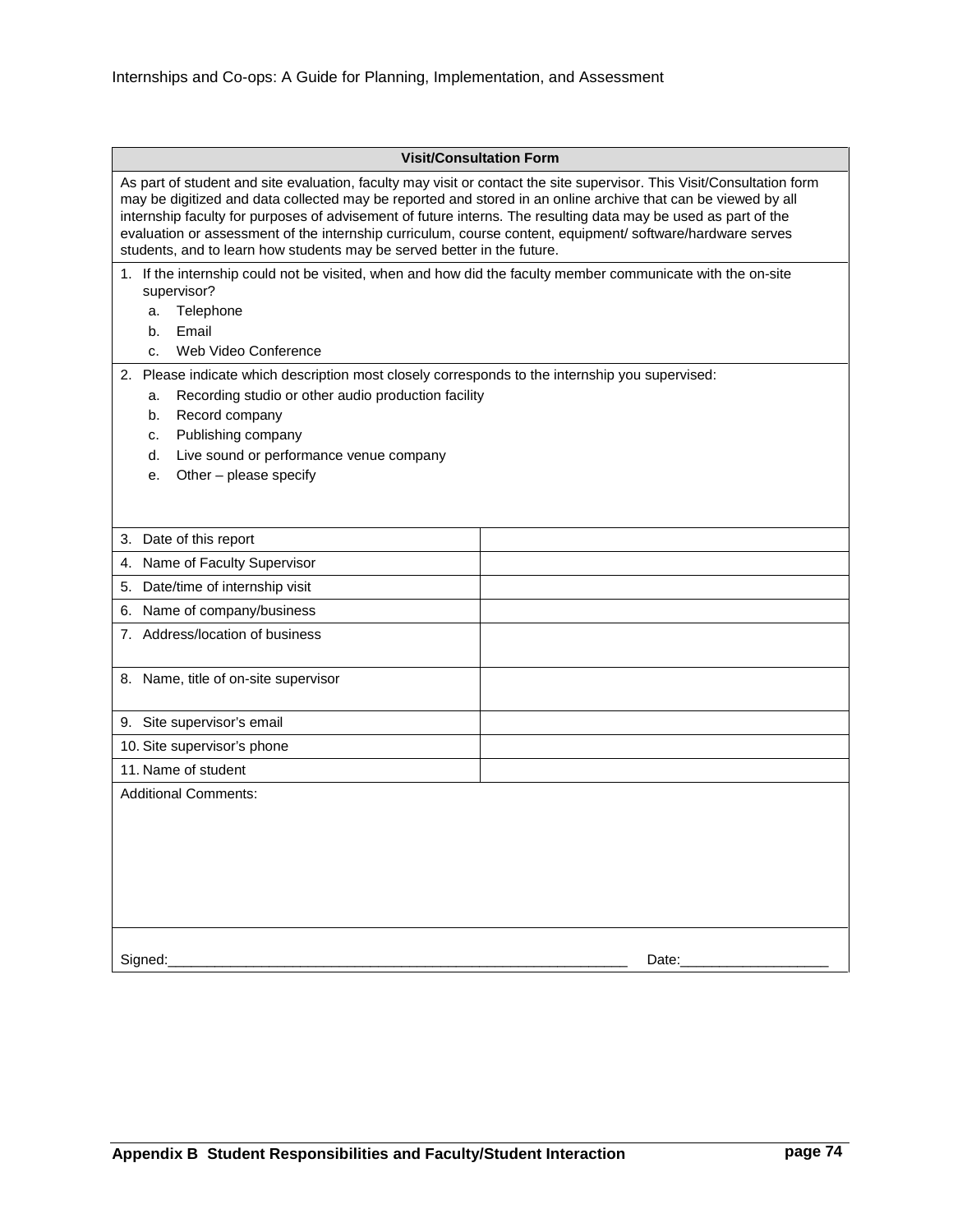### Internships and Co-ops: A Guide for Planning, Implementation, and Assessment

| <b>On-Site Experience</b>                                                                                                                                                                                                              |                |       |
|----------------------------------------------------------------------------------------------------------------------------------------------------------------------------------------------------------------------------------------|----------------|-------|
| 12. Organization provides initial orientation or training for students.                                                                                                                                                                | Yes            | No    |
| 13. Organization provides individual or adequate workspace and equipment (Ex.<br>computer and desk, access to studio equipment appropriate) for student.                                                                               | Yes            | No    |
| 14. Approximately how much time each week does supervisor spend training or directly<br>supervising intern?                                                                                                                            | <b>Minutes</b> | Hours |
| 15. Approximately how much time each week does supervisor spend training or directly supervising intern?                                                                                                                               |                |       |
| minutes and the minutes of the set of the set of the set of the set of the set of the set of the set of the set of the set of the set of the set of the set of the set of the set of the set of the set of the set of the set<br>hours |                |       |
| 16. Student is given networking opportunities related to work.                                                                                                                                                                         | Yes            | No    |
| 17. Organization or supervisor offers additional training, such as presentations or<br>meetings for interns during the internship.                                                                                                     | Yes            | No    |
| <b>Additional Comments:</b>                                                                                                                                                                                                            |                |       |
|                                                                                                                                                                                                                                        |                |       |
|                                                                                                                                                                                                                                        |                |       |
|                                                                                                                                                                                                                                        |                |       |
|                                                                                                                                                                                                                                        |                |       |
|                                                                                                                                                                                                                                        |                |       |
| Signed:<br>Date:                                                                                                                                                                                                                       |                |       |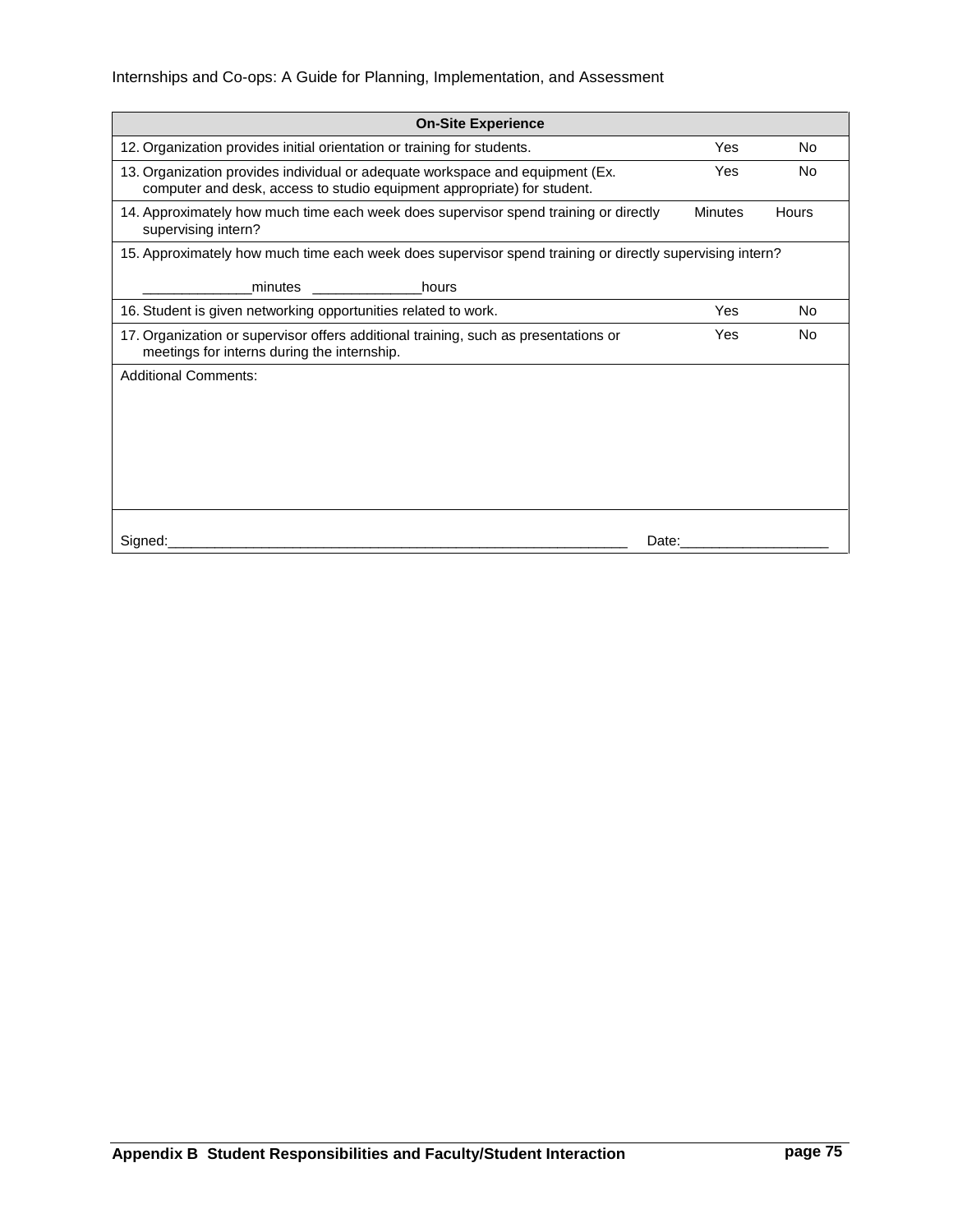### Internships and Co-ops: A Guide for Planning, Implementation, and Assessment

| Site Supervisor Assessment of Student as Reported to Faculty by On-Site Supervisor                                                                                 |            |     |
|--------------------------------------------------------------------------------------------------------------------------------------------------------------------|------------|-----|
| 18. At the conclusion of this internship, will this student be ready to enter this part of the<br>industry or field?                                               | Yes        | No  |
| 19. If you had a position available at the end of the internship, would you consider hiring<br>this intern?                                                        | Yes        | No  |
| 20. Please give reasons for your answer.                                                                                                                           |            |     |
| 21. Student needed additional training prior to internship?                                                                                                        | Yes        | No  |
| 22. Please give reasons for your answer.                                                                                                                           |            |     |
| 23. If the answer to the previous question is "yes," how could the student have been better prepared for the<br>internship, or what additional training is needed? |            |     |
| 24. Does the supervisor give adequate training time to the intern?                                                                                                 | Yes        | No  |
| 25. Does the student feel adequately prepared for the internship by SUNY Oneonta Music<br>Industry Program??                                                       | <b>Yes</b> | No. |
| 26. What additional instruction/training/experience in college would have helped prepare the student for this<br>internship?                                       |            |     |
| 27. What classes or experiences at college were helpful in student preparation for internship?                                                                     |            |     |
| Signed:<br>Date:                                                                                                                                                   |            |     |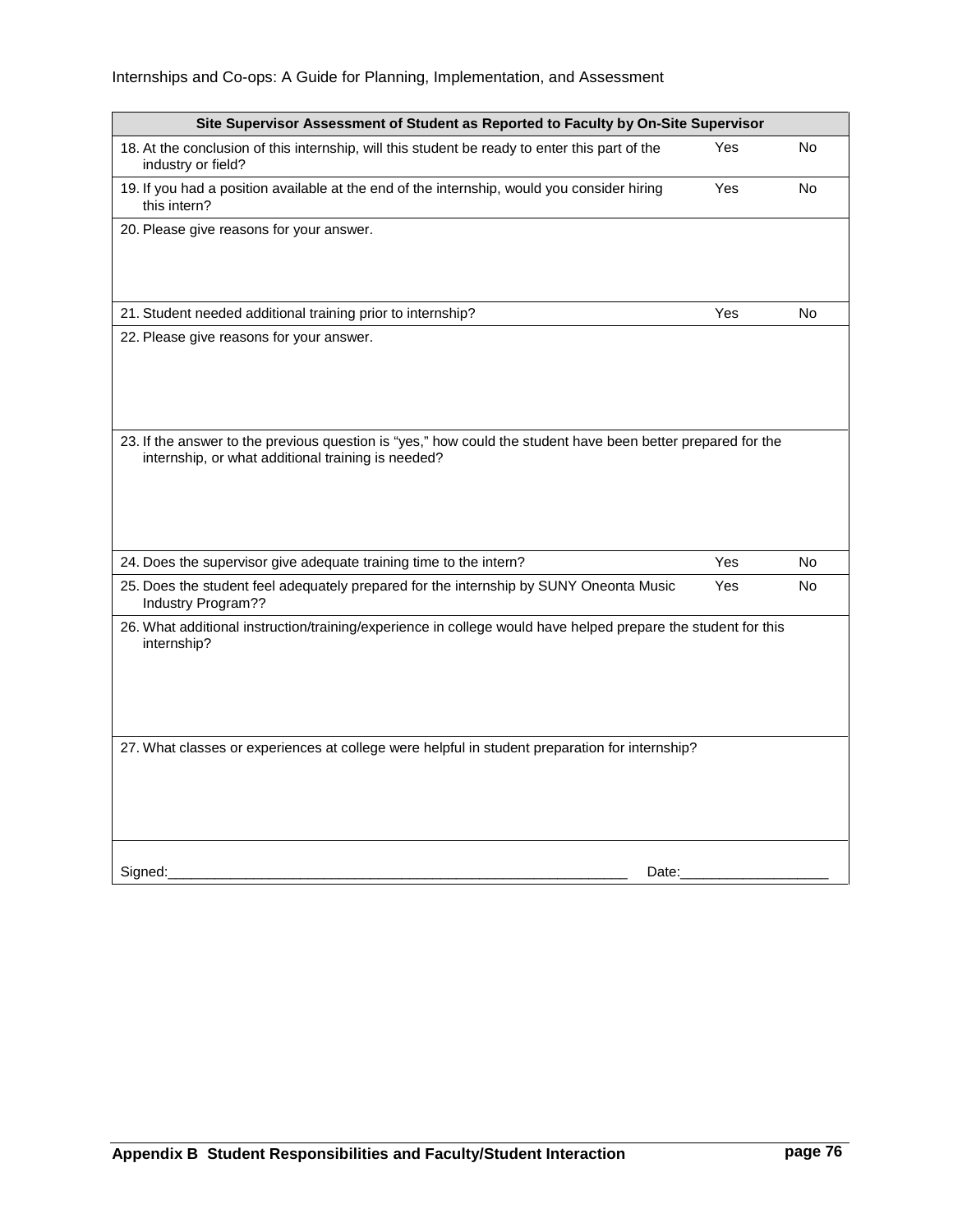| <b>Faculty Supervisor Summary Comments</b>                                                                                                                                                                                                                                                                                                                    |     |           |
|---------------------------------------------------------------------------------------------------------------------------------------------------------------------------------------------------------------------------------------------------------------------------------------------------------------------------------------------------------------|-----|-----------|
| 28. Is the on-site supervisor knowledgeable and helpful?                                                                                                                                                                                                                                                                                                      | Yes | <b>No</b> |
| 29. What were the student's internship activities and responsibilities?                                                                                                                                                                                                                                                                                       |     |           |
| 30. Should this internship be recommended for future students?                                                                                                                                                                                                                                                                                                | Yes | No        |
| 31. Please give reasons for your answer to the previous question.<br>32. As a result of this internship visit, what observations and recommendations does the faculty member have for<br>the academic department?<br>Departmental curriculum<br>Course content (including topics adequately addressed and topics that might need expansion)<br>Other comments |     |           |
| Signed:<br>Date:                                                                                                                                                                                                                                                                                                                                              |     |           |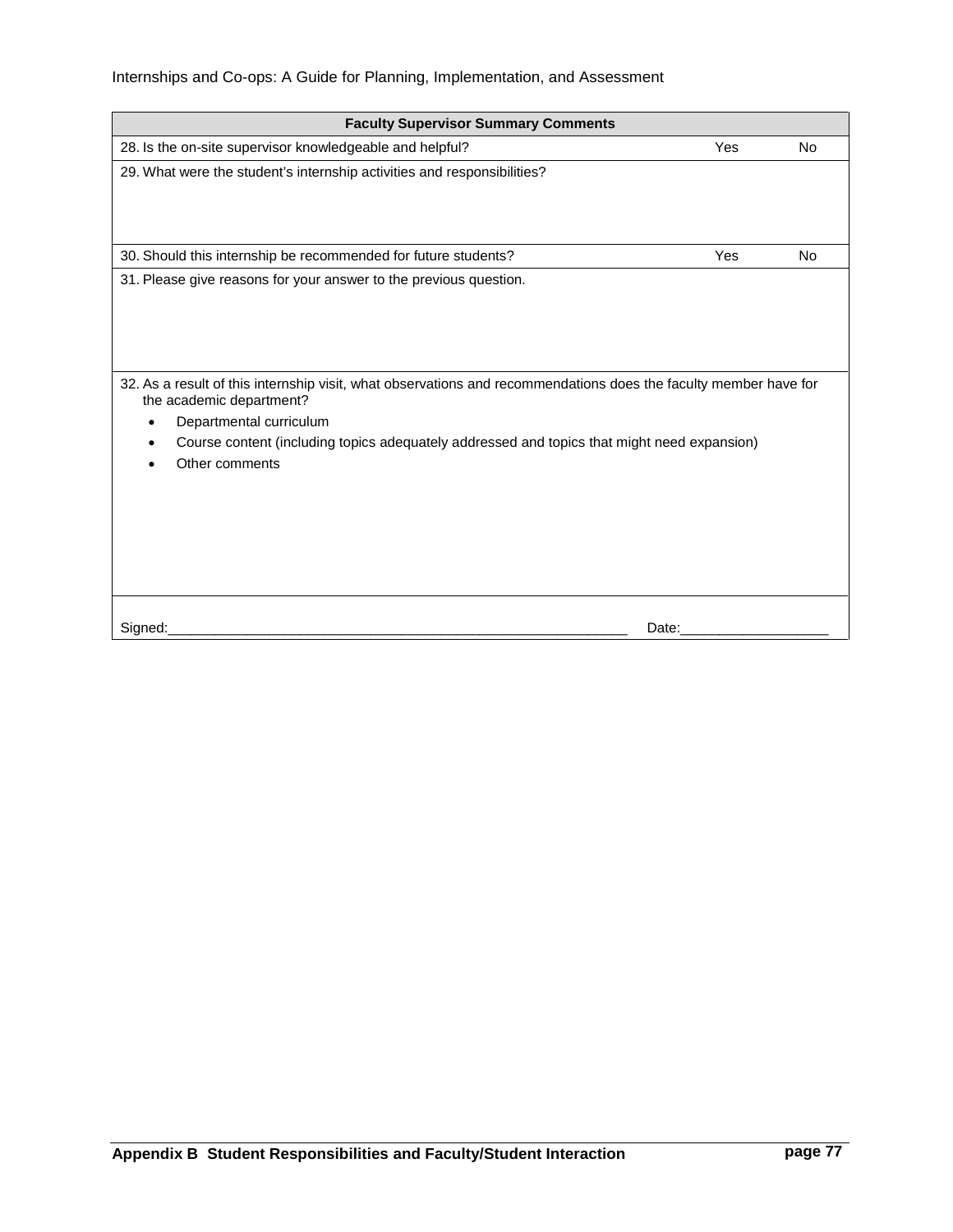|                                                                                                                                                              | <b>Student Internship Learning Outcomes Form</b> |      |                      |  |  |
|--------------------------------------------------------------------------------------------------------------------------------------------------------------|--------------------------------------------------|------|----------------------|--|--|
| Date Today (Month/Day/Year)                                                                                                                                  |                                                  |      |                      |  |  |
| Student Name & Signature                                                                                                                                     |                                                  |      |                      |  |  |
| Where You Interned                                                                                                                                           |                                                  |      |                      |  |  |
| (Company/Internship site name and<br>address)                                                                                                                |                                                  |      |                      |  |  |
| Company Internship Supervisor                                                                                                                                |                                                  |      |                      |  |  |
| (Name and title, if known)<br>Internship Start and End Dates                                                                                                 |                                                  |      |                      |  |  |
| On what days of the week did you serve                                                                                                                       |                                                  | to   |                      |  |  |
| your internship?                                                                                                                                             |                                                  |      |                      |  |  |
| What were your hours at the internship<br>site?                                                                                                              | Arrived                                          | Left | Total hours per week |  |  |
| 1. Intern duties: What were your specific duties and responsibilities during the internship?                                                                 |                                                  |      |                      |  |  |
|                                                                                                                                                              |                                                  |      |                      |  |  |
|                                                                                                                                                              |                                                  |      |                      |  |  |
| 2. Learning: What did you learn during the internship (please include specific skills and business/organizational                                            |                                                  |      |                      |  |  |
| concepts)?                                                                                                                                                   |                                                  |      |                      |  |  |
|                                                                                                                                                              |                                                  |      |                      |  |  |
|                                                                                                                                                              |                                                  |      |                      |  |  |
|                                                                                                                                                              |                                                  |      |                      |  |  |
| 3. Career Networking: How did the internship offer opportunities to meet people or make contacts that will help<br>with your future education or employment? |                                                  |      |                      |  |  |
|                                                                                                                                                              |                                                  |      |                      |  |  |
|                                                                                                                                                              |                                                  |      |                      |  |  |
|                                                                                                                                                              |                                                  |      |                      |  |  |
| 4. Would you recommend this internship to another student? Why or why not?                                                                                   |                                                  |      |                      |  |  |
|                                                                                                                                                              |                                                  |      |                      |  |  |
|                                                                                                                                                              |                                                  |      |                      |  |  |
| 5. How has this internship affected your career or graduate school plans? Please explain.                                                                    |                                                  |      |                      |  |  |
|                                                                                                                                                              |                                                  |      |                      |  |  |
|                                                                                                                                                              |                                                  |      |                      |  |  |
|                                                                                                                                                              |                                                  |      |                      |  |  |
| 6. Supervisor Rating: Was your site supervisor helpful and instructive? Please give reasons and examples for<br>your answer.                                 |                                                  |      |                      |  |  |
|                                                                                                                                                              |                                                  |      |                      |  |  |
|                                                                                                                                                              |                                                  |      |                      |  |  |
|                                                                                                                                                              |                                                  |      |                      |  |  |
| 7. Please give a brief example below of ways in which the Learning Objectives were accomplished by one or more<br>of your specific internship activities.    |                                                  |      |                      |  |  |
|                                                                                                                                                              |                                                  |      |                      |  |  |
|                                                                                                                                                              |                                                  |      |                      |  |  |
|                                                                                                                                                              |                                                  |      |                      |  |  |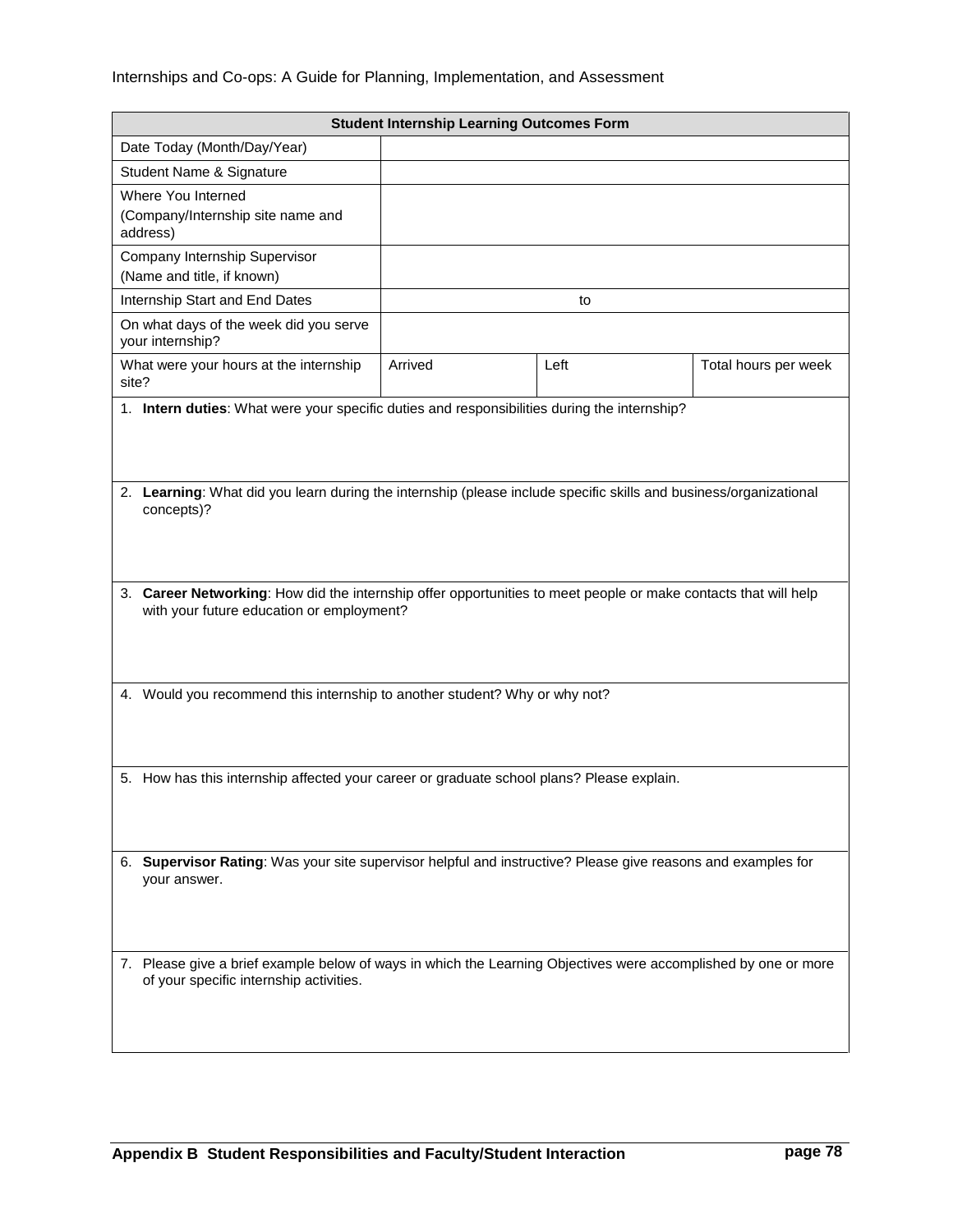| <b>Student Internship Learning Outcomes Form</b>                                                     |
|------------------------------------------------------------------------------------------------------|
| Learning Outcomes met by Internship Activities                                                       |
| This report sample is linked by number to the Sample Internship Course Learning Outcomes on page 66. |
| 1. Use internship site terminology appropriately<br>Example:                                         |
| 2. Show understanding of industry/organization customs and practices<br>Example:                     |
| 3. Demonstrate professional skills that pertain directly to the internship experience<br>Example:    |
| 4. Demonstrate effective verbal and written communication skills<br>Example:                         |
| 5. Allocate time effectively<br>Example:                                                             |
| 6. Demonstrate effective listening skills<br>Example:                                                |
| 7. Participate well as a team member and build professional network<br>Example:                      |
| 8. Adapt effectively to changing conditions<br>Example:                                              |
| 9. Demonstrate appropriate workplace attitudes<br>Example:                                           |
| 10. Demonstrate individual responsibility<br>Example:                                                |
| 11. Demonstrate effective management of personal behavior, ethics and attitudes<br>Example:          |
| 12. Practice ethical standards appropriate to the internship site<br>Example:                        |
|                                                                                                      |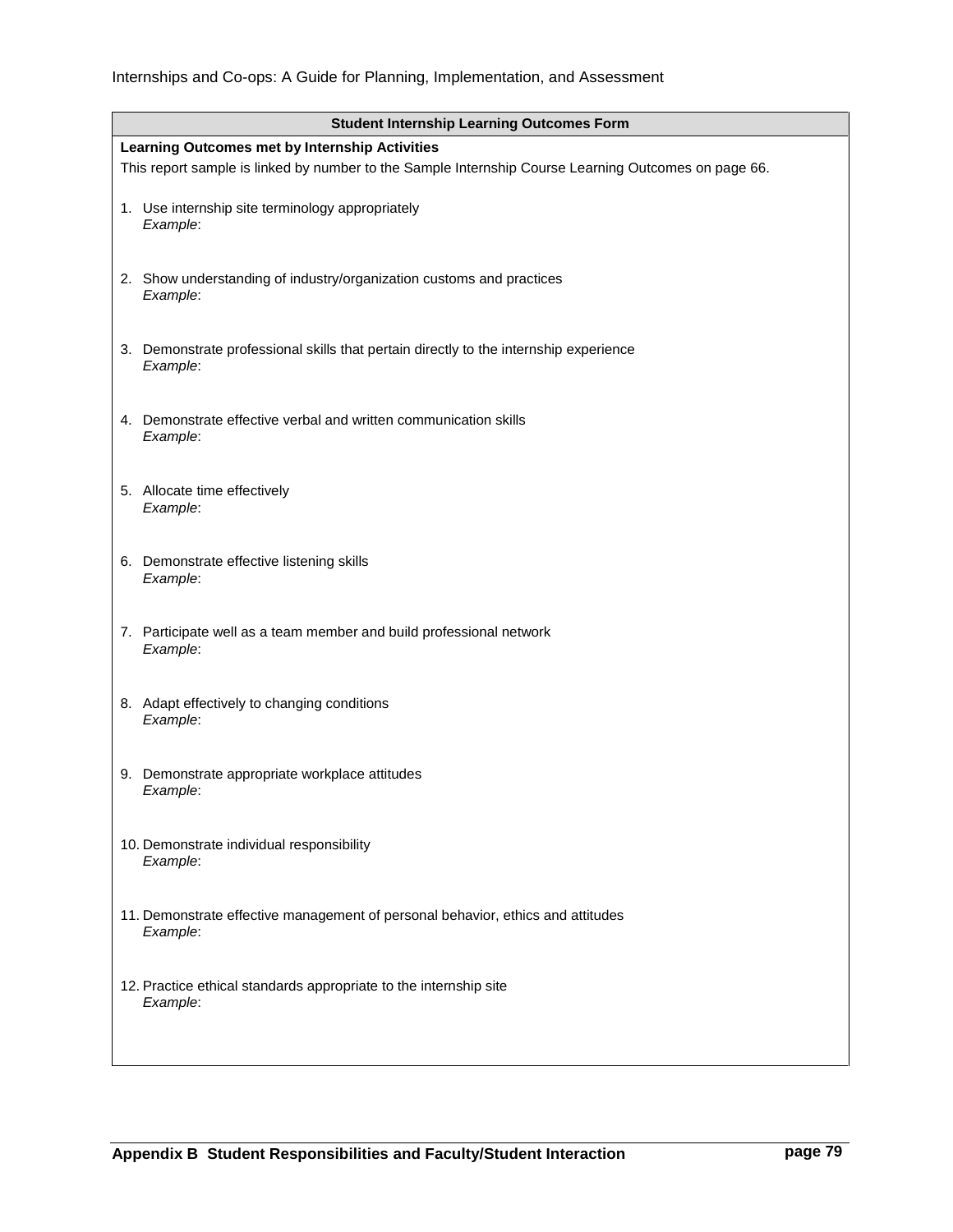# Appendix C Evaluation of Student Intern Rubric

## Defining and Evaluating Learning Objectives and Learning Outcomes

The purpose of internships is for students to learn over a period of time through the direct application of classroom knowledge and theory to hands-on and real-world activities, creative projects or independent or directed research, and in turn apply what is gained from the applied experience to academic learning. Successful achievement of the learning objectives and outcomes is evaluated by measuring skills, tasks, and other deliverables to determine the level of competence.

### Learning Objectives

Learning Objectives represent a plan for what students will learn or accomplish while serving as an intern.

Objectives are expressed using future tense verbs such as "will."

Example

The student will use industry specific terminology.

### Learning Outcomes

Learning Outcomes are what students do accomplish or learn as a result of the internship.

Outcomes are expressed using action verbs such as "demonstrates," "contrasts," "organizes," "applies."

Example

The student uses the appropriate industry specific terminology in both oral and written communication.

### Tasks and Duties

Tasks and duties are activities assigned to the student to achieve the learning outcomes.

When agreeing upon tasks and duties, activities are considered in relation to the desired learning outcomes.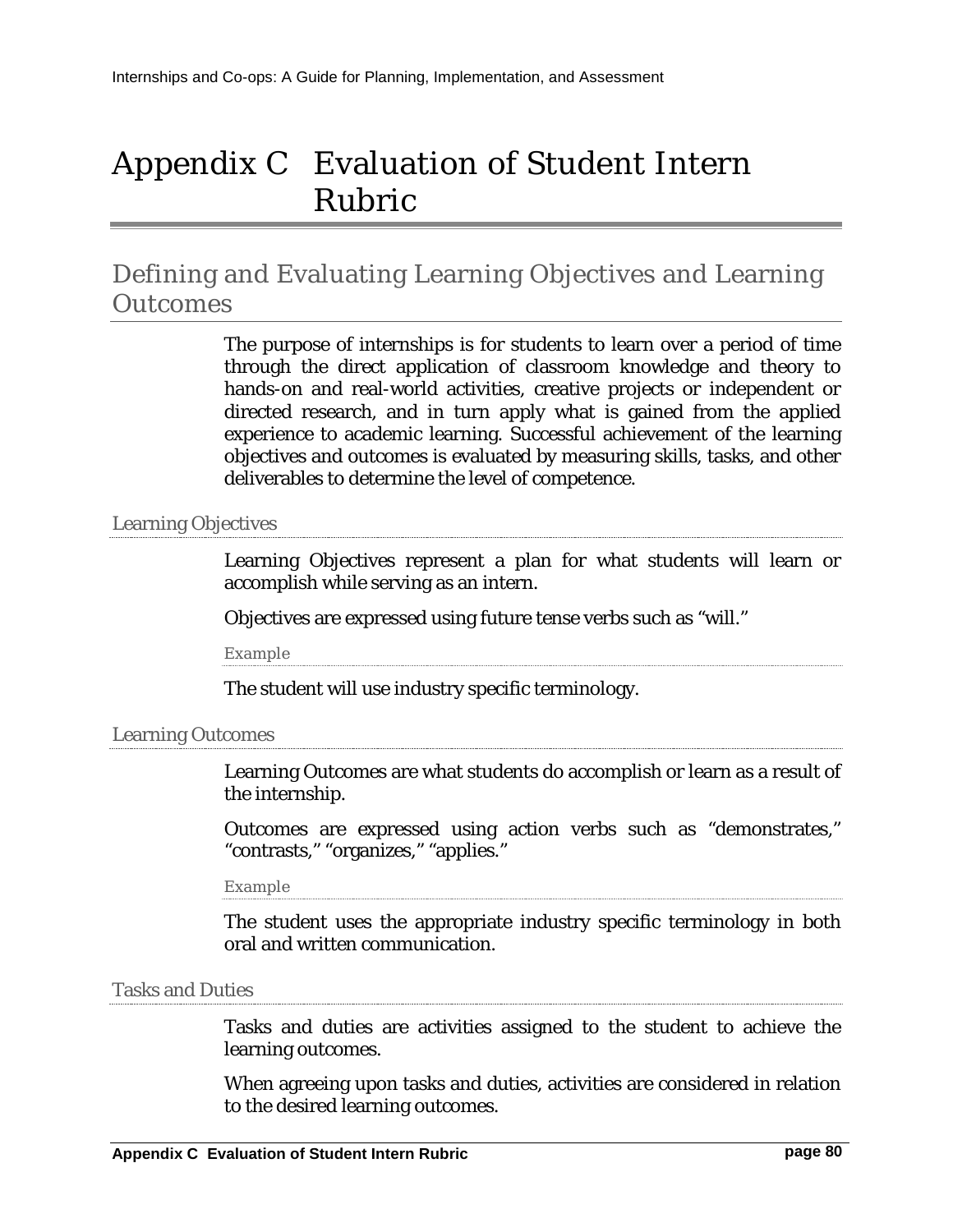Example

The student will demonstrate the ability to break down complex procedures by creating a flow chart to represent the product delivery process.

### Deliverables

Deliverables are industry and job specific. Deliverables can be thought of as a product or service provided by the student intern.

Example

The student will produce or did produce an effective user's guide for the Techo237 milling machine.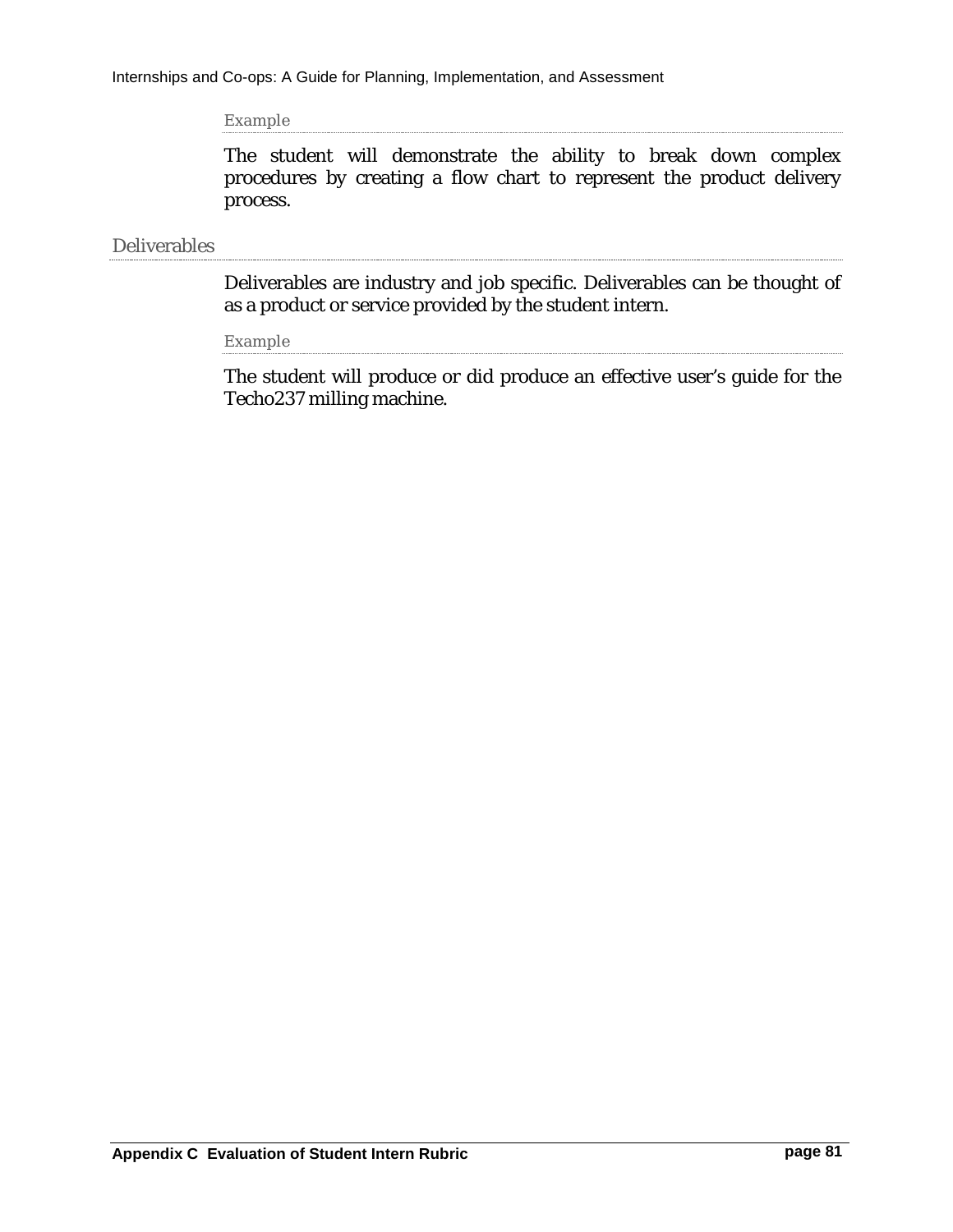### Evaluation Rubric

The following chart provides a detailed breakdown and also a rubric for evaluating the intern. Each campus internship program will have its own unique characteristics and requirements.

|                                                                                 | Exceptional | Strong/<br>Good | Average/<br>Adequate | <b>Needs</b><br>Improving | Not<br>Satisfactory | <b>NA</b> |
|---------------------------------------------------------------------------------|-------------|-----------------|----------------------|---------------------------|---------------------|-----------|
| <b>COMMUNICATION SKILLS</b>                                                     | 5           | 4               | 3                    | 2                         | 1                   | 0         |
| A. Reading/Writing/Computation Skills                                           |             |                 |                      |                           |                     |           |
| Reads, comprehends and follows written materials                                |             |                 |                      |                           |                     |           |
| Communicates ideas and concepts clearly and accurately in writing               |             |                 |                      |                           |                     |           |
| Writes useful and meaningful reflections                                        |             |                 |                      |                           |                     |           |
| Writes an effective resume and cover letter                                     |             |                 |                      |                           |                     |           |
| Prepares appropriate work logs, status reports, etc.                            |             |                 |                      |                           |                     |           |
| Follows email protocols                                                         |             |                 |                      |                           |                     |           |
| Works with mathematical procedures appropriate to the job                       |             |                 |                      |                           |                     |           |
|                                                                                 |             |                 |                      |                           |                     |           |
| <b>B. Oral Communication/Listening Skills</b>                                   |             |                 |                      |                           |                     |           |
| Listens to others in an active and attentive manner                             |             |                 |                      |                           |                     |           |
| Comprehends and follows verbal instructions                                     |             |                 |                      |                           |                     |           |
| Participates in meetings or group settings effectively                          |             |                 |                      |                           |                     |           |
| Communicates effectively & appropriately w/ clients, colleagues, &<br>superiors |             |                 |                      |                           |                     |           |
| Uses industry specific terminology appropriately                                |             |                 |                      |                           |                     |           |
| Teaches or shares useful knowledge and expertise with others                    |             |                 |                      |                           |                     |           |
| Verbally express ideas accurately, clearly, and persuasively                    |             |                 |                      |                           |                     |           |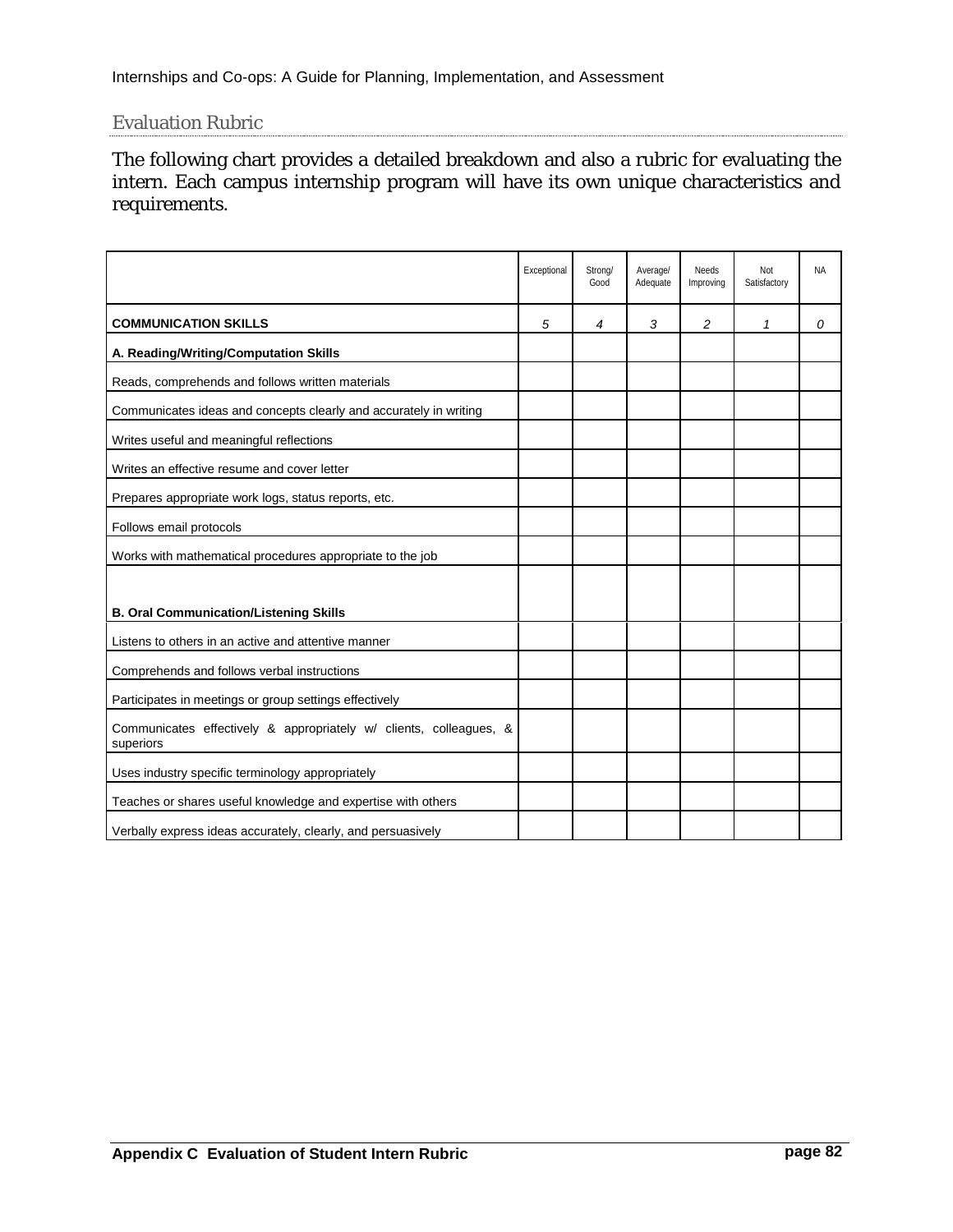|                                                                   | Exceptional | Strong/<br>Good | Average/<br>Adequate | Needs<br>Improving | Not<br>Satisfactory | <b>NA</b> |
|-------------------------------------------------------------------|-------------|-----------------|----------------------|--------------------|---------------------|-----------|
| <b>COGNITIVE and PROFESSIONAL SKILLS</b>                          | 5           | 4               | 3                    | $\overline{c}$     | 1                   | $\theta$  |
| <b>C. Learning Ability</b>                                        |             |                 |                      |                    |                     |           |
| Observes and/or pays attention to others                          |             |                 |                      |                    |                     |           |
| Asks pertinent and purposeful questions                           |             |                 |                      |                    |                     |           |
| Able to find and utilize appropriate resources                    |             |                 |                      |                    |                     |           |
| Accepts responsibility for mistakes and learns from experiences   |             |                 |                      |                    |                     |           |
| Open to new challenges and experiences                            |             |                 |                      |                    |                     |           |
|                                                                   |             |                 |                      |                    |                     |           |
| D. Creative Thinking & Problem Solving Skills                     |             |                 |                      |                    |                     |           |
| Seeks to comprehend and understand issues in their larger context |             |                 |                      |                    |                     |           |
| Breaks down complex tasks or problems into manageable pieces      |             |                 |                      |                    |                     |           |
| Brainstorms or develops options and ideas                         |             |                 |                      |                    |                     |           |
| Respects input and ideas from other sources and people            |             |                 |                      |                    |                     |           |
| Demonstrates an analytical capacity                               |             |                 |                      |                    |                     |           |
|                                                                   |             |                 |                      |                    |                     |           |
| E. Application of Knowledge and Skills                            |             |                 |                      |                    |                     |           |
| Shows understanding of industry customs and practices             |             |                 |                      |                    |                     |           |
| Acquires and evaluates information                                |             |                 |                      |                    |                     |           |
| Interprets and communicates information                           |             |                 |                      |                    |                     |           |
| Understands and complies with legal regulations                   |             |                 |                      |                    |                     |           |
| Identifies, understands, and works with systems                   |             |                 |                      |                    |                     |           |
| Monitors and corrects own performance                             |             |                 |                      |                    |                     |           |
| Applies knowledge to the task or solution of the problem at hand  |             |                 |                      |                    |                     |           |
| Selects and uses appropriate technology                           |             |                 |                      |                    |                     |           |
| Demonstrates computer literacy                                    |             |                 |                      |                    |                     |           |
| Manages multiple competing priorities at one time                 |             |                 |                      |                    |                     |           |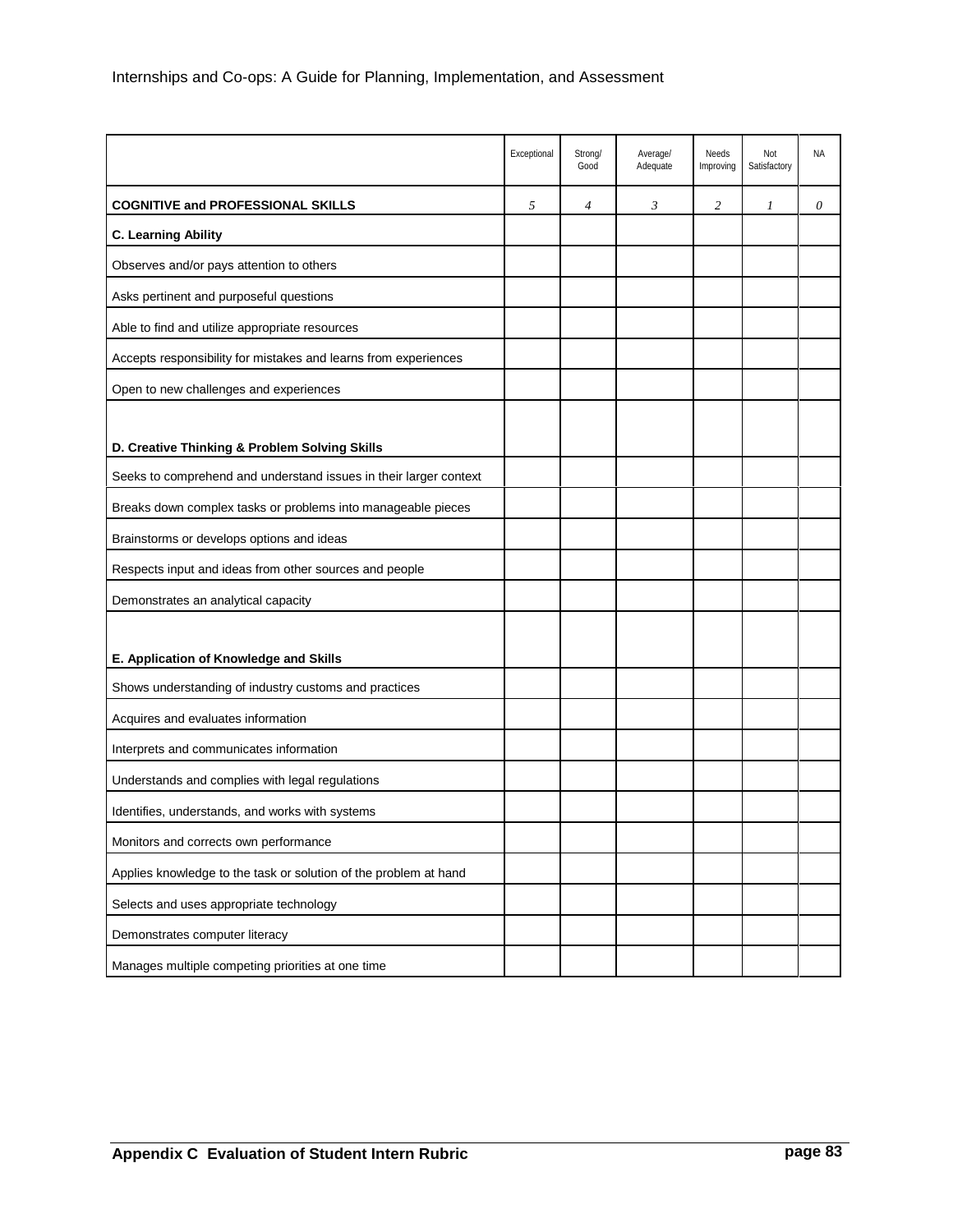|                                                                      | Exceptional | Strong/<br>Good | Average/<br>Adequate | Needs<br>Improving | Not<br>Satisfactory | <b>NA</b> |
|----------------------------------------------------------------------|-------------|-----------------|----------------------|--------------------|---------------------|-----------|
| F. Personal Characteristics                                          |             |                 |                      |                    |                     |           |
| Seeks to understand personal strengths and weaknesses                |             |                 |                      |                    |                     |           |
| Exhibits self-motivated approach to work                             |             |                 |                      |                    |                     |           |
| Demonstrates ability to set appropriate priorities and goals         |             |                 |                      |                    |                     |           |
| Exhibits professional behavior and attitude                          |             |                 |                      |                    |                     |           |
| Works independently with minimal supervision                         |             |                 |                      |                    |                     |           |
| Self-motivated but seeks supervisor guidance when appropriate        |             |                 |                      |                    |                     |           |
|                                                                      |             |                 |                      |                    |                     |           |
| G. Interpersonal & Teamwork Skills                                   |             |                 |                      |                    |                     |           |
| Relates to co-workers effectively                                    |             |                 |                      |                    |                     |           |
| Manages and resolves conflict in an effective manner                 |             |                 |                      |                    |                     |           |
| Supports and contributes to a team atmosphere                        |             |                 |                      |                    |                     |           |
| Participates and accepts responsibilities as a member of a team      |             |                 |                      |                    |                     |           |
| Controls emotions in a manner appropriate for work                   |             |                 |                      |                    |                     |           |
|                                                                      |             |                 |                      |                    |                     |           |
| H. Organizational Effectiveness Skills                               |             |                 |                      |                    |                     |           |
| Seeks to understand and support the organization's mission/goals     |             |                 |                      |                    |                     |           |
| Works within the norms and expectations of the organization          |             |                 |                      |                    |                     |           |
| Works within appropriate authority and decision-making channels      |             |                 |                      |                    |                     |           |
| Interacts effectively and appropriately with supervisor              |             |                 |                      |                    |                     |           |
| Plans and allocates time effectively                                 |             |                 |                      |                    |                     |           |
| Exercises leadership behaviors                                       |             |                 |                      |                    |                     |           |
| Works well in cross-cultural or multi-cultural settings and projects |             |                 |                      |                    |                     |           |
| Demonstrates ethical behavior                                        |             |                 |                      |                    |                     |           |
|                                                                      |             |                 |                      |                    |                     |           |
| I. Work Ethic, Values, Habits & Style                                |             |                 |                      |                    |                     |           |
| Dress and appearance are appropriate for position and setting        |             |                 |                      |                    |                     |           |
| Reports to work as scheduled                                         |             |                 |                      |                    |                     |           |
| Is prompt in showing up to work and meetings                         |             |                 |                      |                    |                     |           |
| Accepts constructive criticism and advice                            |             |                 |                      |                    |                     |           |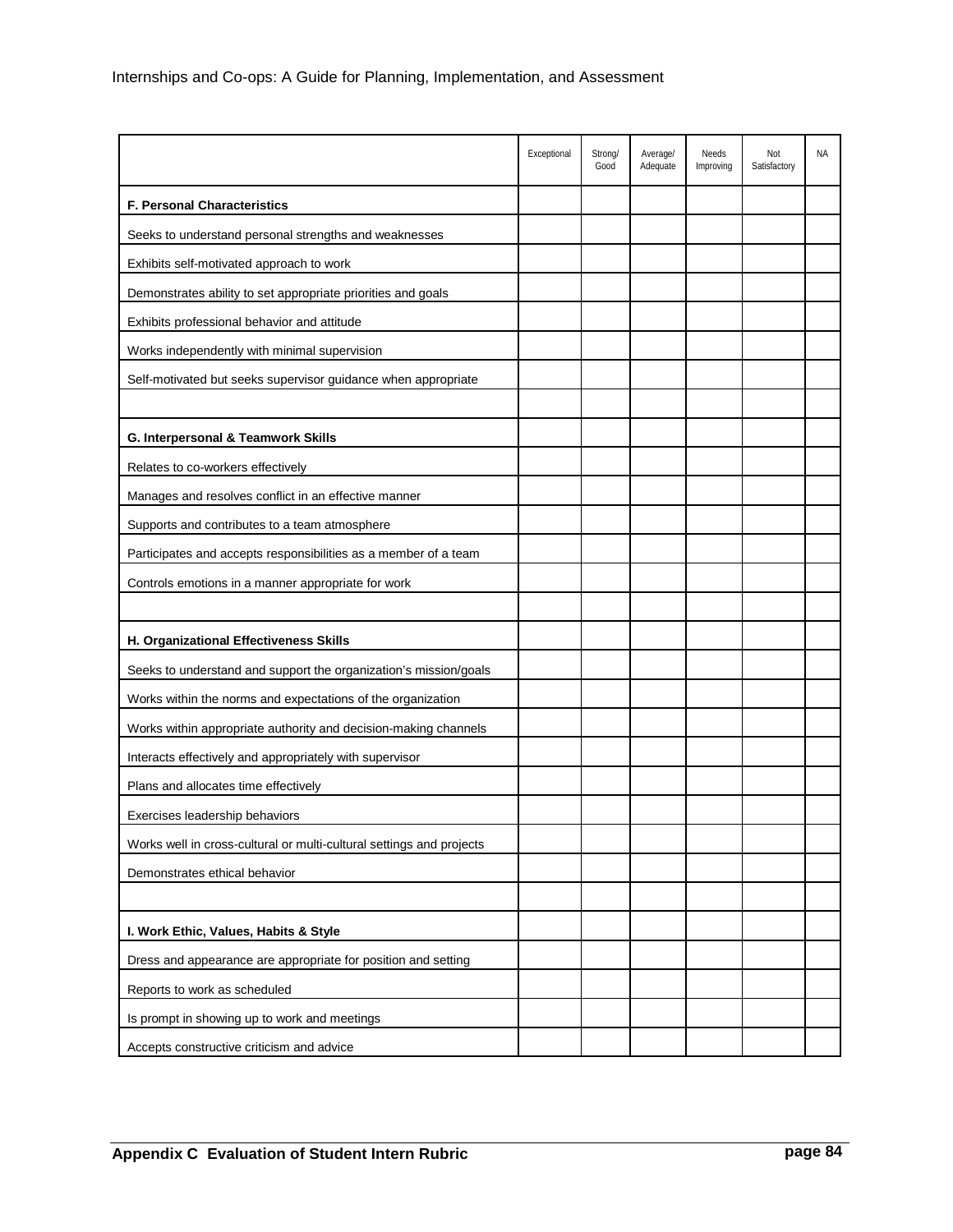|                                                                                                                                                  | Exceptional | Strong/<br>Good | Average/<br>Adequate | Needs<br>Improving | Not<br>Satisfactory | <b>NA</b> |
|--------------------------------------------------------------------------------------------------------------------------------------------------|-------------|-----------------|----------------------|--------------------|---------------------|-----------|
| J. Character Attributes                                                                                                                          |             |                 |                      |                    |                     |           |
| Brings a sense of values and integrity to the job                                                                                                |             |                 |                      |                    |                     |           |
| Seeks to serve others even at the risk of personal inconvenience                                                                                 |             |                 |                      |                    |                     |           |
| Respects the privacy of others                                                                                                                   |             |                 |                      |                    |                     |           |
| Maintains confidentiality with sensitive information and situations                                                                              |             |                 |                      |                    |                     |           |
| Accepts constructive criticism and advice                                                                                                        |             |                 |                      |                    |                     |           |
| Behaves in an ethical manner                                                                                                                     |             |                 |                      |                    |                     |           |
| Respects the (religious/cultural/ethnic) diversity of co-workers                                                                                 |             |                 |                      |                    |                     |           |
|                                                                                                                                                  |             |                 |                      |                    |                     |           |
|                                                                                                                                                  |             |                 |                      |                    |                     |           |
|                                                                                                                                                  |             |                 |                      |                    |                     |           |
| K. Tasks, Deliverables and Skills                                                                                                                |             |                 |                      |                    |                     |           |
| Performed tasks on time and with accuracy and accountability -tasks<br>may be listed separately in the spaces below                              |             |                 |                      |                    |                     |           |
| Deliverables provided on time and with accuracy and accountability -<br>each deliverable may be listed separately in the spaces below            |             |                 |                      |                    |                     |           |
| Acquired and performed skills specific to the discipline, profession, or<br>industry - these skills may be listed separately in the spaces below |             |                 |                      |                    |                     |           |
|                                                                                                                                                  |             |                 |                      |                    |                     |           |
|                                                                                                                                                  |             |                 |                      |                    |                     |           |
|                                                                                                                                                  |             |                 |                      |                    |                     |           |
|                                                                                                                                                  |             |                 |                      |                    |                     |           |
|                                                                                                                                                  |             |                 |                      |                    |                     |           |
|                                                                                                                                                  |             |                 |                      |                    |                     |           |
|                                                                                                                                                  |             |                 |                      |                    |                     |           |
|                                                                                                                                                  |             |                 |                      |                    |                     |           |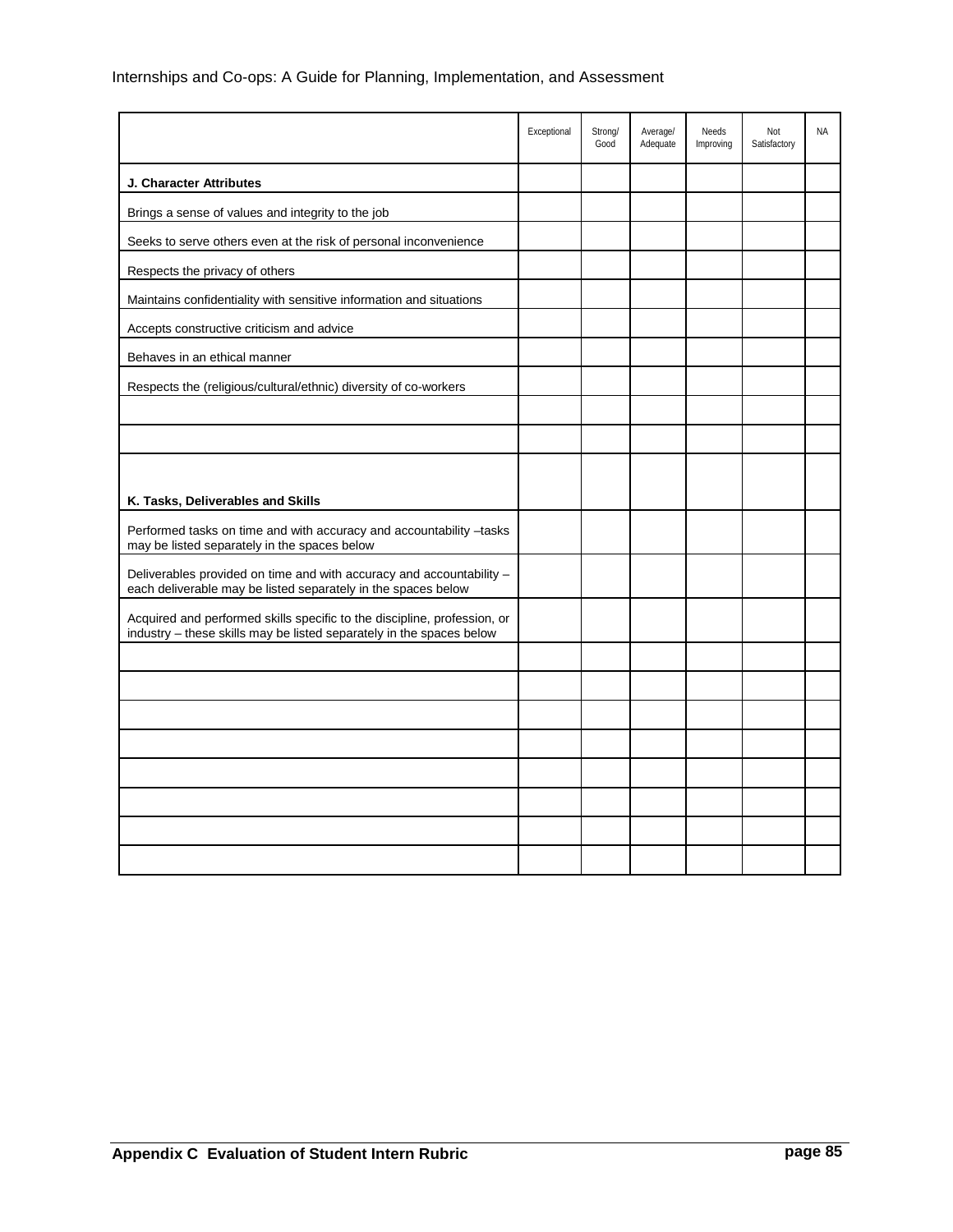# Appendix D Sample Learning Agreement #1

Here is a Sample Learning Agreement between the Faculty Supervisor, the Student and the Internship Site. Many campuses use similar agreements. It is suggested that any document representing your campus be reviewed by campus counsel before it is shared with any off-campus entity.

# Sample Undergraduate Internship Program Internship Learning Agreement (ILA) between Faculty Supervisor, Student, Internship Site

**Prerequisite**: Internship Eligibility Application must be approved. (Please attach copy of Eligibility Application signed by appropriate individual designated by each campus—secretary, faculty, dept. chair, dean, registrar, or other department designee). The Internship Eligibility Application will only be viewed by campus personnel.

Students are responsible for TYPING all information on the ILA, seeking signatures only from the faculty and site supervisors, and returning the completed ILA to the academic department prior to the starting date of the internship.

This agreement may be terminated for just cause by any of the persons signing this agreement, and each agrees to give a two-week notice, where circumstances permit, to all other parties prior to termination.

Number of credits to be earned for internship: \_\_\_\_\_\_\_\_\_ credits

Term/year\* in which you are seeking credit (Circle one): Spring Summer Fall Year 20\_\_\_\_

\* Term must match time period in which most or all of internship is underway.

Dates of Internship:\_\_\_\_\_\_\_\_\_\_\_\_\_\_ to\_\_\_\_\_\_\_\_\_\_\_\_\_\_\_\_\_\_\_\_.

\_\_\_ PAID \_\_\_ UNPAID\* (month/day/year) (month/day/year)

If this is a paid internship please indicate: hourly wage \$\_\_\_\_ or stipend amount \_\_\_\_\_\_\_per/\_\_\_\_

NOTE: The campus may wish to require an Affiliation Agreement for Unpaid internships and those with stipends.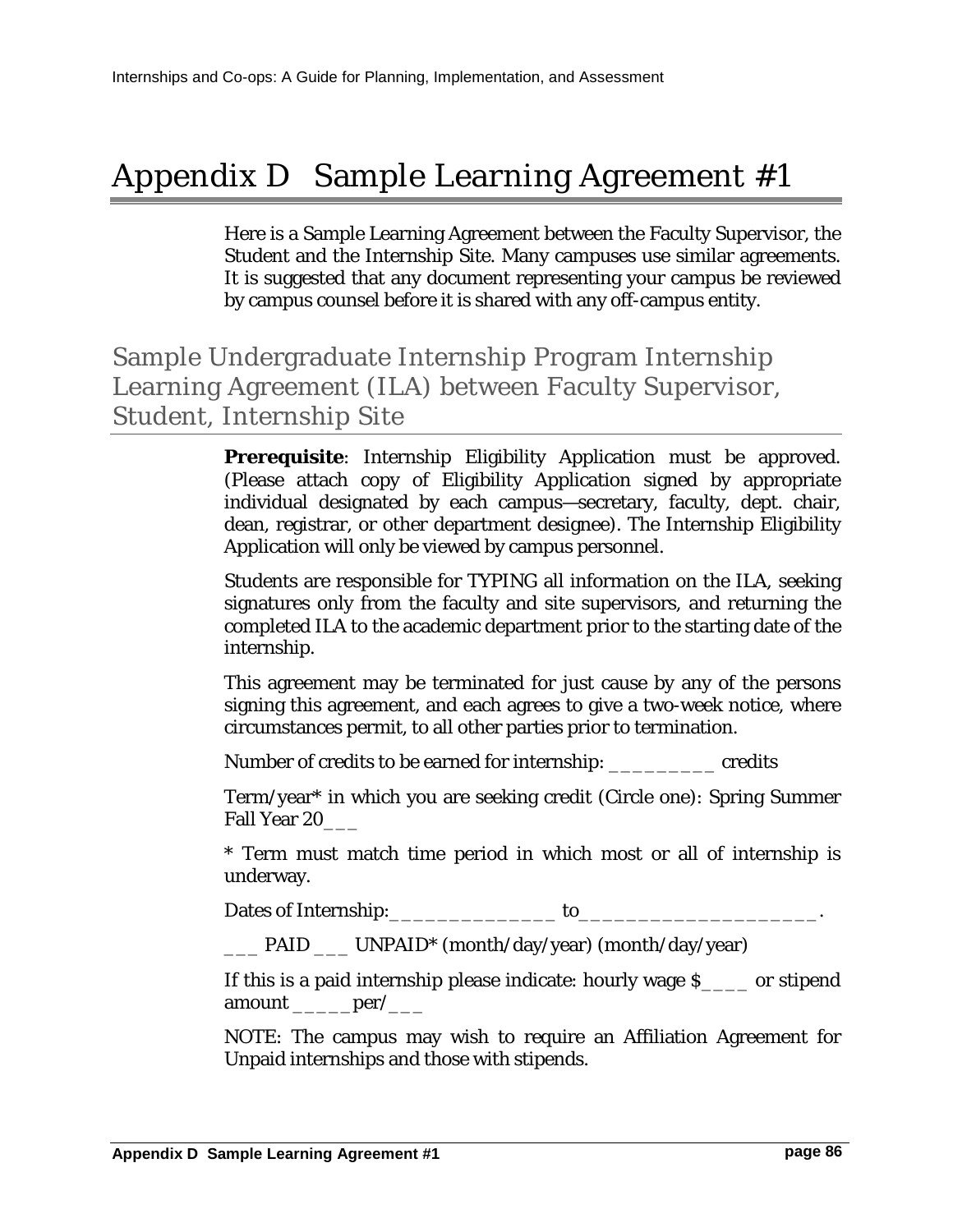### Important Reminders

- 1. The faculty supervisor or the faculty member designated to approve internships in the department from which one is seeking credit is the ONLY person who can give initial approval of an internship for academic credit.
- 2. To ensure proper internship credit, the Internship Learning Agreement (ILA) MUST be completed and signed by the student, faculty supervisor, and site supervisor. It is the student's responsibility to obtain the site supervisor's signature after the faculty supervisor's signature has been obtained. The faculty supervisor then attaches the Eligibility Application to the ILA and returns it to the secretary of the department offering the internship.
- 3. The school secretary forwards the ILA to the appropriate dean, who will forward these materials to the Registrar.
- 4. If a student secures an internship after these course registration deadlines have passed, s/he needs to immediately contact the faculty supervisor to seek approval for the internship. If deadlines have been passed, a late fee may be applied.

| <b>Internship Duties and Activities to Fulfill Learning Outcomes</b>                                                          |
|-------------------------------------------------------------------------------------------------------------------------------|
| List of the internship and specific activities to be completed.                                                               |
| (The faculty supervisor will provide guidance in initial preparation of this section with input from the<br>site supervisor.) |
| Student Signature: ________                                                                                                   |
| Faculty Supervisor:                                                                                                           |
| Site Supervisor:                                                                                                              |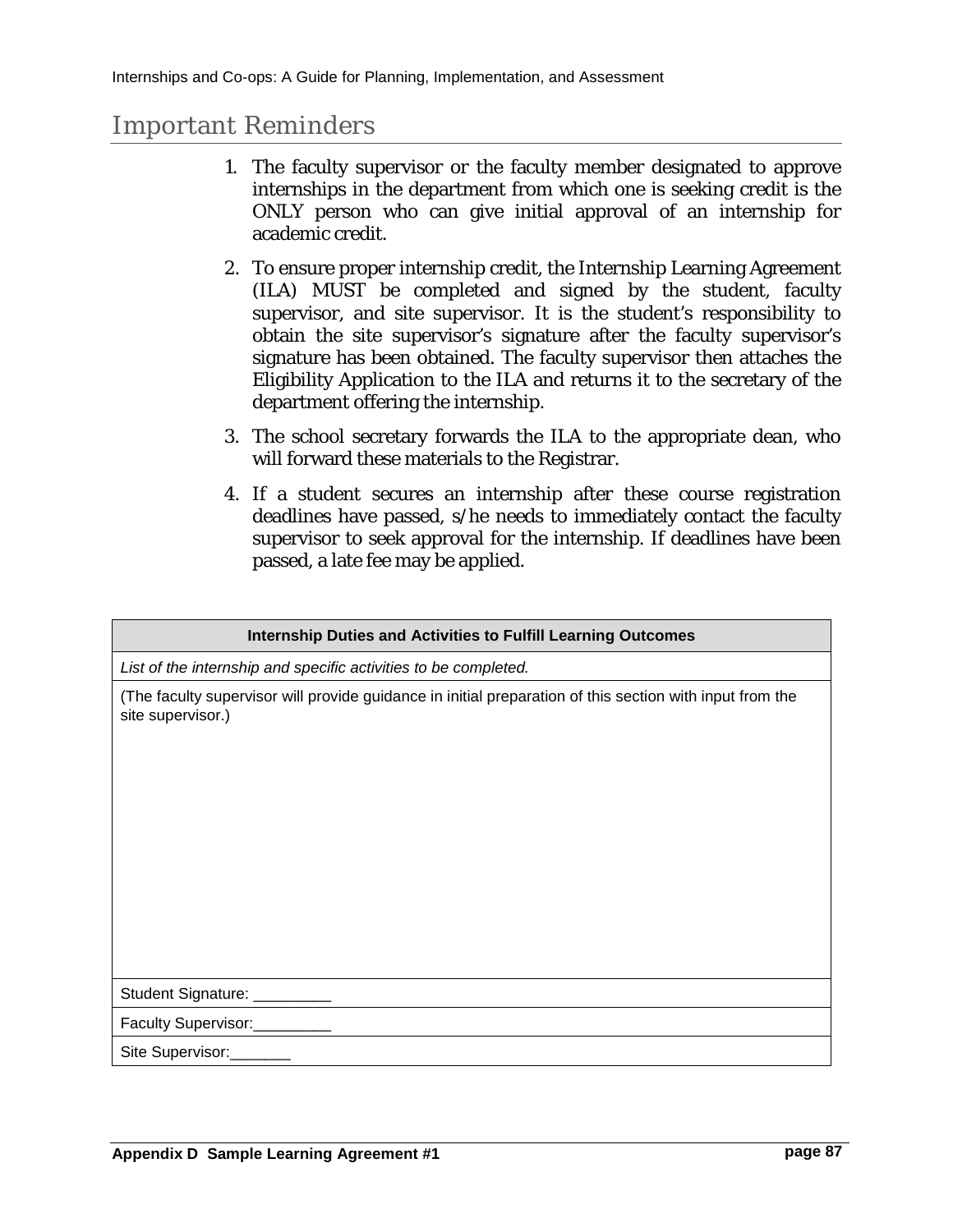| <b>Student Intern</b>                                                                                                                                                                  |                                                                                                                                                                                   |  |  |
|----------------------------------------------------------------------------------------------------------------------------------------------------------------------------------------|-----------------------------------------------------------------------------------------------------------------------------------------------------------------------------------|--|--|
| <b>Student Name:</b>                                                                                                                                                                   |                                                                                                                                                                                   |  |  |
| Phone:                                                                                                                                                                                 |                                                                                                                                                                                   |  |  |
| Email:                                                                                                                                                                                 |                                                                                                                                                                                   |  |  |
| Anticipated Date of<br>Graduation:                                                                                                                                                     |                                                                                                                                                                                   |  |  |
| Home Address:                                                                                                                                                                          |                                                                                                                                                                                   |  |  |
| Major:                                                                                                                                                                                 |                                                                                                                                                                                   |  |  |
| Degree:                                                                                                                                                                                |                                                                                                                                                                                   |  |  |
| Term/year* in which<br>you are seeking credit:                                                                                                                                         |                                                                                                                                                                                   |  |  |
|                                                                                                                                                                                        | * Term must match time period in which most or all of internship is underway.                                                                                                     |  |  |
| <b>Intern Responsibilities</b>                                                                                                                                                         |                                                                                                                                                                                   |  |  |
|                                                                                                                                                                                        | As a student seeking credit for an internship experience, I agree to:                                                                                                             |  |  |
| $\bullet$                                                                                                                                                                              | Obtain approval from my faculty supervisor or the faculty member designated to approve<br>internships in the department granting the credit for the proposed internship and site; |  |  |
| $\bullet$                                                                                                                                                                              | Work with my faculty supervisor to complete the Internship Learning Agreement, obtain<br>appropriate signatures, and submit by the deadline;                                      |  |  |
| $\bullet$                                                                                                                                                                              | Satisfy all financial obligations for the internship including tuition and fees;                                                                                                  |  |  |
| Perform to the best of my ability those tasks assigned by my site supervisor which are related to<br>$\bullet$<br>my learning objectives and to the responsibilities of this position; |                                                                                                                                                                                   |  |  |
| Abide by (campus) Student Conduct Code and academic policies, and follow all the rules,<br>$\bullet$<br>regulations and normal requirements of the internship site;                    |                                                                                                                                                                                   |  |  |
| Complete the academic requirements outlined in this ILA under the guidance of my faculty<br>$\bullet$<br>supervisor;                                                                   |                                                                                                                                                                                   |  |  |
| Notify the faculty and site supervisors of any changes I need to make in this agreement or of any<br>$\bullet$<br>problems that may develop during the on-the- job experience;         |                                                                                                                                                                                   |  |  |
| Complete both the periodic and final evaluation forms in a timely manner                                                                                                               |                                                                                                                                                                                   |  |  |
| <b>Student Signature</b>                                                                                                                                                               |                                                                                                                                                                                   |  |  |
| Date                                                                                                                                                                                   |                                                                                                                                                                                   |  |  |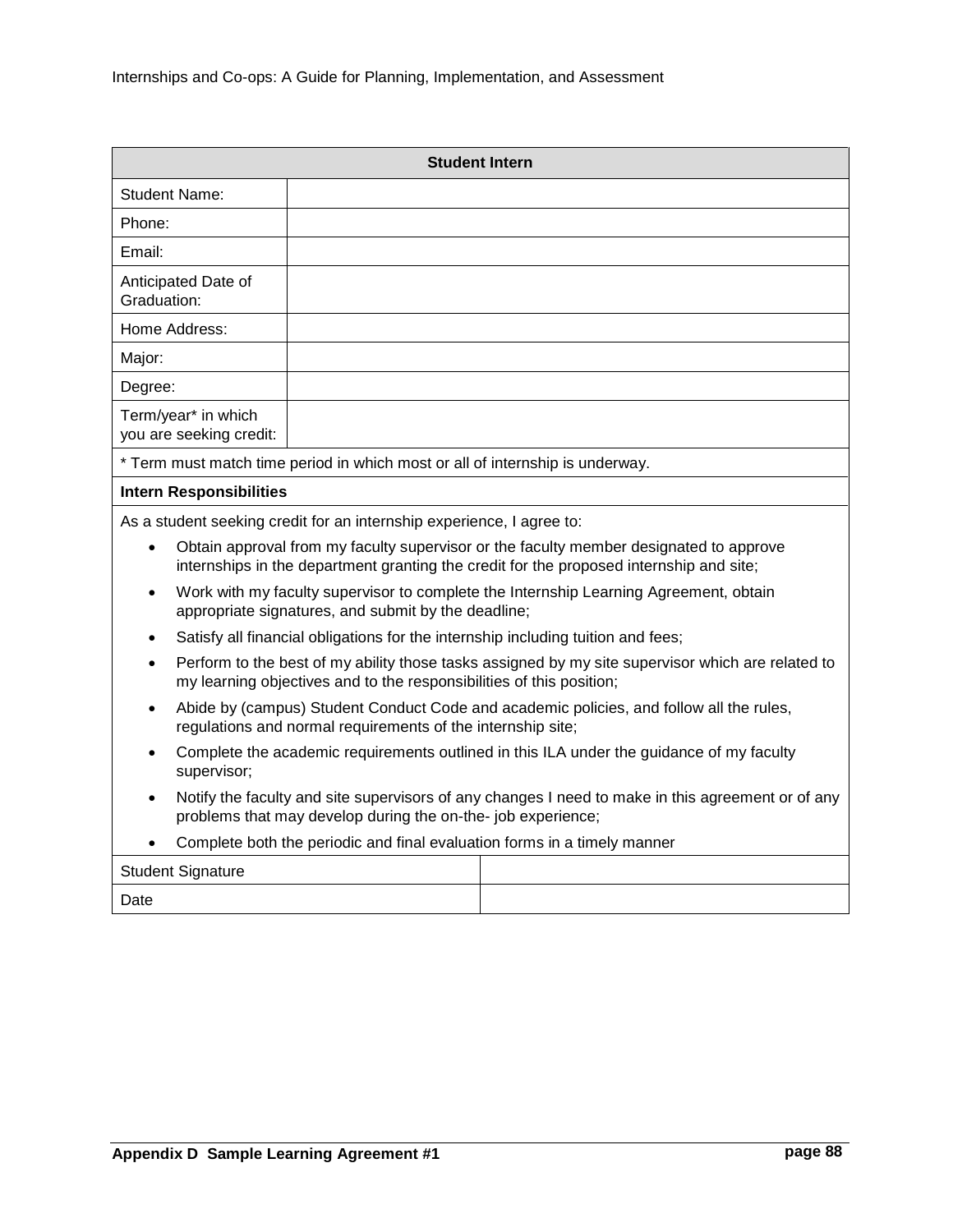| <b>Faculty Supervisor</b>                                                                                                                                                                                                                                                                                                                                                                                                                                           |                                                                                                 |  |  |
|---------------------------------------------------------------------------------------------------------------------------------------------------------------------------------------------------------------------------------------------------------------------------------------------------------------------------------------------------------------------------------------------------------------------------------------------------------------------|-------------------------------------------------------------------------------------------------|--|--|
| (This section must be completed and signed by the faculty supervisor or designated departmental<br>representative)                                                                                                                                                                                                                                                                                                                                                  |                                                                                                 |  |  |
| <b>Faculty Supervisor Name</b>                                                                                                                                                                                                                                                                                                                                                                                                                                      |                                                                                                 |  |  |
| <b>Title/Department</b>                                                                                                                                                                                                                                                                                                                                                                                                                                             |                                                                                                 |  |  |
| <b>Primary Contact Phone</b>                                                                                                                                                                                                                                                                                                                                                                                                                                        |                                                                                                 |  |  |
| <b>Office Phone</b>                                                                                                                                                                                                                                                                                                                                                                                                                                                 |                                                                                                 |  |  |
| Email                                                                                                                                                                                                                                                                                                                                                                                                                                                               |                                                                                                 |  |  |
| <b>Department Office</b>                                                                                                                                                                                                                                                                                                                                                                                                                                            |                                                                                                 |  |  |
| <b>Responsibilities</b>                                                                                                                                                                                                                                                                                                                                                                                                                                             |                                                                                                 |  |  |
| Academic Criteria:                                                                                                                                                                                                                                                                                                                                                                                                                                                  |                                                                                                 |  |  |
|                                                                                                                                                                                                                                                                                                                                                                                                                                                                     | See the department's Internship Syllabus/Course Description for specific academic requirements. |  |  |
| As a Faculty Internship Supervisor, I agree to:                                                                                                                                                                                                                                                                                                                                                                                                                     |                                                                                                 |  |  |
|                                                                                                                                                                                                                                                                                                                                                                                                                                                                     | Weekly exchange with the student to provide guidance, support and evaluation                    |  |  |
| Visit the internship site (if possible) and contact the site supervisor periodically during the<br>semester to discuss the student's performance (using the most appropriate means of<br>communication);                                                                                                                                                                                                                                                            |                                                                                                 |  |  |
| Assess the student's learning based upon internship duties, a daily journal or log,<br>$\bullet$<br>communication with the site supervisor, the site supervisor's evaluation, completed activities<br>required by the department including specified hours at the site, and the final student paper or<br>other assignments. Review online student and site evaluations and communicate appropriately.<br>Submit appropriate paperwork for final credit and grades. |                                                                                                 |  |  |
| <b>Faculty Supervisor Signature</b>                                                                                                                                                                                                                                                                                                                                                                                                                                 |                                                                                                 |  |  |
| Date                                                                                                                                                                                                                                                                                                                                                                                                                                                                |                                                                                                 |  |  |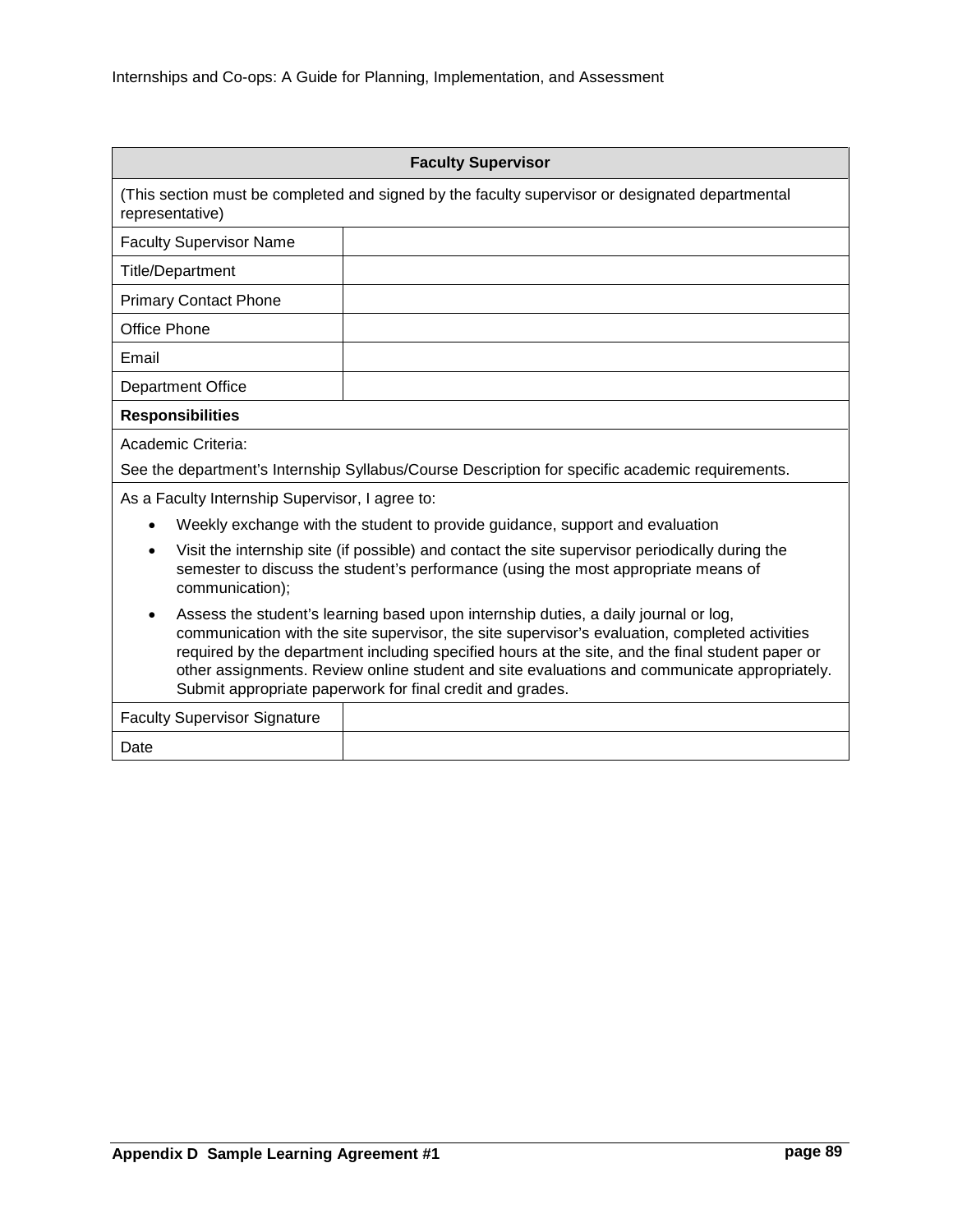| <b>Internship Site Supervisor</b>                                                                      |
|--------------------------------------------------------------------------------------------------------|
| (This section must be completed and signed by the site supervisor or appropriate site representative.) |
| {Campus name} greatly appreciates you hosting our intern. Your role is integral to the student's       |

internship experience and success.

| Site Supervisor Name              |  |
|-----------------------------------|--|
| <b>Business/Organization Name</b> |  |
| Address                           |  |
| <b>Title/Department</b>           |  |
| Email                             |  |
| Phone                             |  |
| Fax                               |  |
| Danmanathilitian                  |  |

#### **Responsibilities**

As a site supervisor for this internship, I agree to:

- Provide an orientation to the internship site
- Provide opportunity for the student to meet professionals in my field
- Clearly discuss the requirements of the internship with the student intern;
- Work with the student to complete on-site goals, duties and learning objectives;
- Provide ongoing supervision and feedback to the student on his/her performance;
- Communicate with the faculty supervisor and meet with him/her during the site visit or other method of communication;
- Complete both the periodic and final evaluation forms in a timely manner.

| <b>Site Supervisor Signature</b> |  |
|----------------------------------|--|
| Date                             |  |

| <b>For College Use Only</b>                                                                         |  |  |
|-----------------------------------------------------------------------------------------------------|--|--|
| As authorized representative of (Campus), I approve the above agreement between the listed parties. |  |  |
| Dean                                                                                                |  |  |
| Date                                                                                                |  |  |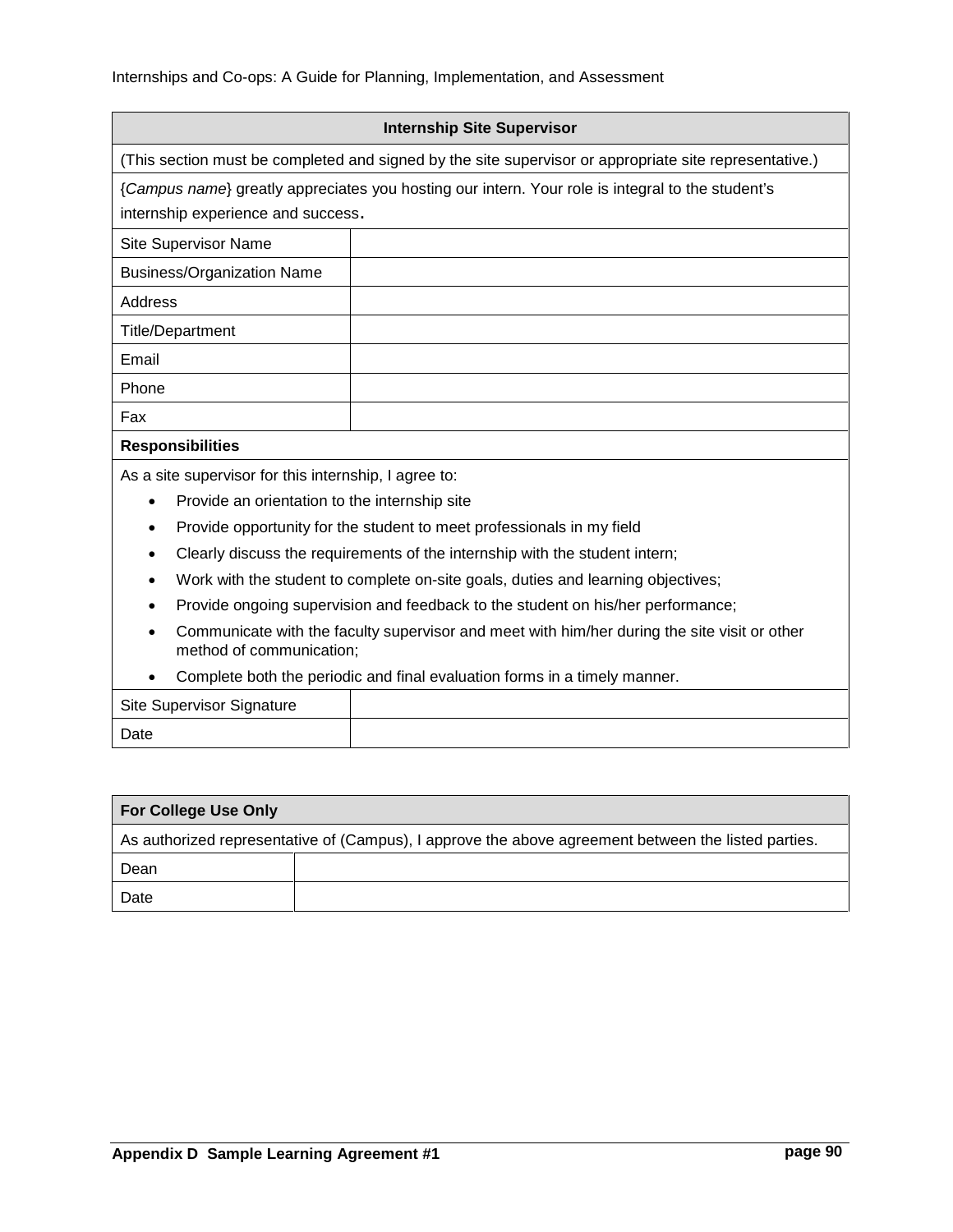# Appendix E Sample Learning Agreement #2

Here is a Sample Internship Learning Agreement between the student and the internship site. Many campuses use similar agreements. It is suggested that any document representing your campus be reviewed by campus counsel before it is shared with any off-campus entity.

This agreement sample also includes instructions to the student regarding completion of the Learning Agreement.

## Sample Undergraduate Internship Learning Agreement (ILA) between Faculty Supervisor, Student, Internship Site

Campus Name and Address:

Office or Person Responsible for this document:

### Commonly Used Internship Terms

Academic Assignments

The academic assignments (internships only) assigned by your faculty sponsor to evaluate your learning.

#### Faculty Sponsor

A faculty member within your major department who serves as the instructor of your internship. The faculty member creates and reviews your assignments and assigns a final grade for the internship.

Final Summary

The final product of an internship experience is a required scholarly paper with specific guidelines provided by your faculty sponsor or other person or office identified by your faculty sponsor.

Internship

College level course offered at your campus that allows a student to work at a specific placement and complete academic assignments for credit.

#### Internship Application

This form must be submitted to the identified office (e.g. academic department office, Career Services office, other) before you can proceed to the Learning Agreement. Please refer to our website under "forms." You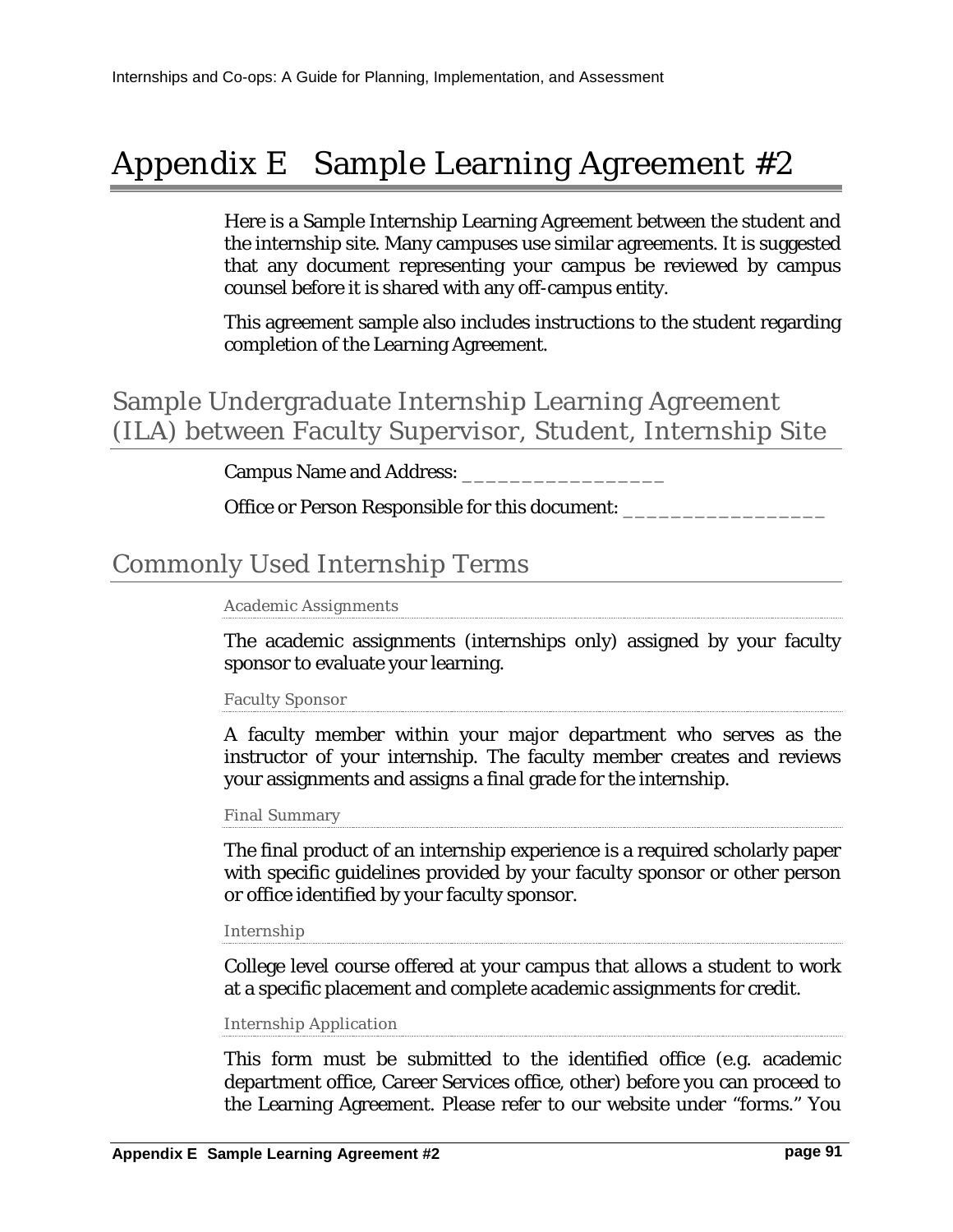will receive an email to when it is time to move forward to the Learning Agreement.

Internship Site

The organization where you will be working.

Learning Agreement

Contract between the student, a faculty sponsor, academic advisor and Career Services (if applicable) outlining the responsibilities a student must fulfill to be awarded academic credit for an internship.

```
Learning Objectives
```
Carefully thought out statements detailing what the student hopes to learn from the internship experience.

```
Learning Outcomes
```
List of knowledge, skills and understanding the faculty sponsor has identified will have been achieved by students who successfully complete the internship course.

Site Evaluation

Evaluation form sent to your internship site supervisor by the academic department or the Career Services office asking for a final review of your overall performance.

Site Supervisor

The professional who will be supervising the intern at the internship site.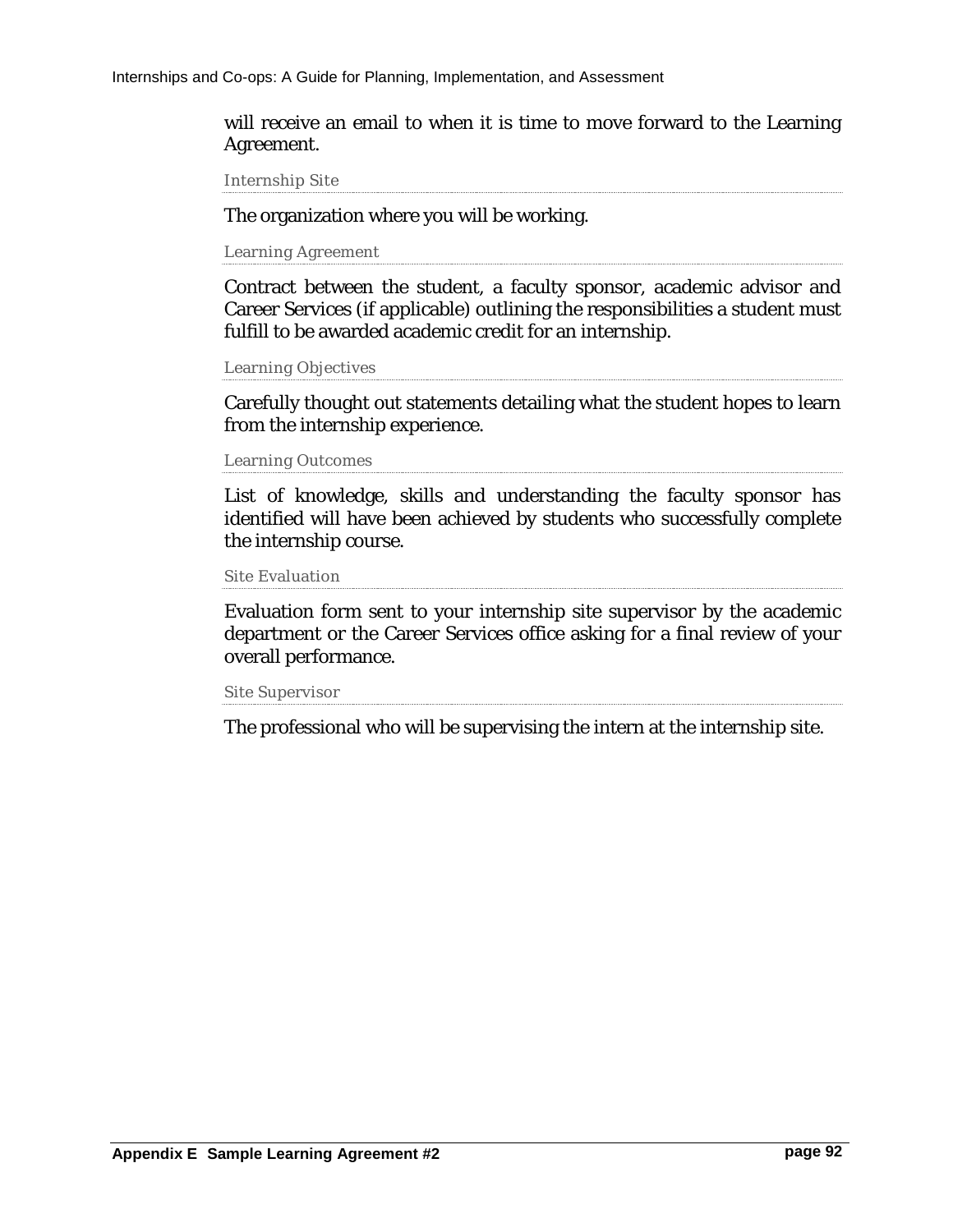# Completing Your Learning Agreement

Please read carefully and complete all steps.

- 1. Submit your Internship Application to the (academic department, Career Services office or other specified place or person) before you start working on your Learning Agreement.
- 2. Obtain a description of your position by asking the supervisor at your placement site
- 3. Copy your position responsibilities on to your Learning Agreement.
- 4. Contact a faculty member in your major department to serve as your faculty sponsor and arrange a meeting to bring in your Learning Agreement for your academic assignments and signatures.
- 5. Develop in draft format the learning objectives you have in mind for your experiential learning and bring these to your faculty sponsor meeting. A form to do this is included.
- 6. Meet with your faculty sponsor to finalize your learning objectives and write them on your Learning Agreement.
- 7. Discuss your academic assignments with your faculty sponsor and complete that portion of your Learning Agreement. Your sponsor must assign specific assignments with due dates.
- 8. Once the agreement has been completed, sign your agreement and obtain the signatures from your faculty sponsor, your academic advisor, AND your internship site supervisor.
- 9. Once complete, bring the learning agreement to the (departmental office, Career Services, or other) for final approval. This MUST be done by the published deadline for the semester!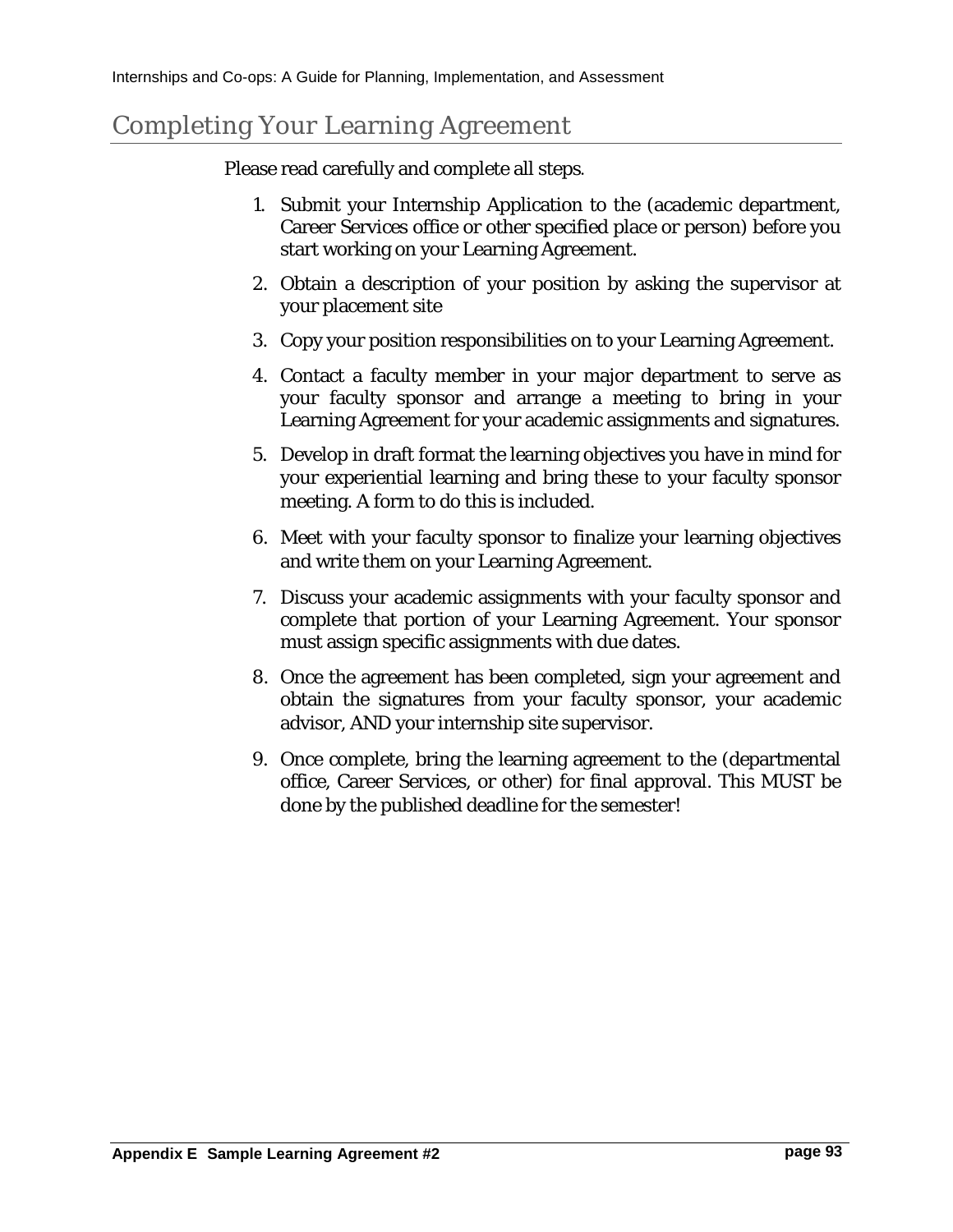# Converting Work Hours to Academic Credit

In addition to successfully meeting the Learning Outcomes for the course, student must complete the specified internship work or activity hours to earn the indicated amounts of credit.\*

| <b>Credits</b> | Hours per week     | <b>Total hours for Semester or Term</b> |
|----------------|--------------------|-----------------------------------------|
|                | xx hours per week  | xx hours per semester or term           |
|                | xxx hours per week | xxx hours per semester or term          |

\* Internship students are required to complete the semester total of hours for the number of credits they are earning. The average hours shown per week is a guideline, school breaks and absences must be taken into account.

# Developing Learning Objectives

*The following information will assist you in developing the learning objectives for your learning agreement.* 

A good learning objective should describe for you, your faculty sponsor, and your site supervisor exactly, what you hope to learn through your experience. Your learning objectives should be specific and measurable.

The assignments used to measure your learning objectives should be included under the Academic Assignment section of the Learning Agreement.

Do not confuse *performance* (what you will do) with *learning* (what you want to learn from what you will be doing). When developing learning objectives use adjectives like learn, improve, analyze, develop, compare, and gain.

- 1. What knowledge, ideas, theories or concepts gained through course work in your major can be applied to your position?
- 2. What skills developed through your academic program can you utilize on the job?
- 3. What new knowledge or information do you expect to gain from your internship that will strengthen your academic program?
- 4. What new skills will you develop through the experience which will contribute to the successful completion of your academic program?
- 5. What information will you be able to obtain regarding professional fields and the demands of these fields?
- 6. How do you expect the experience to affect your personal and emotional growth?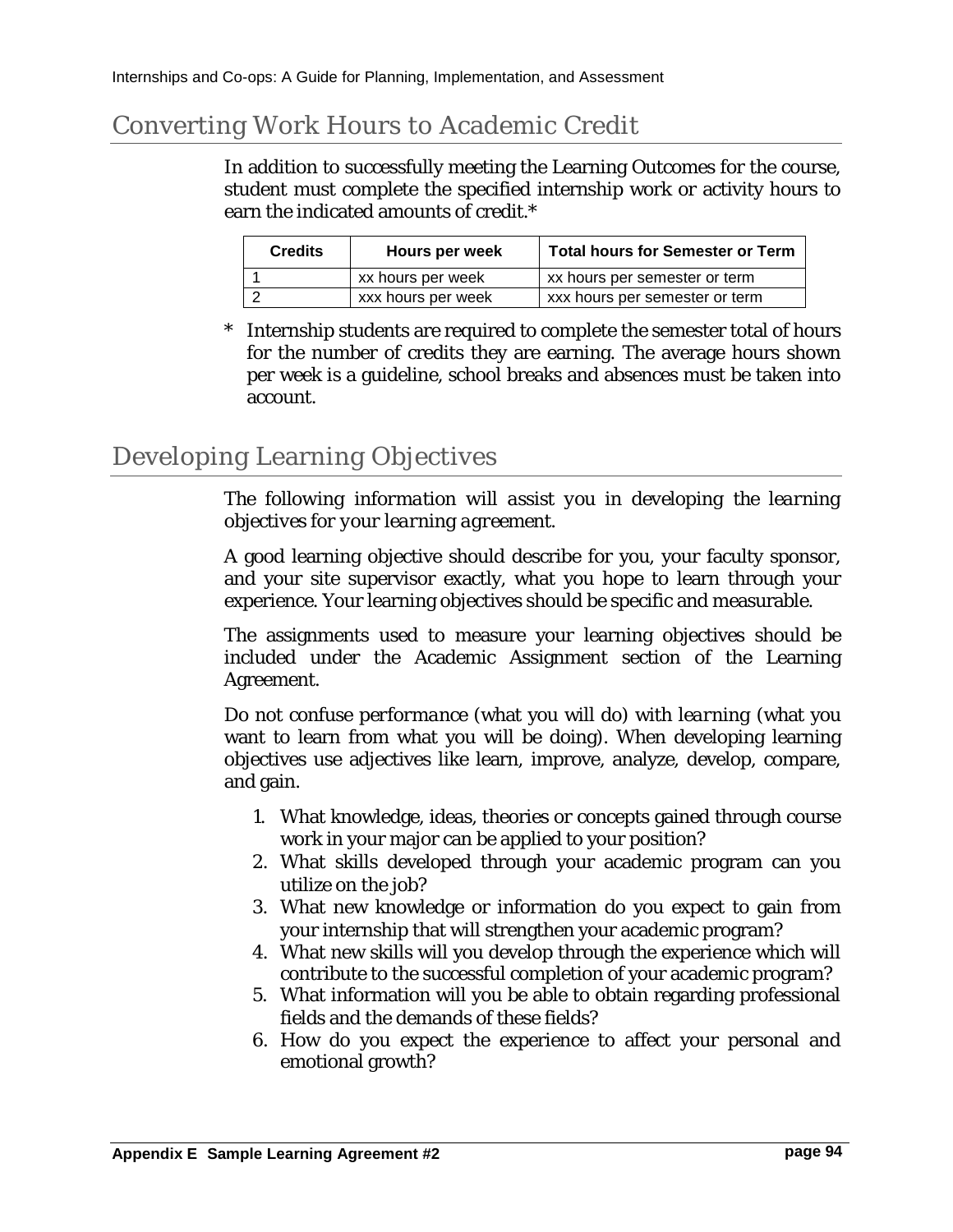# Learning Objective Examples

| <b>Vague Objective</b> | <b>Clear Objective</b>                                                             |
|------------------------|------------------------------------------------------------------------------------|
| Improve my             | Use concepts learned in Com 210 to improve my ability                              |
| communication skills   | to convey information and express my thoughts clearly<br>when speaking to a group. |
| Learn more about the   | Learn about 2 illnesses generally associated with the                              |
| elderly                | elderly and how older adults are affected physically,                              |
|                        | psychologically and socially by these 2 conditions.                                |

Write your learning objectives in draft form below. Bring these objectives to your meeting with your faculty sponsor. Once your faculty sponsor reviews and finalizes your objectives, you can put them on your learning agreement.

1.

2. 3. 4. 5. 6.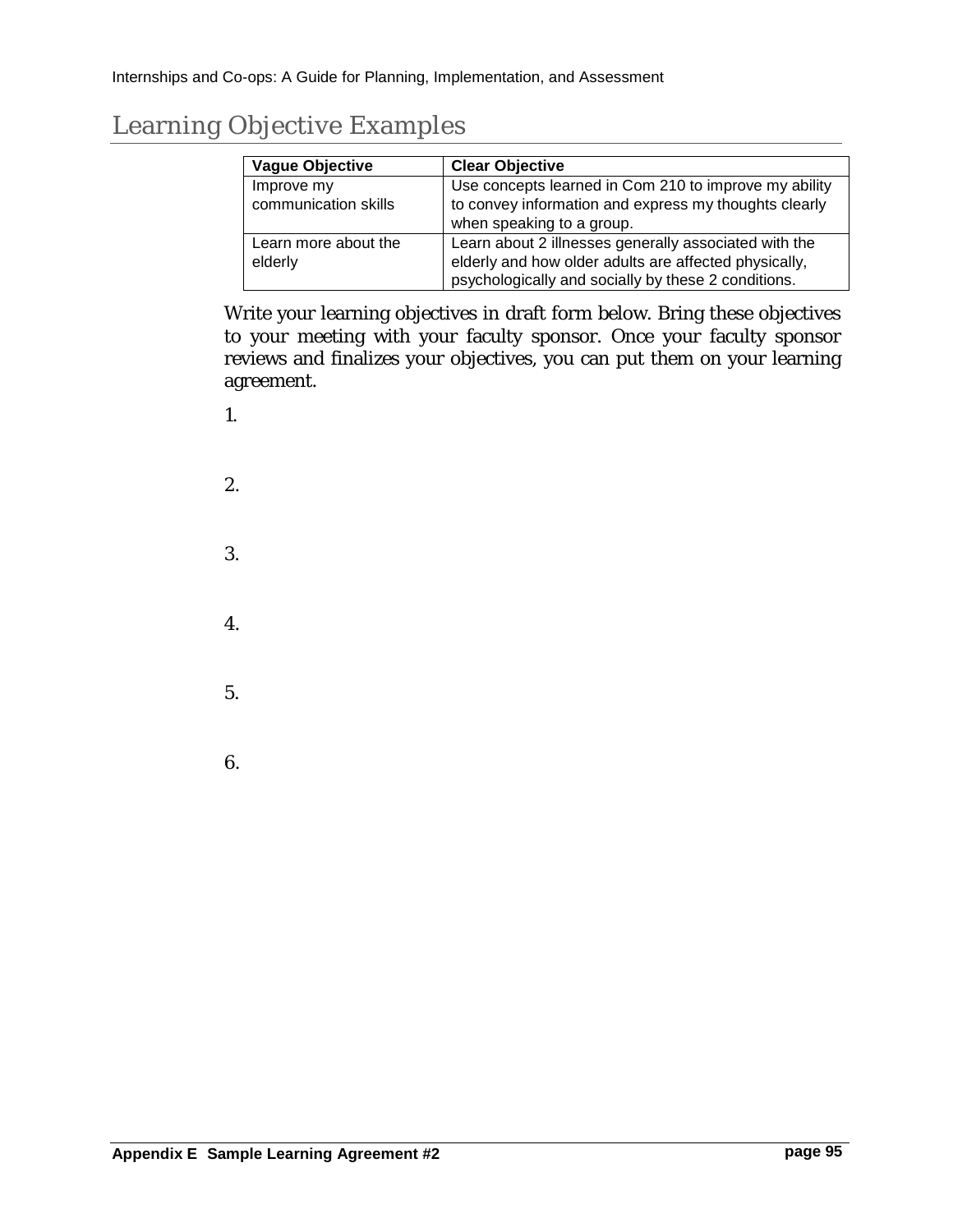# Academic Assignment Requirements for Internships

Assignments should be due throughout the semester and are to be submitted directly to your faculty sponsor. Assignments and exact due dates will be determined by your faculty sponsor.

Minimum Assignment Requirements: (Required of all students)

◆ Midterm Paper OR Sponsor Assigned Project o Midterm Paper-research oriented with 6-8 primary sources and a minimum of 8 pages in length  $\circ$ Sponsor Assigned Project-up to the sponsor to develop and assign a project of appropriate academic rigor

• Time Sheets of hours worked signed by your site supervisor and submitted to your faculty sponsor  $\div$  Final Summary Paper (6-8 pages) following the attached guidelines which are also available at www.campus address  $\mathbf{\hat{S}}$  Site Supervisor's Evaluation Form

Possible assignments REQUIRED based on the number of credits to be earned:

 $\div$  Additional projects developed by the sponsor  $\div$  Detailed Daily Logs or Reflective Journals  $\div$  Scholarly Topic Papers  $\div$  Professional Portfolio or e-portfolio following CEL guidelines which are available at campus address  $\div$  Interviews with 2 Professionals in the Field following campus guidelines available at www.campus address  $\cdot \cdot$  Presentations to Classes or Groups

• Work Samples • Summary paper of accomplishments • Resume including the internship experience  $\mathbf{\hat{P}}$  Elevator speech

Additional assignments may be assigned at the faculty sponsors' discretion.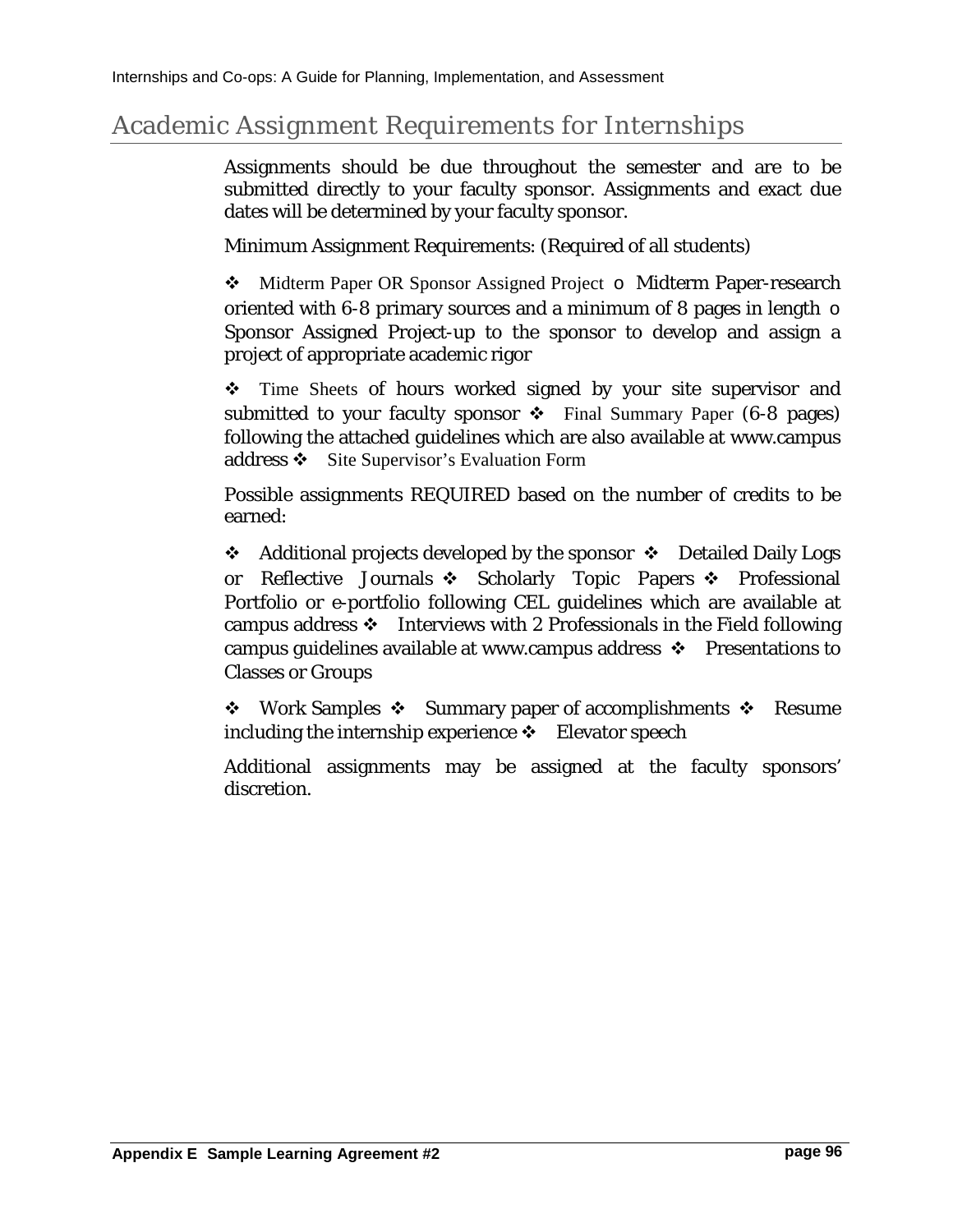# Internship Learning Agreement Sample - SUNY

# DUE: By the semester deadline published on the campus web site

| Graduation Date: Canada                                                                                                               | Student First Name: ________________Last :_______________ID#:___________________       |  |  |
|---------------------------------------------------------------------------------------------------------------------------------------|----------------------------------------------------------------------------------------|--|--|
|                                                                                                                                       | Major: _____________GPA:____________Student Email:_________________________@ campus    |  |  |
| Is this a paid position? Yes___ No___ Are you a US Citizen or Permanent Resident? Yes___<br>No If no, Visa type: F1 ______ J1______   |                                                                                        |  |  |
| Course: __________ # of Credits: _____ Total Work Hours Required: ______ Semester: Fall_____<br>Spring ______Summer______ Winter_____ |                                                                                        |  |  |
|                                                                                                                                       |                                                                                        |  |  |
|                                                                                                                                       |                                                                                        |  |  |
|                                                                                                                                       |                                                                                        |  |  |
|                                                                                                                                       |                                                                                        |  |  |
|                                                                                                                                       |                                                                                        |  |  |
|                                                                                                                                       |                                                                                        |  |  |
|                                                                                                                                       |                                                                                        |  |  |
|                                                                                                                                       |                                                                                        |  |  |
| Position Responsibilities. What work<br>will you do? Please be specific                                                               | Learning Objectives: What do you hope to<br>learn from this experience? A minimum of 5 |  |  |
|                                                                                                                                       | objectives are required                                                                |  |  |
| 1.                                                                                                                                    | 1 <sub>1</sub>                                                                         |  |  |
| 2.                                                                                                                                    | $\overline{2}$ .                                                                       |  |  |
| 3.                                                                                                                                    | 3.                                                                                     |  |  |
| 4.                                                                                                                                    | 4.                                                                                     |  |  |
| 5.                                                                                                                                    | 5.                                                                                     |  |  |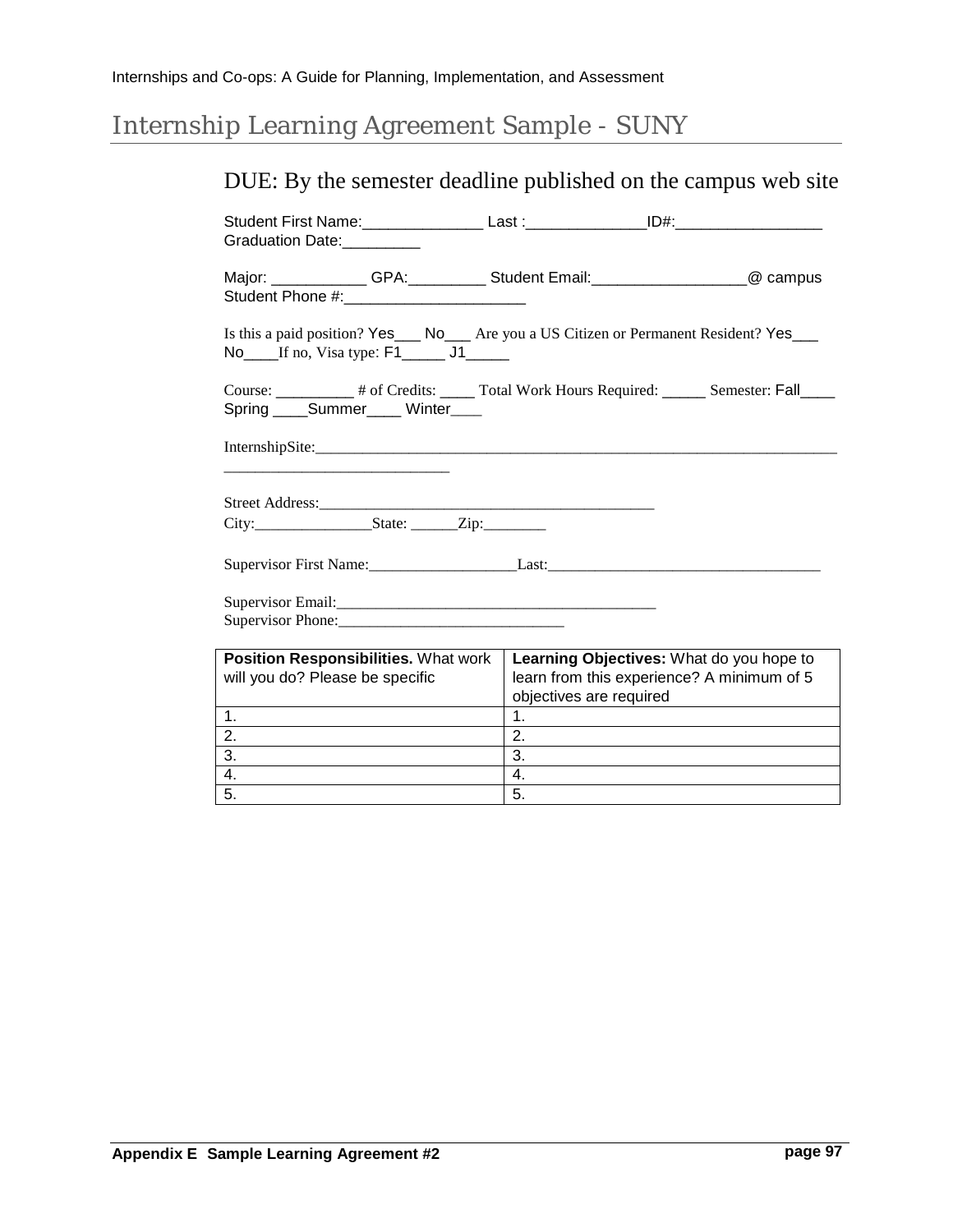| <b>Internship Academic Assignments</b>  | <b>Approval Signatures (REQUIRED)</b>           |  |
|-----------------------------------------|-------------------------------------------------|--|
| As determined by your faculty sponsor,  | I understand that to be registered, my          |  |
| and the number of credits being         | completed learning agreement must be            |  |
| earned, include specific topics and due | submitted to the indicated office by the        |  |
| dates. Assignments and time sheets      | published semester deadline.                    |  |
| are to be submitted to your faculty     |                                                 |  |
| sponsor.                                |                                                 |  |
| Midterm Paper or Sponsor Assigned       | <b>Student Signature</b>                        |  |
| Project - Assignment Details:           | Date                                            |  |
|                                         | Faculty Sponsor - Printed Name & Signature:     |  |
| Due Date:                               | Printed Name                                    |  |
|                                         | Signature___________                            |  |
|                                         | Date                                            |  |
| 2. Time sheets of total hours worked,   | Site Supervisor's Printed Name & Signature      |  |
| signed by site supervisor and turned    |                                                 |  |
| into Faculty Sponsor                    | Site Supervisor's Email Address                 |  |
|                                         |                                                 |  |
| Due Date: No later than last day of     | College Approval ________<br>Date               |  |
| classes                                 |                                                 |  |
| 3.                                      | Internships are graded Pass/Fail                |  |
| Due Date:                               |                                                 |  |
| $\mathbf{4}$ .                          |                                                 |  |
|                                         |                                                 |  |
| Due Date.                               |                                                 |  |
| 5. *Final Summary Paper following       |                                                 |  |
| Center for Experiential Learning        |                                                 |  |
| Guidelines available online at www.     |                                                 |  |
| Due the Last Day of Classes             |                                                 |  |
| 6. Site Supervisor's Evaluation Form    | Next Step: Bring your agreement to the          |  |
| Due the Last Day of Classes (Sent to    | indicated campus office by the listed deadline. |  |
| supervisor by the college)              |                                                 |  |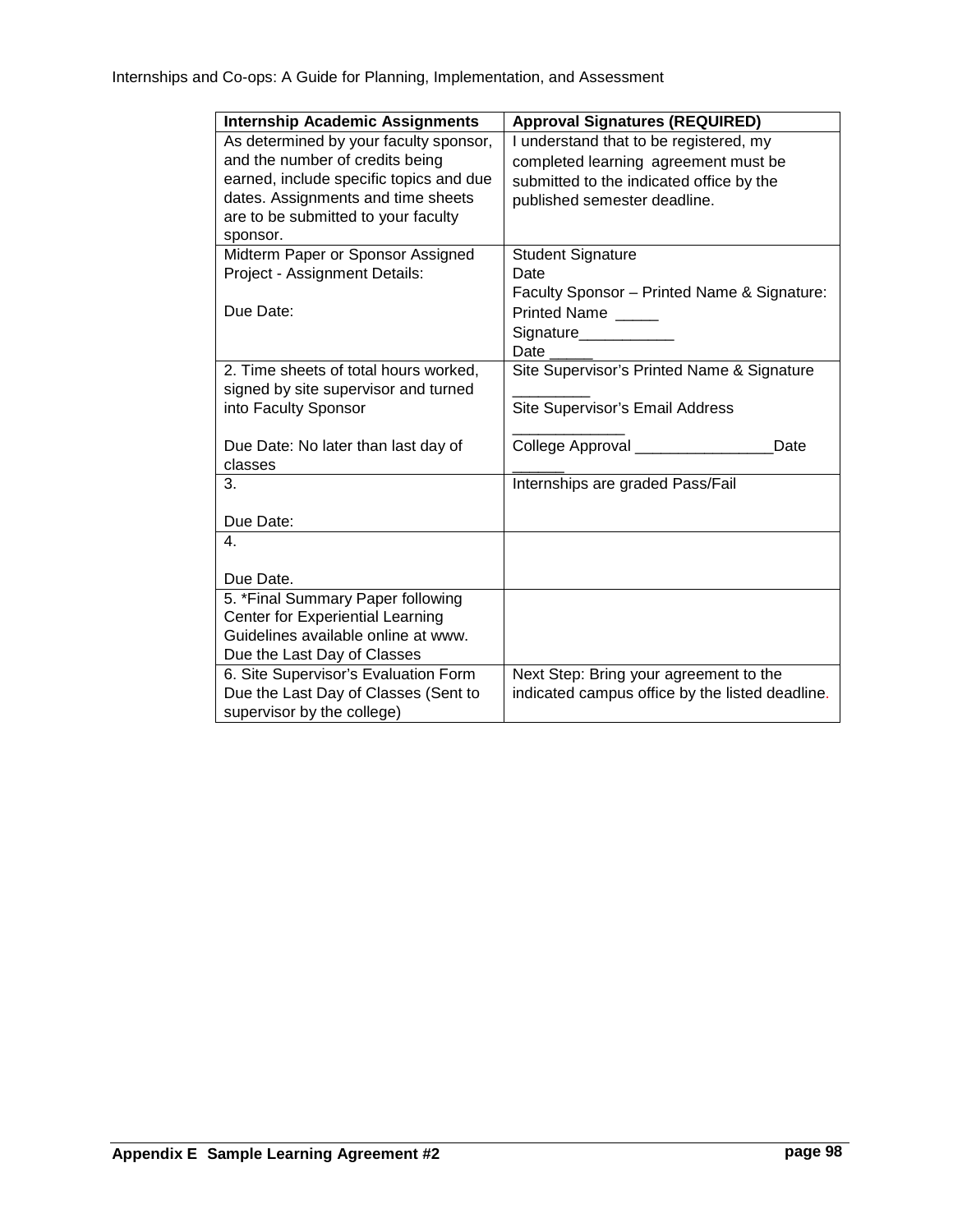# Appendix F Sample Letter of Expectation

Many campus internship program directors or coordinators communicate with the internship site prior to commencement of the internship to explain a standard or baseline learning experience expected for the student intern.

Instead of sending a list of campus activities or responsibilities to the internship site that may obligate the campus to specific action, some campuses prefer to send a "Letter of Expectation" or a "Letter of Understanding" to the internship site that includes a list of activities and responsibilities that will be undertaken by the internship site, or by the student and the internship site.

Here is a sample of a "Letter of Expectation" or "Letter of Understanding" for the Internship Site.

### Sample Letter

Business Address Date

Dear {Internship Site Supervisor}:

We are very pleased that one of our students, {name}, has been given the opportunity to serve an internship with your organization. We've enclosed a copy of our academic program requirements to give you an idea of the breadth of skills and abilities our students have acquired in preparation for their internships. We know that our academic requirements are demanding, but we also feel that "real world" practical experience is so very important that we (encourage our students to serve internships prior to graduation) or (have made this internship a requirement for graduation).

As part of your work with our student we ask that you:

- Provide an orientation to the internship site;
- Provide opportunity for the student to meet professionals in your field;
- Clearly discuss the requirements of the internship with the student intern;
- Work with the student to complete on-site goals, duties and learning objectives;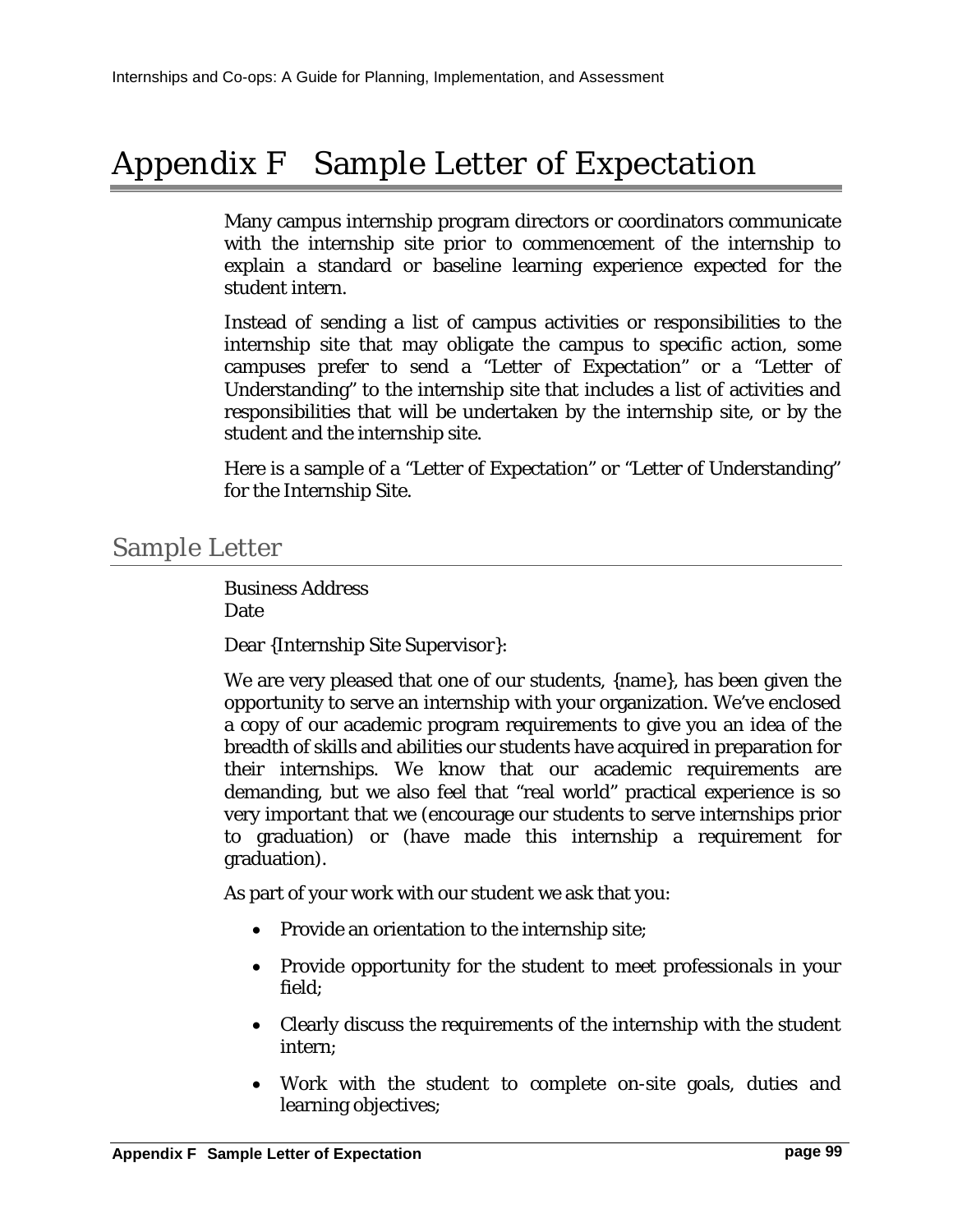- Provide ongoing supervision and feedback to the student on his/her performance;
- Communicate with the faculty supervisor and meet with him/her during the site visit or other method of communication;
- Ensure the student's safety and freedom from discrimination at the internship site;
- Complete the final evaluation(s) in a timely manner.

We encourage communication between our department and your agency, and we would appreciate your cooperation in two means of evaluating the internship experience.

- A faculty member will visit most student interns located in or near New York State. During the visit, the faculty member will request a brief consultation with the supervisor to ascertain the student's responsibilities and progress in the internship. The faculty member will also speak separately with the student about the internship experience.
- Near the end of the internship, an evaluation form will be sent asking for your comments and a recommendation for a final grade.

We understand that supervisors have busy schedules; we will not request an undue amount of time for either of these evaluations.

Thank you for your participation in this important educational experience. If you have any questions or observations about the student intern or the internship program, please do not hesitate to contact me at any time.

Faculty Internship Supervisor or Coordinator or Department Chair Signature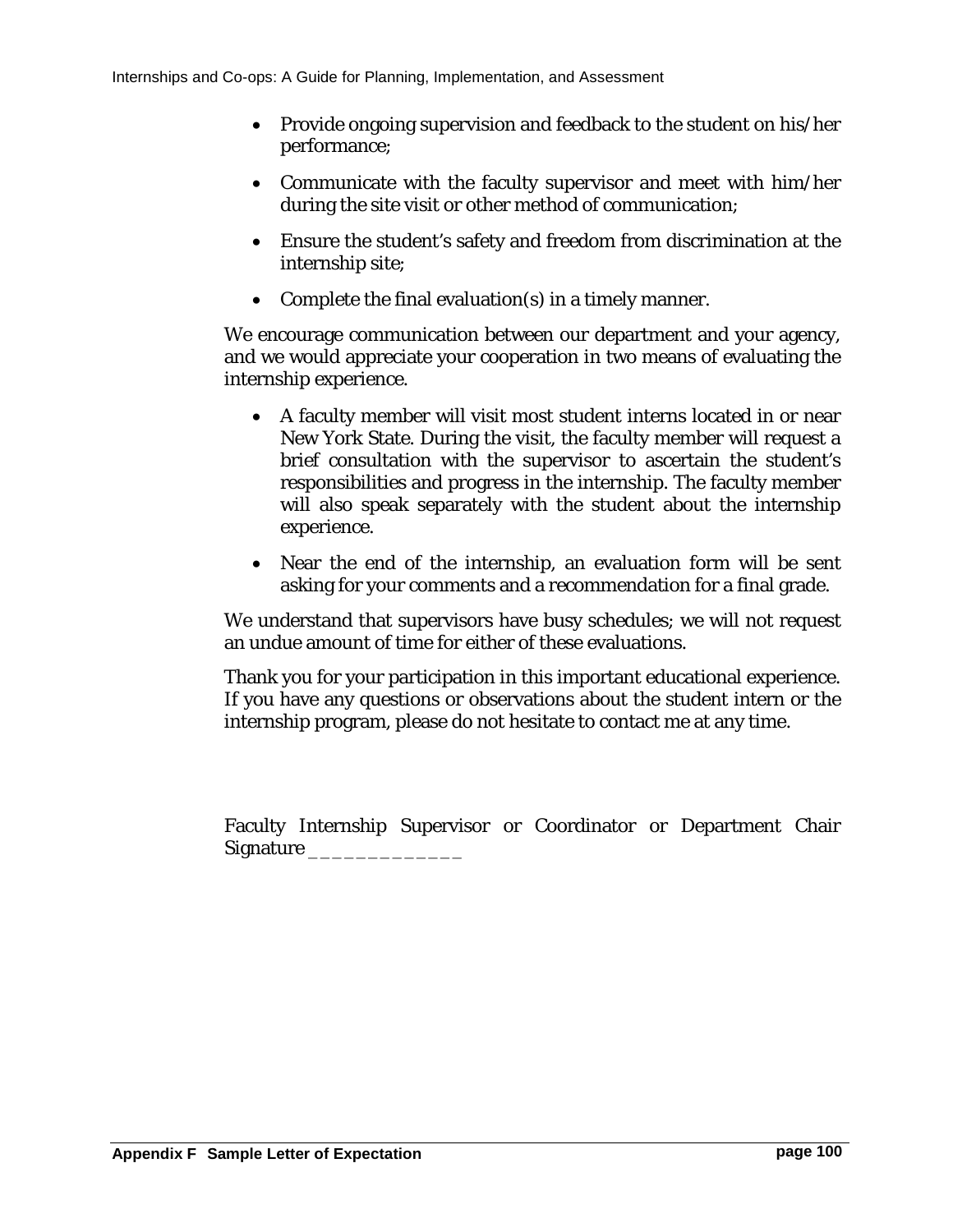# Appendix G Proposed Internship Site/Intern Information

Submission of this form to the Internship Coordinator constitutes official notification that the student has been accepted for an internship at the indicated site and would like to serve an internship at this site. Any change in the student's internship site or dates of the internship must be reported immediately by the student to the Internship Coordinator.

| <b>Student Information</b>                 |                           |          |
|--------------------------------------------|---------------------------|----------|
| Last name, First name                      |                           |          |
| Student ID#                                |                           |          |
| Student mobile phone #                     |                           |          |
| Student preferred email                    |                           |          |
| Expected date of graduation                |                           |          |
| Credits earned for internship              | Registered for<br>Credits |          |
| Starting/ending dates                      |                           |          |
| Days and scheduled hours at site each week |                           |          |
| Total hours at site for entire internship  |                           | Hours    |
| Student address during internship          |                           |          |
|                                            |                           |          |
|                                            |                           |          |
|                                            |                           |          |
|                                            |                           |          |
| <b>Internship Site Information</b>         |                           |          |
|                                            |                           |          |
| Name of organization                       |                           |          |
| Department                                 |                           |          |
| Internship is                              | Paid                      | Not Paid |
| Organization address                       |                           |          |
|                                            |                           |          |
|                                            |                           |          |
|                                            |                           |          |
|                                            |                           |          |
| Site Supervisor Name                       |                           |          |
| Site Supervisor Title                      |                           |          |
| Site Supervisor Phone                      |                           |          |
| Site Supervisor email                      |                           |          |
|                                            |                           |          |

| <b>Prerequisites for Student Internship Registration</b> |     |    |  |
|----------------------------------------------------------|-----|----|--|
| Minimum 2.0 cumulative GPA                               | Yes | No |  |
| Passed college writing exam                              | Yes | No |  |
| Have achieved Junior standing                            | Yes | No |  |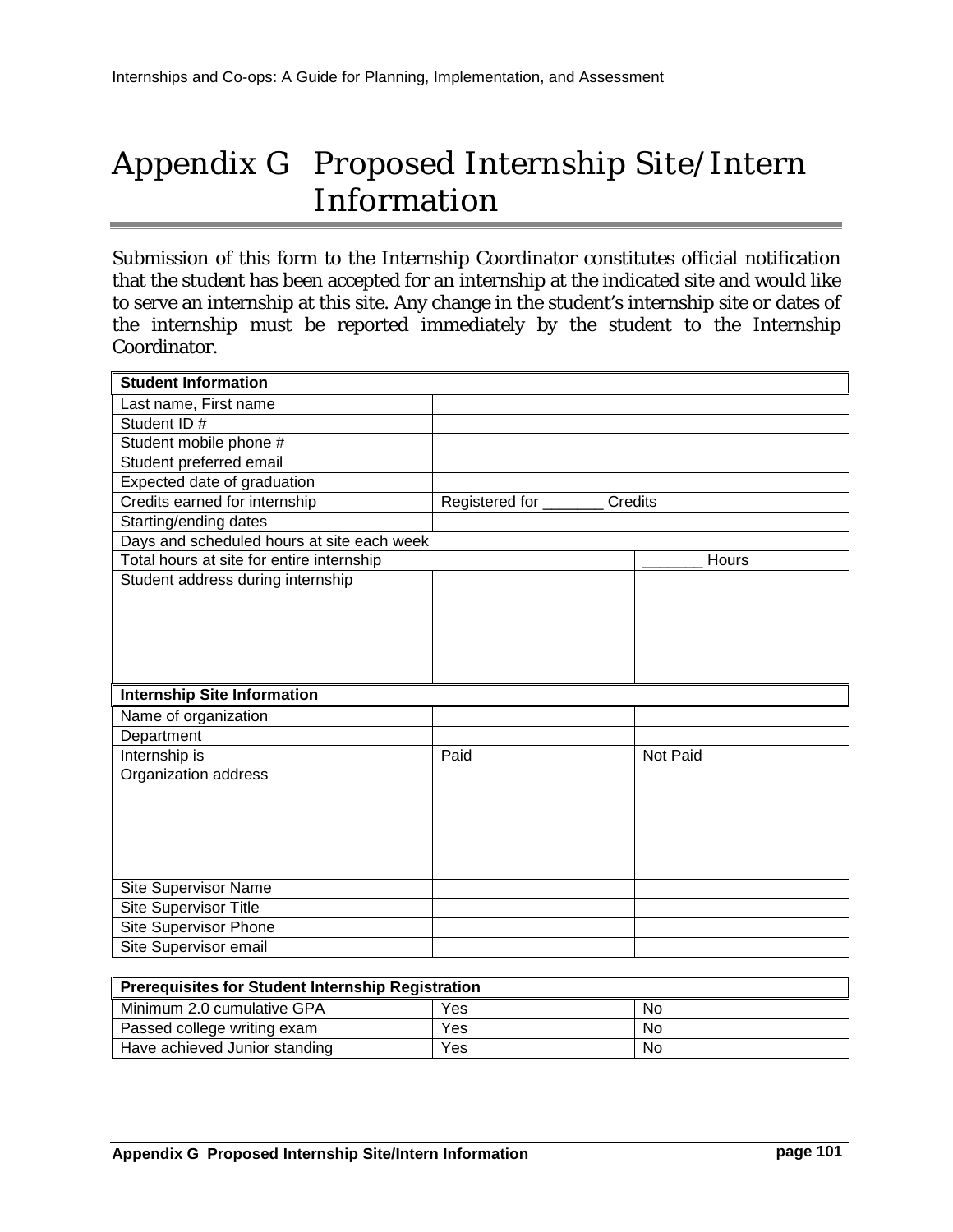Internships and Co-ops: A Guide for Planning, Implementation, and Assessment

Please list the internship site organization or company name and write a brief description of the business or activities for which the company is known. If known, please indicate the organizational department or office in which you will serve your internship.

Please indicate the internship duties that have been approved by your Faculty supervisor or Academic Internship Coordinator.